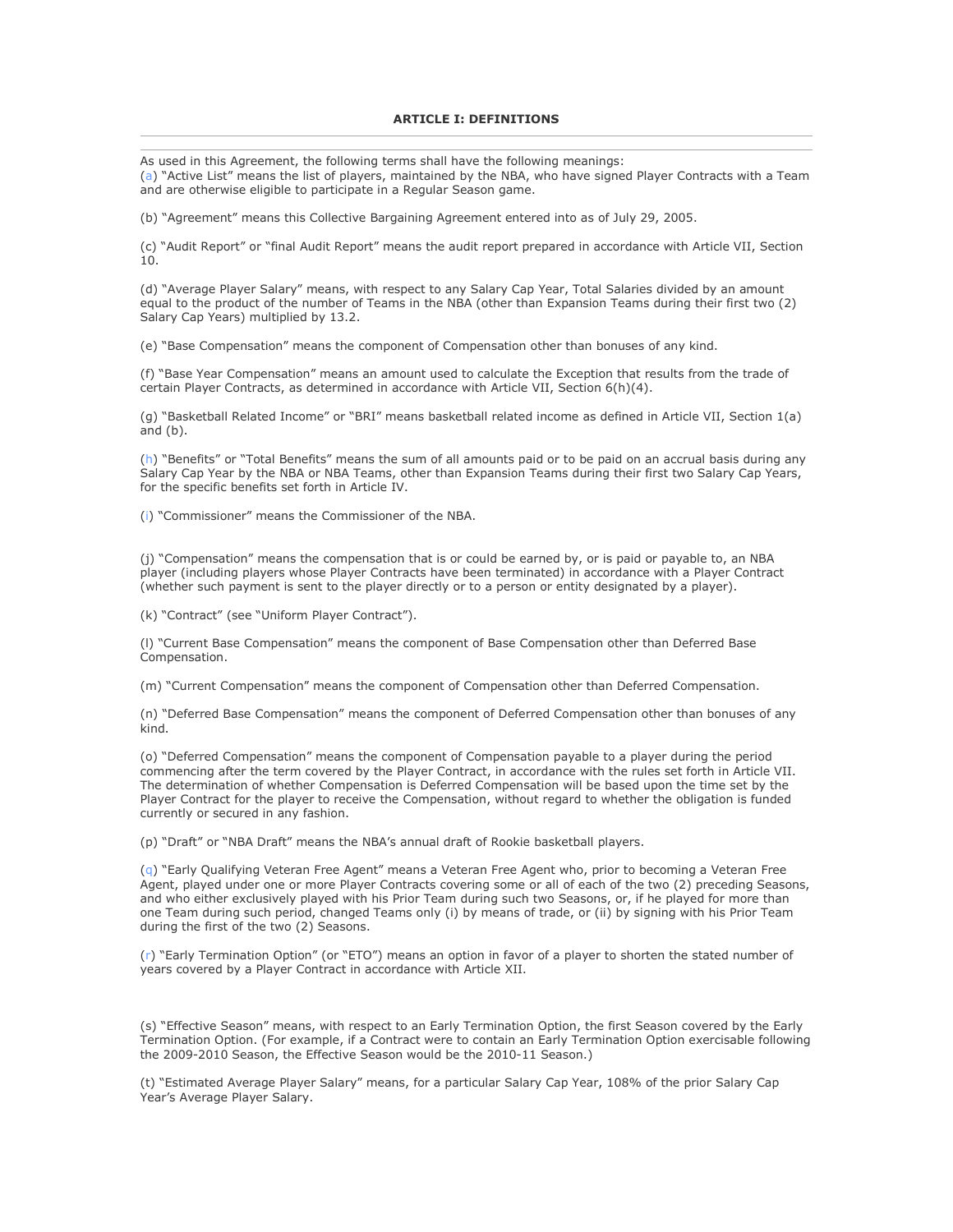(u) "Exception" means an exception to the rule that a Team's Team Salary may not exceed the Salary Cap.

(v) "Expansion Team" means the Charlotte Bobcats and any other Team that becomes a member of the NBA through expansion following the date of this Agreement and commences play during the term of this Agreement.

(w) "Extension" means an amendment to a Player Contract lengthening the term of the Contract for a specified period of years.

(x) "First Round Pick" means a player selected by a Team in the first round of the Draft.

(y) "Free Agent" means: (i) a Veteran Free Agent; (ii) a Rookie Free Agent; (iii) a Veteran whose Player Contract has been terminated in accordance with the NBA waiver procedure; or (iv) a player whose last Player Contract was a 10-Day Contract and who either completed the Contract by rendering the playing services called for thereunder or was released early from such Contract.

(z) "Generally Recognized League Honors" means the following NBA league honors awarded to players: NBA Most Valuable Player; NBA Finals Most Valuable Player; NBA Defensive Player of the Year; NBA Sixth Man Award; NBA Most Improved Player; All-NBA Team (First, Second, or Third); NBA All-Defensive Team (First or Second); and All-Star Team Selection.

(aa) "Inactive List" means the list of players, maintained by the NBA, who have signed Player Contracts with a Team and are otherwise ineligible to participate in a Regular Season game.

(bb) "Incentive Compensation" means the component of Compensation consisting of one or more bonuses described in Article II, Sections 3(b)(iii) and (iv) and 3(c).

(cc) "Likely Bonus" means Incentive Compensation included in a player's Salary in accordance with Article VII, Section 3(d).

(dd) "Member" or "Team" means any team that is a member of the NBA.

(ee) "Minimum Annual Salary" means the minimum Salary that must be included in a Player Contract that covers the entire Regular Season in accordance with Article II, Section 6(a).

(ff) "Minimum Annual Salary Scale" means the scale annexed hereto as Exhibit C.

(gg) "Minimum Player Salary" means: (i) with respect to a Contract that covers the entire Regular Season, the Minimum Annual Salary called for under Article II, Section 6(a); (ii) with respect to a Rest-of-Season Contract, the Minimum Annual Salary called for under Article II, Section 6(a) multiplied by a fraction, the numerator of which is the number of days remaining in the NBA Regular Season as of the date such Rest-of-Season Contract is entered into, and the denominator of which is the total number of days of that NBA Regular Season; and (iii) with respect to a 10-Day Contract, the Minimum Annual Salary called for under Article II, Section 6(a) multiplied by a fraction, the numerator of which is the number of days covered by the Contract and the denominator of which is the total number of days of that NBA Regular Season.

(hh) "Minimum Team Salary" means the minimum amount in Salary obligations to, or on behalf of, players with respect to an NBA Season that each Team must incur or pay.

(ii) "Moratorium Period" means:

(i) With respect to the 2006-07 Salary Cap Year, the period July 1, 2006 through July 11, 2006.

(ii) With respect to the 2007-08 Salary Cap Year, the period July 1, 2007 through July 10, 2007.

(iii) With respect to the 2008-09 Salary Cap Year, the period July 1, 2008 through July 8, 2008.

(iv) With respect to the 2009-10 Salary Cap Year, the period July 1, 2009 through July 7, 2009.

(v) With respect to the 2010-11 Salary Cap Year, the period July 1, 2010 through July 7, 2010.

(vi) With respect to the 2011-12 Salary Cap Year (if the NBA exercises its option to extend this Agreement pursuant to Article XXXIX), the period July 1, 2011 through July 7, 2011.

 $(i)$ ) The term "negotiate" means, with respect to a player or his representatives on the one hand, and a Team or its representatives on the other hand, to engage in any written or oral communication relating to the possible employment, or terms of employment, of such player by such Team as a basketball player, regardless of who initiates such communication.

(kk) "Non-Qualifying Veteran Free Agent" means a Veteran Free Agent who is not a Qualifying Veteran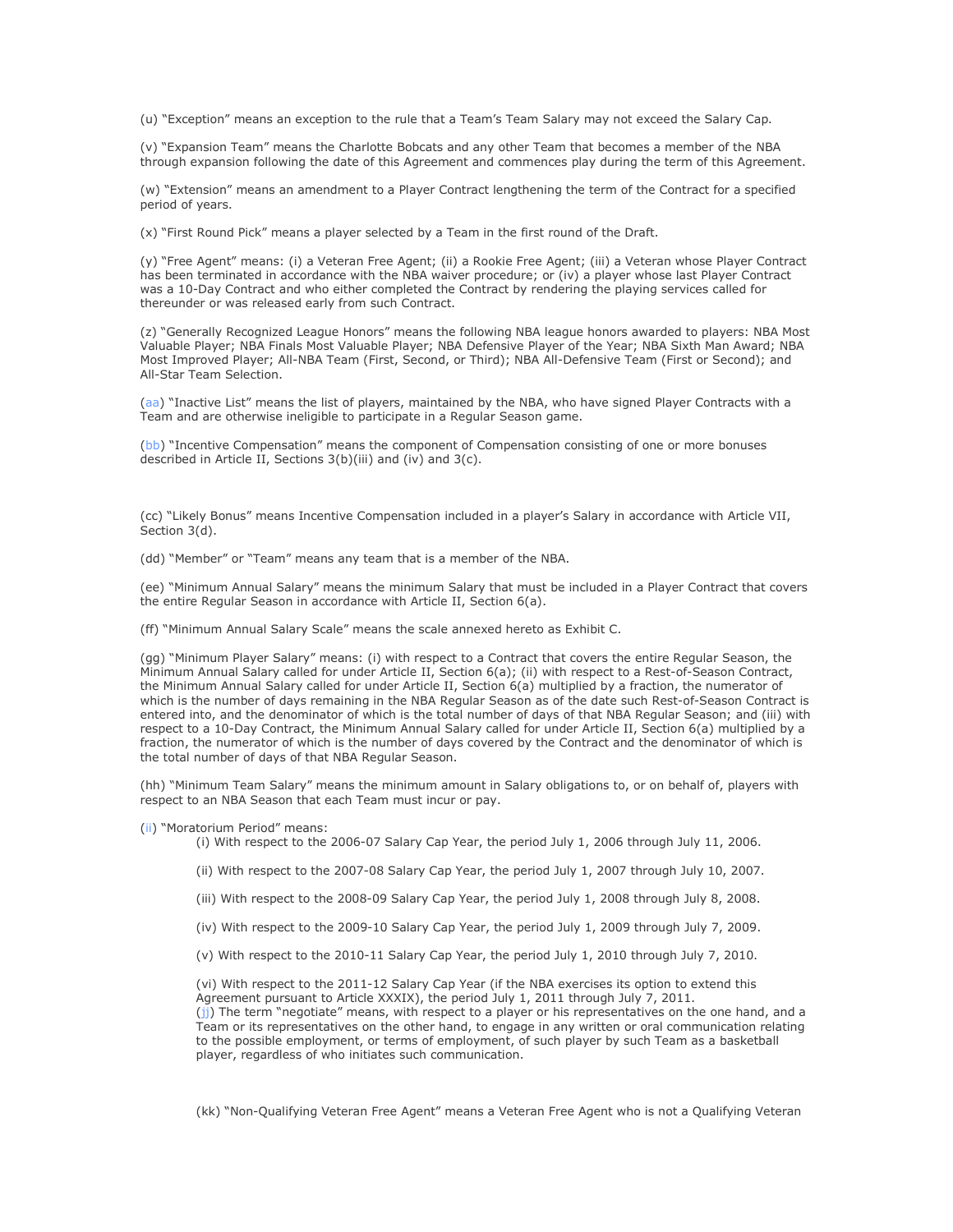Free Agent or an Early Qualifying Veteran Free Agent.

(ll) "Option" means an option in a Player Contract in favor of a Team or player to extend such Contract beyond its stated term.

(mm) "Option Buy-Out Amount" means any amount payable to a player in connection with either the exercise of an Early Termination Option or the non-exercise of an Option.

(nn) "Option Year" means the year that would be added to a Player Contract if an Option were exercised.

(oo) "Performance Bonus" means any Incentive Compensation described in Article II, Section 3(b)(iii).

(pp) "Player Contract" (see "Uniform Player Contract").

(qq) "Prior Team" means the Team for which a player was last under Contract prior to becoming a Qualifying Veteran Free Agent, Early Qualifying Veteran Free Agent or a Non-Qualifying Veteran Free Agent.

(rr) "Qualifying Offer" means an offer of a Uniform Player Contract, signed by the Team, that: (i) is either personally delivered to the player or his representative or sent by pre-paid certified, registered or overnight mail to the last known address of the player or his representative; (ii) is for a period of one year; and (iii) provides for: (A) for First Round Picks finishing their Rookie Scale Contracts, Salary (excluding Incentive Compensation), Likely Bonuses and Unlikely Bonuses equal to the Salary (excluding Incentive Compensation), Likely Bonuses and Unlikely Bonuses, respectively, provided in the fourth Salary Cap Year of the Rookie Scale Contract increased by the percentage called for in Exhibit B hereto; and (B) for all other players subject to a Right of First Refusal in accordance with Article XI, the greater of (x) 125% of the player's Salary (excluding Incentive Compensation), Likely Bonuses and Unlikely Bonuses, respectively, for the last Salary Cap Year covered by the player's prior Contract, or (y) Base Compensation equal to the sum of the Minimum Annual Salary applicable to the player (for the Season covered by the Qualifying Offer) plus \$175,000 (with no bonuses of any kind). All other terms and conditions in the Qualifying Offer must be unchanged from those that applied to the last year of the player's prior Contract (including, but not limited to, the percentage of Base Compensation that is protected), provided that such terms and conditions are allowable amendments under this Agreement at the time the Qualifying Offer is made. In addition, a Team shall be permitted to include in any Qualifying Offer an Exhibit 6 to the UPC requiring that the player, if he signs the Qualifying Offer, pass a physical examination to be performed by a physician designated by the Team as a condition precedent to the validity of the Contract.

(ss) "Qualifying Veteran Free Agent" means a Veteran Free Agent who, prior to becoming a Veteran Free Agent, played under one or more Player Contracts covering some or all of each of the three preceding Seasons and either played exclusively with his Prior Team during such three Seasons, or, if he played with more than one Team during such period, changed Teams only (i) by means of trade, or (ii) by signing with his Prior Team during the first of the three Seasons.

(tt) "Regular Salary" means a player's Salary, less any component thereof that is a signing bonus (or deemed a signing bonus in accordance with Article VII) and any component thereof that is Incentive Compensation.

(uu) "Regular Season" means, with respect to any Season, the period beginning on the first day and ending on the last day of regularly scheduled (as opposed to exhibition or playoff) competition between NBA Teams.

(vv) "Renegotiation," "renegotiate," or "renegotiated" means a Contract amendment that provides for an increase in Salary and/or Unlikely Bonuses.

(ww) "Replacement Player" means, where appropriate, either a player who is acquired by a Team pursuant to the Traded Player Exception, or a player who is signed or acquired by a Team pursuant to the Disabled Player Exception.

(xx) "Required Tender" means an offer of a Uniform Player Contract to a Draft Rookie, signed by the Team, that: (i) is either personally delivered to the player or his representative or sent by pre-paid certified, registered, or overnight mail to the last known address of the player or his representative; (ii) with respect to a First Round Pick, (A) affords the player until at least the first day of the following Regular Season to accept, and (B) satisfies the requirements of a Rookie Scale Contract set forth in Article VIII, Section 1 or 2; and (iii) with respect to a Second Round Pick, (A) affords the player until at least the immediately following October 15 to accept, (B) has a stated term of one (1) Season, and (C) calls for at least the Minimum Annual Salary then applicable to the player. In addition, a Team shall be permitted to include in any Required Tender an Exhibit 6 to the UPC requiring that the player, if he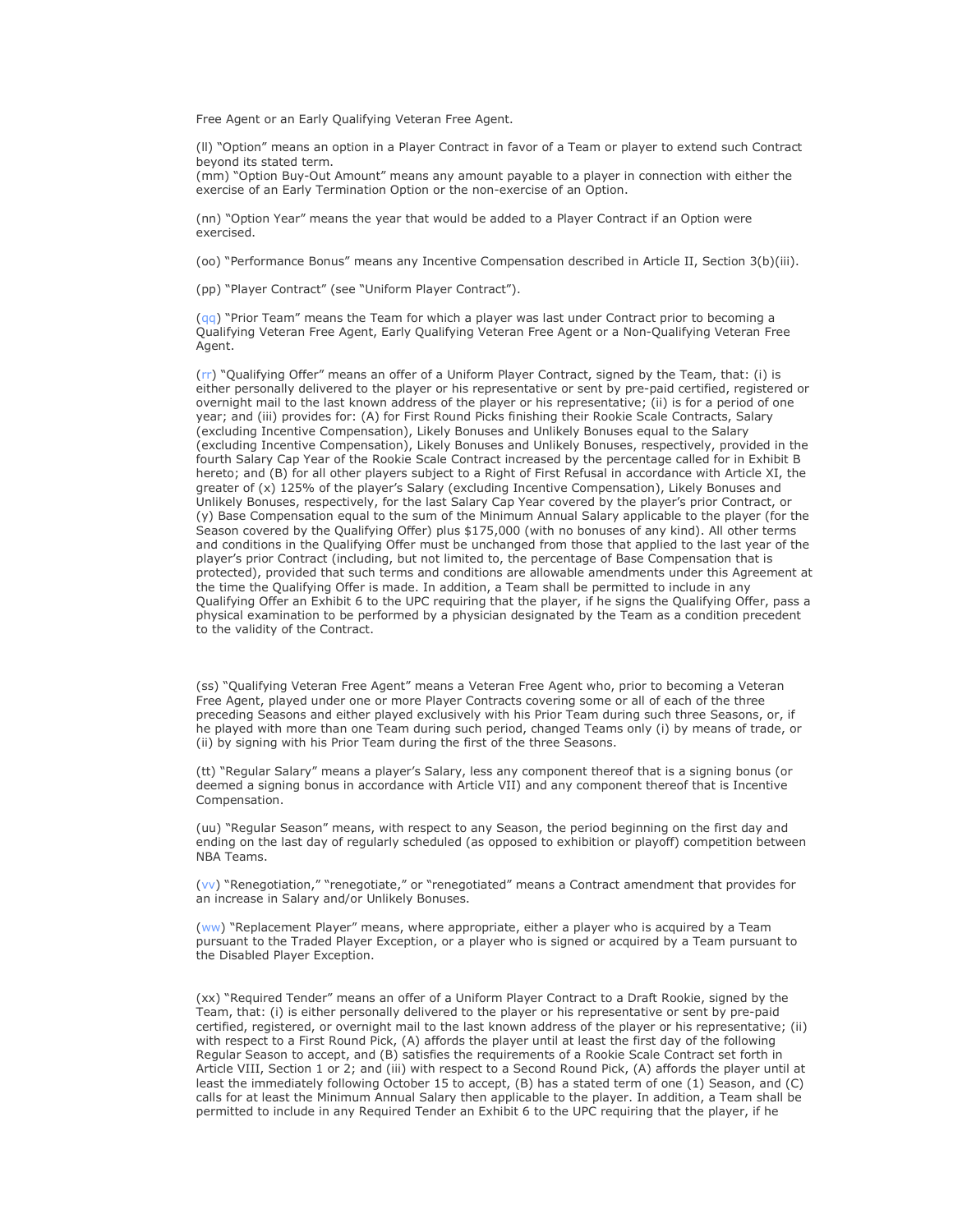signs the Required Tender, pass a physical examination to be performed by a physician designated by the Team as a condition precedent to the validity of the Contract.

(yy) "Restricted Free Agent" means a Veteran Free Agent who is subject to a Team's right of first refusal in accordance with Article XI.

(zz) "Rookie" means a person who has never signed a Player Contract with an NBA Team. i. "Draft Rookie" means a Rookie who is selected in the NBA Draft.

ii. "Non-Draft Rookie" means a Rookie who is not selected in the NBA Draft for which he is first eligible. (aaa) "Rookie Free Agent" means: (i) a Draft Rookie who, pursuant to the provisions of Article VIII, Section 3 or Article  $X<sub>i</sub>$  is no longer subject to the exclusive negotiating rights of any Team, and who may be signed by any Team; or (ii) a Non-Draft Rookie.

(bbb) "Rookie Salary Scales" means the tables annexed hereto as Exhibit B.

(ccc) "Rookie Scale Amounts" means the amounts set forth in the tables annexed hereto as Exhibit B.

(ddd) "Rookie Scale Contract" means the initial Uniform Player Contract entered into, in accordance with Article VIII, Section 1 or 2, between a First Round Pick and the Team that holds his draft rights.

(eee) "Room" means the extent to which: (i) a Team's then-current Team Salary is less than the Salary Cap; or (ii) a Team is entitled to use one of the Salary Cap Exceptions set forth in Article VII, Section 6(c), (d), (e) and (h) (Disabled Player, Bi-annual, Mid-Level Salary and Traded Player Exceptions).

(fff) "Salary" means, with respect to a Salary Cap Year, a player's Compensation with respect to the Season covered by such Salary Cap Year, plus any other amount that is deemed to constitute Salary in accordance with the terms of this Agreement, not including Unlikely Bonuses, any benefits the player received in accordance with the terms of this Agreement (including, e.g., the benefits provided for by Article IV, per diem, and moving expenses), and any portion of the player's Compensation that is attributable to another Salary Cap Year in accordance with this Agreement. Salary also includes any consideration received by a retired player that is deemed to constitute Salary in accordance with the terms of Article XIII.

(ggg) "Salary Cap" means the maximum allowable Team Salary for each Team for a Salary Cap Year, subject to the rules and exceptions set forth in this Agreement.

(hhh) "Salary Cap Year" means the period from July 1 through the following June 30.

(iii) "Season" or "NBA Season" means the period beginning on the first day of training camp and ending immediately after the last game of the NBA Finals.

(jjj) "Second Round Pick" means a player selected by a Team in the second round of the Draft.

(kkk) "Team" or "NBA Team" (see "Member").

(lll) "Team Affiliate" means:

i. any individual or entity who or which (directly or indirectly) holds an ownership interest in a Team (other than ownership of publicly-traded securities constituting less than 5% of the ownership interests in a Team);

ii. any individual or entity who or which (directly or indirectly) controls, is controlled by or is under common control with, or who or which is an entity affiliated with or an individual related to, a Team; iii. any individual or entity who or which (directly or indirectly) controls, is controlled by or is under common control with, or who or which is an entity affiliated with or an individual related to, an individual or entity described in Section 1 (zzz)(i) or (ii) above; or

iv. any entity in which 10% or more of the ownership interests are held (directly or indirectly) by an individual or entity who or which holds (directly or indirectly) 10% or more of the ownership interests in a Team or in an entity described in Section 1(zzz)(ii) above.

For the purposes of this Section 1(lll): an individual shall only be deemed to be "related to" a Team or another individual or entity if such individual is an officer, director or executive employee of such Team or entity, or is a member of such individual's immediate family; and "controls" or "is controlled by" shall include (without limitation) the circumstance in which an individual or a Team or entity has or can exercise effective control.

(mmm) "Team Salary" means, with respect to a Salary Cap Year, the sum of all Salaries attributable to a Team's active and former players plus other amounts as computed in accordance with Article VII, less applicable credit amounts as computed in accordance with Article VII.

(nnn) "Total Salaries" means the total Salaries included in the Team Salary of all NBA Teams for or with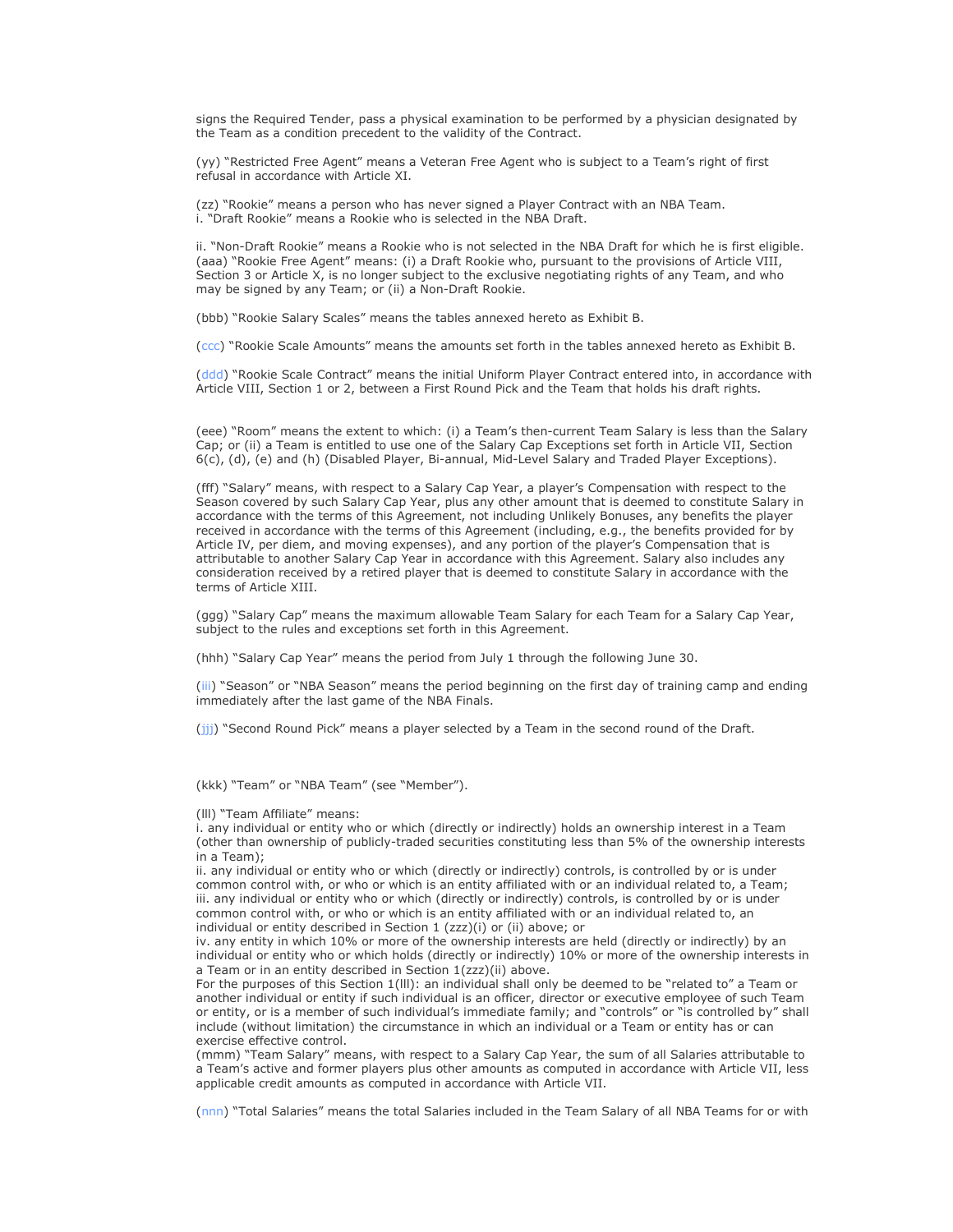respect to a Salary Cap Year in accordance with this Agreement, other than the Salaries included in the Team Salary of Expansion Teams during their first two Salary Cap Years, as determined in accordance with Article VII. For purposes of this definition: (i) Total Salaries shall include all Incentive Compensation excluded from Salaries in accordance with Article VII, Section 3(d) but actually earned by NBA players during such Salary Cap Year, and shall exclude all Incentive Compensation included in Salaries in accordance with Article VII, Section 3(d) but not actually earned by NBA players during such Salary Cap Year; (ii) Total Salaries shall include any amounts paid by the NBA to the Players Association for distribution to NBA players pursuant to Article XXIX, Section 3(c); (iii) Total Salaries shall include the aggregate Salaries, if any, that are excluded from Team Salaries pursuant to Article VII, Section 4(h); and (iv) Total Salaries shall include any consideration received by a retired player that is included in Team Salary in accordance with the terms of Article XIII.

(ooo) "Total Salaries and Benefits" means the sum of Total Salaries plus Total Benefits.

(ppp) "Traded Player" means a player whose Player Contract is assigned by one Team to another Team other than by means of the NBA waiver procedure.

(qqq) "Uniform Player Contract" or "Player Contract" or "Contract" means the standard form of written agreement between a person and a Team required for use in the NBA by Article II, pursuant to which such person is employed by such Team as a professional basketball player.

(rrr) "Unlikely Bonus" means Incentive Compensation excluded from a player's Salary in accordance with Article VII, Section 3(d).

(sss) "Unrestricted Free Agent" means a Free Agent who is not subject to a Team's right of first refusal.

(ttt) "Veteran" or "Veteran Player" means a person who has signed at least one Player Contract with an NBA Team.

(uuu) "Veteran Free Agent" means a Veteran who completed his Player Contract (other than a 10-Day Contract) by rendering the playing services called for thereunder.

(vvv) "Years of Service" means the number of years of NBA service credited to a player in accordance with the following: a player will be credited with one (1) year of NBA service for each year that he is on an NBA Active List or Inactive List for one (1) or more days during the Regular Season. Notwithstanding the above, a player will not receive credit for a Year of Service for any year in which he: (i) withholds playing services called for by a Player Contract or this Agreement for more than thirty (30) days after the Season begins, or (ii) is a Restricted Free Agent, has been tendered a Qualifying Offer by his Prior Team that has been expressly left open by that Team until at least March 1, and has not signed a Player Contract with any Team by March 1. In addition, notwithstanding the above, a player will not receive credit for a Year of Service for being on an NBA Active List or Inactive List as a result of signing a Player Contract that is disapproved by the Commissioner. In no event can a player be credited with more than one (1) Year of Service with respect to any one NBA Season. A Year of Service will be credited to a player on the June 30 following the Season with respect to which it is being credited. Under no circumstances shall the definition of Years of Service herein be used for purposes of determining a player's years of credited service under the NBA Players' Pension Plan. Players shall be credited with Years of Service pursuant to this Section 1(vvv) only in respect of Seasons covered by this Agreement. Years of Service credit for prior Seasons shall be determined in accordance with the provisions of the 1999 NBA/NBPA Collective Bargaining Agreement.

ARTICLE II: UNIFORM PLAYER CONTRACT

### Section 1. Required Form.

The Player Contract to be entered into by each player and the Team by which he is employed shall be a Uniform Player Contract in the form annexed hereto as Exhibit A.

#### Section 2. Limitation on Amendments.

(a) Except as provided in Sections 3, 6, 7(d), 9, 10 and 11 of this Article, and in Article VII, Section 7 (Extensions, Renegotiations and Other Amendments) or Article XII (Option Clauses), no amendments to the form of Uniform Player Contract provided for by Section 1 of this Article shall be permitted.

(b) If a Team and a player enter into (i) a Uniform Player Contract containing an amendment not specifically permitted by this Agreement or (ii) a subsequent amendment to an existing Player Contract where such amendment is not specifically permitted by this Agreement, then such Contract or subsequent amendment, as the case may be, shall be disapproved by the Commissioner and, consequently, rendered null and void.

### Section 3. Allowable Amendments.

In their individual contract negotiations, a player and a Team may amend the provisions of a Uniform Player Contract, but only in the following respects: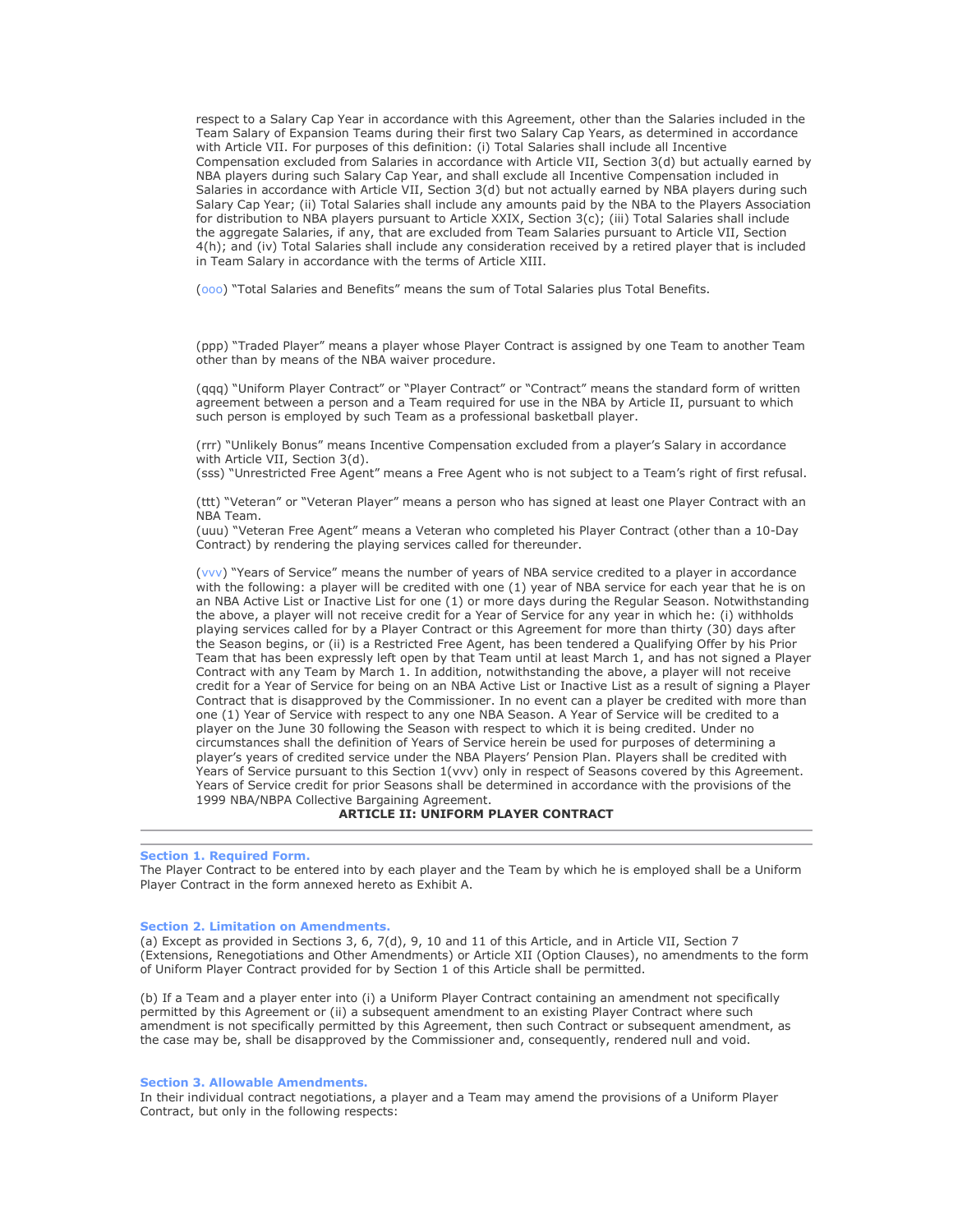(a) By agreeing upon provisions (to be set forth in Exhibit 1 to a Uniform Player Contract) setting forth the Compensation to be paid or amounts to be loaned to the player for each Season of the Contract for rendering the services and performing the obligations described in such Contract.

(b) By agreeing upon provisions (to be set forth in Exhibit 1 to a Uniform Player Contract) setting forth lump sum bonuses, and the payment date for each such bonus, to be paid as a result of: (i) the player's execution of a Uniform Player Contract or Extension (a "signing bonus"); (ii) the exercise or non-exercise of an option pursuant to Articles VII and XII; (iii) the player's achievement of agreed-upon benchmarks relating to his performance as a player or the Team's performance during a particular NBA Season, subject to the limitations imposed by paragraph 3(c) of the Uniform Player Contract and Section 11(c) below; or (iv) the player's achievement of agreed-upon benchmarks relating to his physical condition or academic achievement, including the player's attendance at and participation in an off-season summer league and/or an off-season skill and/or conditioning program upon terms and conditions agreed upon by the Team and player (subject to the provisions of Section 11(b) below). Any amendment agreed upon pursuant to subsections (iii) or (iv) of this Section 3(b) must be structured so as to provide an incentive for positive achievement by the player and/or the Team; and any amendment agreed upon pursuant to subsection (iii) must be based upon specific numerical benchmarks or Generally Recognized League Honors. By way of example and not limitation, an amendment agreed upon pursuant to subsection (iii) may provide for the player to receive a bonus if his free-throw percentage exceeds 80%, but may not provide for the player to receive a bonus if his free-throw percentage improves over his previous Season's percentage.

(c) By agreeing upon provisions (to be set forth in Exhibit 1 to a Uniform Player Contract) with respect to extra promotional appearances to be performed by the player (in addition to those required by paragraph 13 of such Contract) and the Compensation therefor.

(d) By agreeing upon a Compensation payment schedule (to be set forth in Exhibit 1 to a Uniform Player Contract) different from that provided for by paragraph 3(a) of the Uniform Player Contract; provided, however, that such amendment shall comply with the provisions of Section 3(b) above (relating to bonus payments) and Section 12(e) below and that the only such amendment that shall be permitted with respect to any Season in which the player's Compensation is not greater than the Minimum Player Salary shall be as described in Section 6(h) below.

(e) By agreeing upon provisions (to be set forth in Exhibit 2 to a Uniform Player Contract) stating that the Base Compensation provided for by a Uniform Player Contract (as described in Exhibit 1 to such Contract) shall be, in whole or in part, and subject to any conditions or limitations, protected or insured (as provided for by, and in accordance with the definitions set forth in, Section 4 below) in the event that such Contract is terminated by the Team by reason of the player's:

(i) lack of skill;

(ii) death not covered by an insurance policy procured by a Team for the player's benefit ("non-insured death"), or death covered by an insurance policy procured by a Team for the player's benefit ("insured death"), provided that a Contract can contain protection or insurance for only one of the two categories set forth in this Section 3(e)(ii);

(iii) disability or unfitness to play skilled basketball resulting from a basketball-related injury not covered by an insurance policy procured by a Team for the player's benefit ("non-insured basketballrelated injury"), disability or unfitness to play skilled basketball resulting from any injury or illness not covered by an insurance policy procured by a Team for the player's benefit ("non-insured injury or illness"), or disability or unfitness to play skilled basketball resulting from an injury or illness covered by an insurance policy procured by a Team for the player's benefit ("insured injury or illness"), provided that a Contract can contain protection or insurance in only one of the three categories set forth in this Section 3(e)(iii); and/or

(iv) mental disability not covered by an insurance policy procured by a Team for the player's benefit ("non-insured mental disability"), or mental disability covered by an insurance policy procured by a Team for the player's benefit ("insured mental disability"), provided that a Contract can contain protection or insurance in only one of the two categories set forth in this Section 3(e)(iv). (f) By agreeing upon provisions (to be set forth in Exhibit 3 to a Uniform Player Contract) limiting or eliminating the player's right to receive his Base Compensation (in accordance with paragraphs  $7(c)$ , 16(a)(iii), and 16(b) of the Uniform Player Contract) when the player's disability or unfitness to play skilled basketball is caused by the re-injury of an injury sustained prior to, or by the aggravation of a condition that existed prior to, the execution of the Uniform Player Contract providing for such Base Compensation.

(g) By agreeing upon provisions (to be set forth in Exhibit 4 to a Uniform Player Contract) (i) entitling a player to earn Compensation if such player's Uniform Player Contract is traded to another NBA team, or (ii) prohibiting or limiting the Team's right to trade such player's Contract to another Team, subject, however, in either case (i) or (ii) to the provisions of Article XXIV.

(h) By agreeing upon provisions (to be set forth in Exhibit 5 to a Uniform Player Contract) permitting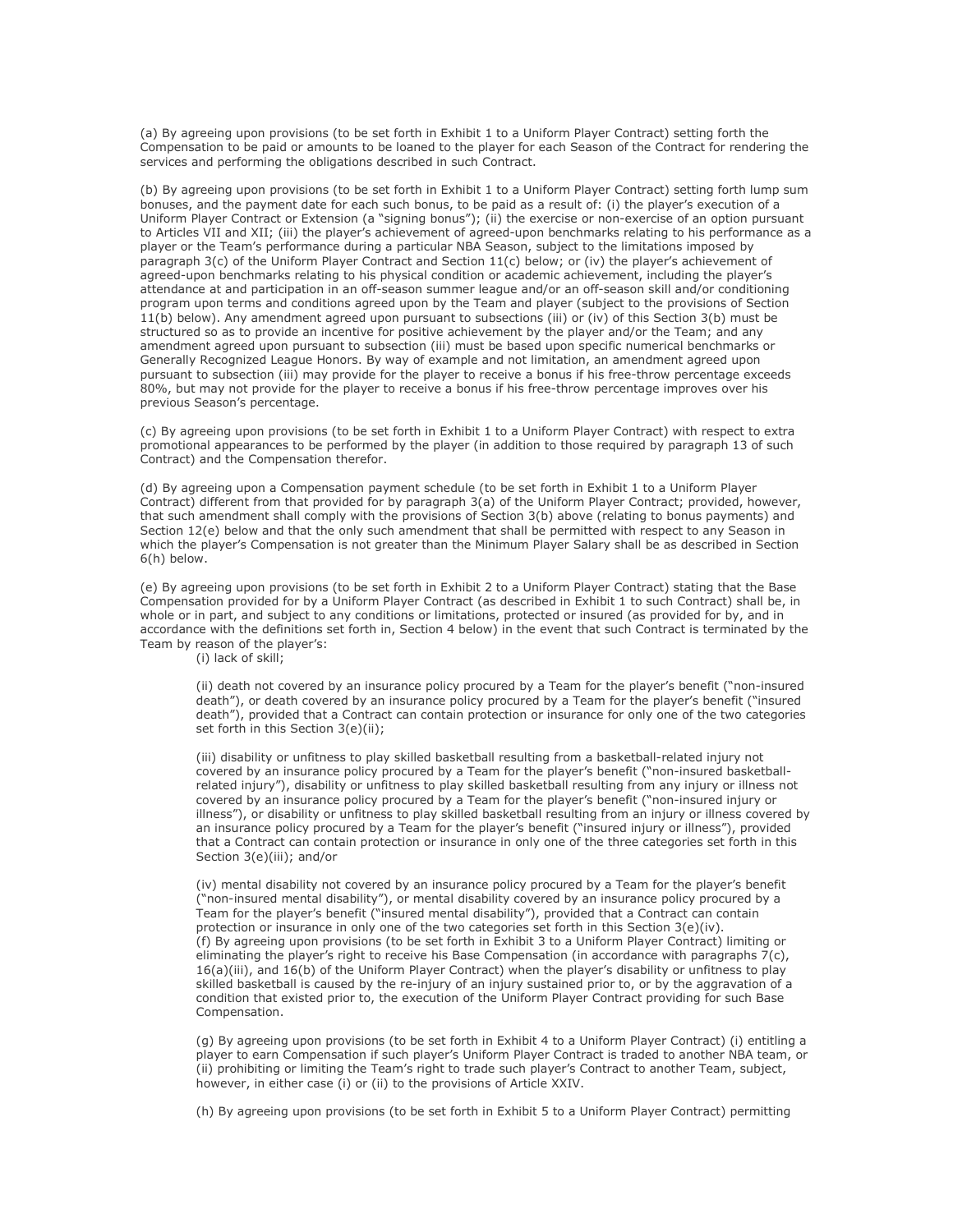the player to participate or engage in some or all of the activities otherwise prohibited by paragraph 12 of the Uniform Player Contract; provided, however, that no amendment to paragraph 12 of the Uniform Player Contract shall permit a player to participate in any public game or public exhibition of basketball not approved in accordance with Article XXIII of this Agreement.

(i) By agreeing upon provisions (to be set forth in Exhibit 6 to a Uniform Player Contract) establishing that the player must report for and submit to a physical examination to be performed by a physician designated by the Team, subject to the provisions of Section 12(h) below.

(j) By agreeing to delete paragraph 7(b) of the Uniform Player Contract in its entirety and substituting therefor the provision set forth in Exhibit 7 to a Uniform Player Contract.

(k) By agreeing either (i) to delete paragraph 13(b) of the Uniform Player Contract in its entirety, or (ii) to delete the last sixteen words of the first sentence of paragraph 13(b) of such Contract.

(l) By agreeing upon provisions for the purpose of terminating an already-existing Uniform Player Contract prior to the expiration of its stated term, stating as follows: (i) the Team will request waivers on the player in accordance with paragraph 16 of the Contract immediately following the Commissioner's approval of such amendment; and (ii) should the player clear waivers and his Contract thereupon be terminated (x) the amount of any Compensation protection or insurance contained in the Contract will immediately be reduced or eliminated, (y) as a result of the termination of the Contract, the payment schedule for any Compensation remaining to be paid will be accelerated over a shorter period or stretched over a longer period (subject, however, to Sections 12(e) and 12(f) below), and/or (z) the Team's right of set-off under Article XXVII of this Agreement will be modified or eliminated.

(m) By agreeing upon provisions (to be set forth in Exhibit 8 to a Uniform Player Contract) stating that the Contract will be traded to another team within forty-eight (48) hours of its execution or amendment, such trade and the consummation of such trade to be conditions precedent to the validity of the Contract or an amendment thereto; provided, however, that any such sign-and-trade transaction must comply with Article VII, Section 8(e).

# Section 4. Compensation Protection or Insurance.

(a) Lack of Skill. When a Team agrees to protect, in whole or in part, the Base Compensation provided for by a Uniform Player Contract in the event such Contract is terminated by the Team, pursuant to paragraph 16(a)(iii) thereof, by reason of the player's lack of skill, such agreement shall mean that, subject to any conditions or limitations set forth in Exhibit 2 to the Uniform Player Contract or expressly set forth elsewhere in this Agreement, notwithstanding the provisions of paragraphs 16(a)(iii), 16(d), 16(e), and 16(g) of such Contract, the termination of such Contract by the Team on account of the player's failure to exhibit sufficient skill or competitive ability shall in no way affect the player's right to receive, in whole or in part, the Base Compensation payable pursuant to Exhibit 1 to such Contract in the amounts and at the times called for by such Exhibit.

(b) Non-Insured Death. When a Team agrees to protect, in whole or in part, the Base Compensation provided for by a Uniform Player Contract in the event such Contract is terminated by the Team, pursuant to paragraph 16(a)(iv) thereof, by reason of the player's failure to render his services thereunder, if such failure has been caused by the player's non-insured death, such agreement shall mean that, subject to any conditions or limitations set forth in this Section 4(b), Exhibit 2 to the Uniform Player Contract, or expressly set forth elsewhere in this Agreement, notwithstanding the provisions of paragraphs  $16(a)$ ,  $16(b)$ ,  $16(c)$ ,  $16(d)$ ,  $16(e)$ , and  $16(g)$  of such Contract, the termination of such Contract by the Team shall in no way affect the player's (or his estate's or duly appointed beneficiary's) right to receive, in whole or in part, the Base Compensation payable pursuant to Exhibit 1 to such Contract in the amounts and at the times called for by such Exhibit; provided, however, that: (i) such death does not result from the player's participation in activities prohibited by paragraph 12 of the Uniform Player Contract (as such paragraph may be modified by Exhibit 5 to the Player Contract), suicide, the abuse of alcohol, or the use of any Prohibited Substance or controlled substance; (ii) at the time of the player's failure to render playing services, the player is not in material breach of such Contract; (iii) if the Team, for its own benefit, seeks to procure an insurance policy covering the player's death, the player cooperates with the Team in procuring such an insurance policy, including by, among other things, supplying all information requested of him, and submitting to all examinations and tests requested of him by or on behalf of the insurance company in connection with the Team's efforts to procure such policy; and (iv) if the Team, for its own benefit, has procured such an insurance policy, the player's estate and/or duly appointed beneficiary cooperates with the Team and insurance company in the processing of the Team's claim under such policy.

(c) Insured Death. When a Team agrees to insure, in whole or in part, the Base Compensation provided for by a Uniform Player Contract in the event such Contract is terminated by the Team, pursuant to paragraph 16(a)(iv) thereof, by reason of the player's failure to render his services thereunder, if such failure has been caused by the player's insured death, such agreement shall mean that, subject to any conditions set forth in this Section 4(c), Exhibit 2 to the Uniform Player Contract, or expressly set forth elsewhere in this Agreement, the Team has procured an insurance policy (specifically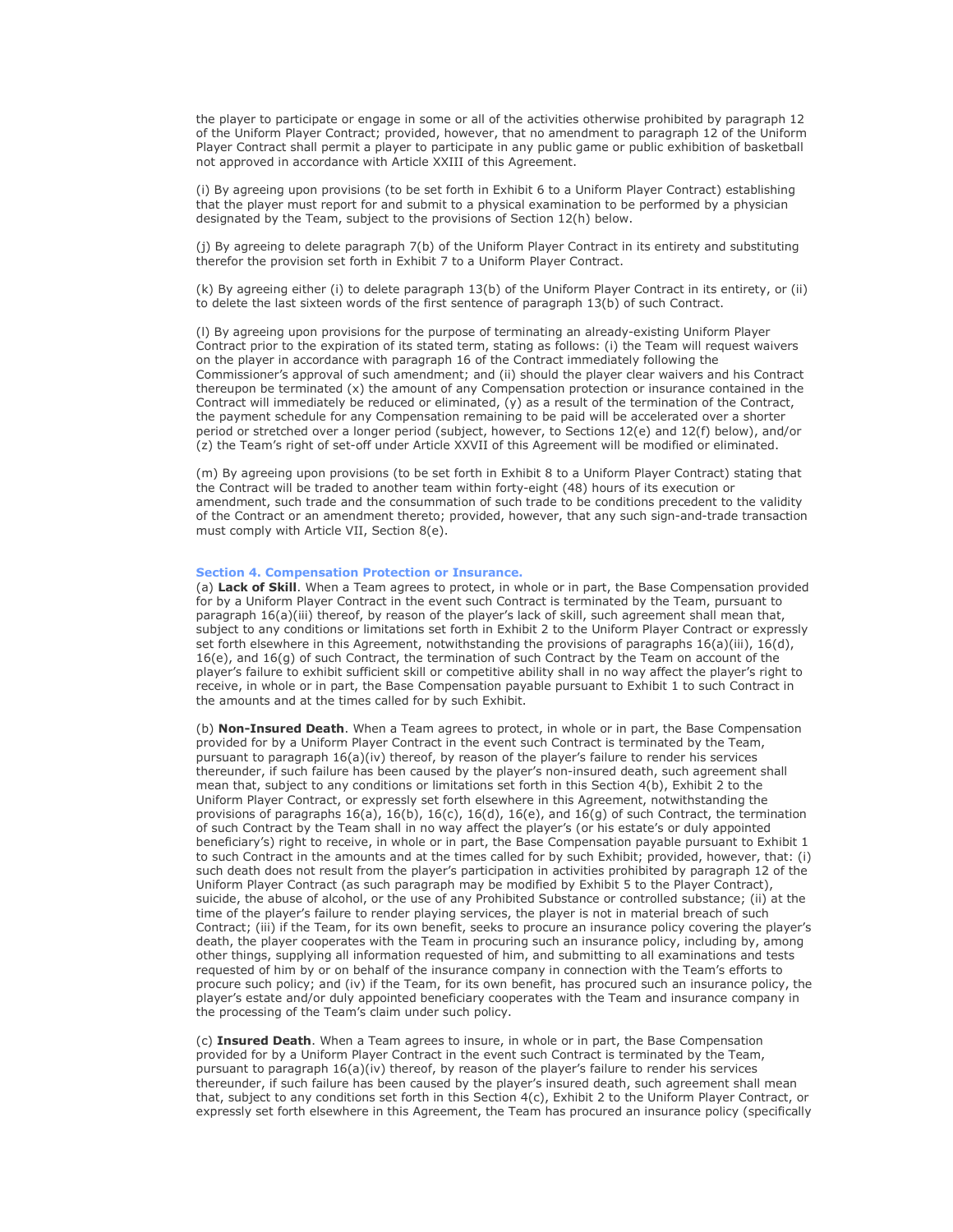designated in Exhibit 2 to such Contract) for the benefit of the player or his estate or beneficiary that, subject to the conditions and limitations contained in the policy, would pay a benefit in the event of the player's death in an amount equal to or less than the Base Compensation remaining to be paid to the player under Exhibit 1 of his Player Contract at the time of his death; provided, however, that (i) such death does not result from the player's participation in activities prohibited by paragraph 12 of the Uniform Player Contract (as such paragraph may be modified by Exhibit 5 to the Player Contract), suicide, the abuse of alcohol, or the use of any Prohibited Substance or controlled substance, and (ii) at the time of the player's failure to render playing services, the player is not in material breach of such Contract.

(d) Non-Insured Basketball-Related Injury. When a Team agrees to protect, in whole or in part, the Base Compensation provided for by a Uniform Player Contract in the event such Contract is terminated by the Team, pursuant to paragraph 16(a)(iv) thereof, by reason of the player's failure to render his services thereunder, if such failure has been caused by the player's disability and/or unfitness to play skilled basketball as a direct result of an injury sustained while participating in any basketball practice or game played for the Team, such agreement shall mean that, subject to any conditions or limitations set forth in this Section 4(d), Exhibit 2 to the Uniform Player Contract, or expressly set forth elsewhere in this Agreement, notwithstanding the provisions of paragraphs  $7(b)$ ,  $7(c)$ ,  $16(a)(iii)$ ,  $16(b)$ ,  $16(c)$ , 16(d), and 16(g) of such Contract, the termination of such Contract by the Team shall in no way affect the player's right to receive, in whole or in part, the Base Compensation payable pursuant to Exhibit 1 to such Contract in the amounts and at the times called for by such Exhibit; provided, however, that: (i) such injury does not result from an attempted suicide, the abuse of alcohol, or the use of any Prohibited Substance or controlled substance; (ii) at the time of the player's termination, the player is not in material breach of such Contract; (iii) if the Team, for its own benefit, seeks to procure an insurance policy covering the player's injury, the player cooperates with the Team in procuring such an insurance policy, including by, among other things, supplying all information requested of him, and submitting to all examinations and tests requested of him by or on behalf of the insurance company in connection with the Team's efforts to procure such policy; and (iv) if the Team, for its own benefit, has procured such an insurance policy, the player cooperates with the Team and the insurance company in the processing of the Team's claim under such policy.

(e) Non-Insured Injury or Illness. When a Team agrees to protect, in whole or in part, the Base Compensation provided for by a Uniform Player Contract in the event such contract is terminated by the Team, pursuant to paragraph 16(a)(iv) thereof, by reason of the player's failure to render his services thereunder, if such failure has been caused by a non-insured injury, illness, or disability suffered or sustained by the player, such agreement shall mean that, subject to any conditions or limitations set forth in this Section 4(e), Exhibit 2 to the Uniform Player Contract, or expressly set forth elsewhere in this Agreement, notwithstanding the provisions of paragraphs  $7(b)$ ,  $7(c)$ ,  $16(a)$ (iii),  $16(b)$ ,  $16(c)$ ,  $16(d)$ , and 16(g) of such Contract, the termination of such Contract by the Team shall in no way affect the player's right to receive, in whole or in part, the Base Compensation payable pursuant to Exhibit 1 to such Contract in the amounts and at the times called for by such Exhibit; provided, however, that: (i) such injury, illness, or disability does not result from the player's participation in activities prohibited by paragraph 12 of the Uniform Player Contract (as such paragraph may be modified in Exhibit 5 to the Player Contract), attempted suicide, the abuse of alcohol, or the use of any Prohibited Substance or controlled substance; (ii) at the time of such injury, illness, or disability the player is not in material breach of such Contract; (iii) if the Team, for its own benefit, seeks to procure an insurance policy covering the player's injury and/or illness, the player cooperates with the Team in procuring such an insurance policy, including by, among other things, supplying all information requested of him, and submitting to all examinations and tests requested of him by or on behalf of the insurance company in connection with the Team's efforts to procure such policy; and (iv) if the Team, for its own benefit, has procured such an insurance policy, the player cooperates with the Team and insurance company in the processing of the Team's claim under such policy.

(f) Insured Injury or Illness. When a Team agrees to insure, in whole or in part, the Base Compensation provided for by a Uniform Player Contract in the event such Contract is terminated by the Team, pursuant to paragraph 16(a)(iv) thereof, by reason of the player's failure to render his services thereunder, if such failure has been caused by the player's disability or unfitness to play skilled basketball resulting from an insured injury or illness, such agreement shall mean that, subject to any conditions or limitations set forth in this Section 4(f), Exhibit 2 to the Uniform Player Contract, or expressly set forth elsewhere in this Agreement, the Team has procured an insurance policy (specifically designated in Exhibit 2 to such Contract) for the benefit of the player or his estate or beneficiary that, subject to the conditions and limitations contained in the policy, would pay a benefit in the event of the player's disability or unfitness to play skilled basketball resulting from an injury or illness in an amount equal to or less than the Base Compensation remaining to be paid to the player under Exhibit 1 of his Player Contract at the time of his termination; provided, however, that: (i) such injury or illness does not result from the player's participation in activities prohibited by paragraph 12 of the Uniform Player Contract (as such paragraph may be modified by Exhibit 5 to the Player Contract), attempted suicide, the abuse of alcohol, or the use of any Prohibited Substance or controlled substance; and (ii) at the time of the player's termination, the player is not in material breach of such Contract.

(g) Non-Insured Mental Disability. When a Team agrees to protect, in whole or in part, the Base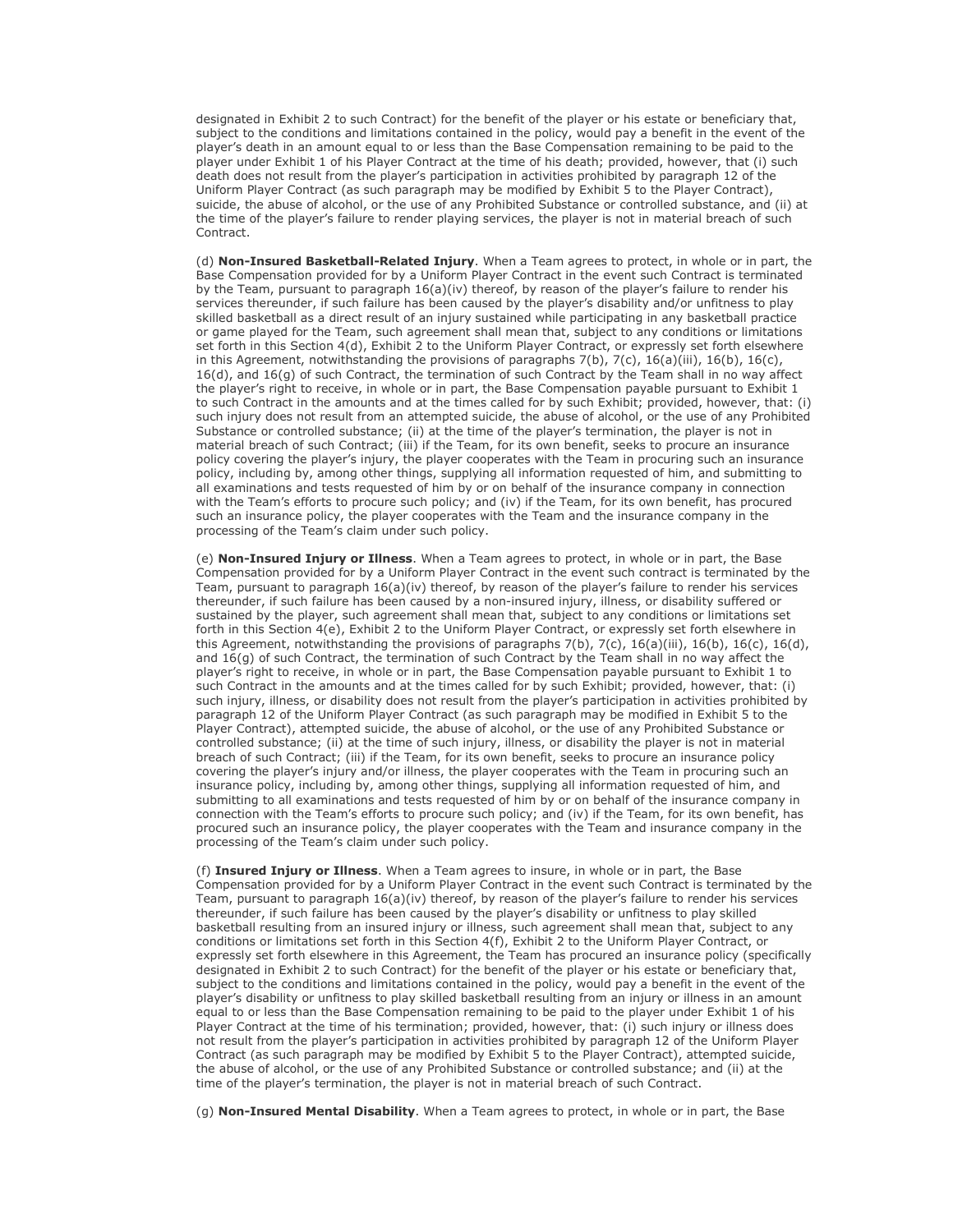Compensation provided for by a Uniform Player Contract in the event such Contract is terminated by the Team, pursuant to paragraph 16(a)(iv) thereof, by reason of the player's failure to render his services thereunder, if such failure has been caused by the player's non-insured mental disability, such agreement shall mean that, subject to any conditions or limitations set forth in this Section 4(g), Exhibit 2 to the Uniform Player Contract, or expressly set forth elsewhere in this Agreement, notwithstanding the provisions of paragraphs  $16(a)$ ,  $16(b)$ ,  $16(c)$ ,  $16(d)$ ,  $16(e)$ , and  $16(g)$  of such Contract, the termination of such Contract by the Team shall in no way affect the player's (or his duly appointed legal representative's) right to receive, in whole or in part, the Base Compensation payable pursuant to Exhibit 1 to such Contract in the amounts and at the times called for by such Exhibit; provided, however, that: (i) such mental disability does not result from the player's attempted suicide, or the use of any Prohibited Substance or controlled substance; (ii) at the time of the player's failure to render playing services, the player is not in material breach of such Contract; (iii) if the Team, for its own benefit, seeks to procure an insurance policy covering the player's mental disability, the player (and/or his duly appointed legal representative) cooperates with the Team in procuring such an insurance policy, including by, among other things, supplying all information requested of him, and submitting to all examinations and tests requested of him by the insurance company in connection with the Team's efforts to procure such policy; and (iv) if the Team, for its own benefit, has procured such an insurance policy, the player (and/or his duly appointed legal representative) cooperates with the Team and insurance company in the processing of the Team's claim under such policy.

(h) Insured Mental Disability. When a Team agrees to insure, in whole or in part, the Base Compensation provided for by a Uniform Player Contract in the event such Contract is terminated by the Team, pursuant to paragraph 16(a)(iv) thereof, by reason of the player's failure to render his services thereunder, if such failure has been caused by the player's insured mental disability, such agreement shall mean that, subject to any conditions or limitations set forth in this Section 4(h), Exhibit 2 to the Uniform Player Contract, or expressly set forth elsewhere in this Agreement, the Team has procured an insurance policy (specifically designated in Exhibit 2 to such Contract) for the benefit of the player or his estate or beneficiary that, subject to the conditions and limitations contained in the policy, would pay a benefit in the event of the player's mental disability in an amount equal to or less than the Base Compensation remaining to be paid to the player under Exhibit 1 of his Player Contract at the time of his termination; provided, however, that: (i) such mental disability does not result from the player's participation in activities prohibited by paragraph 12 of the Uniform Player Contract (as such paragraph may be modified by Exhibit 4 to the Player Contract), attempted suicide, or the use of any Prohibited Substance or controlled substance; and (ii) at the time of the player's termination, the player is not in material breach of such Contract.

(i) No agreement by a Team to protect or insure, in whole or in part, the Base Compensation provided for by a Uniform Player Contract shall require (or be construed as requiring) such Team to continue to employ the player (whether on the Active List, Inactive List, or otherwise); nor shall any such agreement afford the player any right to be employed, or to be deemed as having been employed, by such Team for any purpose.

(j) Notwithstanding any other provision of this Agreement, when a Team agrees to protect or insure, in whole or in part, the Base Compensation provided for by a Uniform Player Contract, and such protection or insurance is contingent on the satisfaction of a condition expressly set forth in Exhibit 2 to that Contract, such protection or insurance shall be applicable and effective only if the Player Contract has not previously been terminated at the time such condition is satisfied.

(k) Notwithstanding any other provision of this Agreement, when a Team agrees to protect or insure, in whole or in part, the Base Compensation provided for in any Option Year in favor of the Team included in a Uniform Player Contract, such protection or insurance shall be applicable and effective only if the option to extend the term provided for in the Contract was exercised by the Team prior to the termination of the Contract. When a Team agrees to protect or insure, in whole or in part, the Base Compensation provided for in any Option Year in favor of the player, the applicability of such protection or insurance in the circumstances in which the Option has not been exercised by the player shall be governed by the provisions of Article XII, Section 2(a).

(l) During the term of a Player Contract, the percentage of protected or insured Base Compensation for any future Season shall not exceed the percentage of unearned protected or insured Base Compensation for any prior Season.

(m) With respect to Player Contracts entered into or extended on or after the date of this Agreement: (i) The maximum amount of aggregate Base Compensation that can be protected for non-insured death is thirty million dollars (\$30,000,000).

(ii) If a player elects to purchase term life insurance for his benefit, his Team shall be permitted to reimburse him each Season for the premiums paid for such insurance with respect to such Season and any other future Season(s); provided, however, that (A) the amount of coverage for which premiums are reimbursed by the Team in any Season shall not exceed the lesser of  $(x)$  the aggregate amount of the player's unearned Base Compensation for such Season and each remaining Season (excluding an Option Year if not yet exercised) that is not protected for non-insured death, and (y) forty million dollars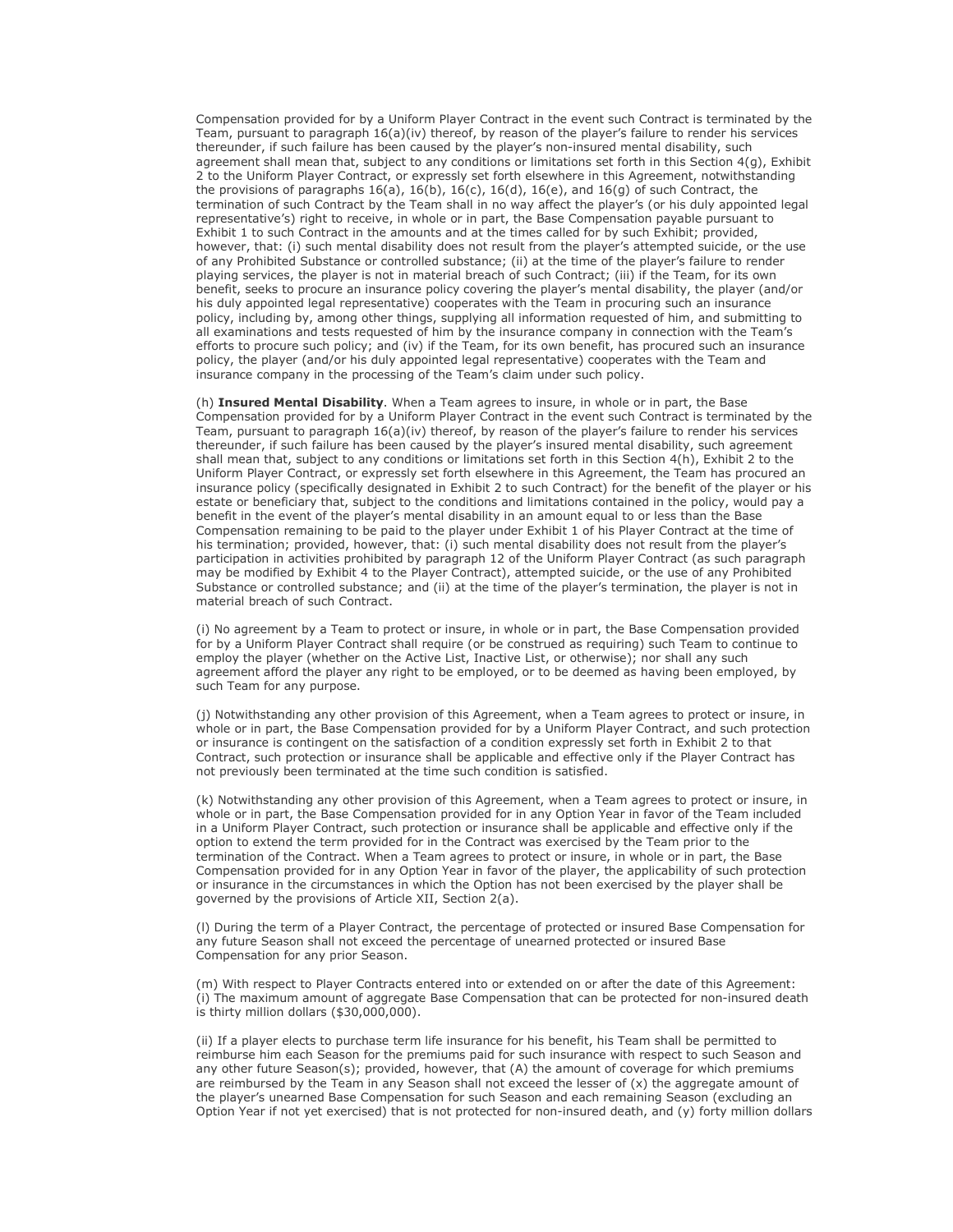(\$40,000,000) and (B) any such premium reimbursement shall not exceed the cost for 10-year guaranteed term coverage at preferred rates.

(iii) If a Contract contains non-insured death protection covering ten million dollars (\$10,000,000) or more of Base Compensation, the player shall be precluded from purchasing life insurance for a period of ninety (90) days following the execution of the Contract or until such earlier time as the Team notifies the player in writing that it is no longer attempting to purchase life insurance coverage on the player (up to the amount of the player's Base Compensation protection for non-insured death) for the Team's benefit. During such ninety (90) day period or until such time as the Team issues the foregoing written notification to the player, the Team's efforts to purchase life insurance on the player for the Team's benefit shall be conducted diligently and in good faith.

(n) Notwithstanding that a Team and a player are authorized under Article II, Section 4(a)–(h) to negotiate additional conditions or limitations applicable to the player's Compensation protection or insurance for such categories as the Team and player agree to protect or insure, no Player Contract entered into on or after the date of this Agreement may contain an additional condition or limitation relating to the player's use, possession, or distribution of any substance covered under the NBA Anti-Drug Program set forth in Article XXXIII.

# Section 5. Conformity.

(a) All currently effective Player Contracts, and all Player Contracts entered into following the execution of this Agreement that do not otherwise so provide, shall be deemed amended in such manner to require the parties to comply with all terms of this Agreement, including the terms of the Uniform Player Contract annexed hereto as Exhibit A. All Player Contracts shall be subject to the terms of this Agreement, which shall supersede the terms of any Player Contract inconsistent herewith. No Player Contract shall provide for the waiver by a player or a Team of any benefits or the sacrifice of any rights to which the player or the Team is entitled by virtue of a Uniform Player Contract or this Agreement.

(b) Notwithstanding Section 5(a) above, the elimination from Section 3 above of any allowable amendment that was permitted under the 1999 NBA/NBPA Collective Bargaining Agreement (with the exception of the elimination of Article II, Section 3(k) of such Agreement), shall not affect the terms of any Player Contract entered into prior to the date of this Agreement. Nor shall any such Player Contracts be affected by any provisions of this Agreement expressly indicating that they apply only to Player Contracts entered into on or after the date of this Agreement.

# Section 6. Minimum Player Salary.

(a) Except with respect to 10-Day Contracts provided for in Section 9 below, and Rest-of-Season Contracts provided for in Section 10 below, no Player Contract shall provide for a Salary of less than the applicable scale amount contained in the Minimum Annual Salary Scale set forth as Exhibit C hereto.

(b) No 10-Day Contract or Rest-of-Season Contract (as those terms are defined in Sections 9 and 10 below) shall provide for a Salary of less than the Minimum Player Salary applicable to that player.

(c) In determining whether a Player Contract provides for a Salary of no less than the Minimum Player Salary applicable to that player, the allocation of a deemed signing bonus in respect of an "international player payment" in excess of \$500,000 (but no other bonuses) shall be considered as part of the Salary provided for by a Player Contract, provided that such Player Contract makes clear that the Salary for each Season (including the allocation of any such deemed signing bonus) equals or exceeds the Minimum Player Salary for such Season.

(d) On July 1 of each Salary Cap Year, any Player Contract (whether entered into before or after the date of this Agreement) that provides for a Salary for the upcoming Season that is less than the applicable Minimum Player Salary shall be deemed amended to provide for the applicable Minimum Player Salary.

(e) Nothing in this Section 6 shall alter the respective rights and liabilities of a player and a Team, as provided for in the Uniform Player Contract or in this Agreement, with respect to the termination of a Player Contract.

(f) Every Contract entered into between a player and Team that is intended to provide for Compensation equal to the Minimum Player Salary (with no bonuses of any kind) for each Season must contain the following sentence in Exhibit 1A of such Contract and shall be deemed amended in the manner described in such sentence: "This Contract is intended to provide for Compensation for the Season(s) equal to the Minimum Player Salary for such Season(s) (with no bonuses of any kind) and shall be deemed amended to the extent necessary to so provide.

(g) Every Contract entered into between a player and a Team that covers the 2011-12 Season and one or more subsequent Seasons, and that is intended to provide for Compensation equal to the Minimum Player Salary (with no bonuses of any kind) for such Season(s), (i) must state in Exhibit 1A of such Contract that the Compensation for such Season(s) is the "Minimum Player Salary," and (ii) shall comply with and be subject to the provisions of Article II, Section 6(f) above. The player's Salary for each such Season shall equal his then-applicable Minimum Player Salary.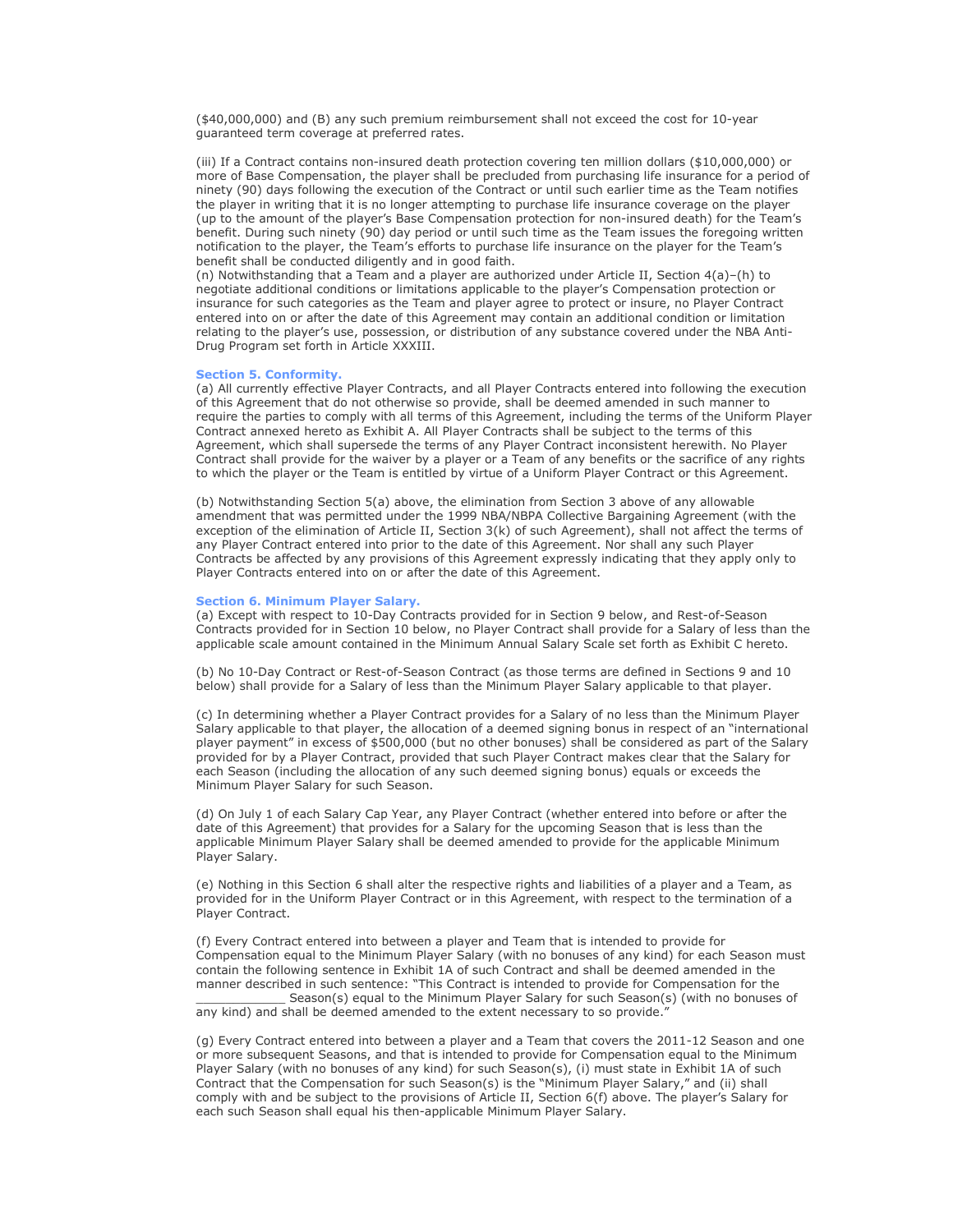(h) A Uniform Player Contract that provides in any Season for the player to earn Compensation not greater than his applicable Minimum Player Salary (with no bonuses of any kind) that, at the time the Contract is signed, is fully or partially protected for lack of skill and non-insured injury or illness may be amended to provide for the player to be paid a portion of his Compensation for such Season (the "Advance"), up to the Maximum Advance Amount as defined below, prior to November 15 of such Season. The Maximum Advance Amount for a Season shall equal the lesser of (i) 80% of the amount of the player's Compensation for such Season that is protected for lack of skill and non-insured injury or illness, or (ii) 7.5% of the player's Base Compensation for such Season. Any Advance paid to a player for a Season pursuant to the foregoing must be deducted in full from the first (i.e., November 15) installment of Base Compensation for such Season that the player would have received pursuant to paragraph 3(a) of the Contract had there been no such Advance. To effectuate the requirement set forth in the preceding sentence, every such Contract that provides for an Advance must contain the following language (and only such language) under the "Payment Schedule" heading (next to the "Current" sub-heading) in Exhibit 1A with respect to each applicable Season:

"Player's Current Base Compensation with respect to the \_\_\_\_\_\_\_\_\_ Season(s) shall be paid in accordance with paragraph 3(a), except that the November 15 installment of such Current Base Compensation shall be reduced by \$[amount of Advance], which amount shall be paid to Player in advance on [date]."

# Section 7. Maximum Annual Salary.

(a) Notwithstanding any other provision of this Agreement, no Player Contract entered into after the date of this Agreement may provide for a Salary plus Unlikely Bonuses in the first Season covered by the Contract that exceeds the following amounts:

(i) for any player who has completed fewer than seven (7) Years of Service, the greater of (x) 25% of the Salary Cap in effect at the time the Contract is executed, (y) 105% of the Salary for the final Season of the player's prior Contract, or (z) \$9 million;

(ii) for any player who has completed at least seven (7) but fewer than ten (10) Years of Service, the greater of (x) 30% of the Salary Cap in effect at the time the Contract is executed, (y) 105% of the Salary for the final Season of the player's prior Contract, or (z) \$11 million; or

(iii) for any player who has completed ten  $(10)$  or more Years of Service, the greater of  $(x)$  35% of the Salary Cap in effect at the time the Contract is executed, (y) 105% of the Salary for the final Season of the player's prior Contract, or (z) \$14 million.

(b) Notwithstanding any other provision of this Agreement, no Renegotiation entered into after the date of this Agreement may provide for a Salary plus Unlikely Bonuses in the Renegotiation Season (as defined in Article VII, Section  $7(c)$ ) that exceeds the following amounts:

(i) for any player who has completed fewer than seven (7) Years of Service, the greater of (x) 25% of the Salary Cap in effect at the time the Renegotiation is executed, (y) 105% of the Salary for the Season prior to the Renegotiation Season, or (z) \$9 million;

(ii) for any player who has completed at least seven (7) but fewer than ten (10) Years of Service, the greater of (x) 30% of the Salary Cap in effect at the time the Renegotiation is executed, (y) 105% of the Salary for the Season prior to the Renegotiation Season, or (z) \$11 million; or

(iii) for any player who has completed ten (10) or more Years of Service, the greater of (x) 35% of the Salary Cap in effect at the time the Renegotiation is executed, (y) 105% of the Salary for the Season prior to the Renegotiation Season, or (z) \$14 million.

(c) The parties recognize that it may not be possible to ascertain at the time an Extension is executed whether the Salary plus Unlikely Bonuses called for in the first Season of the extended term will exceed the Maximum Annual Salary set forth in this Section 7. Accordingly, and notwithstanding any other provision of this Agreement, the following rule shall apply to an Extension entered into in accordance with Article VII, Section 7(a) or a Rookie Scale Extension entered into in accordance with Article VII, Section 7(b) after the date of this Agreement: if, on the day following the last day of the Moratorium Period of the Salary Cap Year encompassing the first Season of the extended term of such Extension, the Salary plus Unlikely Bonuses provided for in such Season exceeds the following amounts: (i) for any player who has completed fewer than seven (7) Years of Service, the greater of (x) 25% of the Salary Cap in effect on the day following the last day of the Moratorium Period, (y) 105% of the Salary provided for in the final Season of the original term of the Contract, or (z) \$9 million;

(ii) for any player who has completed at least seven (7) but fewer than ten (10) Years of Service, the greater of (x) 30% of the Salary Cap in effect on the day following the last day of the Moratorium Period, (y) 105% of the Salary provided for in the final Season of the original term of the Contract, or (z) \$11 million; or

(iii) for any player who has completed ten  $(10)$  or more Years of Service, the greater of  $(x)$  35% of the Salary Cap in effect on the day following the last day of the Moratorium Period, (y) 105% of the Salary provided for in the final Season of the original term of the Contract, or (z) \$14 million;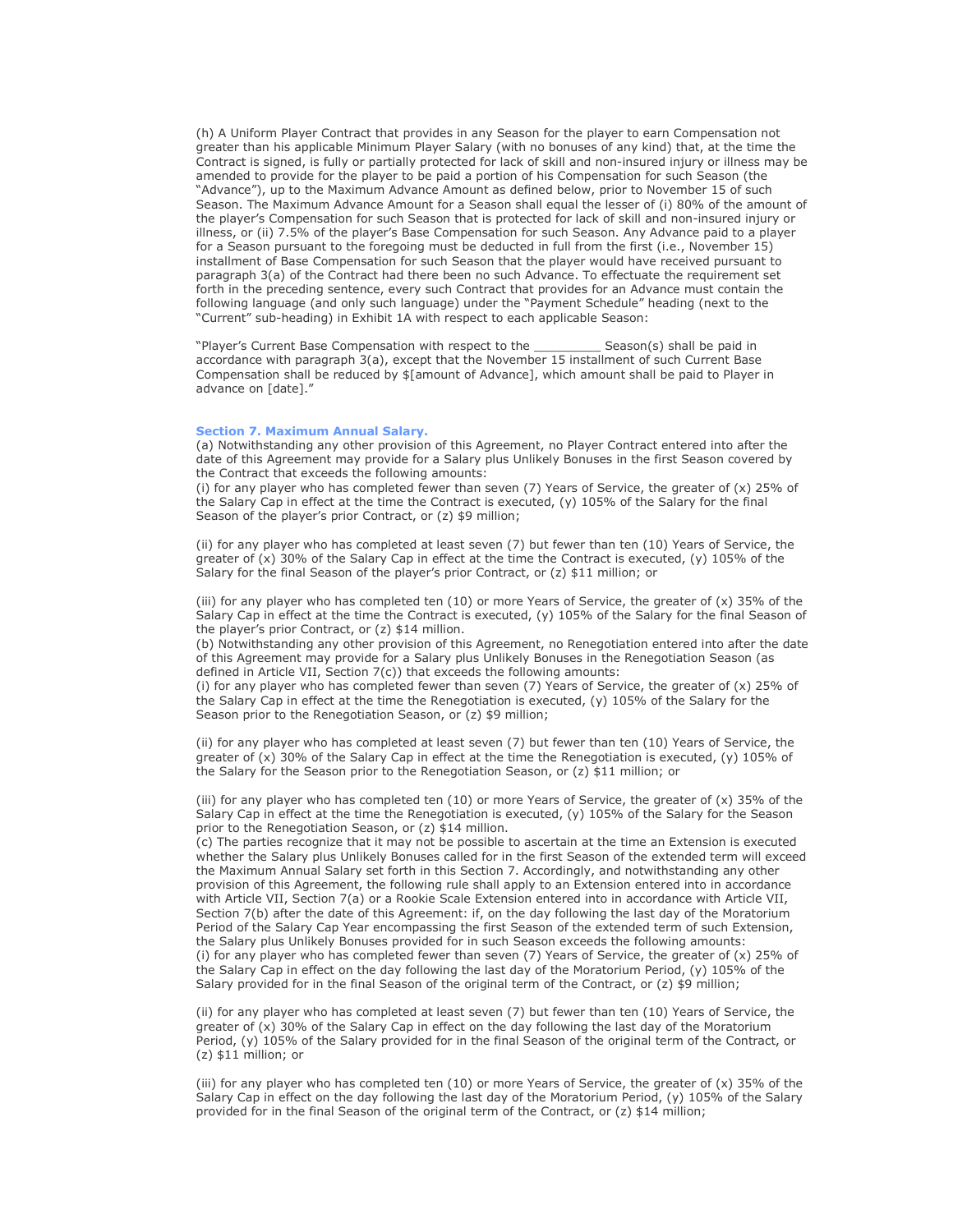then such Salary plus Unlikely Bonuses shall immediately be deemed amended to provide for the maximum amount allowed by the applicable subsection  $(c)(i)$ ,  $(c)(ii)$ , or  $(c)(iii)$  set forth above. In such circumstance, Salaries plus Unlikely Bonuses in subsequent Seasons of the extended term shall also immediately be deemed amended to provide for increases or decreases over the amended Salary plus Unlikely Bonuses in the first Season of the extended term in accordance with Article VII, Section 5(c). (d) A player and a Team may provide in a Rookie Scale Extension that the player's Salary (in the first Season of the extended term) will equal "the Maximum Annual Salary applicable to such player in the first Season of the extended term," and that the Salaries in any subsequent Seasons of the extended term will be increased or decreased based on percentages specified by the parties that comply with Article VII, Section 5(c). Any such Rookie Scale Extension shall be deemed amended on the day following the last day of the Moratorium Period of the Salary Cap Year covering the first Season of the extended term to provide for specific Salaries for each Season of the extended term, based on the Maximum Annual Salary applicable to such player on the day following the last day of the Moratorium Period. A Rookie Scale Extension entered into pursuant to this subsection may not include any Incentive Compensation.

(e) Notwithstanding any other provision of this Agreement, if a trade of a Uniform Player Contract entered into or extended after the date of this Agreement would, by reason of a trade bonus contained in such Contract, cause the player's Salary plus Unlikely Bonuses for the Salary Cap Year in which such trade occurs to exceed the following amounts:

(i) for any player who has completed fewer than seven (7) Years of Service, the greater of (x) 25% of the Salary Cap in effect at the time the trade bonus is earned, (y) 105% of the player's Salary for the Season prior to the Season in which the trade bonus is earned, or  $(z)$  \$9 million;

(ii) for any player who has at least seven (7) but fewer than ten (10) Years of Service, the greater of (x) 30% of the Salary Cap in effect at the time the trade bonus is earned, (y) 105% of the player's Salary for the Season prior to the Season in which the trade bonus is earned, or (z) \$11 million; or

(iii) for any player who has completed ten  $(10)$  or more Years of Service, the greater of  $(x)$  35% of the Salary Cap in effect at the time the trade bonus is earned,  $(y)$  105% of the player's Salary for the Season prior to the Season in which the trade bonus is earned, or (z) \$14 million; then such player's trade bonus shall be deemed amended to the extent necessary to reduce the player's Salary plus Unlikely Bonuses to the maximum amount allowed by the applicable subsection (e)(i), (e)(ii), or (e)(iii) set forth above.

(f) For purposes of this Section 7 only, the Salary Cap shall be calculated in accordance with Article VII, Section 2, except that the percentage of Projected BRI to be utilized for such calculation shall be 48.04% for all Salary Cap Years (including 2011-12, if the NBA exercises its option to extend this Agreement pursuant to Article XXXIX) during the term of this Agreement.

#### Section 8. Promotional Activities.

(a) A player's obligation (pursuant to paragraph 13(d) of a Uniform Player Contract) to participate, upon request, in all other reasonable promotional activities of the Team and the NBA shall be deemed satisfied if:

(i) during each year of the period covered by such Contract, the Player makes seven (7) individual personal appearances (at least two (2) of which shall be in connection with season ticketholder events) and five (5) group appearances for or on behalf of or at the request of the Team (or Team Affiliate) by which he is employed and/or the NBA. Up to two (2) of these twelve (12) appearances may be assigned by the Team and/or the NBA in any year to NBA Properties. The Player shall be reimbursed for the actual expenses incurred in connection with any such appearance, provided that such expenses result directly from the appearance and are ordinary and reasonable. The Player shall also receive compensation from the Team by which he is employed of at least \$2,500, in accordance with paragraph 13(d) of the Uniform Player Contract, for each promotional appearance he makes for a commercial sponsor of such Team. Any personal or group appearance required under this subsection (a) must: (A) take place during (1) the period from the first day of a Season through the day of the NBA Draft following such Season, or (2) the off-season, provided that no player may be required to make more than one off-season appearance in any year covered by his Contract and no player may be required to make such an off-season appearance unless he resides in or is otherwise located in the area where the appearance is to take place;

(B) occur in the home city (or geographic vicinity thereof) of the player's Team (subject to Section  $8(a)(i)(A)(2)$  above) or in a city (or geographic vicinity thereof) to which the player has traveled to play in a scheduled NBA game;

(C) not occur at a time that would interfere with a player's reasonable preparation to play on the day of a Team game;

(D) not occur at a time that would interfere with a player's ability to attend and participate fully in any practice session conducted by the Team, taking into account the commuting time from the practice to the appearance;

(E) be scheduled with the player at least fourteen (14) days in advance (by providing written notice to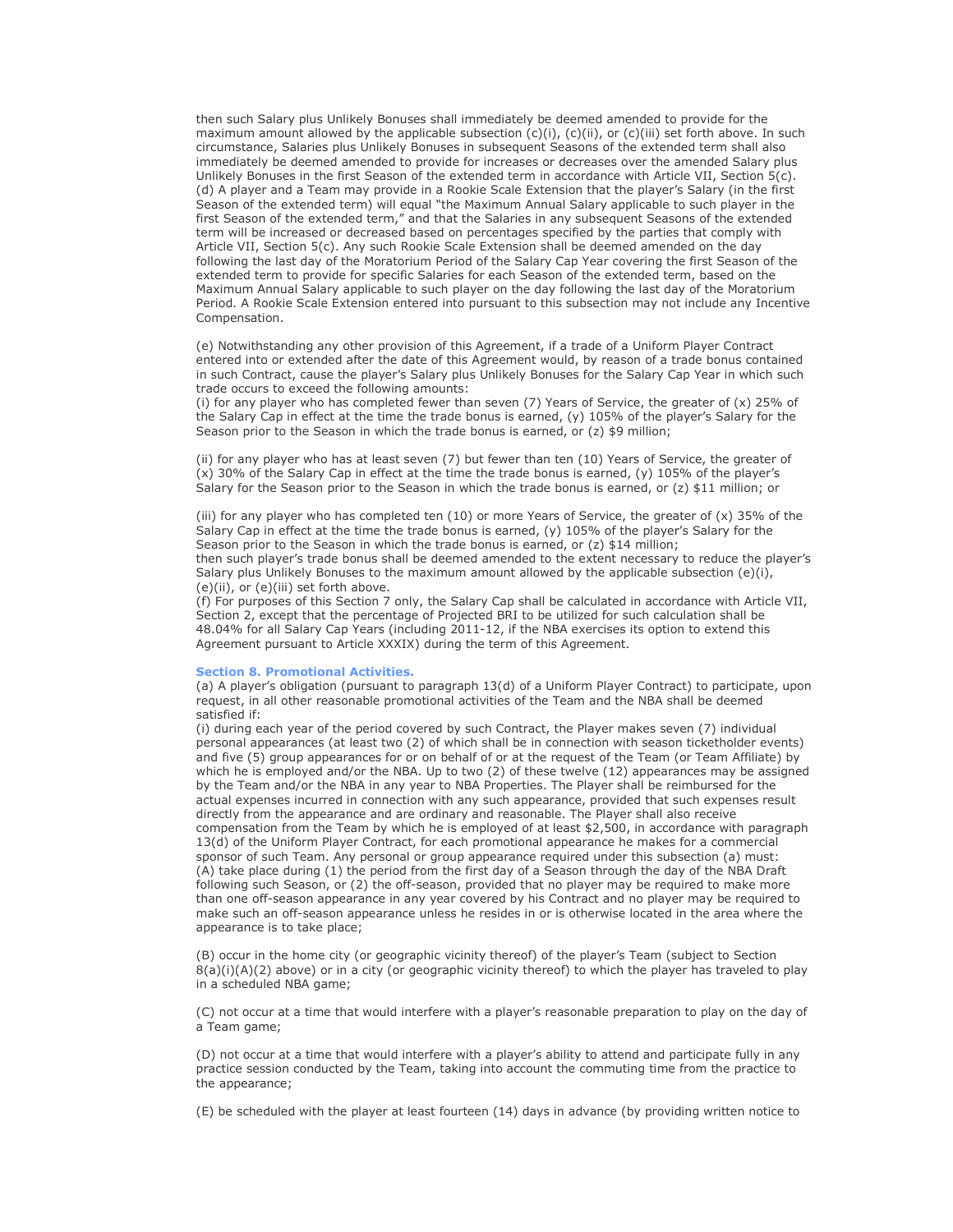the player of the time, nature, location, and expected duration of the appearance) and called to his attention again seven (7) days prior to the appearance;

(F) not exceed a reasonable period of time; and

(G) not require the player to sign autographs as the primary purpose of the appearance, and

(ii) The player participates in reasonable fan appreciation activities before and after home games, including but not limited to signing autographs for fans, greeting fans, and participating in merchandise giveaways to fans; provided, however, that no player shall be required to participate in more than four (4) such activities per Season.

(b) Upon request by the Team, the NBA, or a League-related entity, and upon the Player's consent, and subject to the conditions and limitations set forth below, the Player shall wear a wireless microphone during any game or practice, including warm-up periods and going to and from the locker room to the playing floor. The rights in any audio captured by such microphone shall belong to the NBA or a Leaguerelated entity and may be used in any manner for publicity or promotional purposes.

(i) The NBA or a League-related entity will be responsible for providing the audio equipment and for the placement of the microphone on the player.

(ii) The player may remove the microphone at any time.

(iii) The audio captured by the wireless microphone worn by the player ("Player Audio") will be screened and approved prior to airing by the telecast producer and an NBA representative, and no such audio will be aired live.

(iv) A game telecast will not include any Player Audio that contains profanity or that could reasonably be considered prejudicial or detrimental to the player or other players.

(v) All audio tapes containing Player Audio will be returned by the telecaster to the NBA and archived.

(vi) At the request of the player or the Players Association, the NBA shall make available a copy of the Player Audio.

(vii) In the event a player believes that any Player Audio excerpt would be prejudicial or detrimental to him if replayed in any non-game programming (e.g., home videos) or other publicity or promotional content, and notifies the NBA to that effect in writing within one hundred twenty (120) hours of the recording of such audio, then neither the NBA nor any League-related entity, following receipt of such notice from the player, shall incorporate, or license others to incorporate, such excerpt into any such content.

(viii) The player will receive advance written notice of the conditions and limitations set forth in Section  $8(b)(i)-(vii)$  above.

(c) Each player shall be required to participate each Season, upon request, in promotional activities for the benefit of the NBA's television partners, provided that such participation does not exceed one (1) hour per player per Season and that the player is reimbursed for any reasonable expenses he incurs in connection with such participation.

# Section 9. 10-Day Contracts.

(a) Beginning on January 5 (if a business day) or the first business day following January 5 of any NBA Season, a Team may enter into a Player Contract with a player for the longer of (i) ten (10) days, or (ii) a period encompassing three (3) games played by such Team (a "10-Day Contract").

(b) The Salary provided for by a 10-Day Contract shall not be less than the Minimum Player Salary.

(c) No Team may enter into a 10-Day Contract with the same player more than twice during the course of any one Season. No Team may be a party at any one time to more 10-Day Contracts than the number of players on such Team's Inactive List.

(d) No Team may enter into a 10-Day Contract if the length of such Contract, in accordance with the first sentence of this Section 10(a), would extend to or past the date of the Team's last Regular Season game for such Season.

(e) Notwithstanding anything to the contrary contained in a Uniform Player Contract, a 10-Day Contract shall be terminated simply by providing written notice to the player (and not by following the waiver procedure set forth in paragraph 16 of the Uniform Player Contract) and paying only such sums as are set forth in Exhibit 1 of such Contract.

# Section 10. Rest-of-Season Contracts.

(a) At any time after the first day of an NBA Regular Season, a Team may enter into a Player Contract that may provide Compensation to a player only for the remainder of that Season (a "Rest-of-Season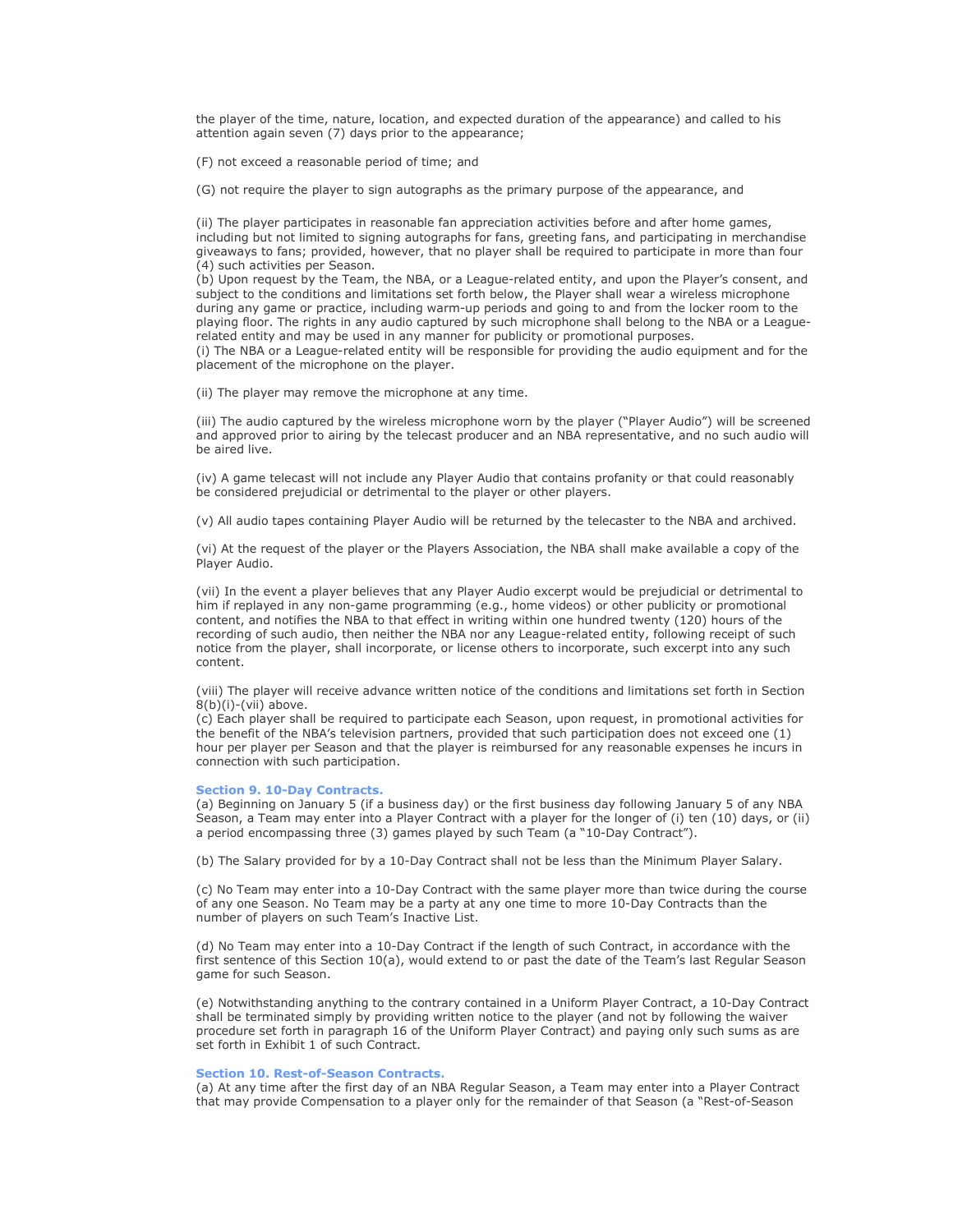# Contract").

(b) The Salary provided for in a Rest-of-Season Contract shall not be less than the Minimum Player Salary.

# Section 11. Bonuses.

(a)

(i) Notwithstanding any other provision of this Agreement, (A) no Uniform Player Contract entered into or extended on or after the date of this Agreement may provide for a signing bonus that exceeds twenty (20) percent of the Compensation (excluding Incentive Compensation) called for by the Contract (or, in the case of an Extension, in the extended term of the Extension), and (B) no Offer Sheet may provide for a signing bonus that exceeds seventeen and one-half (17\_) percent (or, with respect to Offer Sheets entered into from the date of this Agreement through March 1, 2006, twenty (20) percent) of the Compensation (excluding Incentive Compensation) called for by the Offer Sheet.

(ii) If a player's Contract provides for a signing bonus and the player is suspended for the intentional failure or refusal to render the services required under his Contract, the Team shall be entitled to a return from the player of an amount equal to the product of the signing bonus multiplied by a fraction, the numerator of which is the number of Regular Season games that the player is suspended as a result of his failure or refusal to render such services and the denominator of which is the total number of Regular Season games to be played by the Team during the term of the Contract (excluding any Option Year). The foregoing shall not limit any other rights or remedies a Team may have under the Contract or by law. (b)

(i) No Uniform Player Contract may provide for the player's attendance at and participation in an offseason skill and/or conditioning program that exceeds two (2) weeks in length.

(ii) A Uniform Player Contract that contains a bonus to be paid as a result of the player's attendance at and participation in an off-season summer league and/or an off-season skill and/or conditioning program may also contain a provision providing that such bonus will be paid if: (A) the Team elects in writing to waive the requirement that the player perform the specified services; (B) the player, in lieu of providing the specified services, participates in training and/or plays games with his national team during the off-season; and/or (C) the player has an injury, illness or other medical condition that renders the player unable to participate in such summer league and/or skill and conditioning program. If a Contract contains a provision of the type described in (A) above and the Team exercises its right to waive the requirement that the player perform the specified services with respect to one or more offseasons, the amounts paid to the player shall continue to be treated as a bonus for the player's participation in an off-season summer league or off-season skill and conditioning program and shall continue to be subject to the rules in this Agreement relating to such bonuses.

(iii) If a Uniform Player Contract contains a bonus to be paid as a result of the player's attendance at and participation in an off-season summer league and/or an off-season skill and/or conditioning program, the Team shall be required to provide the player with a reasonable opportunity to earn the bonus by, for example, providing the player with the dates, times and location(s) at which the specified services are to be performed. A Team's failure to comply with this requirement with respect to any offseason shall be deemed to constitute a waiver of the requirement that the player perform the specified services for such off-season.

(iv) No Player Contract entered into or extended after the date of this Agreement may provide for bonuses for any Season to be paid as a result of the player's attendance at and participation in an offseason summer league and/or an off-season skill and/or conditioning program that exceed 20% of the player's Base Compensation for such Season.

(c) No Uniform Player Contract entered into or extended on or after the date of this Agreement may contain a bonus for the player being on a Team's Roster as of a specified date or for a specified duration, or for the player dressing in uniform for or being eligible to play in a specified number of games.

(d) If a Player Contract contains Incentive Compensation, a Team and player shall not be permitted at any time to amend the Contract to modify the conditions that the player must satisfy in order to earn all or any portion of such Incentive Compensation.

### Section 12. General.

(a)

(i) Subject to Section 14 below, any oral or written agreement between a player and a Team concerning terms and conditions of employment shall be reduced to writing in the form of a Uniform Player Contract or an amendment thereto as soon as practicable. Immediately upon the consummation of any such oral or written agreement, the Team shall notify the NBA by facsimile or e-mail and provide the NBA with all economic terms of such agreement. Upon its receipt of such notice, the NBA shall promptly provide the same notice to the Players Association.

(ii) Notwithstanding subsection (a)(i) above, neither the NBA, any Team, nor the Players Association or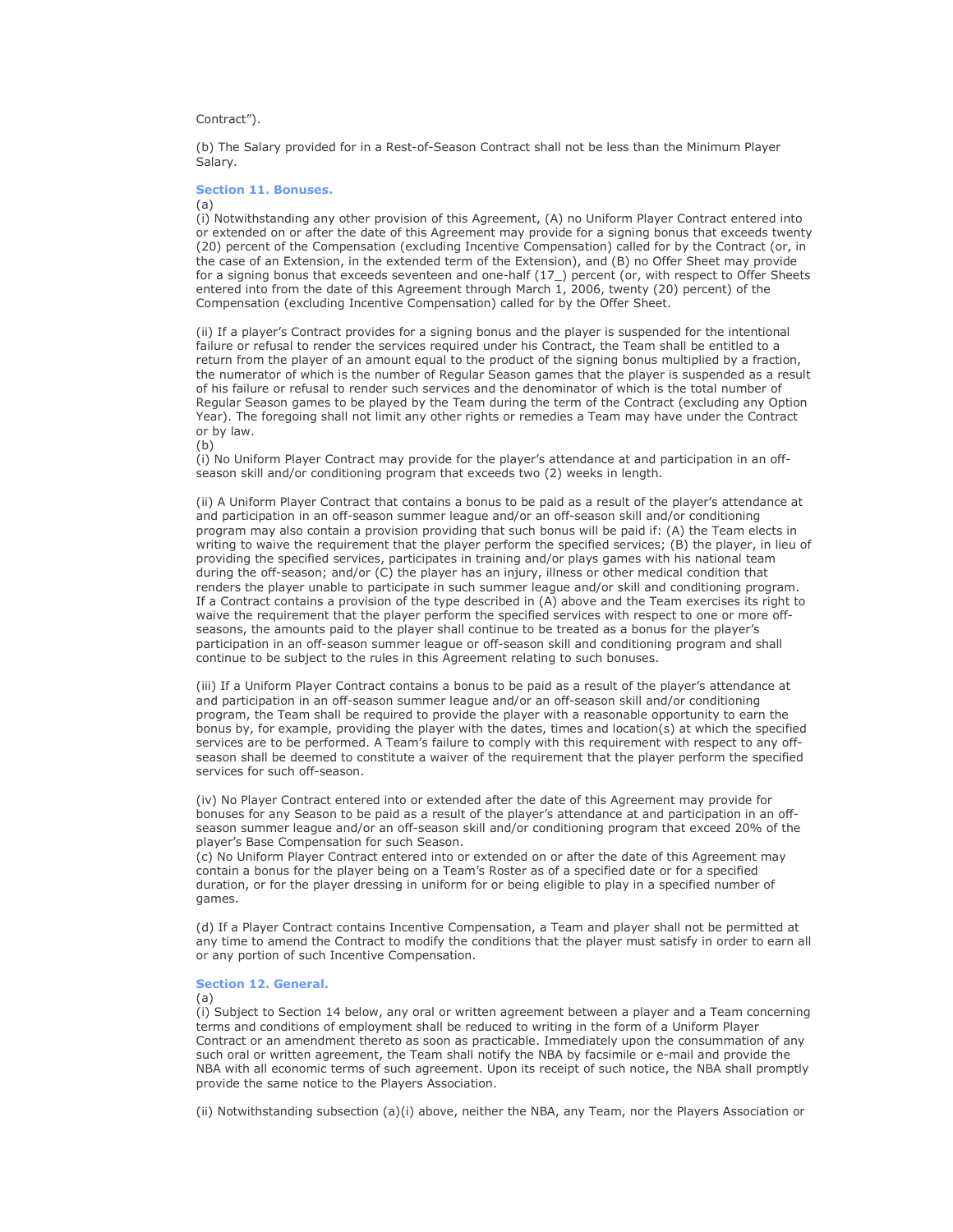any player, shall contend that any agreement concerning terms and conditions of employment is binding upon the player or the Team until a Player Contract embodying such terms and conditions has been duly executed by the parties. Nothing herein is intended to affect (A) any authority of the Commissioner to approve or disapprove Player Contracts, or (B) the effect of the Commissioner's approval or disapproval on the validity of such Player Contracts.

(iii) A violation of the first sentence of subsection (a)(i) above may be considered evidence of a violation of Article XIII.

(b) No player shall attend the regular training camp of any Team, or participate in games or organized practices with the Team at any time, unless he is a party to a Player Contract then in effect. For purposes of this Section 12(b), a player shall be considered to be a party to a Player Contract then in effect if such Contract has been extended in accordance with an Option permitted by this Agreement.

(c) The only form of Compensation that a Team may pay a player under his Uniform Player Contract is cash via a check made payable to the player or via a direct deposit made to the player's bank account. Compensation of any other kind is prohibited.

(d) No Team shall make any direct or indirect payment of any money, property, investments, loans, or anything else of value for fees or otherwise to an agent, attorney, or representative of a player (for or in connection with such person's representation of such player); nor shall any Player Contract provide for such payment. No player shall assign or otherwise transfer to any third party his right to receive Compensation from the Team under his Uniform Player Contract. Nothing in this subsection (d), however, shall prevent a Team from sending a player's regular paycheck to a player's agent, attorney, or representative if so instructed in writing by the player.

(e) Every Uniform Player Contract entered into or extended after the date of this Agreement must provide that for each Season of such Contract, the player will be paid at least twenty (20) percent of his Salary for such Season, excluding Likely Bonuses and any portion of the player's Salary attributable to a trade bonus, in Current Base Compensation in accordance with the payment schedule provided in paragraph 3 of the Contract.

(f) No Uniform Player Contract may provide for the payment of any Compensation earned for a Season prior to the July 1 immediately preceding such Season.

(g) A Team's termination of a Uniform Player Contract by reason of the player's "lack of skill" (under paragraph 16(a)(iii) of the Uniform Player Contract) shall be interpreted to include a termination based on the Team's determination that, in view of the player's level of skill (in the sole opinion of the Team), the Compensation paid (or to be paid) to the player is no longer commensurate with the Team's financial plans or needs. The foregoing sentence shall not affect any post-termination obligation to pay Compensation that may result from Compensation protection provisions included in a Uniform Player Contract.

(h) The following provisions shall govern an agreement (to be set forth in Exhibit 6 to a Uniform Player Contract) establishing that the player must report for and submit to a physical examination to be performed by a physician designated by the Team:

(i) The player must report for such physical examination at the time designated by the Team (which shall be no later than the third business day following the execution of the Contract), and must, upon reporting, supply all information reasonably requested of him, provide complete and truthful answers to all questions posed to him, and submit to all examinations and tests requested of him. The determination of whether the player has passed the physical examination shall be made by the Team in its sole discretion. If the player does not pass the physical examination, the Team shall so notify the player no later than the sixth business day following the execution of the Contract.

(ii) The Team's determination that the player has passed the physical examination by the player shall be a condition precedent to the validity of the Contract. Accordingly, and without limiting the generality of the preceding sentence, until such time as a player has passed the physical examination, the prohibitions set forth in Section 12(b) above shall continue to apply to the Team and player.

(iii) A Required Tender or a Qualifying Offer may contain an Exhibit 6. If a player accepts such a Required Tender or Qualifying Offer but does not pass the required physical examination, the Required Tender or Qualifying Offer shall be deemed to have been withdrawn, which shall have the consequences described in Article X, Section 4 or Article XI, Section 4, as the case may be.

(i) A player who knows he has an injury, illness, or condition that renders, or he knows will likely render, him physically unable to perform the playing services required under a Player Contract may not validly enter into such Contract without prior written disclosure of such injury, illness, or condition to the Team.

## Section 13. Void Contracts.

If a Player Contract fails to take effect or becomes void as a result of a Commissioner disapproval, the player's failure to pass a physical examination conducted pursuant to Exhibit 6 to such Contract, or the rescission of a trade conducted pursuant to Article VII, Section 8(e), then, in each such case: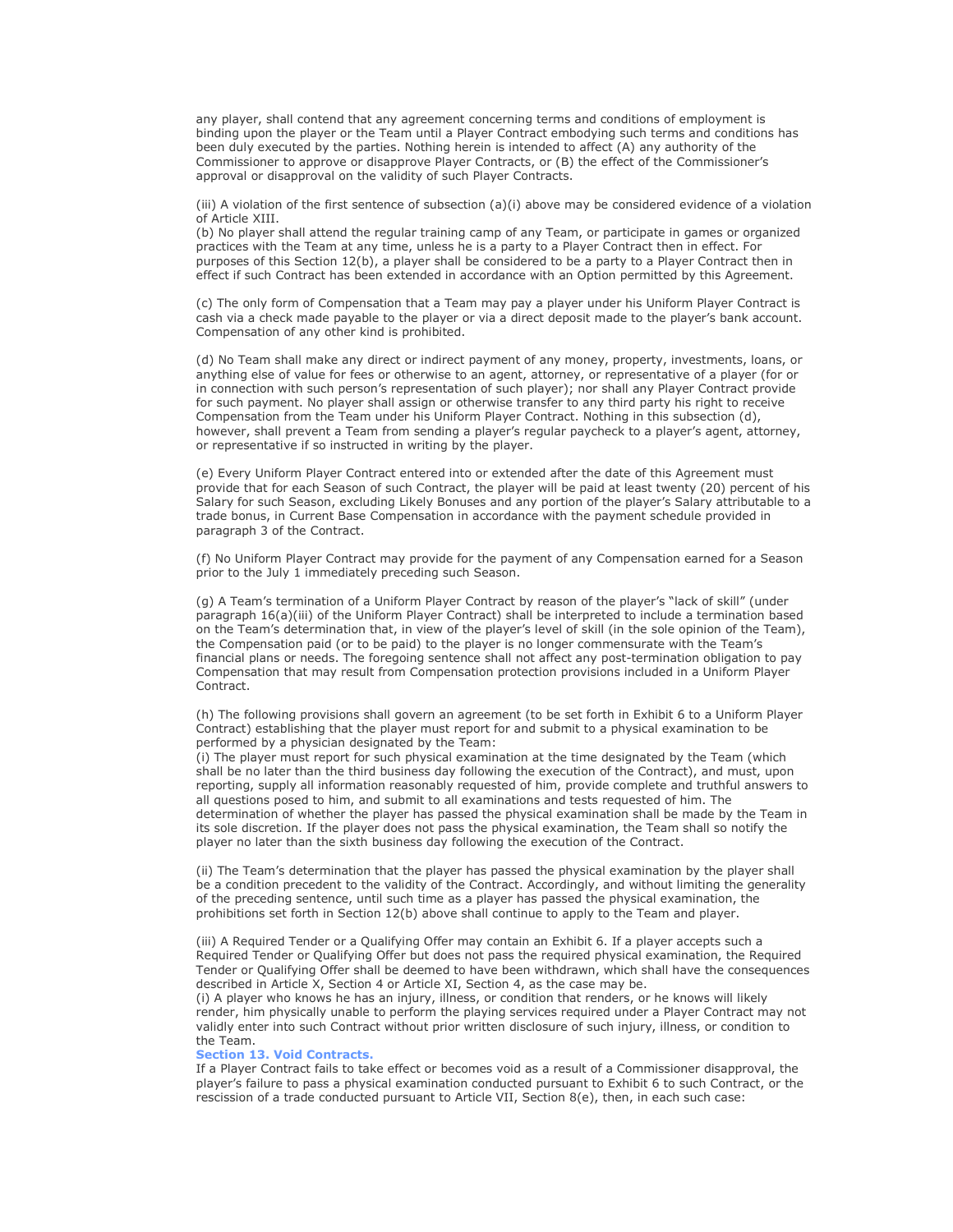(a) the Team shall continue to possess such rights with respect to the player as the Team possessed at the time of the execution of the Contract, including, without limitation, any such rights that the Team possessed pursuant to Article VII, Section 6(b), Article X and Article XI;

(b) any Required Tender or Qualifying Offer that was outstanding at the time the Contract was executed shall continue in effect as if the Contract had not been executed (including if the original deadline for accepting the Required Tender or Qualifying Offer expired following the execution of the Contract), but for no fewer than six (6) business days following the Commissioner's disapproval, the Team's issuance of notice to the player that he did not pass the physical examination, or the rescission of such trade, as the case may be; and

(c) in the case of a player who does not pass a physical examination pursuant to Exhibit 6: (i) the player shall not be permitted to accept such Required Tender or Qualifying Offer for a period of two (2) business days following his receipt of notice from the Team that he did not pass his physical examination, during which period the Team may elect to withdraw the Required Tender or Qualifying Offer, which shall have the consequences described in Article X, Section 4 or Article XI, Section 4, as the case may be; and (ii) if the Required Tender or Qualifying Offer is not withdrawn by the Team during this period, the Required Tender or Qualifying Offer shall thereafter be deemed amended so as to eliminate any Exhibit 6 that may be contained therein.

# Section 14. Moratorium Period.

Except as permitted in the next sentence, notwithstanding any other provision of this Agreement, no player and Team may enter into any oral or written agreement concerning terms and conditions of the player's employment, or reduce any such agreement to writing in the form of a Uniform Player Contract or amendment, during the Moratorium Period. The following shall be permitted during the Moratorium Period: (i) a player may accept any Required Tender, Qualifying Offer, or "Maximum Qualifying Offer" (as defined in Article XI, Section 4(a)(ii)) that is outstanding; (ii) a player and a Team may negotiate over the terms and conditions of a Player Contract or Offer Sheet that may be entered into following the conclusion of the Moratorium Period; (iii) a First Round Pick and the Team that holds his draft rights may enter into a Rookie Scale Contract; and (iv) a player and a Team may enter into a Player Contract, not to exceed two (2) Seasons in length, that provides for a Salary for each Salary Cap Year equal to the Minimum Player Salary applicable to the player (with no Unlikely Bonuses).

### ARTICLE III: PLAYER EXPENSES

#### Section 1. Moving Expenses.

(a) A Team's obligation to reimburse a player for "reasonable" expenses related to the assignment of a Player Contract from one Team to another (in accordance with paragraph 10 of a Uniform Player Contract) shall extend to the reimbursement of the actual expenses incurred by such player in moving to the home territory of his new Team, provided that such expenses result directly from the assignment and are ordinary and reasonable, and provided further that, prior to his actually incurring such expenses, the player consults with the Team to which his Contract has been assigned (furnishing a written estimate of such proposed expenses, if requested by the Team), so as to afford such assignee-Team an opportunity to make reasonably comparable alternative arrangements for the move of the player. In the event that the assignee-Team requests an estimate of such proposed expenses, the player shall furnish such estimate to the Team within a reasonable time following the notice of the assignment of the Player Contract. Upon receipt of such estimate from the player, the Team shall, within ten (10) days, either agree to reimburse the player for the expenses set forth in such estimate or make alternative arrangements (at the Team's expense) for the move of the player.

(b) A player whose Contract is assigned from one Team to another shall be reimbursed by the assignee-Team for the cost of a hotel room in a hotel (comparable to that in which such Team's players are lodged while "on the road") in the assignee-Team's home city for up to forty-five (45) days following the assignment.

(c) A player whose Contract is assigned from one Team to another shall be reimbursed by the assignee-Team for the cost of his living quarters (either rent or mortgage expense) in the city from which he is assigned, for a period of three months after the date of the assignment; provided, however, that such payment shall be made only if and to the extent that the player is legally obligated for such costs, and shall not exceed \$4,000 per month.

(d) Prior to reimbursing an assigned player as provided in this Section, an assignee-Team may require satisfactory proof that the player has paid the amounts for which he seeks reimbursement, and, in the case of housing costs reimbursements, satisfactory proof that the player is legally obligated to pay such housing costs and the amount thereof. Upon notice to the player, the assignee-Team may, as an alternative to reimbursement, pay the expenses incurred upon assignment (in accordance with the foregoing provisions of this Section) directly to the persons, firms, or corporations involved.

(e) So as to minimize the potential liability of NBA Teams under this Section, a player who does not establish permanent or year-round residence in the home city (or geographic vicinity thereof) of the Team by which he is employed shall use his best efforts (i) to obtain a short-term lease on the living quarters he selects, and (ii) to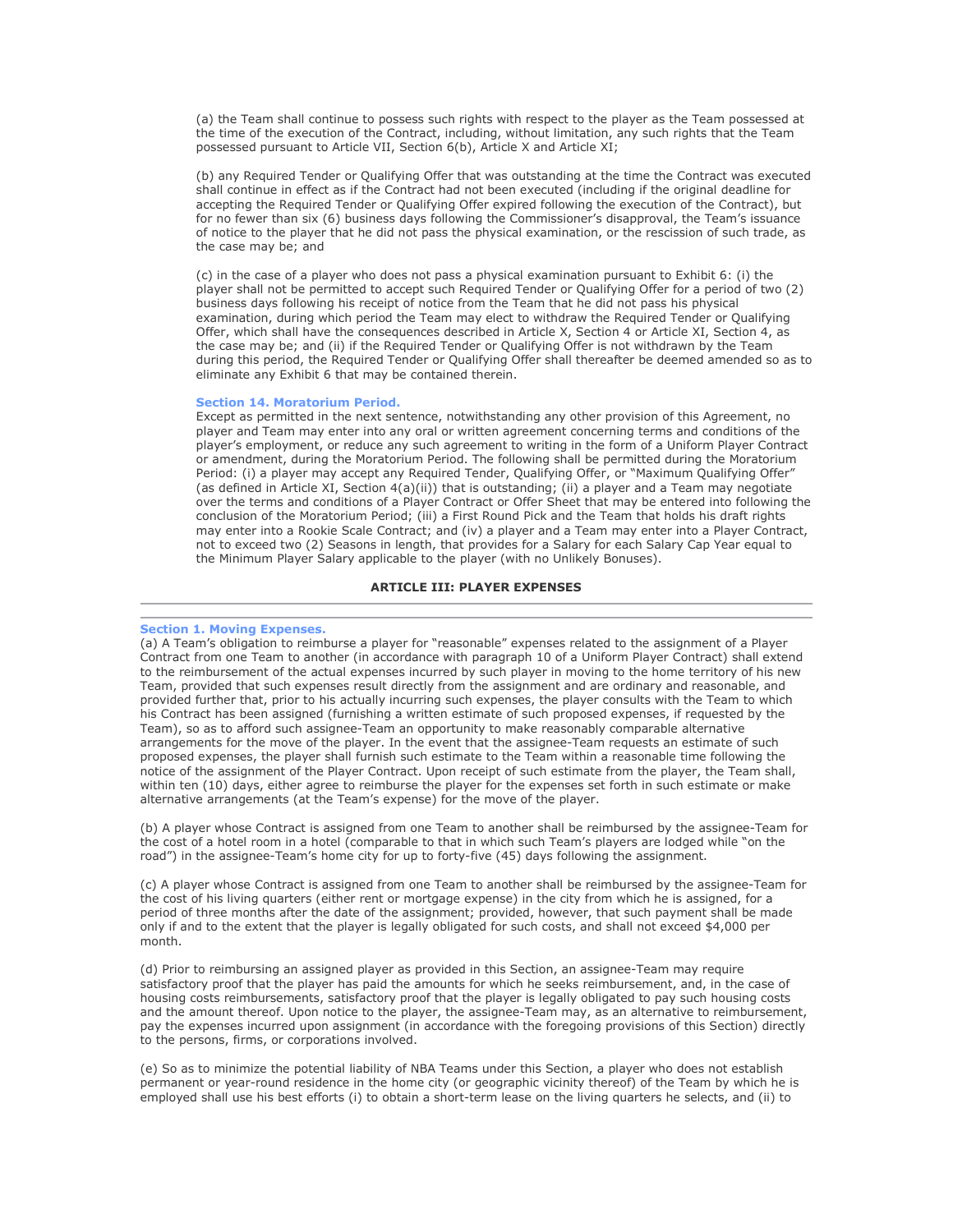procure lease provisions authorizing him to sublet such premises and/or granting such Team the option to take over such lease in the event the Contract of such player is assigned to another NBA Team. Section 2. Meal Expense Allowance.

(a) The meal expense allowance, provided for in paragraph 4 of a Uniform Player Contract, shall be as follows: (i) For the 2005-06 Season: \$102 per day.

(ii) For each subsequent Season of this Agreement: \$102 plus a cost of living adjustment (which shall be calculated by applying to \$102 the percentage increase in the national Consumer Price Index from the June 1 through the May 31 immediately preceding such Season, and which shall be rounded off to the nearest whole dollar) per day.

(b) When a Team is "on the road" for less than a full day, a partial meal expense shall be paid based upon the time of departure from or time of arrival in the Team's home city, in accordance with the following:

(i) Departure after 9:00 a.m. or arrival before 7:00 a.m., no meal expense allowance for breakfast.

(ii) Departure after 1:00 p.m. or arrival before 11:30 a.m., no meal expense allowance for lunch.

(iii) Departure after 7:00 p.m. or arrival before 5:30 p.m., no meal expense allowance for dinner. For purposes of this Section 2(b), the meal expense allowance for breakfast shall be deemed to be 18% of the applicable daily meal expense allowance (rounded off to the nearest whole dollar); the meal expense allowance for lunch shall be deemed to be 28% of the applicable daily meal expense allowance (rounded off to the nearest whole dollar); and the meal expense allowance for dinner shall be deemed to be 54% of the applicable daily meal expense allowance (rounded off to the nearest whole dollar). (c) For purposes of this Agreement and paragraph 4 of the Uniform Player Contract, the "home city" of an NBA Team shall be deemed to include only the city in which the facility regularly used by the Team for home games is located and any other location at which such home games are played, provided that such other location(s) is not more than 75 miles from such city.

#### ARTICLE IV: BENEFITS

#### Section 1. Player Benefits.

Except as set forth below in this Section 1, effective with the date of this Agreement, and continuing for the duration thereof, the NBA shall provide the following pension benefits to NBA players and former NBA players:

(a) Subject to the provisions of Section 1(d) below, the NBA shall provide pension benefits in accordance with the terms of the National Basketball Association Players' Pension Plan, as restated effective February 2, 1997, and as amended by the First, Second, Third and Fourth Amendments thereto (the "Pension Plan"). In accordance with the September 1995 and January 1999 Collective Bargaining Agreements between the parties, the "Normal Retirement Pension" (as defined under the Pension Plan) payable to a player under the Pension Plan is the maximum monthly amount permitted by the applicable benefit limitations under the Internal Revenue Code of 1986, as amended (the "Code"), as in effect immediately prior to the enactment of the Economic Growth and Tax Relief Reconciliation Act of 2001 ("EGTRRA"), to be paid to the player at his "Normal Retirement Date" (as defined under the Pension Plan) under the Pension Plan, based upon a Social Security Retirement Age of 65 (the "Maximum Monthly Benefit"). The Maximum Monthly Benefit shall be increased only as specifically provided for in this Section 1(a).

Effective only for the duration of this Agreement, the Maximum Monthly Benefit shall, except as otherwise provided herein, be adjusted for increases in the cost of living in the manner provided for under Section 415(d)(2) of the Code. In no event, however, shall the adjusted Maximum Monthly Benefit for a Plan Year exceed an amount that would require the actuarially-determined scheduled contributions (to be made to the Pension Plan to fund for such adjusted benefit for the Plan Year) to exceed, by more than five (5) percent, the actuariallydetermined scheduled contributions that would be made to the Pension Plan for that Plan Year using the Maximum Monthly Benefit in effect for the immediately preceding Plan Year. The parties agree that the determinations described in the preceding sentence, including any actuarial assumptions and projections related thereto, shall be made by the actuaries of the Pension Plan and that any such determinations shall be binding and conclusive. Any increase in the Maximum Monthly Benefit hereunder shall be effective as of the first day of the month following the beginning of the Plan Year of the Pension Plan to which the increase relates (the "Benefit Increase Commencement Date"), shall apply only with respect to any benefit payment or payments to be made on or after the Benefit Increase Commencement Date, and shall not require the recalculation of any benefit payment or payments made prior to the Benefit Increase Commencement Date.

Notwithstanding the foregoing:

(1) Except as may otherwise be required under the Code, the benefit payable to any player or beneficiary under the Pension Plan shall in no event exceed the limitations on benefits under the Code, as in effect immediately prior to the enactment of EGTRRA.

(2) If all or any portion of the actuarially-determined scheduled contributions to be made to the Pension Plan will not be fully deductible under the Code when paid, the Maximum Monthly Benefit shall not exceed the amount which would result in all of such contributions being fully deductible when paid. The Players Association shall be given written notice of any such determination. The parties agree that the determinations described in this subsection (a)(2), including any actuarial assumptions and projections related thereto, shall be reasonable and shall be made by the actuaries of the Pension Plan. Any such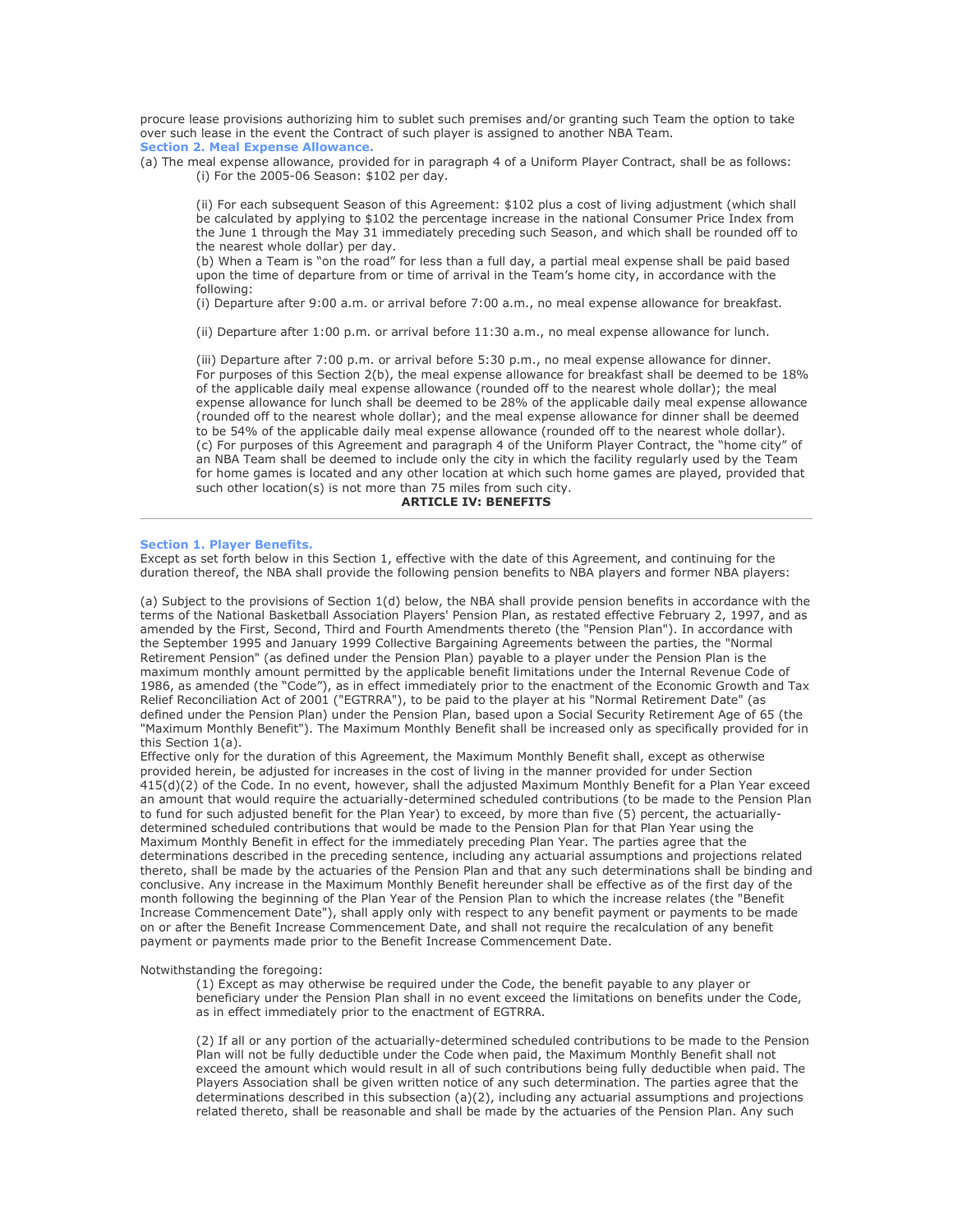determinations shall be binding and conclusive.

(3) The "Normal Retirement Benefit" (as defined under the Pension Plan) payable to a "Pre-1965 Player" (as defined under the Pension Plan) under the Pension Plan shall continue to be \$200 per month for each "Year of Pre-1965 Credited Service" (as defined under the Pension Plan). Any benefits that are unable to be paid to Pre-1965 Players under the Pension Plan because of the benefit limitations imposed by Section 415 of the Code shall be paid to such Pre-1965 Players pursuant to the National Basketball Association Excess Benefit Plan for Pre-1965 Players.

(4) The benefit payable to any player or beneficiary under the Pension Plan for a Plan Year shall in no event exceed the maximum benefit that may be paid to such player or beneficiary under the applicable benefit limitations under the Code, as in effect for that Plan Year.

(5) The Maximum Monthly Benefit for a Plan Year shall in no event exceed the maximum monthly amount permitted by the applicable benefit limitations under the Code, as in effect for that Plan Year. (b) Notwithstanding the provisions of Section 1(a) above, the NBA and the Players Association agree as follows:

(1) The NBA, with the assistance of the Players Association, will seek a private letter ruling from the Internal Revenue Service ("IRS") determining that if the assets and liabilities under the Pension Plan attributable to former players who were never eligible to participate in the NBA-NBPA 401(k) Savings Plan ("Pre-1999 Players") are transferred to a newly-established defined benefit pension plan (which shall be substantially similar to the Pension Plan) covering only Pre-1999 Players (the "New Pension Plan"), the combined deduction limitation provisions of Section 404(a)(7) of the Code shall not apply to the New Pension Plan and contributions made by the NBA Teams to the New Pension Plan shall be subject only to the deduction limitations of Section 404(a)(1) of the Code.

(2) The NBA, with the assistance of the Players Association, shall file with the Pension Benefit Guaranty Corporation ("PBGC"), in accordance with Section 4231 of the Employee Retirement Income Security Act of 1974, as amended ("ERISA"), and the regulations promulgated thereunder, notice of their intent to transfer assets and liabilities attributable to Pre-1999 Players from the Pension Plan to the New Pension Plan (the "Spinoff Transaction"). The NBA shall also file with the PBGC a request for a determination that the Spinoff Transaction complies with the requirements of Section 4231 of ERISA as soon as reasonably feasible following the date that notice of the Spinoff Transaction is provided to the PBGC. The NBA and the Players Association shall cooperate in satisfying any action or condition that the PBGC may establish in order for the NBA to obtain a favorable determination with respect to the Spinoff Transaction.

(3) If the NBA receives the private letter ruling described in Section  $1(b)(1)$  above, the NBA shall, to the extent permitted by applicable law, establish the New Pension Plan and effectuate the Spinoff Transaction, subject to the approval of the IRS. The effective date of the New Pension Plan and the Spinoff Transaction shall be no earlier than the later of either (i) 120 days after receipt by the PBGC of the notice of the Spinoff Transaction from the NBA or (ii) the receipt from the PBGC of the determination requested pursuant to Section 1(b)(2) above. Upon the establishment of the New Pension Plan and the consummation of the Spinoff Transaction, pension benefits to Pre-1999 Players shall be provided solely under the New Pension Plan. The Pension Plan shall be amended to reflect the Spinoff Transaction.

(4) If the NBA receives the private letter ruling described in Section  $1(b)(1)$  above, following the completion of the actions described in Section  $1(b)(2)$  and  $(b)(3)$  above, subject to approval by the IRS and to the extent permitted by applicable law, the Pension Plan shall be amended to provide, and the New Pension Plan shall provide (or if applicable, shall be amended to provide), that the Normal Retirement Pension payable to a player under the Pension Plan and New Pension Plan is the maximum monthly amount permitted by the applicable benefit limitations under the Code, as in effect for the year in which this Agreement is executed, to be paid to the player at his Normal Retirement Date under the Pension Plan and New Pension Plan (the "New Maximum Monthly Benefit"). The New Maximum Monthly Benefit shall be increased only as specifically provided for in this Section 1(b)(4). Effective only for the duration of this Agreement, the New Maximum Monthly Benefit shall, except as otherwise provided herein, be adjusted for increases in the cost of living in the same manner as the cost of living adjustment for the dollar limitation under Section 415(d)(1) of the Code, as in effect for the year in which the Agreement is executed (or, if applicable, in the manner provided for under Section 415(d)(2) of the Code). In no event, however, shall the adjusted New Maximum Monthly Benefit for a Plan Year exceed an amount that would require the actuarially-determined scheduled contributions (to be made in the aggregate to the Pension Plan and New Pension Plan to fund for such adjusted benefit for the Plan Year) to exceed, by more than five (5) percent, the actuarially-determined scheduled contributions that would be made in the aggregate to the Pension Plan and New Pension Plan for that Plan Year using the New Maximum Monthly Benefit in effect for the immediately preceding Plan Year. The parties agree that the determinations described in the preceding sentence, including any actuarial assumptions and projections related thereto, shall be made by the actuaries of the Pension Plan and New Pension Plan and that any such determinations shall be binding and conclusive. Any increase in the New Maximum Monthly Benefit hereunder shall be effective as of the first day of the month following the beginning of the Plan Year of the Pension Plan and New Pension Plan to which the increase relates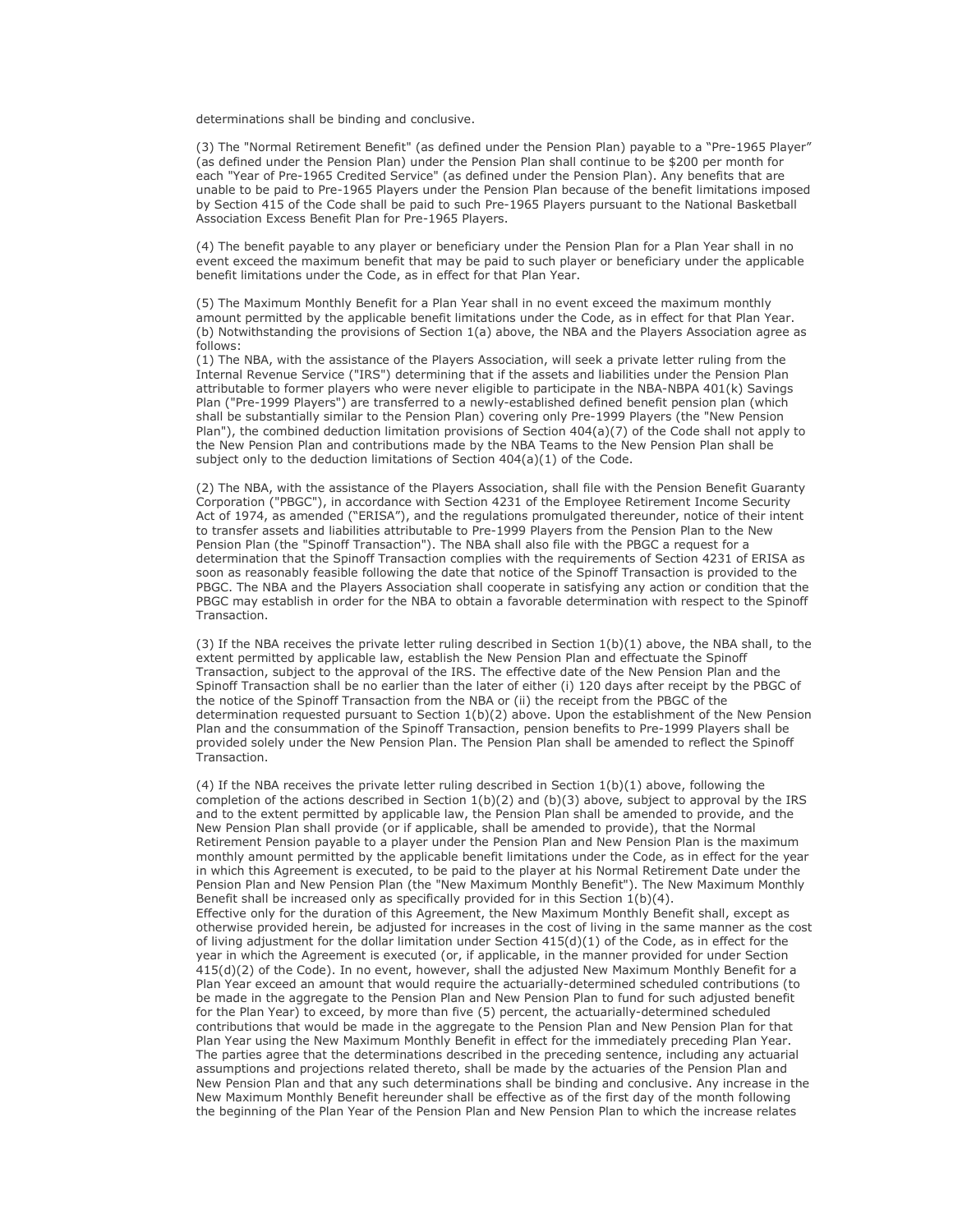(the "New Benefit Increase Commencement Date"), shall apply only with respect to any benefit payment or payments to be made on or after the New Benefit Increase Commencement Date, and shall not require the recalculation of any benefit payment or payments made prior to the New Benefit Increase Commencement Date.

#### Notwithstanding the foregoing:

(i) The benefits payable to any player or beneficiary under the Pension Plan and New Pension Plan shall in no event exceed the limitations on benefits under the Code, as in effect for the year in which this Agreement is executed.

(ii) If all or any portion of the actuarially-determined scheduled contributions to be made to the Pension Plan and New Pension Plan will not be fully deductible under the Code when paid, the New Maximum Monthly Benefit shall not exceed the amount which would result in all of such contributions being fully deductible when paid. The Players Association shall be given written notice of any such determination. The parties agree that the determinations described in this Section  $1(b)(4)(ii)$ , including any actuarial assumptions and projections related thereto, shall be reasonable and shall be made by the actuaries of the Pension Plan and the New Pension Plan. Any such determinations shall be binding and conclusive.

(iii) The Normal Retirement Benefit payable to a Pre-1965 Player under the New Pension Plan shall continue to be \$200 per month for each Year of Pre-1965 Credited Service. Any benefits that are unable to be paid to Pre-1965 Players under the Pension Plan because of the benefit limitations imposed by Section 415 of the Code shall be paid to such Pre-1965 Players pursuant to the National Basketball Association Excess Benefit Plan for Pre-1965 Players.

(iv) The benefit payable to any player or beneficiary under the Pension Plan or the New Pension Plan for a Plan Year shall in no event exceed the maximum benefit that may be paid to such player or beneficiary under the applicable benefit limitations under the Code as in effect for that Plan Year.

(v) The applicable provisions of this Section 1(b) shall become effective only after the adoption of both the New Pension Plan and the amendment to the Pension Plan as provided for under this Section 1(b)(4). Any additional benefits that may be payable to a player or beneficiary under the Pension Plan and the New Pension Plan as a result of the adoption of both the New Pension Plan and the amendment to the Pension Plan in order to implement the provisions of this Section 1(b) shall apply only to those players or beneficiaries who had not yet received or begun to receive a benefit under the Pension Plan as of July 1, 2005, and to those players or beneficiaries who were receiving monthly benefits under the Pension Plan as of July 1, 2005; and the provisions of this Section 1(b) shall apply only with respect to any benefit payment or payments made on or after July 1, 2005, and shall not require the recalculation of any benefit payment or payments made prior to July 1, 2005. Except as may otherwise be required by law, under no circumstances will a player or beneficiary, who has received or begun to receive payment of his benefit under the Pension Plan and who is entitled to receive an additional benefit under the Pension Plan or the New Pension Plan pursuant to the provisions of this Section  $1(b)(4)(v)$ , be entitled to receive any additional amounts in respect of such additional benefit, including, but not limited to, any interest or actuarial increase relating to the additional benefit.

(vi) The increase in the amount of the actuarially-determined scheduled contributions that in the aggregate are required to be made for a Plan Year to the Pension Plan and the New Pension Plan in order to fund for the benefit described in this Section 1(b) (including any contributions that may be required in order to satisfy Section 4231 of ERISA and the regulations promulgated thereunder, and/or to receive the PBGC determination described in Section 1(b)(2) above), over the amount of the actuarially-determined scheduled contributions that in the aggregate would be required to be made for that Plan Year to the Pension Plan and the New Pension Plan in order to fund for the benefit described in Section 1(a) had this Section 1(b) never been in effect (the "EGTRRA Cost Increase"), shall be applied against the New Benefit Amount provided for by Section 7 below; provided, however, that the amount to be applied against the New Benefit Amount pursuant to this Section 1 (b)(4)(vi) shall not exceed an amount equal to, for that Plan Year, fifty (50) percent of the EGTRRA Cost Increase or, if greater, the EGTRRA Cost Increase minus \$5 Million. For purposes of the preceding sentence, the determination of the amount of the actuarially-determined scheduled contributions that would be required to be made for a Plan Year to the Pension Plan and the New Pension Plan in order to fund for the benefit described in Section 1(a) had this Section 1(b) never been in effect shall be made without regard to the five (5) percent limitation on cost of living adjustments to the Maximum Monthly Benefit provided in Section 1(a) above. For purposes of determining the EGTRRA Cost Increase for a Plan Year, the scheduled contributions shall be determined based on the law in effect for that Plan Year, taking into account (A) any new law or change or amendment made to the Code, ERISA, any other applicable law, or to any regulations (whether final, temporary or proposed) or rulings issued thereunder or (B) any regulations (whether final, temporary or proposed) or rulings issued under the Code or ERISA. The parties agree that the determinations described in this Section  $1(b)(4)(vi)$ , including any actuarial assumptions and projections related thereto, shall be reasonable and shall be made by the actuaries of the Pension Plan and the New Pension Plan. Any such determinations shall be binding and conclusive.

(vii) The New Maximum Monthly Benefit for a Plan Year shall in no event exceed the maximum monthly amount permitted by the applicable benefit limitations under the Code, as in effect for that Plan Year.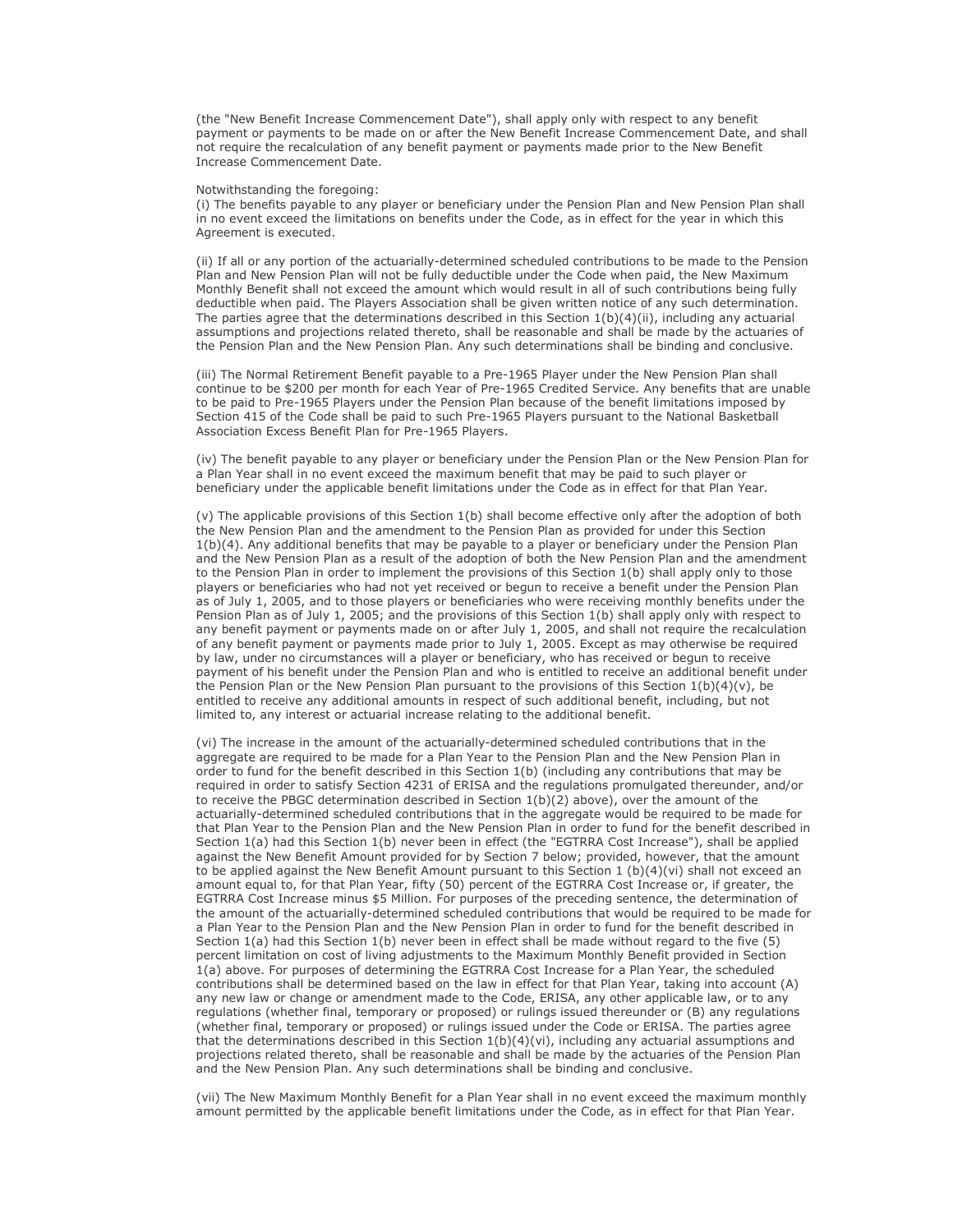(viii) The Players Association shall have the right, exercisable no later than 90 days after the NBA's receipt of both the private letter ruling described in Section  $1(b)(1)$  above and the completion of the actions described in Sections 1(b)(2) and (b)(3) above, to direct the NBA either (A) to not establish the New Pension Plan and not effectuate the Spinoff Transaction (in which case the provisions of this Section 1(b) shall cease to apply under this Agreement and the provisions of Section 1(a) above shall continue to apply to the pension benefits being provided under the Pension Plan for the duration of this Agreement) or (B) to establish the New Pension Plan and effectuate the Spinoff Transaction and to provide that the New Maximum Monthly Benefit shall, in lieu of the amount specified in the first sentence of this Section 1(b)(4), be an amount specified by the Players Association that is less than the maximum monthly amount permitted by the applicable benefit limitations under the Code, as in effect for the year in which this Agreement is executed.

(5) All reasonable costs, including the cost of professional fees (e.g., attorneys, accountants, actuaries and consultants), that are incurred in connection with (i) requesting the private letter ruling described in Section 1(b)(1) above, (ii) the PBGC filing and request for the PBGC determination described in Section 1(b)(2) above, (iii) establishing the New Pension Plan, and (iv) effectuating the Spinoff Transaction, shall be paid by the Teams and shall be applied against the New Benefit Amount provided for by Section 7 below.

(6) After submission to the IRS of the private letter ruling request described in Section 1(b)(1) above and the filing with the PBGC of the notice and determination request described in Section  $1(b)(2)$ above, if, for any reason, the NBA fails to obtain either the rulings from the IRS described in Section 1(b)(1) above or the determination from the PBGC described in Section 1(b)(2) above, the provisions of this Section 1(b) shall cease to apply under this Agreement, the NBA shall have no further obligation to continue to seek any such rulings or determination, and the provisions of Section 1(a) above shall continue to apply to the pension benefits being provided under the Pension Plan for the duration of this Agreement.

(c) Notwithstanding anything else in this Agreement: (1) if any change or amendment made to the Code, ERISA, or to any regulations (whether final, temporary or proposed) or rulings issued thereunder; (2) if any interpretation, application or enforcement (or any proposed interpretation, application or enforcement), by a court of competent jurisdiction in the United States or by the IRS, of the Code, ERISA, or any regulations or rulings issued thereunder; or (3) if any regulations (whether final, temporary or proposed) or rulings issued by the IRS under the Code or ERISA; or (4) if any provisions of this Agreement, including any of the amendments or benefit increases to be provided under the Pension Plan and/or the New Pension Plan pursuant to this Section 1, would result in the Pension Plan and/or the New Pension Plan no longer being a tax-qualified plan under Section 401(a) of the Code, or would require NBA Teams to incur costs over and above any costs required to be incurred to implement the provisions of this Agreement or any prior collective bargaining agreement in order for the Pension Plan and/or the New Pension Plan to maintain its tax-qualified status under Section 401(a) of the Code (provided, however, that such additional costs are incurred solely in connection with the provision of pension benefits to their non-player employees or to non-player employees of affiliates (within the meaning of Sections 414(b), (c) or (m) of the Code) of such Teams), then any obligation to maintain and/or make contributions to the Pension Plan and/or the New Pension Plan pursuant to this Agreement or pursuant to any prior collective bargaining agreement shall terminate; provided, however, that any such termination shall not impair the legally binding effect of any other provision of this Agreement or the legally binding effect (if any) of any other provision of any prior collective bargaining agreement, nor shall it create any right (i) to unilaterally implement during the term of this Agreement any terms concerning the provision of pension benefits to the players, (ii) to lockout, or (iii) to strike. In the event of such termination, the NBA Teams shall provide alternative benefits to the players, at an annual cost (as determined on an after-tax basis) to NBA Teams equal to the annual cost that such Teams would have incurred under the Pension Plan and/or the New Pension Plan to fund the benefit described in Section 1(a) above, commencing on the date of termination. The NBA and the Players Association shall agree upon the type(s) of alternative benefits to be provided.

(d) Players employed by Maple Leaf Sports & Entertainment Ltd. (or any successor thereto) ("Toronto") or by an NBA Team located in any other country other than the United States shall receive pension benefits of comparable value. Players employed by Toronto ("Toronto Players") shall receive such benefits by means of the Pension Plan and a separate pension plan maintained by Toronto (the "Toronto Plan"); provided, however, that (1) if the provision of pension benefits under the Pension Plan to the Toronto Players (or, if applicable, the provision of pension benefits under the New Pension Plan to players formerly employed by Toronto or any predecessor thereto who were never eligible to participate in the NBA-NBPA 401(k) Savings Plan ("Pre-1999 Toronto Players")) would, at any time, result in the Pension Plan or the New Pension Plan being subject to Canadian Provincial Pension Legislation and/or Canadian Federal Tax Laws (to the extent that the application of such tax laws would result in adverse tax consequences to the Pension Plan, the New Pension Plan, the NBA Teams, the Toronto Players, and/or the Pre-1999 Toronto Players), (2) if the Toronto Plan would not, at any future time, either satisfy United States tax qualifications or be able to be registered under Canadian Provincial Pension Legislation and/or Canadian Federal Tax Laws, then any obligation to establish, maintain and/or make contributions to the Pension Plan with respect to Toronto Players, the New Pension Plan with respect to Pre-1999 Toronto Players, and the Toronto Plan pursuant to this Agreement or pursuant to any prior collective bargaining agreement, shall terminate. In the event of such termination, Toronto shall provide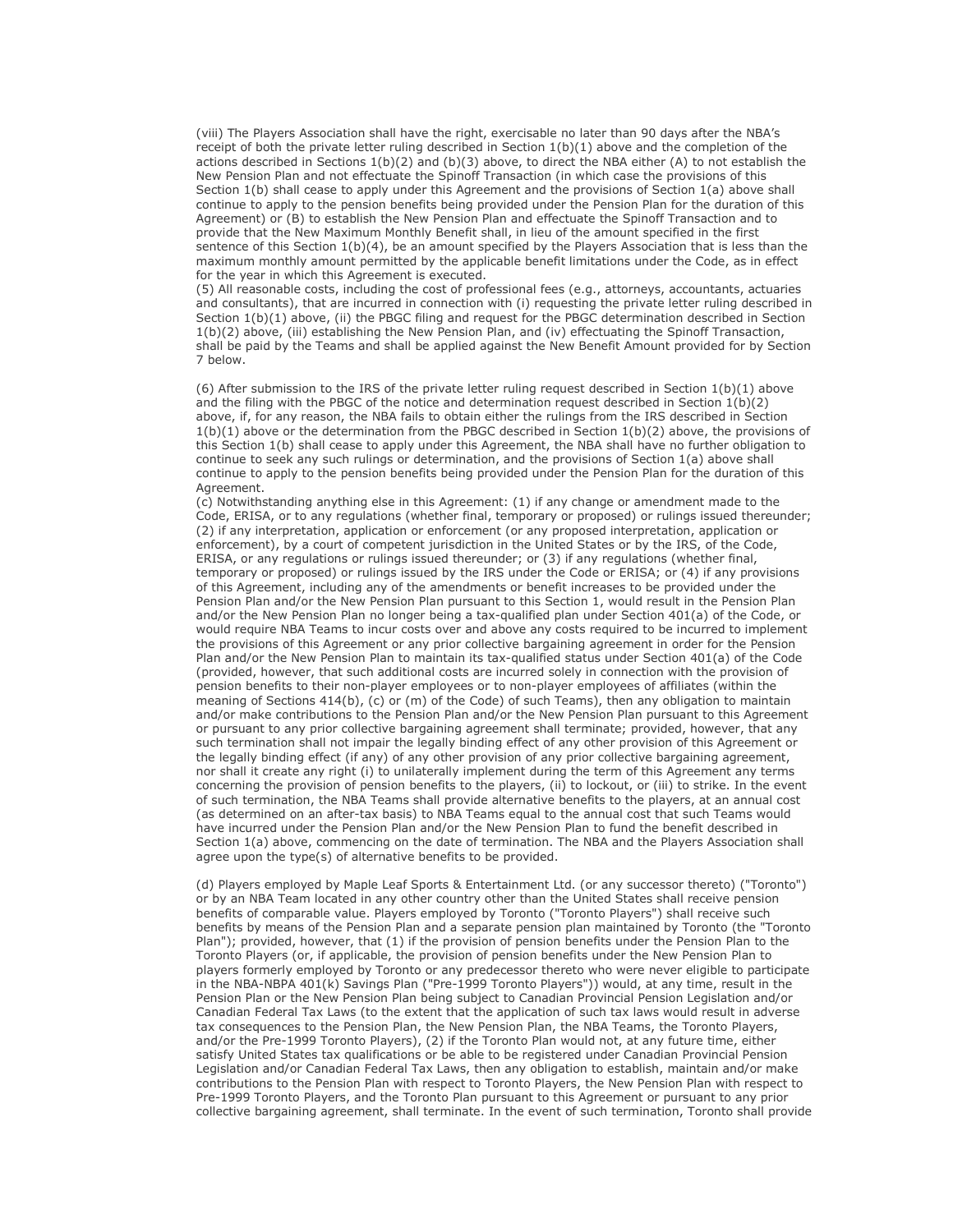alternative benefits to the Toronto Players and/or the Pre-1999 Toronto Players and at an annual cost (as determined on an after-tax basis) to Toronto equal to the annual cost that Toronto would have incurred under the Pension Plan, the New Pension Plan and the Toronto Plan commencing on the date of termination. The NBA and the Players Association shall agree upon the type(s) of alternative benefits to be provided.

#### Section 2. Player 401(k) Benefits.

Except as set forth below in this Section 2, effective with the date of this Agreement, and continuing for the duration thereof, the NBA shall provide the following 401(k) benefits to NBA players:

(a) Benefits in accordance with the NBA-NBPA Players' 401(k) Savings Plan established effective November 1, 1999 by the NBA and the Players Association pursuant to the 1999 NBA/NBPA Collective Bargaining Agreement, and as amended by the First, Second, Third, Fourth, Fifth and Sixth Amendments thereto (the "401(k) Plan"). The 401(k) Plan shall continue to provide for (1) deferrals by players pursuant to Section 401(k) of the Code and (2) except as may be limited below, Team matching contributions in respect of player deferrals for a Salary Cap Year to be determined by the Players Association. Team matching contributions and deferrals shall be subject to all applicable limitations under the Code. The cost of funding all matching contributions made by Teams under the 401(k) Plan (i) shall be applied against the New Benefit Amount provided for by Section 7 below, and (ii) shall be limited to the portion of the New Benefit Amount, if any, that is available for this purpose pursuant to Section  $7(b)(2)$  below. Any matching contributions to be made to the  $401(k)$  Plan in respect of each Season shall be made no later than thirty (30) days following the completion of the BRI Audit Report for the Salary Cap Year covering such Season.

Notwithstanding the foregoing, the total amount of the deferral contributions to be made by players to the 401(k) Plan and the Team matching contributions to be made to the 401(k) Plan in respect of deferral contributions made by players under the 401(k) Plan shall be limited to an amount that (1) after first taking into account the contributions made by Teams to the Pension Plan (and, to the extent that any ruling described in Section 1(b)(1) above that may be obtained from the IRS no longer applies, the New Pension Plan) and the contributions made by Toronto to the Toronto Plan and (2) taking into account only compensation paid to current players by the Teams, would result in all of such deferral contributions and matching contributions being fully deductible under the Code (and, where applicable, Canadian income tax laws) when paid to the 401(k) Plan.

(b) The terms of the 401(k) Plan shall continue to permit participation by Toronto Players on a taxeffective basis under Canadian income tax laws. If the NBA and the Players Association should determine that the 401(k) Plan cannot continue to be provided to Toronto Players on a tax-effective basis under Canadian income tax laws, an alternative arrangement, which is acceptable to both the NBA and the Players Association, shall be established for Toronto Players in lieu of the 401(k) Plan. The cost to Toronto of funding for any such alternative arrangement (1) shall be applied against the New Benefit Amount provided for by Section 7 below, and (2) shall be limited to the portion of the New Benefit Amount, if any, that is available for this purpose pursuant to Section 7(b)(2).

(c) Notwithstanding anything else in this Agreement: (1) if any change or amendment made to the Code, ERISA, or to any regulations (whether final, temporary or proposed) or rulings issued thereunder; or (2) if any interpretation, application or enforcement (or any proposed interpretation, application or enforcement), by a court of competent jurisdiction in the United States or by the IRS, of the Code, ERISA, or any regulations or rulings issued thereunder; or (3) if any regulations (whether final, temporary or proposed) or rulings issued by the IRS under the Code or ERISA; or (4) if any provisions of this Agreement would result in the 401(k) Plan no longer being a tax-qualified plan under Section 401(a) of the Code, or would require NBA Teams to incur costs over and above any costs required to be incurred to implement the provisions of this Agreement or any prior collective bargaining agreement in order for the 401(k) Plan to maintain its tax-qualified status under Section 401(a) of the Code (provided, however, that such additional costs are incurred solely in connection with the provision of benefits to their non-player employees or to non-player employees of affiliates (within the meaning of Sections 414(b), (c) or (m) of the Code) of such Teams), then any obligation to maintain and/or make contributions to the 401(k) Plan pursuant to this Agreement or pursuant to any prior collective bargaining agreement shall terminate; provided, however, that any such termination shall not impair the legally binding effect of any other provision of this Agreement or the legally binding effect (if any) of any other provision of any prior collective bargaining agreement, nor shall it create any right (i) to unilaterally implement during the term of this Agreement any terms concerning the provision of 401(k) benefits to the players, (ii) to lockout, or (iii) to strike. In the event of such termination, the NBA Teams shall provide alternative benefits to the players, at an annual cost (as determined on an after-tax basis) to NBA Teams equal to the annual cost that such Teams would have incurred under the 401(k) Plan with respect to Team matching contributions commencing on the date of termination. The NBA and the Players Association shall agree upon the type(s) of alternative benefits to be provided. The costs of funding of any such alternative benefits (A) shall be applied against the New Benefit Amount provided for by Section 7 below, and (B) shall be limited to the portion of the New Benefit Amount, if any, that is available for this purpose pursuant to Section 7(b)(2) below.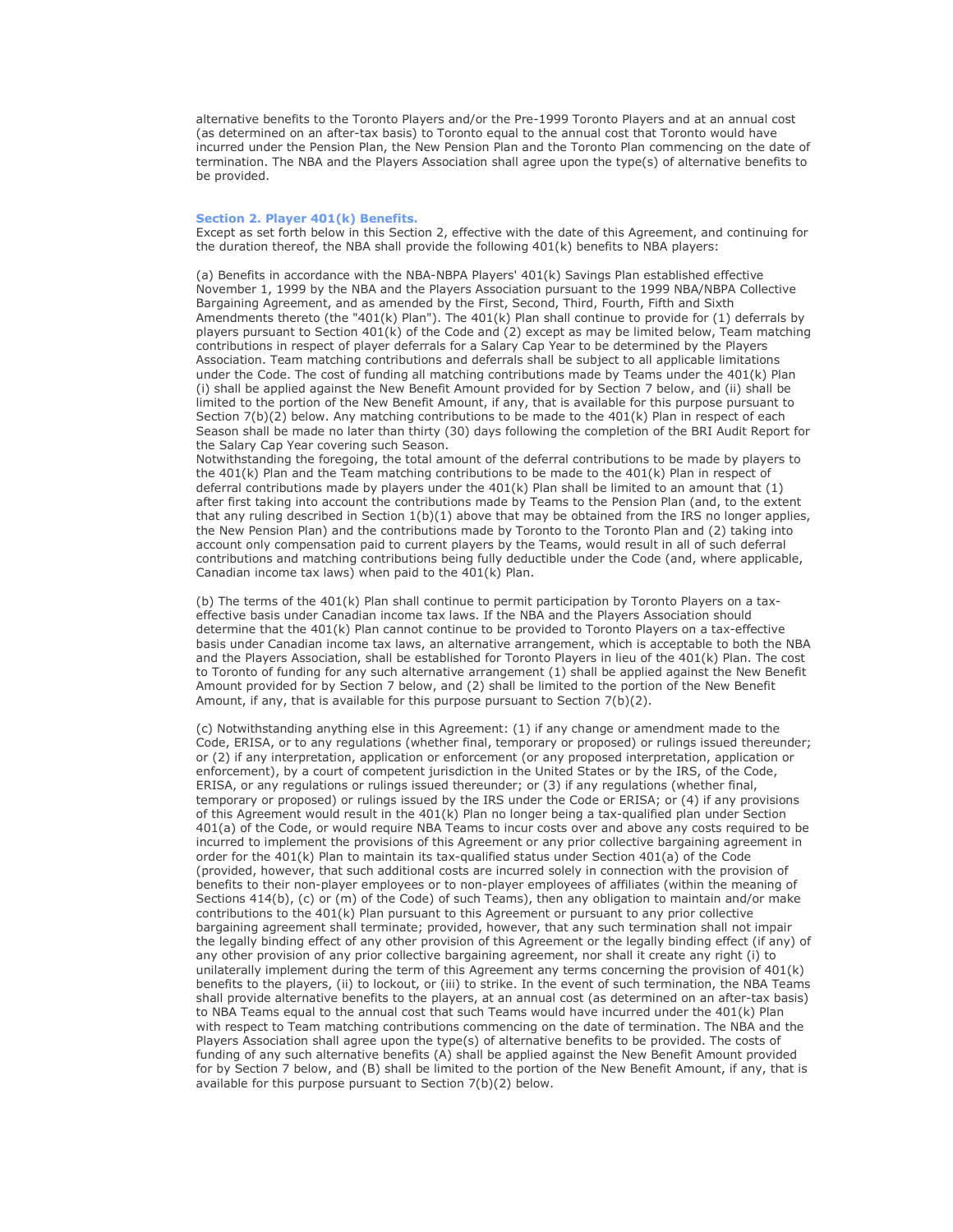### Section 3. Player Supplemental Medical Benefits.

Except as set forth below in this Section 3, effective with the date of this Agreement, and continuing for the duration thereof, the NBA shall provide the following supplemental medical benefits to NBA players:

(a) Benefits in accordance with the terms of the NBPA-NBA Supplemental Benefit Plan established, effective August 1, 2004, and as amended from time to time (the "Supplemental Benefit Plan") and the Agreement and Declaration of Trust of the NBPA-NBA Supplemental Benefit Plan established, July 22, 2004 (the Trust created thereunder to be referred to hereinafter as the "SBP Trust"). The SBP Trust shall continue to be jointly operated and administered by the NBA and Players Association in accordance with Section 302(c)(5) of the Labor Management Relations Act of 1947, as amended, and the provisions of the SBP Trust and the Supplemental Benefit Plan. It is intended by the NBA and Players Association that the SBP Trust shall constitute a collectively-bargained voluntary employees' beneficiary association ("VEBA") that is tax exempt pursuant to Section 501(c)(9) of the Code, and the parties shall continue to cooperate in seeking qualification of the SBP Trust as such a tax-exempt association.

(b) The SBP Trust and the Supplemental Benefit Plan shall continue to be operated and administered for the purpose of providing certain health-related benefits to players who played in the NBA during and/or after the 2000-2001 Season in accordance with provisions set forth in the Supplemental Benefit Plan.

(c) The costs of funding the Supplemental Benefit Plan and the costs attributable to the operation and administration of the SBP Trust and the Supplemental Benefit Plan, including the reasonable cost of professional fees (e.g., attorneys, accountants, actuaries and consultants) incurred in connection with the administration of the SBP Trust and the Supplemental Benefit Plan, shall be paid by the Teams, and (1) shall be applied against the New Benefit Amount provided for by Section 7 below, and (2) shall be limited to the portion of the New Benefit Amount, if any, that is available for this purpose pursuant to Section 7(b)(6) below. Any contributions to fund the Supplemental Benefit Plan in respect of each Salary Cap Year shall be made no later than thirty (30) days following the completion of the BRI Audit Report for such Salary Cap Year.

(d) The daily operations of the Supplemental Benefit Plan shall continue to be administered by an independent third-party administrator, as selected by the trustees of the SBP Trust, at the administrator's office. In the exercise of its responsibilities, the independent third-party administrator shall be required to comply with ERISA and all other applicable laws and to act in a manner that is consistent with the provisions of the SBP Trust and the Supplemental Benefit Plan.

(e) The SBP Trust and the Supplemental Benefit Plan shall be operated and administered in a manner that will result in all contributions by the Teams being fully deductible under the Code (and, where applicable, Canadian income tax laws) when paid to the SBP Trust. If any Team is disallowed a deduction (in whole or in part) for such contributions, and unless the NBA determines otherwise, the obligation to maintain the Supplemental Benefit Plan and to make further contributions to the SBP Trust shall immediately terminate; provided, however, that any such termination shall not impair the legally binding effect of any other provision of this Agreement, and shall not create any right (1) to unilaterally implement, during the term of this Agreement, any terms concerning the provision of benefits provided or to be provided by the Supplemental Benefit Plan, (2) to lockout, or (3) to strike.

(f) In the event of any termination pursuant to Section 3(e) above, the parties agree to bargain in good faith with respect to an alternative arrangement designed to provide the benefits described in the Supplemental Benefit Plan. Such alternative arrangement shall, to the extent permitted by applicable law, be funded by such monies as may then remain in the SBP Trust and, if the monies remaining in the SBP Trust may not lawfully be used for, or are insufficient for, such purpose, such alternative arrangement shall be funded, by the NBA Teams; provided, however, that the annual cost incurred by the Teams in connection with such alternative arrangement (as determined on an after-tax basis) shall not exceed the annual cost that such Teams would have incurred to fund the Supplemental Benefit Plan commencing on the date of termination. Any such alternative arrangement shall be operated and administered in a manner that will result in all contributions by the Teams being fully deductible under the Code (and, where applicable, Canadian income tax laws) when paid; and, no matter how funded, the costs of funding for any alternative to the Supplemental Benefit Plan shall be applied against the New Benefit Amount provided for by Section 7 below, shall be limited to the portion of the New Benefit Amount, if any, that is available for this purpose pursuant to Section 7(b)(6) below, and shall be subject to the limitations set forth in this Agreement. If despite good faith negotiations, the NBA and the Players Association fail to agree with respect to an alternative arrangement as described above, such failure to agree shall not create any right (1) to unilaterally implement, during the term of this Agreement, any terms concerning the provision of benefits provided or to be provided by the Supplemental Benefit Plan, (2) to lockout, or (3) to strike.

(g) The terms of the Supplemental Benefit Plan shall continue to permit participation by Toronto Players in accordance with the terms of the July 22, 2004 letter agreement between the NBA and the Players Association regarding the implementation of the Supplemental Benefit Plan with respect to Toronto Players, so that Toronto Players receive benefits that are substantially equivalent on an after-tax basis to the benefits received by players employed by Teams located in the United States. If the NBA and the Players Association determine that the Supplemental Benefit Plan cannot continue to provide benefits to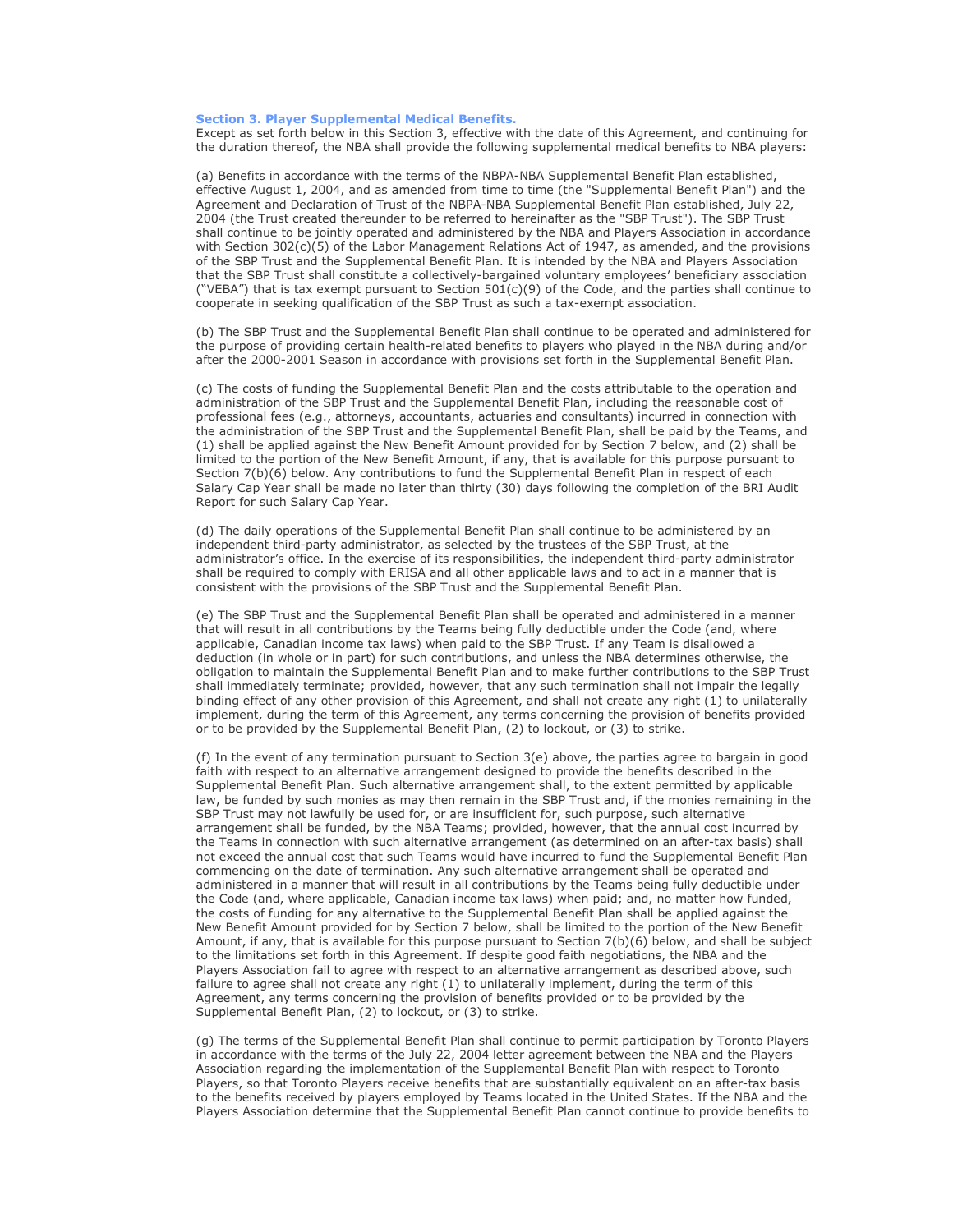Toronto Players that are substantially equivalent on an after-tax basis to the benefits provided to players employed by Teams located in the United States, an alternative arrangement relating to Toronto Players, which is acceptable to both the NBA and the Players Association, shall be established in lieu thereof. The cost to Toronto of funding for any such alternative arrangement shall be applied against the New Benefit Amount provided for by Section 7 below, shall be limited to the portion of the New Benefit Amount, if any, that is available for this purpose pursuant to Section 7(b)(6) below, and shall be subject to the limitations set forth in this Agreement. If despite good faith negotiations, the NBA and the Players Association fail to agree with respect to an alternative arrangement as described above, such failure to agree shall not create any right to lockout or to strike.

### Section 4. Labor-Management Cooperation and Education Trust.

(a) Except as set forth below in this Section 4, effective with the date of this Agreement, and continuing for the duration thereof, the National Basketball Players Association/National Basketball Association Labor-Management Cooperation and Education Trust (the "Education Trust") shall continue to be jointly operated and administered by the NBA and the Players Association in accordance with the provisions of the Agreement and Declaration of Trust Establishing the National Basketball Players Association/National Basketball Association Labor-Management Cooperation and Education Trust (the "Education Trust Agreement"). It is intended by the NBA and the Players Association that, at all times, the Education Trust shall comply with the provisions of Section 302(c)(9) of the Labor Management Relations Act of 1947, as amended, and shall qualify as an exempt organization under the provisions of Section  $501(c)(5)$  or  $501(c)(3)$  of the Code.

(b) The Education Trust shall continue to be operated and administered for the purpose of establishing and providing (i) HIV/AIDS education programs and (ii) education and career counseling programs designed to assist the NBA, NBA Teams and NBA players in solving problems of mutual concern not susceptible to resolution within the collective bargaining process and to enhance the involvement of NBA players in making decisions that affect their working lives.

### (c)

(1) Except as provided in Section 4(c)(2) below, the costs of funding the Education Trust and the costs attributable to the operation and administration of the Education Trust, including the cost of professional fees (e.g., attorneys, accountants, actuaries and consultants) incurred in connection with the administration of the Education Trust, shall be paid by the Teams, and (i) shall be applied against the New Benefit Amount, provided for by Section 7 below, and (ii) shall be limited to the portion of the New Benefit Amount, if any, that is available for this purpose pursuant to Section 7(b)(5) below. Payment of the amount necessary to fund the Education Trust in respect of each Salary Cap Year shall be made within 30 days following the completion of the BRI Audit Report for such Salary Cap Year. The parties agree that, subject to the limitations set forth in this Section 4, the amount to be paid by the Teams to fund the education and career counseling programs to be operated and administered by the Education Trust for the 2005-2006 Salary Cap Year shall be no greater than \$840,000 and such maximum funding amount shall be increased by five (5) percent for each subsequent Salary Cap Year.

(2) The costs of funding the HIV/AIDS education programs to be operated and administered by the Education Trust (or any programs that, pursuant to Section 4(f) below, are substituted for the HIV/AIDS education programs) shall be paid by the Teams. Payment of the amount necessary to fund such programs in respect of each Salary Cap Year shall be made within 30 days following the completion of the BRI Audit Report for such Salary Cap Year. The parties agree that, subject to the limitations set forth in this Section 4, the amount to be paid by the Teams to fund the HIV/AIDS education programs (or any programs that, pursuant to Section 4(f) below, are substituted for the HIV/AIDS education programs) to be operated and administered by the Education Trust for the 2005-2006 Salary Cap Year shall be no greater than \$300,000 and such maximum funding amount shall be increased by five (5) percent for each subsequent Salary Cap Year.

(d) The Education Trust shall be operated and administered in a manner that will result in all contributions by the Teams being fully deductible under the Code (and, where applicable, Canadian income tax laws) when paid. If any Team is disallowed a deduction (in whole or in part) for such contributions, and unless the NBA determines otherwise, the obligation to maintain the Education Trust and to make further contributions to the Education Trust shall immediately terminate; provided, however, that any such termination shall not impair the legally binding effect of any other provision of this Agreement, and shall not create any right (1) to unilaterally implement, during the term of this Agreement, any terms concerning the provision of education programs provided or to be provided by the Education Trust, (2) to lockout, or (3) to strike.

(e) In the event of any termination pursuant to Section 4(d) above, the parties agree to bargain in good faith with respect to an alternative arrangement designed to provide the programs described in the Education Trust Agreement. Such alternative arrangement shall, to the extent permitted by applicable law, be funded by such monies as may then remain in the Education Trust and, if the monies remaining in the Education Trust may not lawfully be used for, or are insufficient for, such purpose, such alternative arrangement shall be funded, by the NBA Teams; provided, however, that the annual cost incurred by the Teams in connection with such alternative arrangement (as determined on an after-tax basis) shall not exceed the annual cost that such Teams would have incurred to fund the Education Trust commencing on the date of termination. Any such alternative arrangement shall be operated and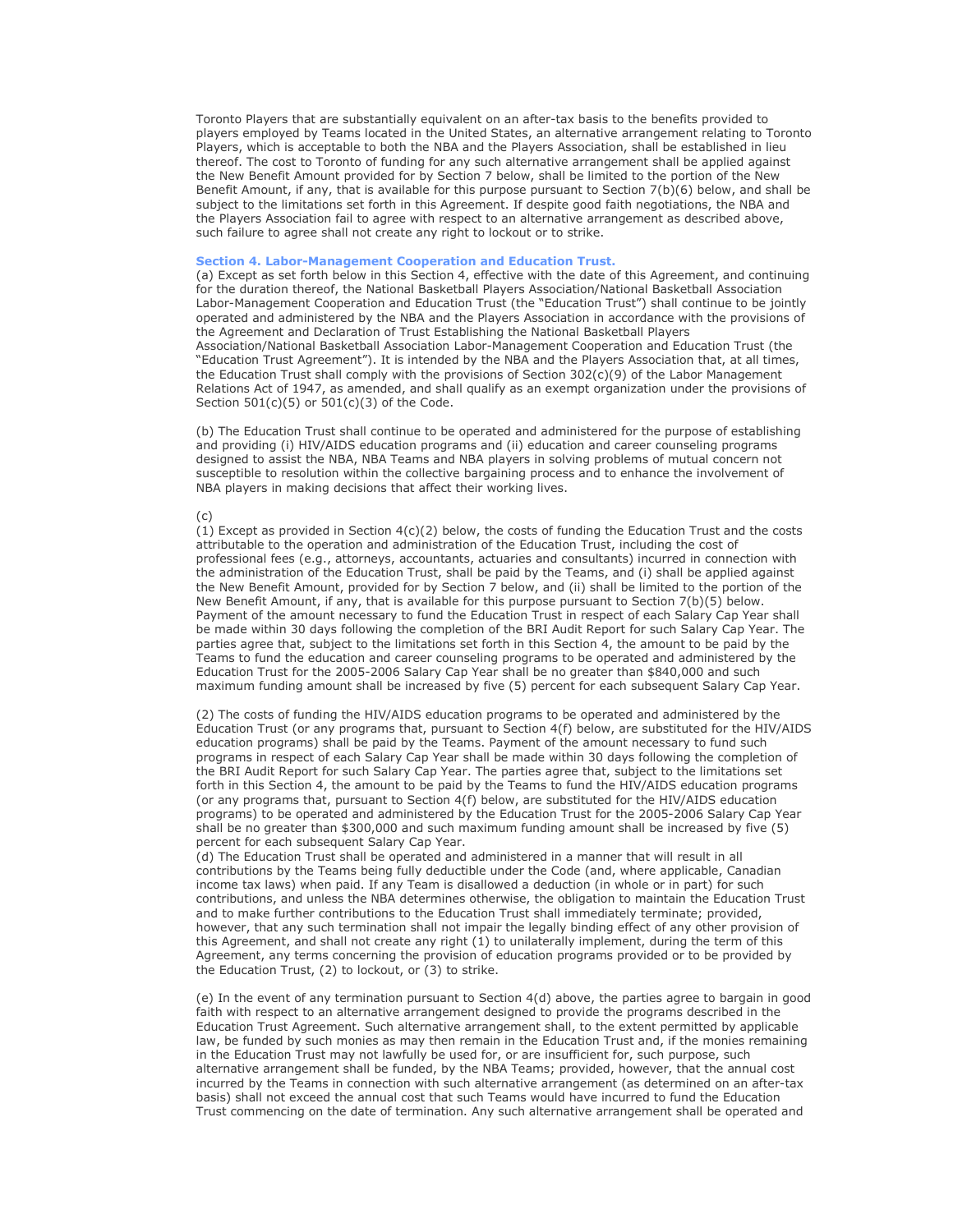administered in a manner that will result in all contributions by the Teams being fully deductible under the Code (and, where applicable, Canadian income tax laws) when paid; and, no matter how funded, the costs of funding for any alternative to the Education Trust shall be applied against the New Benefit Amount provided for by Section 7 below, shall be limited to the portion of the New Benefit Amount, if any, that is available for this purpose pursuant to Section 7(b)(5) below, and shall be subject to the limitations set forth in this Agreement. If despite good faith negotiations, the NBA and the Players Association fail to agree with respect to an alternative arrangement as described above, such failure to agree shall not create any right (1) to unilaterally implement, during the term of this Agreement, any terms concerning the provision of programs provided or to be provided by the Education Trust, (2) to lockout, or (3) to strike.

(f) Upon written notice delivered to the NBA at least six (6) months prior to the commencement of any Salary Cap Year, the Players Association may elect to terminate the programs currently provided by the Education Trust and substitute alternative programs; provided, however, that the NBA consents to such substitution, which such consent shall not be unreasonably withheld; and provided, further, that any new programs shall comply with the provisions of Section 302(c)(9) of the Labor Management Relations Act of 1947, as amended.

#### Section 5. Additional Player Benefits.

Except as set forth below, effective with the date of this Agreement, and continuing for the duration thereof, the NBA shall provide the following additional benefits to NBA players: (a) Life insurance and accidental death and dismemberment benefits, as set forth in the U.S. Life Insurance Company Policy No. G-245667 (the "U.S. Life Policy"); provided, however, that if all or a portion of the New Benefit Amount funding specified in Section 7(b)(3) below is not available to be used for this purpose, the benefits provided by the U.S. Life Policy shall be reduced commensurate with the reduced funding (but in no event shall such benefits be less than those provided pursuant to Article IV, Section 1(b) of the 1999 NBA/NBPA Collective Bargaining Agreement).

(b) Disability insurance benefits, as set forth in the Houston Casualty Company Policy No. 05/700131.

(c) Workers' compensation benefits in accordance with applicable statutes.

(d) Medical and dental insurance benefits in accordance with the terms of the CIGNA HealthCare Policy No. 3211244 (the "CIGNA Policy"). With respect to a Veteran Free Agent, such medical and dental benefits shall remain in effect until the August 31 following the last Season of the player's Contract. The CIGNA Policy or any subsequent policy or plan providing medical and dental benefits shall be modified or replaced effective as of the commencement of the 2006-2007 Season or as of the commencement of any subsequent Season covered by this Agreement, as requested in writing by the Players Association (a "Player Change"), provided such written request is delivered to the NBA on or before the March 1 preceding such Season. Any Player Change shall be subject to the approval of the NBA, which approval shall not be unreasonably withheld. Any additional aggregate costs that might be incurred by the Teams for medical and dental benefits with respect to the 2006-2007 or any subsequent Season as a result of a Player Change, over the aggregate cost of medical and dental benefits that otherwise would have been incurred by the Teams for the players under the CIGNA Policy with respect to such Season, absent any Player Change: (1) shall be applied against the New Benefit Amount provided for by Section 7 below; and (2) shall be limited to the portion of the New Benefit Amount, if any, that is available for this purpose pursuant to Section 7(b)(4) below.

(e) Vision benefits in accordance with the Davis Vision Policy No. 500153.

(f) Funding for the annual Players Association High School Basketball Camp (or any substitute program mutually agreed upon by the parties) in the amount of \$433,000 for the 2005-2006 Season, increasing by 7.5% per Season thereafter for the term of this Agreement.

(g) Player Playoff Pool amounts, as follows:

2005-2006 Season — \$10 million

2006-2007 Season — \$10 million

2007-2008 Season — \$11 million

2008-2009 Season — \$11 million

2009-2010 Season — \$12 million

2010-2011 Season — \$12 million

2011-2012 Season (if the NBA exercises its option to extend this Agreement pursuant to Article XXXIX) — \$12 million

If the NBA increases the number of Teams participating in the playoffs, the Player Playoff Pool shall be increased by \$558,000 for each Team added with respect to the 2005-06 and 2006-07 Seasons; by \$586,000 with respect to the 2007-08 and 2008-09 Seasons; and \$615,000 with respect to each subsequent Season. The NBA will consult with the Players Association with respect to the method of allocation of the Player Playoff Pool.

(h) The employer's portion of payroll taxes.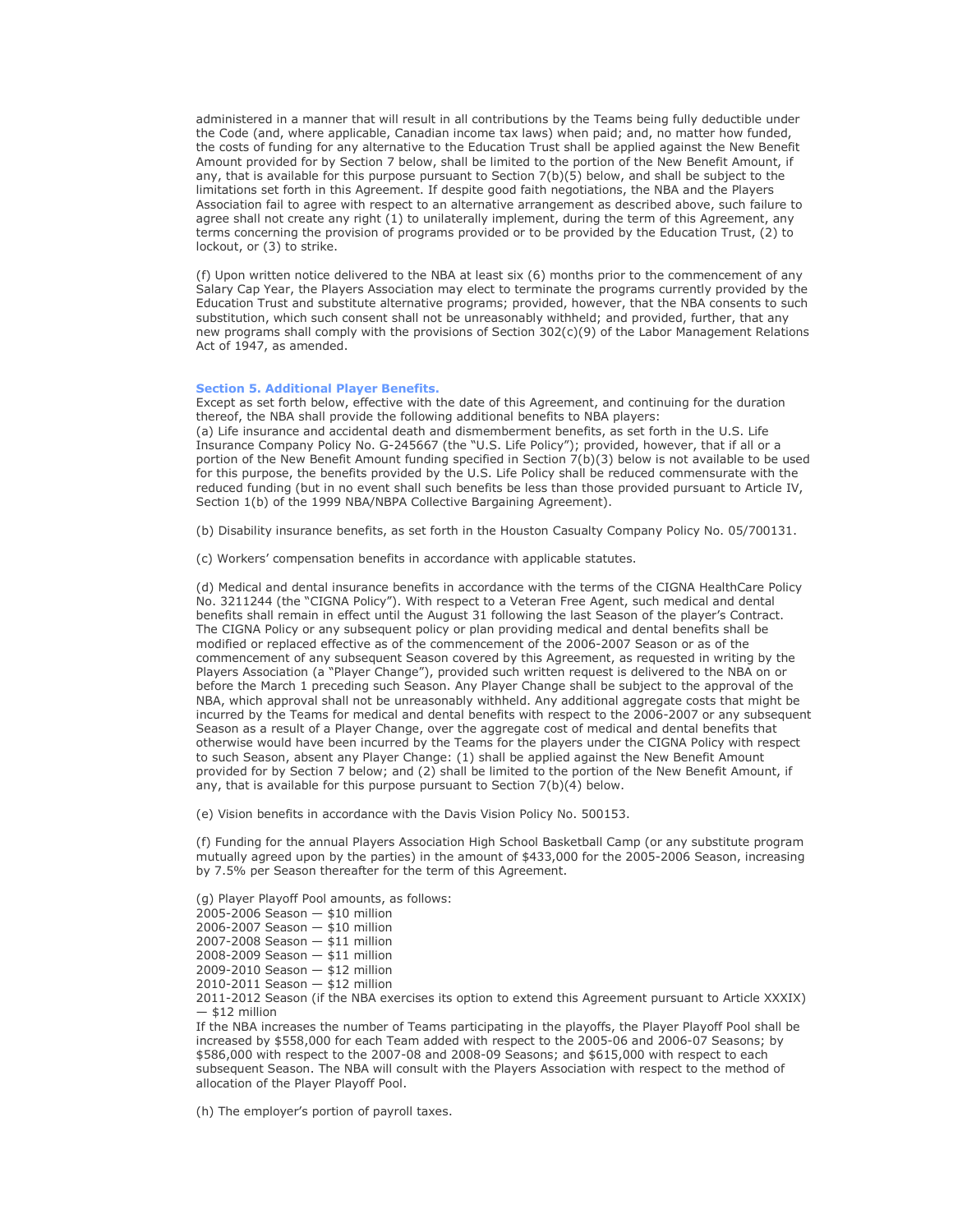(i) The Players Association's one-half share of the payment of fees and expenses to the Accountants (as defined in Article VII, Section 10(a) below) in connection with any audit conducted under this Agreement, and the Player Association's one-half share of the payment of fees and expenses payable with respect to the TV Expert (as defined in Article VII, Section 1(a)(7)(iii) below) and any expert selected in accordance with Article VII, Section 1(a)(7)(i).

(j) The Players Association's share of the costs of the Anti-Drug Program as provided for by Article XXXIII.

(k)

(1) The sum of the Compensation paid to each player with three (3) or more Years of Service who signs a one-year, 10-Day or Rest-of-Season Contract for the Minimum Player Salary during a Season, less, for each such player, the Minimum Player Salary for a player with two (2) Years of Service.

(2) The Compensation paid to any player with three (3) or more Years of Service who signs a one-year, 10-Day or Rest-of-Season Contract for the Minimum Player Salary in excess of the Minimum Player Salary for a player with two (2) Years of Service shall be paid by the player's Team pursuant to the terms of such player's Uniform Player Contract, and then reimbursed to the Team out of a League-wide fund created and maintained by the NBA. Such reimbursement shall be made at the conclusion of the Season covered by the Contract.

(l) The benefits funded by the New Benefit Amount set forth in Section 7 below.

### Section 6. Insurance Carriers.

At any time during the term of this Agreement, the NBA may change the carrier of any of the foregoing insurance programs, subject to the Players Association's prior written approval, which approval shall not be unreasonably withheld. In no event shall any change in insurance carrier result in a change in the types or levels of any of the benefits provided for above, except as otherwise requested by the Players Association under Section 5(d) above. In the event that a type of or level of benefit is not commercially available, the NBA may substitute a type of or level of benefit of comparable value, subject to the Players Association's approval, which approval shall not be unreasonably withheld.

# Section 7. New Benefits Funding.

(a)

(1) For each Salary Cap Year during the term of this Agreement, an aggregate amount (the "New Benefit Amount") equal to \$1.1 million multiplied by the number of Teams in the NBA during the Covered Season shall be provided by the Teams to fund the benefits described in Section 7(b) below, unless the Players Association designates a lesser amount with respect to a Salary Cap Year, by notice in writing to the NBA delivered on or before the March 15 prior to the commencement of such Salary Cap Year.

(2) Notwithstanding subsection (a)(1) above, the New Benefit Amount for each Salary Cap Year shall be subject to reduction pursuant to Article VII, Section 12(b)(1). For purposes of all calculations called for under the CBA of, or relating to Benefits (including, but not limited to, for purposes of (i) preparing the Audit Report, Interim Audit Report, or Interim Escrow Audit Report, and calculating Total Benefits, Total Salaries and Benefits, and Projected Benefits), the amount to be included with respect to the New Benefit Amount shall be the full New Benefit Amount specified in Section 7(a)(1) above and not the reduced New Benefit Amount provided for under Article VII, Section 12(b)(1).

(b) Subject to Section 7(c) below, the New Benefit Amount, after taking into account the reduction provided for in Section 7(a)(2) above, shall be utilized in the following manner for each Salary Cap Year:

(1) The New Benefit Amount shall first be utilized, to the extent necessary, to fund any pension contribution increases described in Article IV, Section 1(b)(4)(vi) and to pay the costs described in Article IV, Section 1(b)(5). If the New Benefit Amount is insufficient for these purposes, the shortfall, over as short a period of time as is reasonably possible, shall be offset against: (i) the amounts owed to the Players Association pursuant to the Group License Agreement; (ii) the New Benefit Amount for the next Salary Cap Year; and/or (iii) the NBA's obligation to provide Benefits (other than Benefits funded via the New Benefit Amount) under this Article IV. The determination of the allocation of and type(s) of offset(s) to be applied (as among (i), (ii) and/or (iii) above) shall be made by the Players Association, subject to the NBA's consent, which shall not be unreasonably withheld.

(2) Subject to the provisions of Section 2 above, and after taking into account the expenditure described in Section 7(b)(1) above, the remainder of the New Benefit Amount, if any, shall be utilized, to the extent necessary, to fund the cost of matching contributions with respect to players under the 401(k) Plan (and, if applicable, to fund the cost of any alternative arrangement described in Sections  $2(b)$  and  $(c)$  above).

(3) After taking into account the expenditures described in Section  $7(b)(1)$  and (2) above, the remainder of the New Benefit Amount, if any, shall be utilized, to the extent necessary, to fund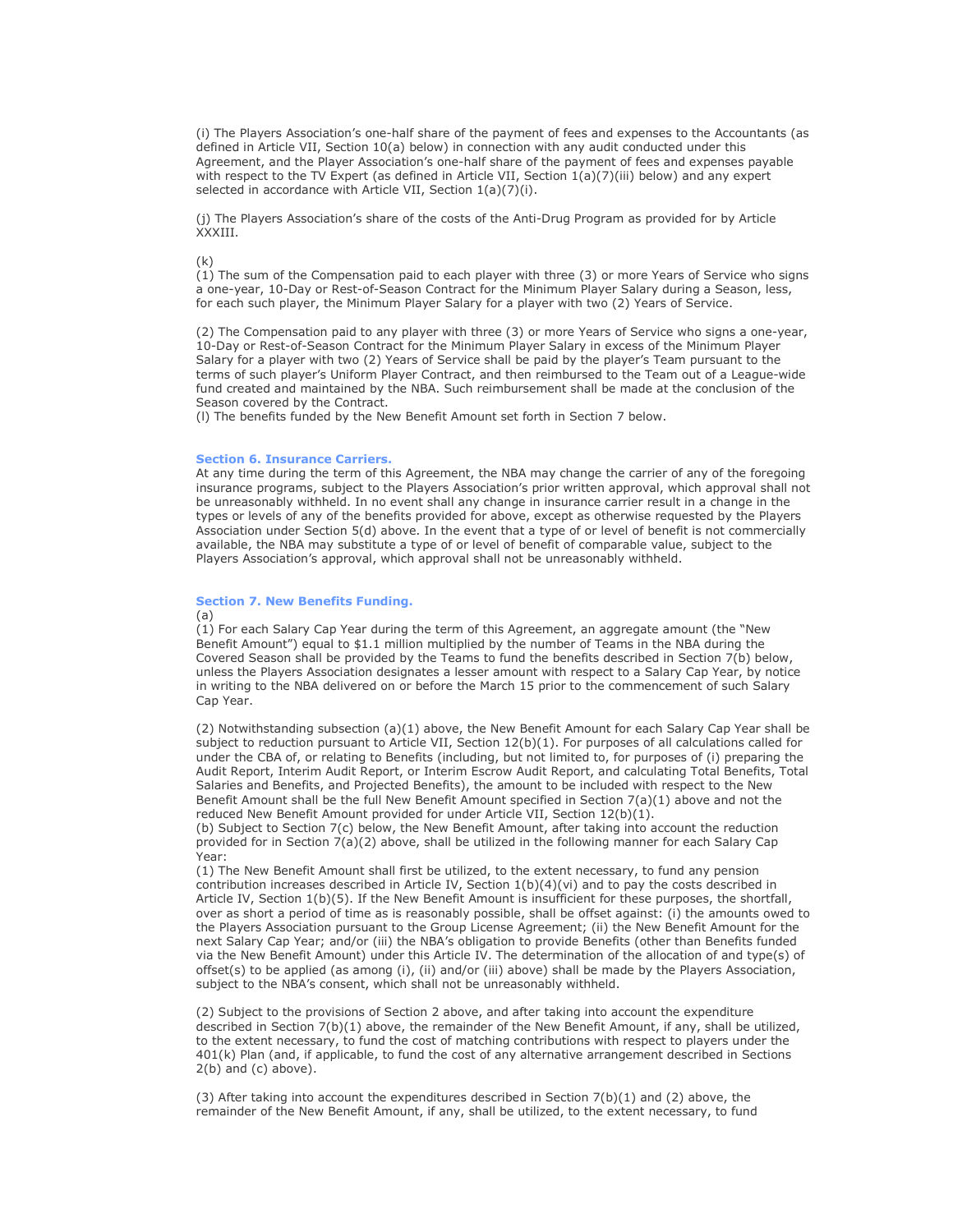\$582,000 of the cost of the life insurance and accidental death and dismemberment benefits described in Section 5(a) above.

(4) After taking into account the expenditures described in Section  $7(b)(1) - (3)$  above, the remainder of the New Benefit Amount, if any, shall be utilized, to the extent necessary, to fund an incremental cost of changes in the medical and dental benefits made pursuant to a Player Change in accordance with provisions of Section 5(d) above.

(5) After taking into account the expenditures described in Section  $7(b)(1) - (4)$  above, the remainder of the New Benefit Amount, if any, shall be utilized, to the extent necessary, to fund the education and career counseling programs to be operated and administered by the Education Trust (or any programs that, pursuant to Section 4(f) above, are substituted for such education and career counseling programs) described in Section 4 above and to pay the costs described in Section 4(c) above.

(6) After taking into account the expenditures described in Section  $7(b)(1) - (5)$  above, the remainder of the New Benefit Amount, if any, shall be utilized to fund the Supplemental Benefit Plan (and, if applicable, to fund the cost of any alternative arrangement described in Sections 3(f) and (g) above) in accordance with the provisions of Section 3 above and to pay the costs described in Section 3(c) above. (c) Notwithstanding anything to the contrary in this Article IV:

(1) In no event shall the Teams (or the NBA) pay amounts for any Salary Cap Year with respect to the benefits described in Section 7(b) above in excess of the New Benefit Amount for such Salary Cap Year.

(2) Until the final Audit Report (or, if applicable, the Interim Escrow Audit Report) for a Salary Cap Year is completed, the NBA shall not be required to spend, or commit to spend, any portion of the New Benefit Amount for such Salary Cap Year.

### Section 8. Projected Benefits.

(a) For purposes of computing the Tax Level, Salary Cap and Minimum Team Salary in accordance with Article VII, "Projected Benefits" shall mean the projected amounts, as estimated by the NBA in good faith, to be paid or accrued by the NBA or the Teams, other than Expansion Teams during their first two Salary Cap Years, for the upcoming Salary Cap Year with respect to the benefits to be provided for such Salary Cap Year. In the event that the amount of any benefit for the upcoming Salary Cap Year is not reasonably calculable, then, for purposes of computing Projected Benefits, such amount shall be projected to be 104.5% of the amount attributable to the same benefit for the prior Salary Cap Year.

(b) For purposes of computing Projected Benefits, the amount to be included with respect to players with three (3) or more Years of Service who receive the Minimum Player Salary shall be the same amount included in Benefits with respect to such players for the immediately preceding Season, except that with respect to the 2005-06 Salary Cap Year, the amount to be included with respect to such players shall be \$7,868,066.

(c) For purposes of computing Projected Benefits with respect to a Salary Cap Year, there shall be taken into account any reduction in the New Benefit Amount with respect to a Salary Cap Year as designated by the Players Association, by notice in writing to the NBA delivered on or before the March 15 immediately preceding the commencement of such Salary Cap Year.

(d) Projected Benefits for the 2005-06 Salary Cap Year shall be deemed to be \$112 million. ARTICLE V: COMPENSATION AND EXPENSES IN CONNECTION WITH MILITARY DUTY

## Section 1. Salary

A player drafted into military service during the Season, or a player serving on active duty with a reserve unit during the Season, shall be compensated for so long as the player remains on the Active or Inactive List of the Team in such amount as may be negotiated between the player and the Team by which he is employed, subject to the provisions of this Agreement.

### Section 2. Travel Expenses.

(a) A player serving on military weekend duty with a reserve unit during the Season shall be entitled to reimbursement for any net out-of-pocket expenses incurred by such player in traveling to and from his place of duty to enable him to join his Team for purposes of participating in a Regular Season game.

(b) In the event that the Player Contract of a player who is required to serve on military weekend duty with a reserve unit is assigned to another Team, the player shall be entitled to reimbursement for any out-of-pocket expenses incurred by such player in traveling during the off-season to and from his home and his place of military weekend duty with a reserve unit; provided that (i) the player makes reasonable efforts to change his reserve unit location to one located reasonably close to his home, and (ii) such obligation to reimburse the player shall cease six (6) months from the date that such player's Contract is assigned

# ARTICLE VI: PLAYER CONDUCT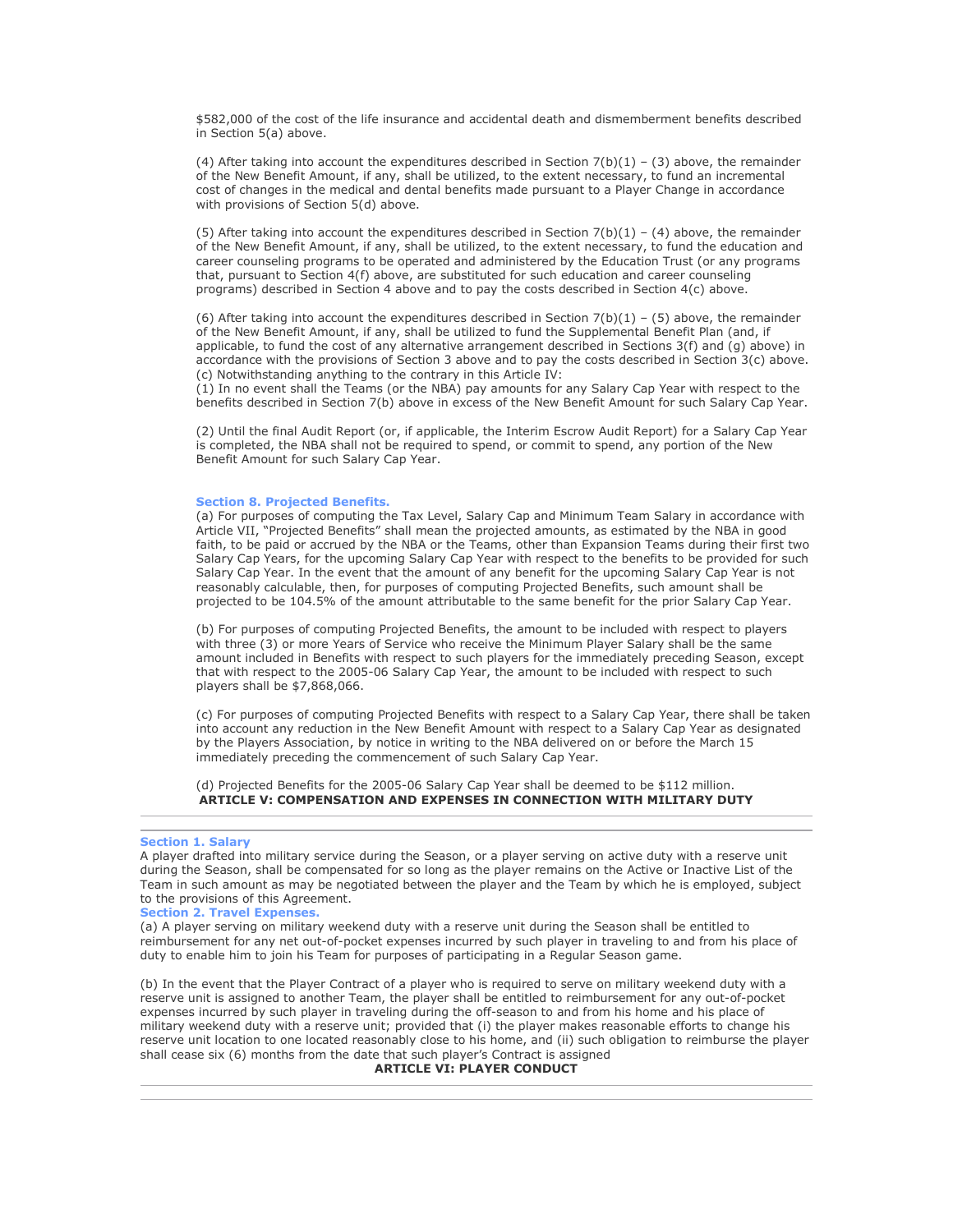#### Section 1. General

In addition to any other rights a Team or the NBA may have by contract (including but not limited to the rights set forth in paragraphs 9 and 16 of the Uniform Player Contract) or by law, when a player fails or refuses, without proper and reasonable cause or excuse, to render the services required by a Player Contract or this Agreement, or when a player is, for proper cause, suspended by his Team or the NBA in accordance with the terms of such Contract or this Agreement, the Current Base Compensation payable to the player for the year of the Contract during which such refusal or failure and/or suspension occurs may be reduced (or, in the case of a suspension, shall be reduced) by 1/110th of the player's Base Compensation for each missed Exhibition, Regular Season or Playoff game.

#### Section 2. Practices.

(a) When a player, without proper and reasonable excuse, fails to attend a practice session scheduled by his Team, he shall be subject to the following discipline: (i) for the first missed practice during a Season -- \$2,500; (ii) for the second missed practice during such Season -- \$5,000; (iii) for the third missed practice during such Season -- \$7,500; and (iv) for the fourth (or any additional) missed practice during such Season -- such discipline as is reasonable under the circumstances.

(b) Notwithstanding Section 2(a) above, when a player, without proper and reasonable excuse, refuses or intentionally fails to attend any practice session scheduled by his Team, he shall be subject to such discipline as is reasonable under the circumstances.

#### Section 3. Promotional Appearances.

When a player, without proper and reasonable excuse, fails or refuses to attend a promotional appearance required by and in accordance with Article II, Section 8 and Paragraph 13(d) of the Uniform Player Contract, he shall be fined \$20,000.

#### Section 4. Mandatory Programs.

(a) NBA players shall be required to attend and participate in educational and life skills programs designated as "mandatory programs" by the NBA and the Players Association. Such "mandatory programs," which shall be jointly administered by the NBA and the Players Association, shall include a Rookie Transition Program (for rookies only), Team Awareness Meetings (which shall cover, among other things, substance abuse awareness, HIV awareness, and gambling awareness), and such other programs as the NBA and the Players Association shall jointly designate as mandatory.

(b) When a player, without proper and reasonable excuse, fails or refuses to attend a "mandatory program," he shall be fined \$20,000 by the NBA; provided, however, that if the player misses the Rookie Transition Program, he shall be suspended for five (5) games.

#### Section 5. Media Training and Business of Basketball.

(a) All players shall be required each Season to attend and participate in one media training session conducted by their Teams and/or the NBA. If a player, without proper and reasonable excuse, fails or refuses to attend a media training session, he shall be fined \$20,000.

(b) All players shall be required to attend and participate each Season in one "business of basketball" program conducted by their Teams and/or the NBA. If a player, without proper and reasonable excuse, fails or refuses to attend such program, he shall be fined \$5,000.

# Section 6. Charitable Contributions.

(a) In the event that (i) a fine or suspension is imposed on a player, (ii) such fine or suspension-related Compensation amount is collected by the League, and (iii) the fine or suspension is not grieved pursuant to Article XXXI, then the NBA shall remit fifty percent (50%) of the amount collected to the National Basketball Players Association Foundation (the "NBPA Foundation") or such other charitable organization selected by the Players Association that qualifies for treatment under Section 501(c)(3) of the Internal Revenue Code of 1986, as now in effect or as it may hereafter be amended (a "Section  $501(c)(3)$  Organization"), and that is approved by the NBA (which approval shall not be unreasonably withheld) (both hereinafter, the "NBPA-Selected Charitable Organization"). The NBA shall remit the remaining fifty percent (50%) of the amount collected to a Section 501(c)(3) organization selected by the NBA and approved by the Players Association, which approval shall not be unreasonably withheld. For purposes of this Section 6(a), and with respect to any suspension imposed on a player by the NBA of five (5) games or more, the NBA shall be required to collect a suspension-related Compensation amount equal to at least five (5) games of such suspension.

(b) The remittances made by the NBA pursuant to this Section 6 shall be made annually, thirty (30) days following the Accountants' (as defined in Article VII, Section 10(a)) submission to the NBA and the Players Association of a final Audit Report or an Interim Escrow Audit Report (as defined in Article VII, Section 10(a)) for the Salary Cap Year covering the Season during which the fines and suspension-related Compensation amounts are collected by the NBA. For purposes of this Article and all other provisions of this Agreement, any money remitted or paid to the National Basketball Players Association Foundation by the NBA shall be used for charitable purposes only, and not, for example, for any salaries of Foundation employees or administrative expenses.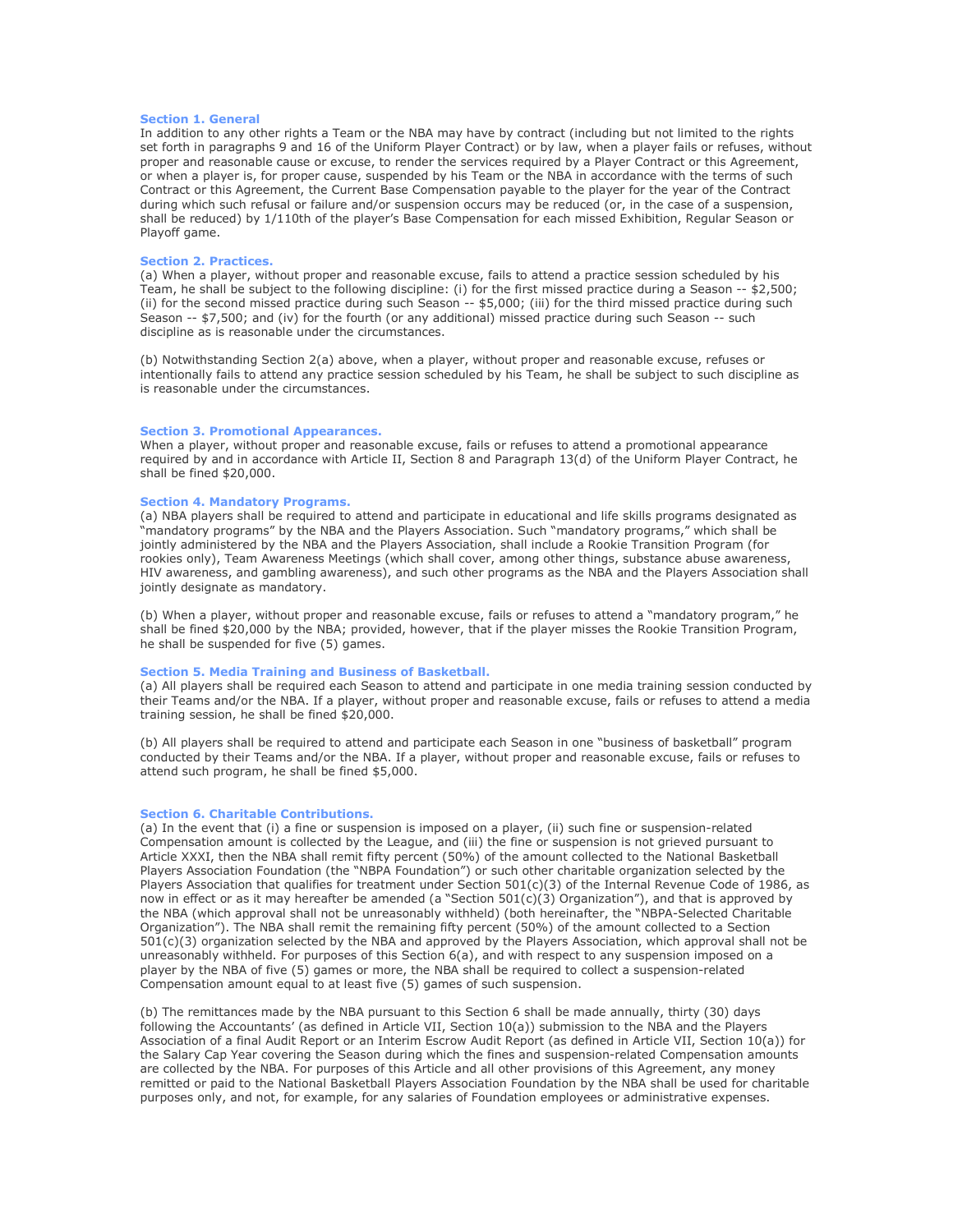(c) If a timely Grievance is filed under Article XXXI challenging a fine or suspension of the kind designated in Section 6(a) above, and, following the disposition of the Grievance, the Grievance Arbitrator determines that all or part of the fine or suspension-related amount (plus any accrued interest thereon) is payable by the player to the League, then the League shall remit the amount collected by the League (plus any interest) in accordance with the provisions of Sections 6(a) and (b) above.

### Section 7. Unlawful Violence.

When a player is convicted of (including a plea of guilty, no contest, or nolo contendere to) a violent felony, he shall immediately be suspended by the NBA for a minimum of ten (10) games.

# Section 8. Counseling for Violent Misconduct.

(a) In addition to any other rights a Team or the NBA may have by contract or law, when the NBA and the Players Association agree that there is reasonable cause to believe that a player has engaged in any type of offcourt violent conduct, the player will (if the NBA and the Players Association so agree) be required to undergo a clinical evaluation by a neutral expert and, if deemed necessary by such expert, appropriate counseling, with such evaluation and counseling program to be developed and supervised by the NBA and the Players Association. For purposes of this paragraph, "violent conduct" shall include, but not be limited to, sexual assault and acts of domestic violence.

(b) Any player who, after being notified in writing by the NBA that he is required to undergo the clinical evaluation and/or counseling program authorized by Section 8(a) above, refuses or fails, without a reasonable explanation, to attend or participate in such evaluation and counseling program within seventy-two (72) hours following such notice, shall be fined by the NBA in the amount of \$10,000 for each day following such seventytwo (72) hours that the player refuses or fails to participate in such program.

#### Section 9. Firearms.

(a) Whenever a player is physically present at a facility or venue owned, operated, or being used by a Team, the NBA, or any League-related entity, and whenever a player is traveling on any NBA-related business, whether on behalf of the player's Team, the NBA, or any League-related entity, such player shall not possess a firearm of any kind. For purposes of the foregoing, "a facility or venue" includes, but is not limited to: an arena; a practice facility; a Team or League office or facility; an All-Star or NBA Playoff venue; and the site of a promotional or charitable appearance.

(b) Any violation of Section 9(a) above shall be considered conduct prejudicial to the NBA under Article 35(d) of the NBA Constitution and By-Laws, and shall therefore subject the player to discipline by the NBA in accordance with such Article.

### Section 10. One Penalty.

(a) The NBA and a Team shall not discipline a player for the same act or conduct. The NBA's disciplinary action will preclude or supersede disciplinary action by any Team for the same act or conduct.

(b) Notwithstanding anything to the contrary contained in Section 10(a), (i) the same act or conduct by a player may result in both a termination of the player's Uniform Player Contract by his Team and the suspension of the player by the NBA if the egregious nature of the act or conduct is so lacking in justification as to warrant such double penalty, and (ii) both the NBA and the Team to which a player is traded may impose discipline for a player's failure to report for a trade in accordance with paragraph 10(d) of the Uniform Player Contract.

### Section 11. League Investigations.

(a) Players are required to cooperate with investigations of alleged player misconduct conducted by the NBA. Failure to so cooperate, in the absence of a reasonable apprehension of criminal prosecution, will subject the player to reasonable fines and/or suspensions imposed by the NBA.

(b) Except as set forth in Section 11(c) below, the NBA shall provide the Players Association with such advance notice as is reasonable in the circumstances of any interview or meeting to be held (in person or by telephone) between an NBA representative and a player under investigation by the NBA for alleged misconduct, and shall invite a representative of the Players Association to participate or attend. The failure or inability of a Players Association representative to participate in or attend the interview or meeting, however, shall not prevent the interview or meeting from proceeding as scheduled. A willful disregard by the NBA of its obligation to notify the Players Association as provided for by this Section 11(b) shall bar the NBA from using as evidence against the player in a proceeding involving such alleged misconduct any statements made by the player in the interview or meeting conducted by the NBA representative.

(c) The provisions of Section 11(b) above shall not apply to interviews or meetings: (i) held by the NBA as part of an investigation with respect to alleged player misconduct that occurred at the site of a game; and (ii) which take place during the course of, or immediately preceding or following, such game. With respect to any such interview or meeting, the NBA's only obligation shall be to provide notice to the Players Association that the NBA will be conducting an investigation and holding an interview or meeting in connection therewith. Such notice may be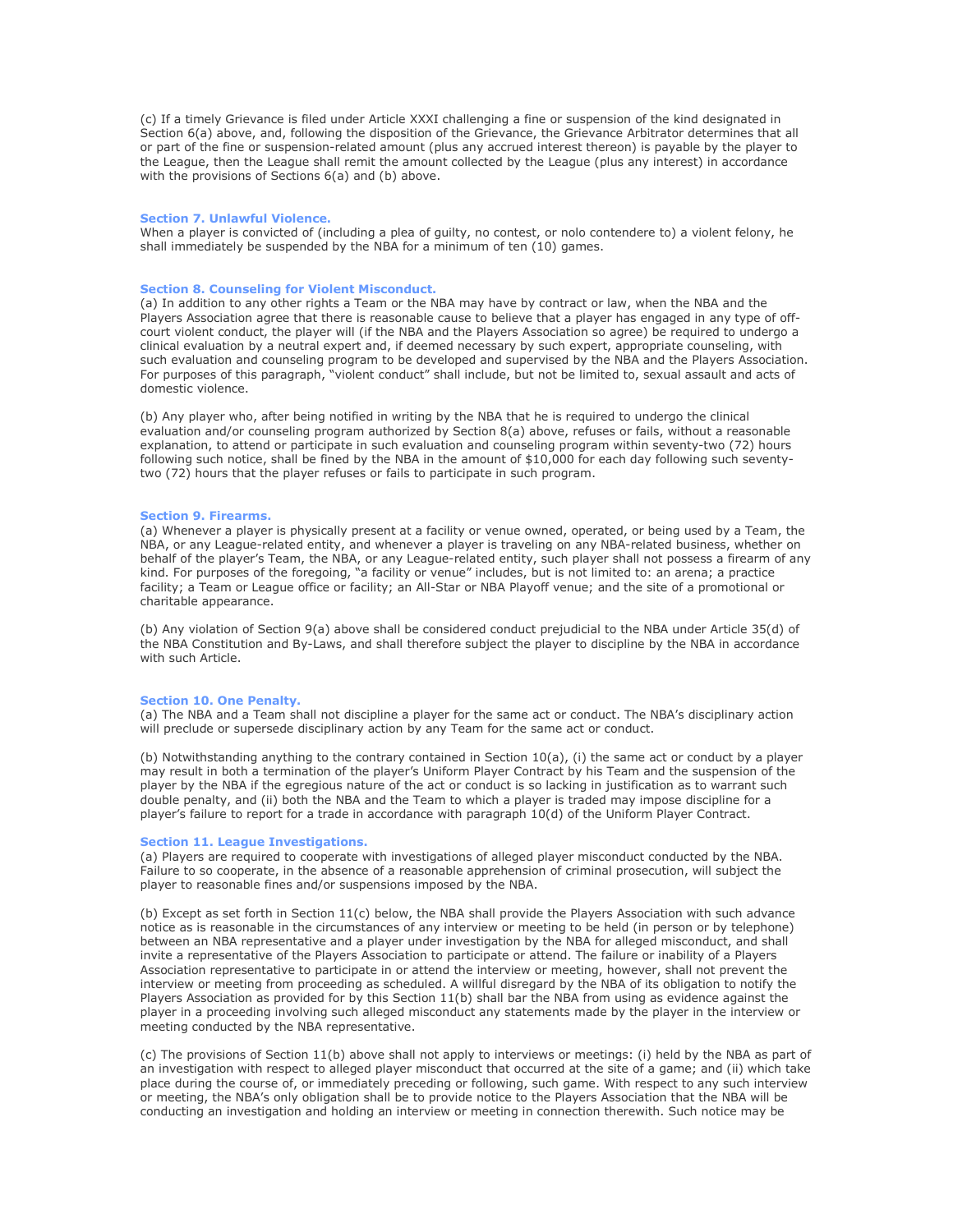given by telephone at a telephone number, pager number or message-recording number to be designated in writing by the Players Association.

#### Section 12. On-Court Conduct.

In addition to its authority under paragraph 5 of the Uniform Player Contract, the NBA is entitled to promulgate and enforce reasonable rules governing the conduct of players on the playing court (as that term is defined in Article XXXI, Section 8(c)) that do not violate the provisions of this Agreement. Prior to the date on which any new rule promulgated by the NBA becomes effective, the NBA shall provide notice of such new rule to the Players Association and consult with the Players Association with respect thereto.

### Section 13. Motor Vehicles.

At the commencement of each Season, and if the player owns or operates any motor vehicle, the player will provide the Team with proof that the player possesses a valid driver's license, registration documents, and insurance for any such vehicle.

## ARTICLE VII: BASKETBALL RELATED INCOME, SALARY CAP, MINIMUM TEAM SALARY, AND ESCROW ARRANGEMENT

### Section 1. Definitions

For purposes of this Agreement, the following terms shall have the meanings set forth below:

# (a) Basketball Related Income.

(1) "Basketball Related Income" ("BRI") for a Salary Cap Year means the aggregate operating revenues (including the value of any property or services received in any barter transactions), accounted for in accordance with Section 1(b)(1) below, received or to be received for or with respect to such Salary Cap Year by the NBA, NBA Properties, Inc., including any of its subsidiaries whether now in existence or created in the future (hereinafter, "Properties"), NBA Media Ventures LLC ("Media Ventures"), any other entity which is controlled by, or in which the NBA, Properties, Media Ventures, and/or a group of NBA Teams owns at least 50% of the issued and outstanding ownership interests (hereinafter, "Leaguerelated entity") (but excluding the amount of such League-related entity's revenues equal to the portion of its total revenues that is proportionate to the share of the entity's profits to which ownership interests not owned by the NBA, Properties, Media Ventures and/or a group of NBA Teams are entitled), all NBA Teams other than Expansion Teams during their first two (2) Salary Cap Years (but including the Expansion Teams' shares of national television, radio, cable and other broadcast revenues, and any other League-wide revenues shared by the Expansion Teams, provided such revenues are otherwise included in BRI) and Related Parties (in accordance with Section  $1(a)(7)(i)$  below), from all sources, whether known or unknown, whether now in existence or created in the future, to the extent derived from, relating to, or arising directly or indirectly out of, the performance of Players in NBA basketball games or in NBA-related activities. For purposes of this definition of BRI: (x) "operating revenues" shall include, but not be limited to, any type of revenue included in BRI for the 1995-96 and 1996-97 Salary Cap Years (without regard to whether such type of revenue is received on a lump-sum, non-recurring or extraordinary basis, but subject to any specific rules set forth in this Article VII relating to the recognition or amortization of such amounts); and (y) "Player" means a person: who is under a Player Contract to an NBA Team; who completed the playing services called for under a Player Contract with an NBA Team at the conclusion of the prior Season; or who was under a Player Contract with an NBA Team during (but not at the conclusion of) the prior Season, but only with respect to the period for which he was under such Contract. Subject to the foregoing, BRI shall include, but not be limited to, the following revenues:

(i) Regular Season gate receipts, net of applicable taxes, surcharges, imposts, and other charges (including, without limitation, charges related to arena financings) imposed by governmental or quasigovernmental agencies other than income taxes (collectively, "Taxes"), including, without limitation, gate receipts received or to be received by a Related Party in accordance with Section 1(a)(7)(i) below, including: (A) the value (determined on the basis of the price of the ticket) of all tickets traded by a Team for goods or services; and (B) the value (determined on the basis of the League-wide average ticket price for non-Season tickets) of all tickets for Regular Season games provided by a Team on a complimentary basis, without monetary or other compensation to a Team; provided, however, that (x) the value of the "Excluded Complimentary Tickets" with respect to all Regular Season games in a Season shall be excluded from BRI, and (y) in addition, tickets provided as part of sponsorships and other transactions, where the proceeds from such transactions have been included in BRI, shall not be included in determining the number of complimentary tickets in any Season. For purposes of the foregoing, "Excluded Complimentary Tickets" shall mean: 1.35 million tickets for the 2005-06 Season; 1.40 million tickets for the 2006-07 Season; 1.45 million tickets for the 2007-08 Season; 1.50 million tickets for the 2008-09 Season; 1.55 million tickets for the 2009-10 Season; 1.6 million tickets for the 2010-2011 Season; and, in the event the NBA exercises its option to extend the Agreement pursuant to Article XXXIX of this Agreement, 1.6 million tickets for the 2011-2012 Season;

(ii) all proceeds of any kind, net of reasonable and customary expenses related thereto, from the broadcast or exhibition of, or the sale, license or other conveyance or exploitation of the right to broadcast or exhibit, NBA preseason, Regular Season and Playoff games and summer league and other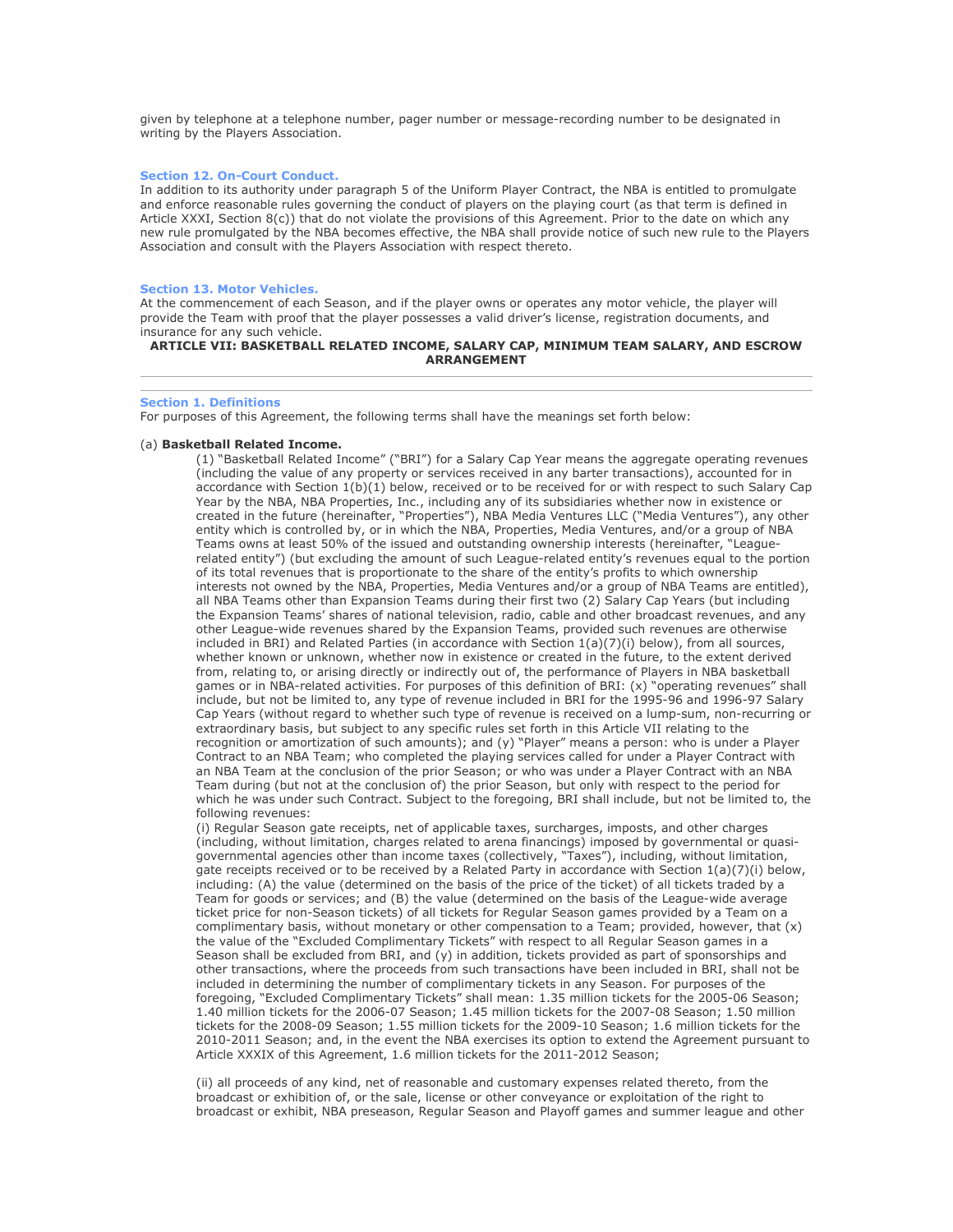NBA-related off-season games involving Players, highlights or portions of such games, and non-game NBA programming, on any and all forms of radio, television, telephone, internet, and any other communications media, forms of reproduction and other technologies, whether presently existing or not, anywhere in the world, whether live or on any form of delay, including, without limitation, network, local, cable, direct broadcast satellite and any form of pay television, and all other means of distribution and exploitation, whether presently existing or not and whether now known or hereafter developed, including, without limitation, such proceeds received or to be received by a Related Party (in accordance with Section 1(a)(7)(i) below), but not including the value of any broadcast, cablecast or telecast time provided as part of any such transaction that is used solely: (A) to promote or advertise the NBA, its Teams, Players, the NBA Development League (the "NBADL") (except to the extent the value of such time exceeds \$5 million), or the sport of basketball (but not the value of time used to promote or advertise the Women's National Basketball Association (the "WNBA") which shall be included in BRI); (B) to promote or advertise products, programming, merchandise, services or events that produce revenues that are includable in BRI or are receivable by Properties pursuant to the Group License Agreement (as defined in Article XXXVII, Section 1; (C) to promote or advertise charitable, not-forprofit or governmental organizations or agencies; or (D) for public service announcements;

(iii) all Exhibition game proceeds of any kind, net of Taxes and all reasonable and customary game, preseason and training camp expenses, including, without limitation, such proceeds received or to be received by a Related Party (in accordance with Section 1(a)(7)(i) below);

(iv) all playoff gate receipts of any kind, net of Taxes, arena rentals to the extent reasonable and customary, and all other reasonable and customary expenses, except the player playoff pool, including, without limitation, such proceeds received or to be received by a Related Party (in accordance with Section  $1(a)(7)(i)$  below);

(v) all proceeds of any kind, net of reasonable and customary expenses (including Taxes) related thereto, subject to the provisions of Section 1(a)(6) below, from in-arena sales of novelties and concessions, sales of novelties in team-identified stores located within such radius of the Team's home arena as is permitted by the NBA, NBA game parking and programs, Team sponsorships (whether or not the proceeds are directly or indirectly donated to charity), Team promotions, temporary arena signage, arena club revenues, summer camps, non-NBA basketball tournaments, mascot and dance team appearances, the sale of the right to pour beverages or (except as provided in Section  $1(a)(2)(xx)$ below) to provide concessions, in each case, to the extent that such proceeds are related to the performance of Players in NBA basketball games or NBA-related activities, including, without limitation, such proceeds received or to be received by a Related Party (in accordance with Section  $1(a)(7)(i)$ below);

(vi) forty (40) percent of the gross proceeds, net of Taxes, from the sale of fixed arena signage within or outside of the arena in which an NBA Team plays more than one-half of its Regular Season home games, including, without limitation, such proceeds received or to be received by a Related Party (in accordance with Section 1(a)(7)(i) below);

(vii) forty (40) percent of the gross proceeds of any kind, net of Taxes, from the sale, lease or licensing of luxury suites calculated on the basis of the actual proceeds received by the entity, including, without limitation, proceeds received or to be received by a Related Party (in accordance with Section 1(a)(7)(i) below), that sold, leased, or licensed such luxury suites; provided, however, that, other than the additional amounts paid by luxury suite holders to the Team for tickets pursuant to arrangements in which admission to games is not part of the agreement to buy, lease or license the luxury suite, thereby requiring the luxury suiteholder to make a separate payment for such admission, if any, this amount shall be the only amount included in BRI for the sale, lease or licensing of luxury suites and that, to the extent that the sale, lease or licensing of the luxury suite grants rights to the luxury suite for a period of more than one (1) year, for purposes of calculating the amount includable in BRI for any Salary Cap Year, the proceeds shall be determined on the basis of the annual fee or charge provided for in any such transaction and, if payments are made in addition to or in the absence of such an annual fee or charge, the value of such payments shall be amortized over the period of the sale, lease or license, unless such period exceeds twenty (20) years, in which event an amortization period of twenty (20) years shall be used;

(viii) forty-five (45) percent for the 2005-06 through 2007-08 Seasons, and fifty (50) percent for the 2008-09 through 2010-11 Seasons (and, in the event that the NBA exercises its option to extend the Agreement pursuant to Article XXXIX, fifty (50) percent for the 2011-12 Season) of the gross proceeds, net of Taxes, from arena naming rights agreements with respect to arenas in which an NBA Team plays more than one-half of its Regular Season home games, including, without limitation, such proceeds received or to be received by a Related Party (in accordance with Section  $1(a)(7)(i)$  below);

 $(ix)$  except as provided in Section  $1(a)(2)$  below, proceeds received by Properties, net of Taxes and actual expenses that are directly attributable to the generation of such proceeds, as long as those expenses are consistent with the types and categories of expenses incurred by Properties as reflected in the audited financial reports for Properties for the year ended July 31, 1994 (or, in the case of new sources of proceeds or new types of expenses, as long as the expenses are reasonable and customary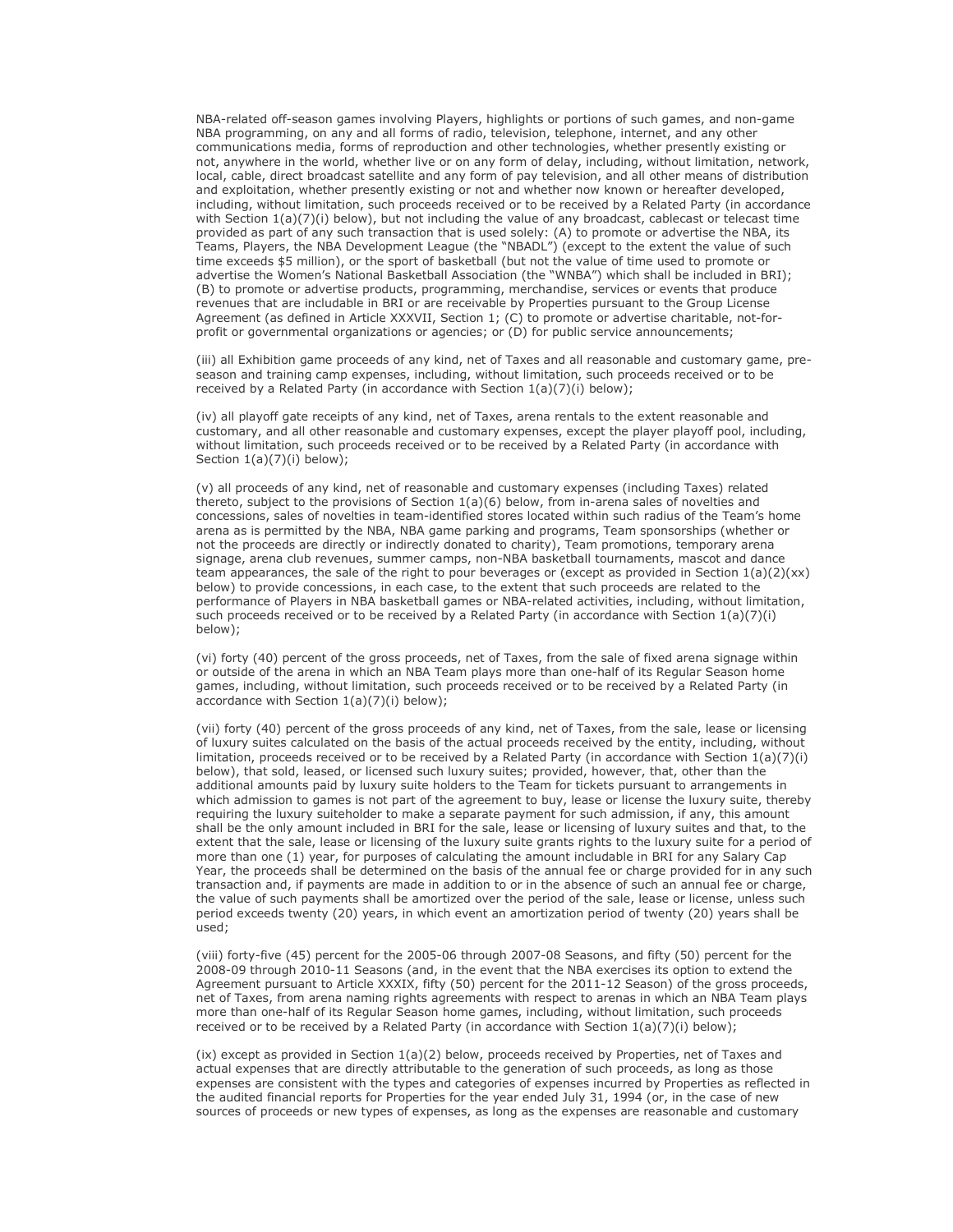in the opinion of the Accountants (as defined in Section 10(a) below), subject to the provisions of Section 1(a)(6) below), including proceeds derived from the following categories (defined in the same manner as was used in those audited financial reports): (A) international television; (B) sponsorships; (C) NBA-related revenues from NBA Entertainment; (D) the All-Star Game; (E) other NBA special events; and (F) all other sources of revenue received by Properties other than those specifically excluded under Section 1(a)(2) below;

(x) proceeds from premium seat licenses (other than licenses of luxury suites, which are governed by Section 1(a)(1)(vii) above), net of Taxes, attributable to NBA-related events amortized over the period of the license (including, without limitation, such proceeds received or to be received by a Related Party (in accordance with Section  $1(a)(7)(i)$  below), unless such period exceeds twenty (20) years, in which event an amortization period of twenty years shall be used; and

(xi) if the right to receive revenues included in BRI is sold or transferred to an entity other than an entity referred to in Section  $1(a)(1)$  above (such that those revenues would not be included in BRI pursuant to that subsection), then BRI shall be deemed to include the amount of revenues that would have been received by the seller or transferor and would have been included in BRI in such Salary Cap Year (subject to any applicable allocations provided for above), absent such sale or transfer, provided that a pledge, hypothecation, collateral assignment or other similar transaction involving such revenues shall not be considered a sale or transfer within the meaning of this Section  $1(a)(1)(xi)$ . (2) Notwithstanding anything to the contrary in Section  $(a)(1)$  above, it is understood that the following is a non-exclusive list of examples of revenues that are or may be received by the NBA, Properties, Media Ventures, other League-related entities, NBA Teams and Related Parties (the foregoing persons or entities, beginning with "NBA," collectively referred to in this Section 1(a)(2) only as "NBA-related entities") that are not derived from, and do not relate to or arise out of, the performance of Players in NBA basketball games or in NBA-related activities or are otherwise expressly excluded from the definition of BRI:

(i) needs from the assignment of Player Contracts;

(ii) proceeds (A) from the sale, transfer or other disposition of any of the assets or property (excluding ordinary course sales of inventory and the revenues (if any) deemed to be included in BRI pursuant to Section 1(a)(1)(xi) above) of, or ownership interests in, any NBA-related entity, or (B) from loans or other financing transactions;

(iii) proceeds from the grant of Expansion Teams;

(iv) dues;

(v) capital contributions received by an NBA-related entity from one of its owners, shareholders, members or partners;

(vi) fines and compensation withheld in connection with suspensions;

(vii) revenue sharing (by means of revenue transfers or otherwise) among Teams;

(viii) interest income;

(ix) insurance recoveries, except where, and only to the extent that, such recoveries are in respect of lost revenues that would have otherwise been included in BRI, in which event such recoveries shall be included in BRI in the Salary Cap Year in which they are received;

(x) proceeds from the sale or rental of real estate;

(xi) any thing of value received in connection with the design or construction of a new or renovated arena or other team facility including, but not limited to, receipt of title to or a leasehold interest in real property or improvements, reimbursement of project-related expenses, benefits from project-related infrastructure improvements, or tax abatements, unless (and only to the extent that) such value is being provided to the Team or a Related Party in lieu of payments that the Team or Related Party would have otherwise received pursuant to an arena lease or other instrument concerning a Team's use of an arena ("lease") and would have constituted BRI if paid to the Team or a Related Party; provided, however, that the determination of the amount, if any, to be included in BRI with respect to the value of any of the foregoing shall be made either (A) in accordance with the provisions of Section 1(a)(4) below or (B) based upon direct evidence that the Team or Related Party, after proposing that it would receive certain revenues constituting arena-generated BRI, subsequently agreed specifically to forego such revenues in direct exchange for a thing of value (as described above in this Section  $1(a)(2)(xi)$ ) with the consequence that the arena-generated BRI revenues received or to be received by the Team or Related Party were or would be (in the opinion of the Accountants) less than the fair market value of arenagenerated BRI revenues received or to be received by other NBA Teams in similar transactions, or (C) based upon direct evidence that the parties to the transaction had agreed that certain revenues constituting arena-generated BRI would be paid to the Team or Related Party and that such revenues were subsequently foregone by the Team or the Related Party in direct exchange for a thing of value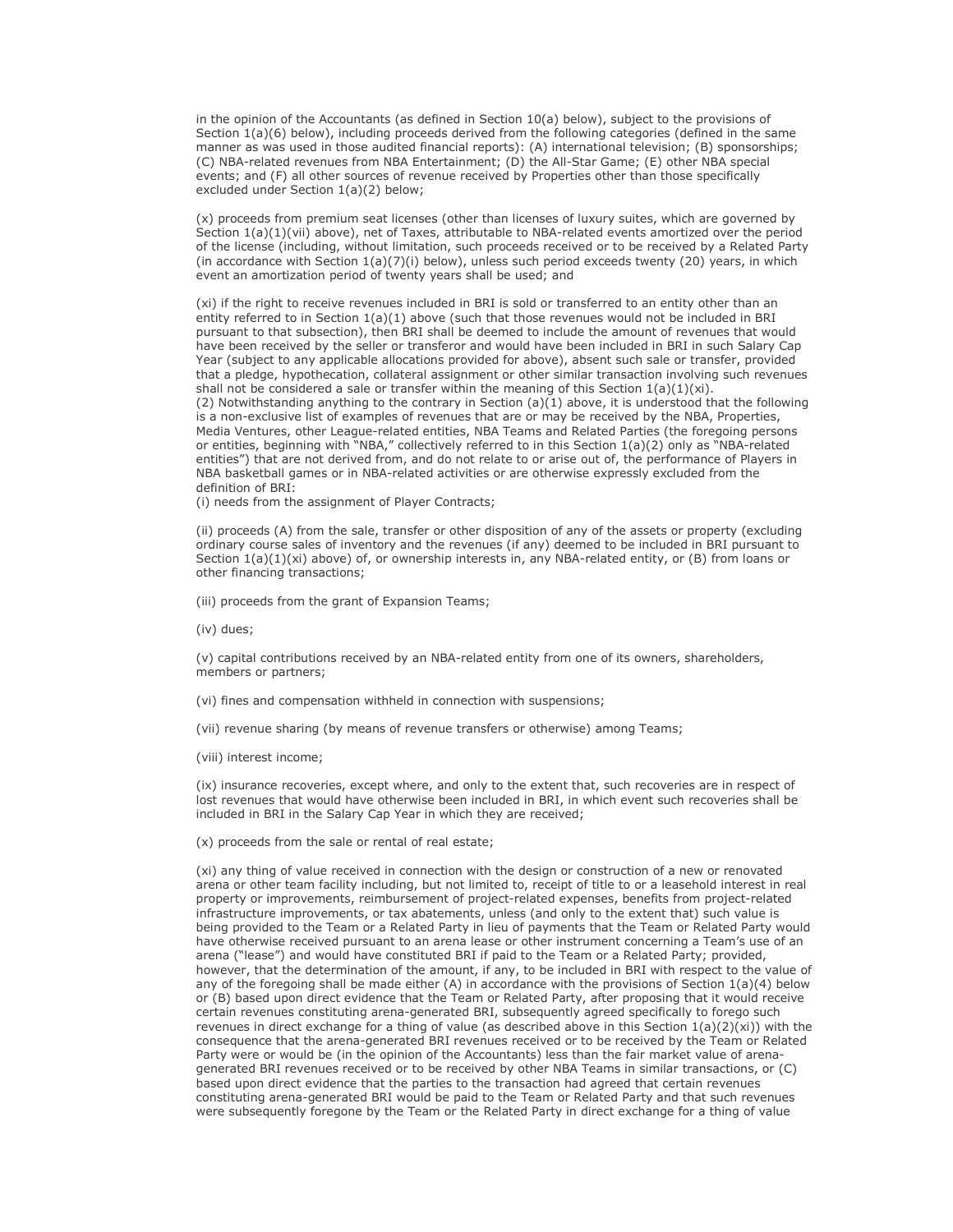(as described above in this Section  $1(a)(2)(xi))$ ; and provided further that, when a determination is made pursuant to clause (B) or clause (C) of this Section  $1(a)(2)$ , the amount(s), if any, to be included in BRI shall be allocated (with an appropriate interest adjustment to reflect the time value of money where the thing of value received by the Team or Related Party is in the form of cash or a cash equivalent, such as a check or wire transfer) over the Salary Cap Years in which the arena-generated BRI revenues foregone would have been received by the Team or Related Party (up to a maximum of twenty (20) Salary Cap Years) and not on a lump-sum basis;

(xii) any thing of value that induces or is intended to induce a Team either to relocate to or remain in a particular geographic location, unless (and only to the extent that) such value is being provided to the Team or a Related Party in lieu of payments that the Team or Related Party would have otherwise received pursuant to an arena lease and that would have constituted BRI had they been paid to the Team or a Related Party; provided, however, that the determination of the amount, if any, to be included in BRI shall be made either (A) in accordance with the provisions of Section  $1(a)(4)$  below or (B) based upon direct evidence that the parties to the transaction had agreed that certain revenues constituting arena-generated BRI would be foregone by the Team or Related Party, in direct exchange for a thing of value as described above in this Section  $1(a)(2)(xii)$ , and provided, further that, when a determination is made pursuant to clause (B) of this Section  $1(a)(2)(xii)$ , the amount(s), if any, to be included in BRI shall be allocated (with an appropriate interest adjustment to reflect the time value of money where the thing of value received by the Team or Related Party is in the form of cash or a cash equivalent, such as a check or wire transfer) over the Salary Cap Years in which the arena-generated BRI revenues foregone would have been received by the Team or Related Party (up to a maximum of fifteen (15) Salary Cap Years) and not on a lump-sum basis;

(xiii) payments made to Teams or to the NBA pursuant to the provisions of Article VII, Section 12 (Escrow/Tax Arrangement) below;

(xiv) distributions, dividends or royalties paid by any NBA-related entity to owners, shareholders, members or partners;

(xv) any category or source of revenue or proceeds that was expressly identified in any BRI Report (as defined in Section 10(b) below) or in any document or written communication (including debriefing memos) authored by the Accountants and provided to the Players Association and the NBA (but excluding any underlying work papers) in connection with the Audit Reports for any of the 1995-96 through 2004-05 Salary Cap Years that was not included in BRI for such Salary Cap Years, unless such category or source was included on the "open issues" list prepared by the Accountants in connection with any of the Audit Reports for the 1999-2000 through 2004-05 Salary Cap Years, in which case such category or source shall be included in or excluded from BRI, as the case may be, in accordance with the other terms of this Article;

(xvi) proceeds received by (A) Properties pursuant to the Group License Agreement (including, but not limited to, proceeds received pursuant to the license of "fantasy games," which proceeds are to be included in the computation of Player Merchandise Revenues in accordance with the Group License Agreement), or (B) by a League-related entity relating to the following categories defined in the same manner as was used in the audited financial reports for Properties for the year ended July 31, 1997: (x) licensing; and/or (y) a League-related entity's representation of, and services performed for, third parties. For purposes of the foregoing sentence, "third parties" refers to persons or entities that are not owned or controlled by persons or entities that own a majority interest in or otherwise control an NBA Team or, if such third party is a Related Party, proceeds received by the League-related entity shall not be included in BRI if representation of such Related Party does not relate either to such entity's NBA ownership or NBA Players;

(xvii) monies collected from team-related fundraising for charitable purposes or other charitable activities, other than monies paid pursuant to Team sponsorship agreements that are included in BRI pursuant to Section  $1(a)(1)(v)$  above; and

(xviii) proceeds solely related to the NBADL;

(xix) proceeds from the leasing or use of any Team physical assets (e.g., a Team plane); and

(xx) any thing of value received from a concessionaire, food service vendor or other third party equipment or service provider that, if received in kind, is installed in an NBA arena or, if received in cash, is directed to defraying the costs of the construction or substantial renovation of an NBA arena. (3) The parties agree that (i) in determining whether a category or source of revenue or proceeds constitutes BRI: (A) consideration shall be given to whether such category or source is more similar in kind or nature to the included categories and sources listed in Section 1(a)(1)(i) through (xi) above, on the one hand, or to the excluded categories and sources listed in Section  $1(a)(2)(i)$  through (xx) above, on the other; and, (B) no inference may be drawn from the fact that such category or source was not included in the categories and sources listed in Section  $1(a)(1)(i)$  through  $(x)$  above, or the fact that such category or source was not included in the categories and sources listed in Sections 1(a)(2)(i) through (xx) above; and (ii) in any proceeding involving a dispute over (A) the includability or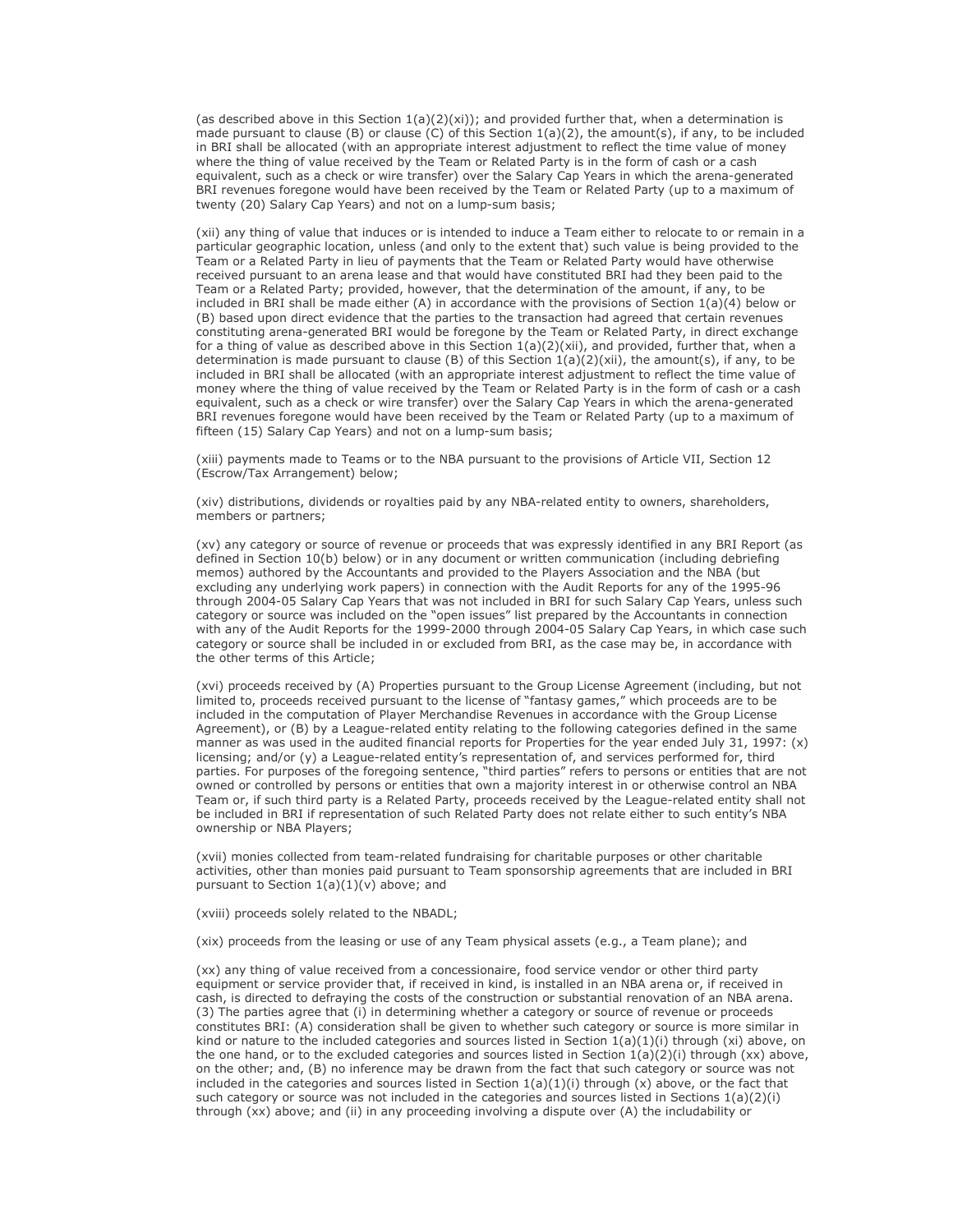categorization of any revenue or expense item for BRI purposes; (B) the amount to be included in or deducted from BRI with respect to any revenue or expense item; or (C) the accounting methodology used by the Accountants in connection with any audit of BRI, the parties may refer to the past practice of the parties or the Accountants in connection with the Audit Reports for any of the 1999-2000 through 2004-05 Salary Cap Years; provided, however, that no reference may be made to the past practice of the parties or the Accountants with respect to any source or category of revenue or expense that was included on the "open issues" list prepared by the Accountants in connection with any of such Audit Reports.

(4) The parties agree that, with respect to any lease entered into after the date of this Agreement between a Team (or a Related Party) and an arena that is not a Related Party, the Accountants may attribute to the Team (or a Related Party) for purposes of computing BRI for a Salary Cap Year portions of arena revenues received by the arena or its related entities that would be included in BRI if received by the Team (or a Related Party) to the following extent: in the event of a renewal, extension or renegotiation of a lease between the same parties, or a new lease entered into by a Team (or a Related Party) with an arena that is not a Related Party, the Team will be deemed to receive in the first Salary Cap Year covered by the new lease or by the renewal, extension or renegotiation of the existing lease (as the case may be) the greater of (i) the amount of such revenues that the Team or the Related Party in fact receives under the lease or, (ii) if in the opinion of the Accountants, the Team (and/or the Related Party) is receiving substantially less than fair market value as determined by the Accountants (taking into account factors such as the rent paid by the Team or the Related Party, the number and identity of other major tenants in the arena, market conditions, the extent to which arena revenues are used to fund construction or renovations of the arena, and comparable lease arrangements in the NBA), an amount determined by the Accountants to constitute the fair market value of the revenues that a tenant, in the same circumstances as the Team or Related Party, would receive for such Salary Cap Year. In either of the preceding cases, the Accountants will also determine the amount to be included in BRI for Salary Cap Years beyond the first Salary Cap Year.

## (5)

(i) In no event shall the same revenues be included in BRI, directly or indirectly, more than once (including as a result of changes in accounting methods or practices), the purpose of this provision being to preclude the double-counting of revenues, whether in the same or in multiple Salary Cap Years.

(ii) In no event shall the same expenses be deducted from BRI, directly or indirectly, more than once (including as a result of changes in accounting methods or practices), the purpose of this provision being to preclude the double-counting of expenses, whether in the same or in multiple Salary Cap Years.

(6) Subject to Section 11 below (Players Association Audit Rights):

(i) With respect to expenses incurred in connection with all proceeds coming within Section  $1(a)(1)(v)$ and (ix) above, all reported expenses shall be conclusively presumed to be reasonable and customary (other than expenses related to sources of revenues that were not reflected in the audited financial report for Properties for the year ended July 31, 1994), and such expenses shall not be the subject of the accounting procedures set forth in Section 10 below. Such expenses shall be disallowed, however, to the extent that they exceed the ratio of League-wide reported expenses to League-wide reported revenues (the "Expense Ratio") for that category of revenues set forth in Exhibit D hereto.

(ii) With respect to the NBA Store (the "Store") and any other new venture undertaken by the NBA, Properties, Media Ventures, or any other League-related entity requiring significant capital investment or start-up costs ("New Venture"), reasonable and customary expenses shall include, but not be limited to, cost of goods sold, sales tax, all reasonable operating expenses of the Store or New Venture (including, but not limited to, salaries and benefits directly related to the operations of the Store or New Venture, promotional and advertising costs, rent, direct overhead, general and administrative expenses of the Store or New Venture), reasonable financing costs and amortization of capital improvements and start-up costs; provided, however, that in no event shall the expenses attributable to the Store or New Venture cause the amount included in BRI for the Store or New Venture to be less than zero (0) for any Salary Cap Year.

(iii) With respect to new categories of revenue that may be included in BRI during the term of this Agreement (other than revenues attributable to the Store or a New Venture), the NBA, Properties, Media Ventures, other League-related entities, NBA Teams and Related Parties shall be able to deduct all expenses that the parties agree (or, in the absence of such agreement, that the Accountants determine) are reasonable and customary, provided, however, that if a new category of revenue is substantially similar to the type of revenues described in Section 1(a)(1)(i) and (iv) above, the expenses attributable to such new category of revenue shall be deductible only to the extent contemplated by such subsections.

(7) It is acknowledged by the parties hereto that for purposes of determining BRI:

(i) Some NBA Teams have engaged or may engage in transactions with third parties that control, or own at least 50% of, the NBA Team or that are controlled or owned at least 50% by the persons or entities controlling or owning at least 50% of the NBA Team (such third parties are referred to in this Agreement as a "Related Party"), and Related Parties themselves engage in transactions with third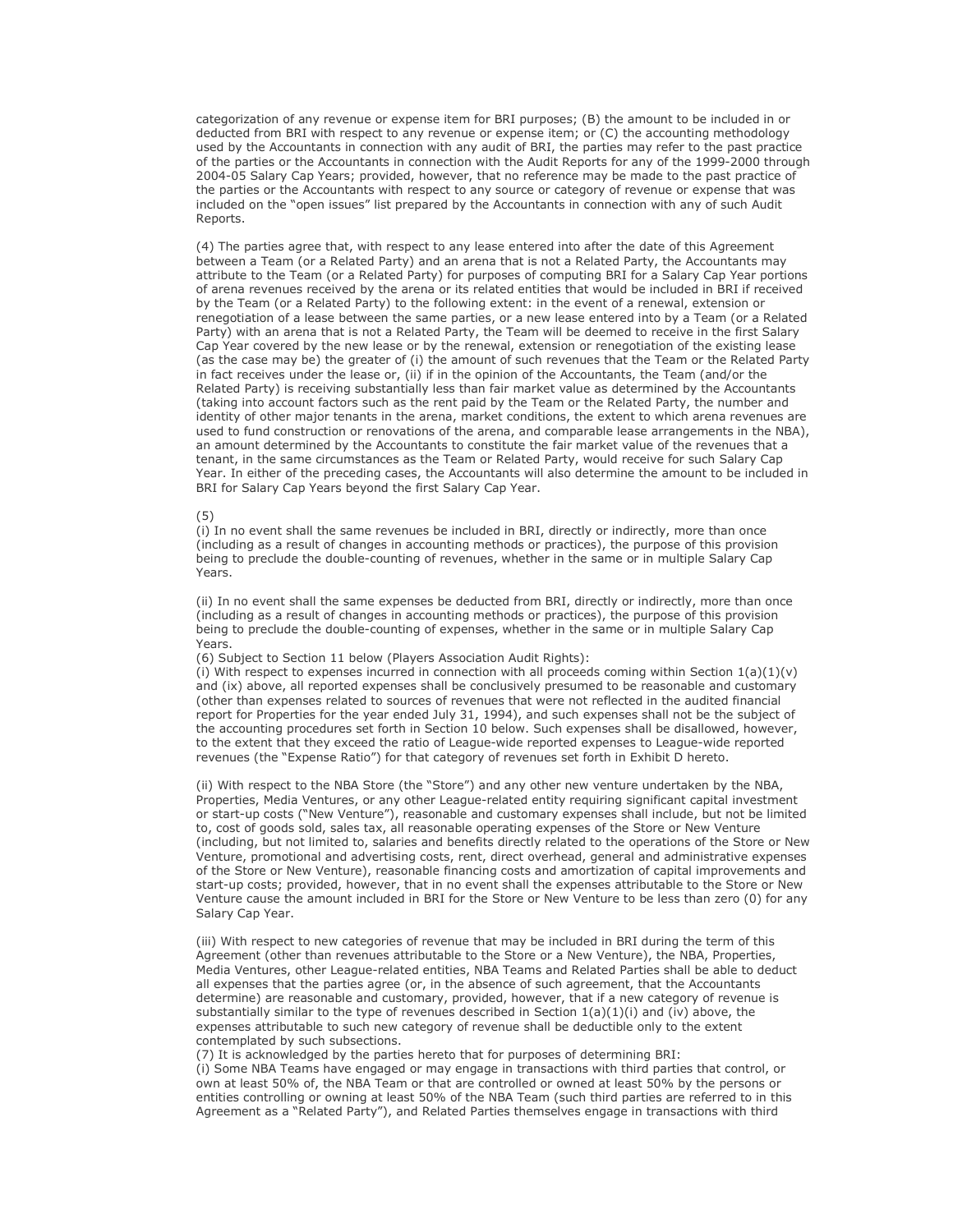parties that may result in a Related Party's receipt of revenues that constitute BRI. (Any entity that was an "entity related to an NBA team" as defined by Article VII, Section 1(a)(4)(i) of the September 18, 1995 Collective Bargaining Agreement between the NBA and the Players Association (the "1995 CBA") shall be deemed a Related Party under this Agreement for so long as such entity continues to be an entity related to an NBA Team within the meaning of the 1995 CBA.) As provided in Section  $1(a)(1)$ above, the relevant proceeds received by any Related Party that come within such subsection and that relate to such Related Party's Team shall be included in BRI. However, with respect to any such revenues or proceeds retained or received by a Related Party (other than arena revenues that relate to such Related Party's Team including, but not limited to, in-arena sales of novelties and concessions, NBA game parking, arena club revenues, suite and seat revenues and fixed and temporary in-arena signage, which shall be included in BRI as if received by the Team), or by a Team pursuant to a transaction with a Related Party, such revenues or proceeds shall be included in BRI only to the extent that the NBA and the Players Association agree or, if they fail to agree, the Accountants shall reasonably determine the amount, if any, of such revenues or proceeds to attribute to the Team (taking into account factors such as the nature of the transaction, arrangement and/or relationship between the Team and the Related Party or between the Related Party and a third-party, any amounts included in BRI with respect to other Teams (or Related Parties) that have entered into comparable transactions, arrangements and/or relationships with third parties, market conditions, the nature of any services or activities performed by the Related Party for, or in connection with, the generation of revenues or proceeds and the amount of revenues or proceeds that the Related Party would be expected to retain or receive with respect to comparable transactions, arrangements and/or relationships with third parties), and the amount so attributed shall be the only amount included in BRI. To the extent that the amount of such proceeds to be included in BRI cannot reasonably be determined with respect to any particular transaction, the Accountants shall determine a reasonable amount with respect to such transaction, which shall be included in BRI. (In the event the Accountants refuse to make any such determination, such determination shall be made by (A) the TV Expert referred to in Section 1(a)(7)(ii) below if such transaction is a Related Party television transaction, or (B) a jointly selected expert with respect to any such transaction that involves revenues in non-television BRI categories.) Without limiting the foregoing, in no event shall BRI include consideration paid to a Related Party in connection with rights acquired by such Related Party from a Team for fair market value, even if such consideration relates to NBA games or NBA-related activities (including, by way of example and not limitation, advertising revenue or subscriber fees earned by a Related Party television network that relate, directly or indirectly, to the telecast of NBA games licensed to the television network by a Team).

(ii) In the event that, following the execution of this Agreement, a Team (other than the New York Knicks ("Knicks")) enters into a local or regional telecast agreement with a Related Party, a copy of such agreement shall be provided to the Players Association within ten (10) days of approval of such agreement by the NBA. The Players Association and the NBA shall each have the right, not later than ten (10) days following the date on which the Players Association receives a copy of such agreement, to submit such agreement to a jointly-selected television valuation expert or (in the absence of such agreement) determined in accordance with the procedure set forth in this subsection ("TV Expert") for the limited purpose set forth in this Section  $1(a)(7)(ii)$ . In the event that the parties have not jointly selected a TV Expert within twenty (20) days following the date on which the Players Association receives a copy of such agreement, each party shall appoint its own television valuation designee and the two designees so appointed shall within ten (10) days of their appointment, jointly select a third party to serve as the TV Expert. Such TV Expert shall review such agreement to determine if the aggregate amount to be paid to the Team by the Related Party for the rights to telecast the Team's games pursuant to such agreement is more than 15% above or more than 15% below the fair market value of such rights over the term of such agreement. In the event that the TV Expert determines that such aggregate amount is more than 15% above or below fair market value, the TV Expert shall be instructed to submit to the parties the amount for each Season of such agreement that he determines reflects the fair market value of such rights and such amounts, and no other amounts, shall be included in BRI with respect to such agreement for each Salary Cap Year covered by such agreement. Any determination made by the TV Expert pursuant to either of the preceding two sentences shall be submitted to the parties no later than twenty (20) days from the date on which such agreement was submitted to the TV Expert for his review. Any fees or costs associated with the retention or determination of the TV Expert shall be borne equally by the Players Association and NBA. The Players Association and the TV Expert shall maintain the confidentiality of any such agreement (and any determination made by the TV expert in accordance with this Section  $1(a)(7)(ii)$ ) pursuant to the terms of Section 11(c) below relating to confidentiality of BRI Audits.

(iii) With respect to the transactions listed below in this Section  $1(a)(7)(iii)$ , the parties agree that, because the proceeds attributable to these transactions cannot be accurately ascertained, the following procedures shall be used for each NBA Season in which MSG Network is a Related Party of the Knicks (in the case of Section 1(a)(7)(iii)(A) below) and the Madison Square Garden arena is a Related Party of the Knicks (in the case of Section 1(a)(7)(iii)(B) below):

(A) New York Knicks transaction with MSG Network regarding the sale of local media rights: BRI for the Knicks for each NBA Season covered by this Agreement shall include an amount equal to the net proceeds included in BRI attributable to the Los Angeles Lakers' sale, license or other conveyance of all local media rights (including, but not limited to, broadcast and cable television and radio) for such NBA season.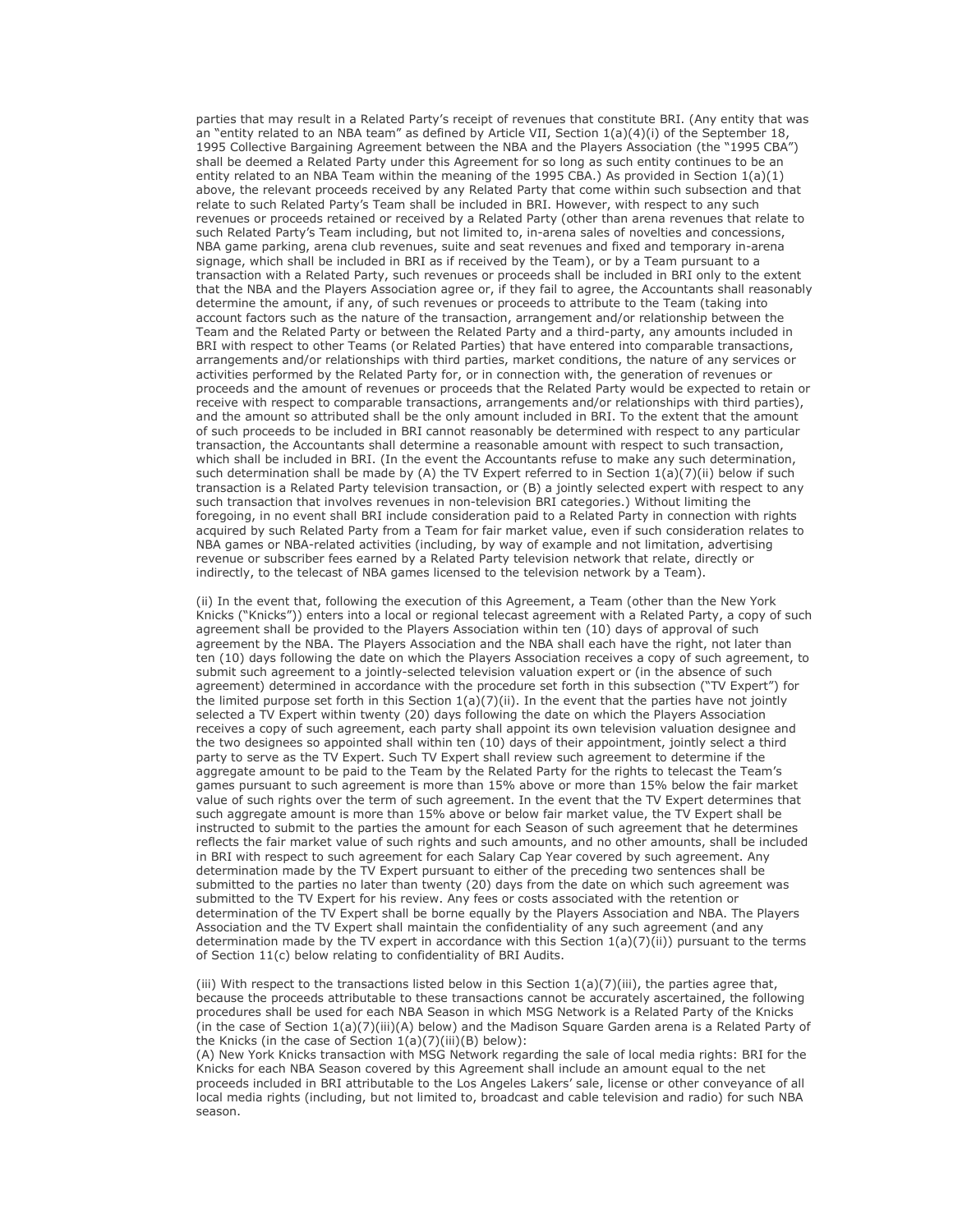(B) New York Knicks transactions with Related Parties involving signage: BRI for the Knicks for the 1999-2000 NBA Season shall include \$3,750,000 for signage. In each subsequent Season covered by this Agreement, this amount shall be increased (or decreased, as the case may be) by the League-wide percentage increase (or decrease) in signage as determined in accordance with Section  $1(a)(1)(v)$  and  $(a)(1)(vi)$  above.

At such time as the MSG Network and/or the Madison Square Garden Arena are no longer Related Parties, BRI for the New York Knicks in the categories described in Section 1(a)(7)(iii)(A) and/or (B) above, as the case may be, shall not be determined in accordance with the foregoing and will instead be determined by the applicable provisions of Section  $1(a)(1)$  and  $(a)(7)(ii)$  above.

(8) In the event that, pursuant to the NBA's national broadcast, national telecast and network cable television agreements, NBA Teams receive revenue sharing proceeds that are attributable to NBA game telecasts in more than one Salary Cap Year, such proceeds shall be allocated over the same number of Salary Cap Years (beginning with first Salary Cap Year after the Salary Cap Year in which such proceeds are actually received) as the number of Salary Cap Years in which such games were televised. Any other contingent payments received by the NBA pursuant to such agreements shall be included in BRI to the extent and in a manner agreed upon by the parties, or, if the parties cannot agree, in a reasonable manner determined by the Accountants.

(9) The NBA and each NBA Team shall in good faith act and use their best efforts to maximize BRI for each Salary Cap Year during the term of this Agreement. In the exercise of such best efforts, the NBA and each NBA Team shall be entitled to act in a manner consistent with their sound business judgment and shall not take any action intended to benefit, at the expense of BRI, other commercial activities (such as the WNBA and the NBADL) unrelated to the performance of Players in NBA basketball games or in NBA-related activities. Without limiting the generality of the foregoing, the parties agree that it is within the sound business judgment of the NBA and each NBA Team to enter into, terminate or modify commercial arrangements or transactions, in good faith, in response to market exigencies, the acts or needs of unrelated third-party business partners, and/or the best interests of NBA fans.

(10) The parties agree that upon a finding by the System Arbitrator (which, if appealed, is affirmed by the Appeals Panel) that the NBA or an NBA Team (or a Related Party) has willfully failed to provide to the Accountants information concerning revenues or expenses material to the Accountants' preparation of an Audit Report, and that such failure to provide information resulted in an understatement of BRI of more than \$2.5 million with respect to the 2005-06 Salary Cap Year (increasing by 4.5% for each subsequent Salary Cap Year of this Agreement, beginning in the 2006-07 Salary Cap Year), then the amount by which BRI was understated shall be included in BRI in the Salary Cap Year in which such finding is made, with interest accruing from the date of the Audit Report for the Salary Cap Year in which such amount would have been included but for such understatement, with interest (at a rate equal to the one year Treasury Bill rate as published in the Wall Street Journal on the date of the issuance of such Audit Report). In addition, if any Team, or if the NBA, violates the foregoing, it shall be fined \$1 million for its first violation during the term of this Agreement and an additional \$1 million for each additional violation. (For example, if a Team violates the foregoing for the first time, it shall be fined \$1 million; if such Team violates the foregoing a second time, it shall be fined \$2 million; and if such Team violates the foregoing a third time, it shall be fined \$3 million.) Fifty percent (50%) of any such fine amounts shall be remitted by the NBA to an NBPA-Selected Charitable Organization (as defined in Article VI, Section 6 above) and 50% shall be remitted by the NBA to a Section  $501(c)(3)$ organization selected by the NBA.

(11) Neither the NBA or a League-related entity nor a Team or a Related Party will enter into any lease or other agreement providing for the receipt of revenues includable in BRI that contains provisions that purport to limit access of the Accountants to the books and records of the NBA, such League-related entity, such Team, or such Related Party in a manner inconsistent with the terms of this Agreement or that would preclude the calculation of revenues (if any) to be included in BRI pursuant to the provisions of Section  $1(a)(1)(x)$  above.

(12) Premium payments made by a Team for any insurance that, if paid, would be includable in BRI pursuant to Section 1(a)(2)(ix) above, shall be deducted from such Team's BRI for the Salary Cap Year in which any such insurance recovery is received.

# (b) Accounting Methods/Lump Sum Payments.

(1) Subject to Section 1(b)(2) and (b)(3) below, BRI for each Salary Cap Year shall be calculated exclusively pursuant to the accrual method of financial accounting (and not, for any purpose, the cash method of financial accounting) and in accordance with United States Generally Accepted Accounting Principles. By way of example, and not limitation, in the event a team receives a signing bonus in consideration for its agreement to enter into a five (5) year contract for the local telecast of its games, such signing bonus shall be amortized in equal annual amounts over the five (5) Salary Cap Years covered by such television contract.

(2) Except as otherwise provided in the case of luxury suites and premium seat licenses, in no event shall the amortization period for any lump sum payment exceed seven (7) years.

(3) Any payments that constitute BRI and that are subject to being repaid to the payor under certain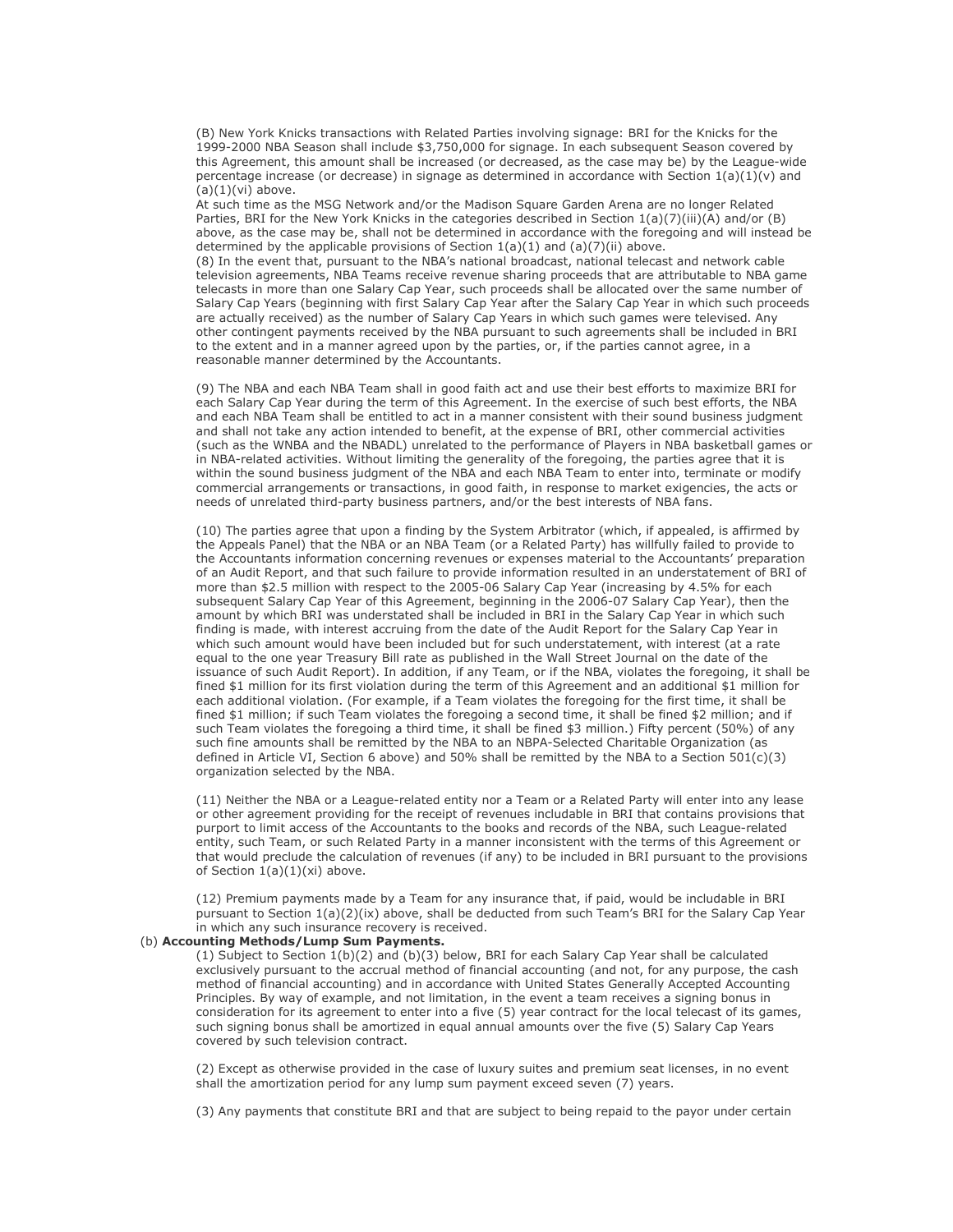circumstances (the "Contingencies") shall constitute BRI in the Salary Cap Year in which such payments would have been earned but for the Contingencies unless, at the time of such payments, the Contingencies under which the payments would be repaid are likely to occur, in which case the payments will not be included in BRI unless and until such time as the Contingencies under which such repayments would be made do not occur or are not likely to occur. In the event that a payment that has been included in BRI is subsequently repaid, BRI shall be reduced by the amount of such repayment in the Salary Cap Year in which such repayment is made. In any proceeding commenced before the System Arbitrator relating to the terms of this Section  $1(b)(3)$ , the NBA will bear the burden of demonstrating that the applicable Contingencies are likely to occur .

(c) "Projected BRI" for a Salary Cap Year means the sum of amounts determined in accordance with the following:

(1) With respect to BRI sources other than national broadcast, national telecast or network cable television contracts, Projected BRI shall include BRI for the preceding Salary Cap Year, increased by 4.5%. For purposes of this Section  $1(c)(1)$ , a contract between or among any League-related entities and/or Teams shall not be considered national broadcast, national telecast or network cable television contract.

(2) With respect to national broadcast, national telecast or network cable television contracts including the NBA/ABC agreement dated January 17, 2002 ("NBA/ABC Agreement") (a copy of which has been provided to the Players Association) and the NBA/TBS agreement, dated January 18, 2002 ("NBA/TBS Agreement") (a copy of which has been provided to the Players Association), and national broadcast, national telecast or network cable television contracts covering Seasons that succeed the Seasons covered by the NBA/ABC and NBA/TBS Agreements ("Successor Agreements") (copies of which shall be provided to the Players Association within ten (10) days of execution), Projected BRI for a Salary Cap Year shall include (i) the rights fees or other non-contingent payments stated in such contracts with respect to the Season covered by such Salary Cap Year (as such rights fees or non-contingent payments may be adjusted by agreement of the parties to such contracts); (ii) the amounts of revenue sharing proceeds, if any, that are includable in BRI for such Salary Cap Year pursuant to Section  $1(a)(8)$ above; (iii) the amounts with respect to contingent payments (other than revenue sharing proceeds), if any, attributable to Salary Cap Years covered by this Agreement in Successor Agreements as such amounts are agreed upon by the parties, or if the parties do not reach agreement, by the Accountants; and (iv) the amount included in BRI for the preceding Salary Cap Year with respect to the value of advertising or promotional time provided to the NBA as part of the NBA/ABC and NBA/TBS Agreements (or any Successor Agreements) that is used to promote the WNBA or for any purpose other than those listed in Section  $1(a)(1)(ii)(A)-(D)$ .

(3) Projected BRI for the 2005-06 Salary Cap Year shall be deemed to be \$3,120,159,000 ("2005-06 Projected BRI").

(d) "Local Expansion Team BRI" means the BRI of the Expansion Teams during their first two (2) Seasons, but not including the Expansion Teams' share of League-wide revenues that are otherwise included in BRI (including, but not limited to, their share of national television, cable, radio and other broadcast revenues).

(e) "Projected Local Expansion Team BRI" means Local Expansion Team BRI for the immediately preceding Season, increased by 4.5%.

(f) "Interim Projected BRI" means a projection of BRI for a Salary Cap Year using Estimated BRI in place of BRI for the previous Salary Cap Year.

(g) "Barter" means to trade by exchanging one commodity, service or other non-cash item for another.

(h) "**Estimated Total Benefits"** means the estimate of Total Benefits for a Salary Cap Year as set forth in the Interim Audit Report (as defined in Section 10(a) below) for such Salary Cap Year.

(i) "Estimated Total Salaries" means the estimate of Total Salaries for a Salary Cap Year as set forth in the Interim Audit Report for such Salary Cap Year.

(j) "Estimated Total Salaries and Benefits" means the sum of Estimated Total Benefits and Estimated Total Salaries for a Salary Cap Year as set forth in the Interim Audit Report for such Salary Cap Year.

(k) "Estimated BRI" means the estimate of BRI for a Salary Cap Year as set forth in the Interim Audit Report for such Salary Cap Year.

### ARTICLE VIII: ROOKIE SCALE

### Section 1. Rookie Scale Contracts for First Round Picks.

(a) Each Rookie Scale Contract between a Team and a First Round Pick shall cover a period of two (2) Seasons, but shall have an Option in favor of the Team for the player's third Season and a second Option in favor of the Team for the player's fourth Season. The Option for the player's third Season shall be exercisable during the period from the day following the last day of the first Season through the immediately following October 31. The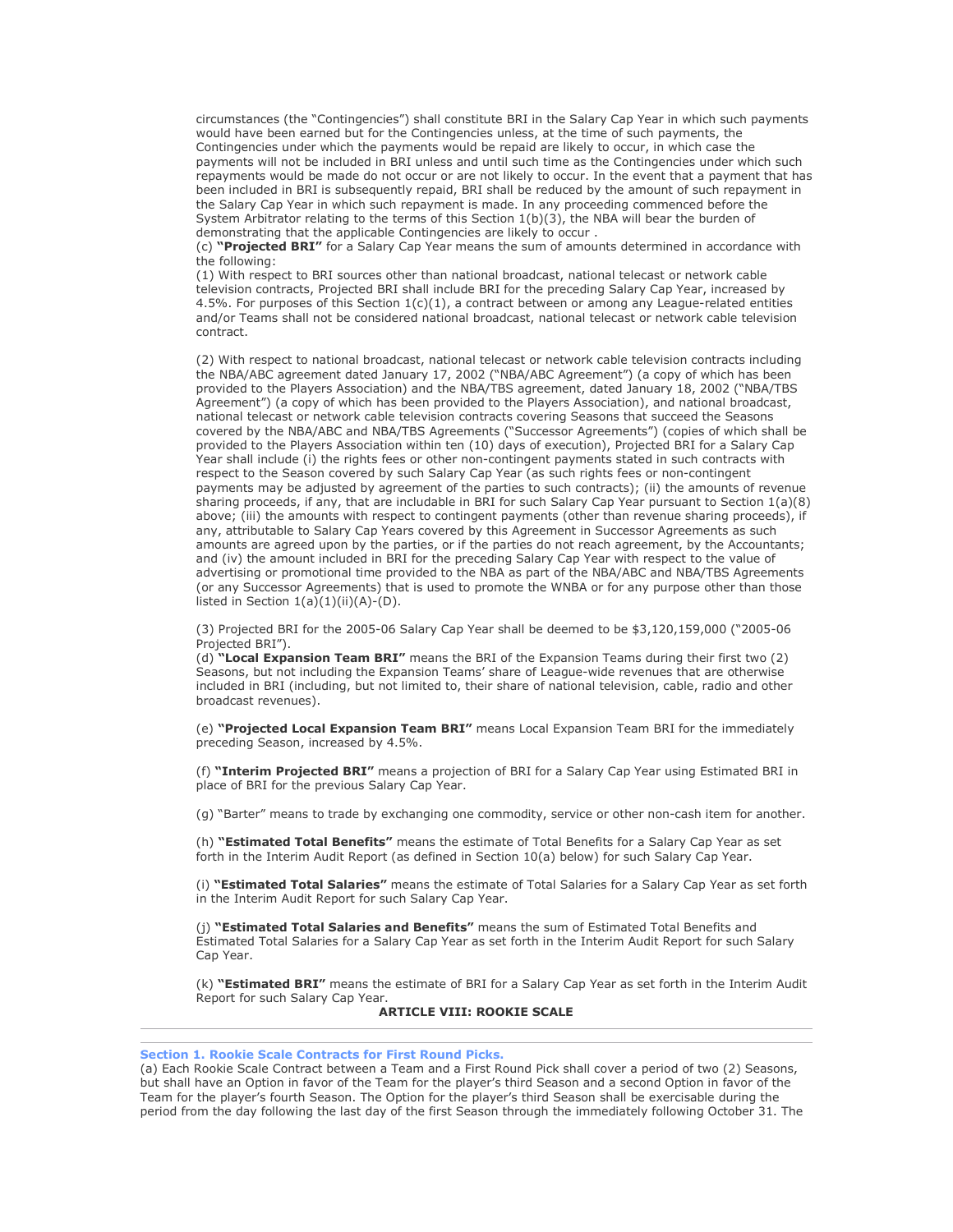Option for the player's fourth Season shall be exercisable during the period from the day following the last day of the second Season through the immediately following October 31. Such Options shall be exercisable by notice to the player that is either personally delivered to the player or his representative or sent by pre-paid certified, registered, or overnight mail to the last known address of the player or his representative, signed by the Team, informing the player that the Team has exercised such Option.

(b)

(i) The Rookie Salary Scale applicable to a First Round Pick is determined by the first Season to be covered by the player's Rookie Scale Contract. Accordingly, for example, if a player's Rookie Scale Contract commences with the 2005-06 Season, the 2005-06 Rookie Salary Scale shall apply. Within a particular Rookie Salary Scale, a First Round Pick's applicable Rookie Scale Amounts are determined by the player's selection number in the NBA Draft. Accordingly, for example, the Rookie Scale Amounts applicable to the eighth player selected in the first round of the NBA Draft shall be those specified in the applicable Rookie Salary Scale for the eighth pick. Notwithstanding anything to the contrary in this Section 1(b)(i) or in Section 1(b)(ii) below, beginning on January 10 of each Season, an unsigned First Round Pick's applicable Rookie Scale Amount for such Season shall be reduced daily through the end of the Regular Season by the product of the applicable Rookie Scale Amount (as set forth in Exhibit B annexed hereto) multiplied by a fraction, the numerator of which is one (1) and the denominator of which is the total number of days in such Regular Season.

(ii) Notwithstanding Section 1(b)(i) above, if, pursuant to any provision of this Agreement or the NBA Constitution and By-Laws, one (1) or more Teams is required to forfeit one (1) or more draft picks in the first round of a particular NBA Draft, then:

(A) the Rookie Salary Scale for the Salary Cap Year immediately following such Draft shall be adjusted by removing one (1) or more Rookie Scale Amounts from the middle of the Rookie Salary Scale, as follows: if one (1) first round pick is forfeited, then the Rookie Scale Amounts that would have been applicable to the 15th player selected in the first round (absent any forfeiture of picks) (hereinafter, the "15th Pick") shall be removed from the Rookie Salary Scale; if two (2) first round picks are forfeited, then the Rookie Scale Amounts applicable to the 15th Pick and the pick immediately following the 15th Pick shall be removed from the Rookie Salary Scale; if three (3) first round picks are forfeited, then the Rookie Scale Amounts applicable to the 15th Pick and the picks immediately preceding and immediately following the 15th Pick shall be removed from the Rookie Salary Scale; and if more than three picks are forfeited, additional Rookie Scale Amounts shall be removed from the Rookie Salary Scale in accordance with the foregoing procedure; and

(B) the Rookie Scale Amounts applicable to players selected in such Draft shall be determined by their selection number under the Rookie Salary Scale as adjusted by Section 1(b)(ii)(A) above. Accordingly, for example, if one First Round Pick were forfeited in the first round of the 2006 Draft, the applicable Rookie Scale Amounts would remain unchanged for the first 14 picks, and the Rookie Scale Amounts applicable to the remaining 15 picks in the first round would be the Rookie Scale Amounts that (absent any forfeiture of picks) would have been applicable to picks 16 through 30. (c)

(i) A Rookie Scale Contract shall provide in each of the two (2) Seasons covered by the Contract and the first Option Year at least 80% of the applicable Rookie Scale Amount in Current Base Compensation. Components of Salary in excess of 80%, if any, are subject to individual negotiation, except that (i) in no event may Salary plus Unlikely Bonuses for any Salary Cap Year exceed 120% of the applicable Rookie Scale Amount, and (ii) a Rookie Scale Contract may not provide for a signing bonus (except for an "international player" payment in excess of \$500,000 made in accordance with Article VII, Section 3(e)) or a loan. A Rookie Scale Contract may provide for a payment schedule in any Season that is more favorable to the player than that called for under paragraph 3 of the Uniform Player Contract, subject to the other provisions of this Agreement.

(ii) A Rookie Scale Contract must provide for Compensation protection for lack of skill and non-insured injury or illness in each of the two (2) Seasons covered by the Contract and the first Option Year to the extent of not less than 80% of the applicable Rookie Scale Amount. Consistent with the provisions of Article II, Section 4, a Team and a First Round Pick may negotiate additional conditions or limitations applicable to the player's Base Compensation protection, except that lack of skill and non-insured injury or illness protection to the extent of at least 80% of the applicable Rookie Scale Amount in each of the first two (2) Seasons and the first Option Year shall contain no such individually-negotiated additional conditions or limitations.

(iii) The terms and conditions that apply to the second Option Year shall be unchanged from all terms and conditions that applied to the player's first Option Year (including but not limited to the percentage of Base Compensation that is protected), except that the Salary, (excluding Incentive Compensation), Likely Bonuses and Unlikely Bonuses for the second Option Year shall be increased over the Salary (excluding Incentive Compensation), Likely Bonuses and Unlikely Bonuses, respectively, for the first Option Year by the applicable percentage specified in Exhibit B hereto.

(d) Notwithstanding any other provision of this Agreement, if a trade of a Rookie Scale Contract would, by reason of a trade bonus contained in such Contract, cause the player's Salary plus Unlikely Bonuses for the Salary Cap Year in which such trade occurs to exceed 120% of the player's applicable Rookie Scale Amount for such Salary Cap Year, such player's trade bonus shall be deemed amended to the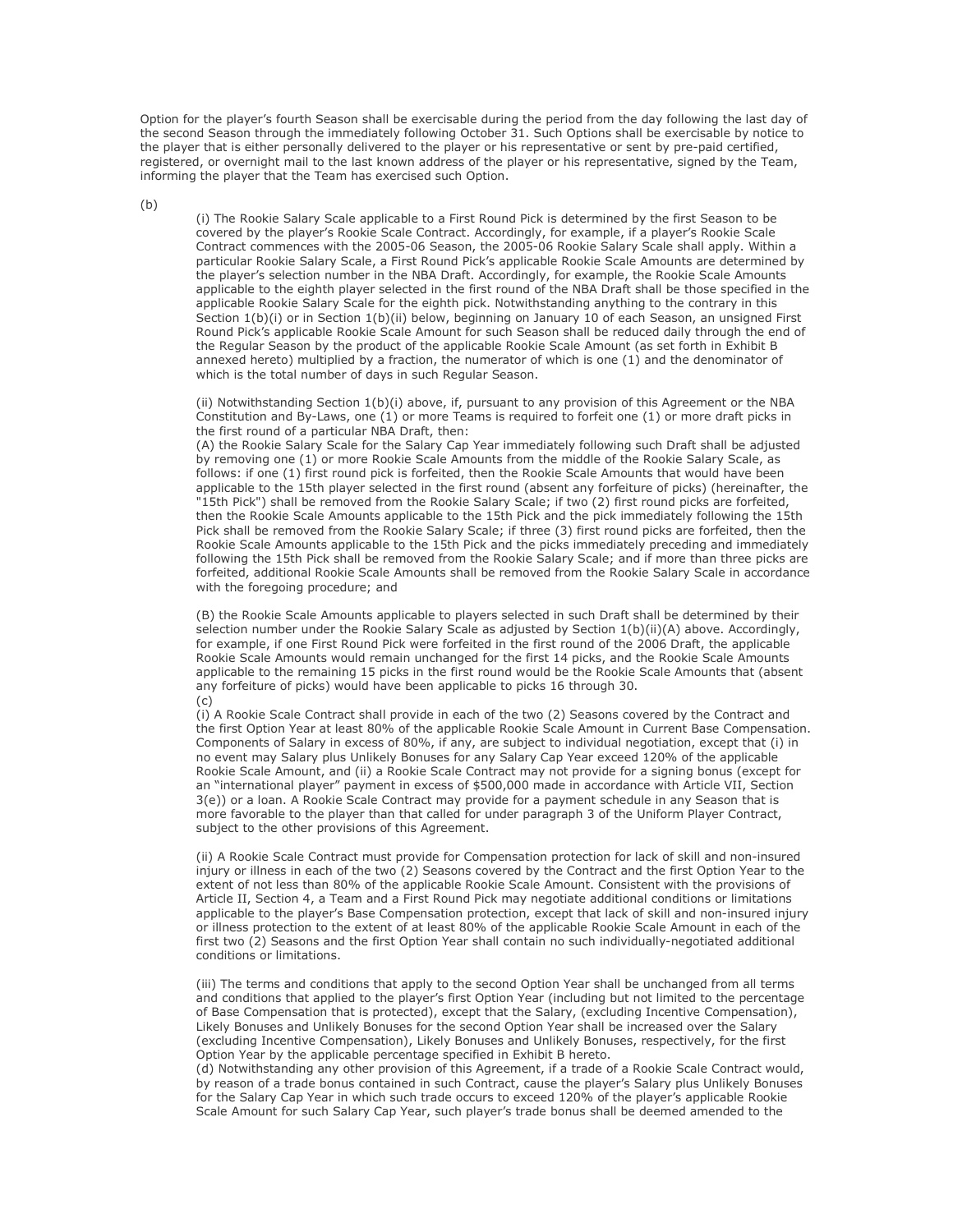extent necessary to reduce the player's Salary plus Unlikely Bonuses for such Salary Cap Year to 120% of the applicable Rookie Scale Amount.

#### Section 2. Rookie Contracts for Later-Signed First Round Picks.

Except as provided in Section 3 below, a First Round Pick who does not sign with the Team that holds his draft rights for any portion of the three (3) Seasons following the NBA Draft in which he was selected (and who did not play intercollegiate basketball during such period) may enter into either (a) a Rookie Scale Contract in accordance with Section 1 above, or (b) if the Team has Room in excess of the applicable first-year Rookie Scale Amount, a Contract covering no fewer than three (3) Seasons that provides for Salary plus Unlikely Bonuses in the first Salary Cap Year up to the amount of the Team's Room and increases or decreases in Salary and Unlikely Bonuses in subsequent Salary Cap Years in accordance with Article VII, Section  $5(c)(1)$ .

#### Section 3. Loss of Draft Rights.

If for any reason a Team fails to make a Required Tender to a First Round Pick in accordance with Article X, withdraws a Required Tender to a First Round Pick in accordance with Article X, or renounces a First Round Pick in accordance with Article X, or if a First Round Pick selected in a Subsequent Draft does not sign a Contract for a period of one (1) year following such Subsequent Draft in accordance with Article X, then the rules set forth in Sections 1 and 2 above shall not apply, and such First Round Pick shall become a Rookie Free Agent. In addition, any Team that fails to make a Required Tender to a First Round Pick, withdraws a Required Tender to a First Round Pick, renounces a First Round Pick, or fails to sign within one (1) year a First Round Pick selected in a Subsequent Draft shall be prohibited from signing such player until after he has signed a Player Contract with another NBA Team, and either (a) the player completes the playing services called for under the Contract, or (b) the Contract is terminated in accordance with the NBA waiver procedure.

# Section 4. Players Drafted Prior To 2005.

In lieu of entering into a Rookie Scale Contract in accordance with Section 1 above, a First Round Pick who was drafted prior to the 2005 NBA Draft and the Team that possesses the exclusive rights to negotiate with such player may agree to enter into a Rookie Scale Contract in accordance with the rules set forth in Section 1 above but modified as follows: (a) the Contract shall cover a period of three (3) Seasons, but shall have an Option in favor of the Team for the player's fourth Season; (b) with respect to the third Season covered by such Contract, the rules set forth in Section 1(c) above with respect to the first Option Year shall apply; and (c) the player's applicable Rookie Scale Amounts for all Seasons covered by such Contract (including the Option Year) shall be those set forth in the Rookie Salary Scale contained in the 1999 NBA/NBPA Collective Bargaining Agreement for the Season following the date on which the player was drafted.

# ARTICLE IX: LENGTH OF PLAYER CONTRACTS

#### Section 1. Maximum Term.

Except where a shorter term is expressly provided for elsewhere in this Agreement, a Player Contract entered into after the date of this Agreement may cover, in the aggregate, up to but no more than five (5) Seasons (including any Season covered by an Option) from the date such Contract is signed; provided, however, that (a) a Player Contract between a Qualifying Veteran Free Agent and his Prior Team may cover, in the aggregate, up to but no more than six (6) Seasons (including any Season covered by an Option) from the date such Contract is signed, and (b) an Extension of a Rookie Scale Contract may cover, in the aggregate, up to but no more than six (6) Seasons (including any Season covered by an Option) from the date such extension is signed.

# Section 2. Computation of Time.

For purposes of Section 1 above, if a Player Contract or Extension is signed after the beginning of a Season, the Season in which the Contract or Extension is signed shall be counted as one (1) full Season covered by the Contract or Extension.

# ARTICLE X: PLAYER ELIGIBILITY AND NBA DRAFT

### Section 1. Player Eligibility.

(a) No player may sign a Contract or play in the NBA unless he has been eligible for selection in at least one (1) NBA Draft. No player shall be eligible for selection in more than two (2) NBA Drafts.

(b) A player shall be eligible for selection in the first NBA Draft with respect to which he has satisfied all applicable requirements of Section 1(b)(i) below and one of the requirements of Section 1(b)(ii) below:

(i) The player (A) is or will be at least 19 years of age during the calendar year in which the Draft is held, and (B) with respect to a player who is not an international player (defined below), at least one (1) NBA Season has elapsed since the player's graduation from high school (or, if the player did not graduate from high school, since the graduation of the class with which the player would have graduated had he graduated from high school); and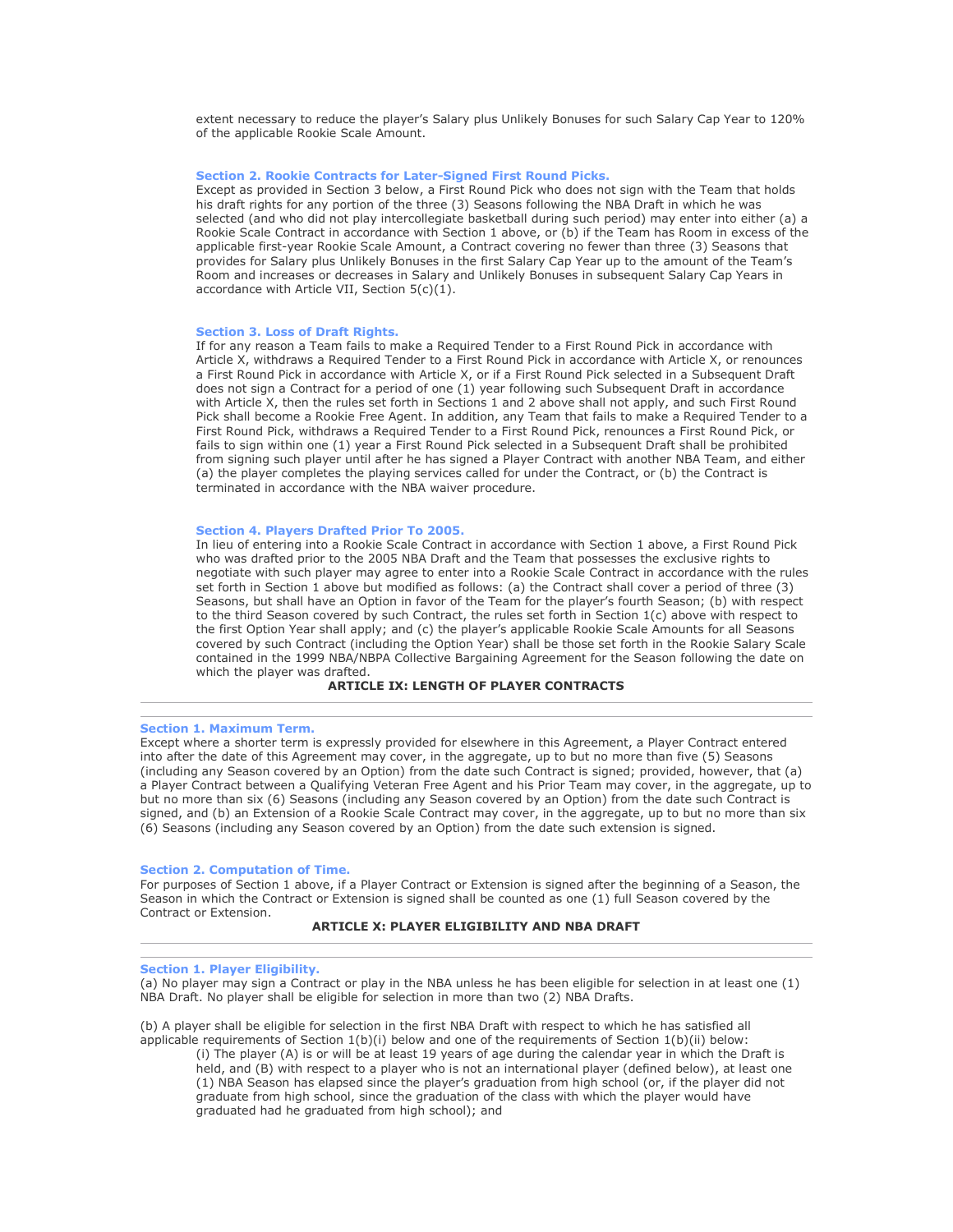(A) The player has graduated from a four-year college or university in the United States (or is to graduate in the calendar year in which the Draft is held) and has no remaining intercollegiate basketball eligibility; or

(B) The player is attending or previously attended a four-year college or university in the United States, his original class in such college or university has graduated (or is to graduate in the calendar year in which the Draft is held), and he has no remaining intercollegiate basketball eligibility; or

(C) The player has graduated from high school in the United States, did not enroll in a four-year college or university in the United States, and four calendar years have elapsed since such player's high school graduation; or

(D) The player did not graduate from high school in the United States, and four calendar years have elapsed since the graduation of the class with which the player would have graduated had he graduated from high school; or

(E) The player has signed a player contract with a "professional basketball team not in the NBA" (defined below) that is located anywhere in the world, and has rendered services under such contract prior to the Draft; or

(F) The player has expressed his desire to be selected in the Draft in a writing received by the NBA at least sixty (60) days prior to such Draft (an "Early Entry" player); or

(G) If the player is an "international player" (defined below), and notwithstanding anything contained in subsections (A) through (F) above:

(1) The player is or will be twenty-two (22) years of age during the calendar year of the Draft; or

(2) The player has signed a player contract with a "professional basketball team not in the NBA" (defined below) that is located in the United States, and has rendered services under such contract prior to the Draft; or

(3) The player has expressed his desire to be selected in the Draft in a writing received by the NBA at least sixty (60) days prior to such Draft (an "Early Entry" player).

(c) For purposes of this Article X, an "international player" is a player: (i) who has maintained a permanent residence outside of the United States for at least the three (3) years prior to the Draft, while participating in the game of basketball as an amateur or as a professional outside of the United States; (ii) who has never previously enrolled in a college or university in the United States; and (iii) who did not complete high school in the United States.

(d) For purposes of this Article X, a "professional basketball team not in the NBA" means any team that pays money or compensation of any kind – in excess of a stipend for living expenses – to a basketball player for rendering services to such team.

### Section 2. Term and Timing of Draft Provisions.

An NBA Draft will be held prior to the commencement of each NBA Season covered by the term of this Agreement and, despite the expiration of the other terms of this Agreement pursuant to Article XXXIX, prior to the commencement of the 2011-12 NBA Season (or, if the NBA exercises its option to extend the Agreement pursuant to Article XXXIX, prior to the commencement of the 2012-13 NBA Season). Each such Draft will be held prior to the July 10 preceding the commencement of the NBA Season on a date to be designated by the Commissioner.

#### Section 3. Number of Choices.

(a) The NBA Draft shall consist of two (2) rounds, with each round consisting of the same number of selections as there will be Teams in the NBA the following Season. Each Team shall be required to exercise any and all draft selections in its possession during each round of the Draft.

(b) If, pursuant to any provision of this Agreement or the NBA Constitution and By-Laws, any Team is required to forfeit one or more draft pick(s) in a particular NBA Draft, the number of players selected in the applicable round of the Draft will be reduced by the number of such forfeitures. (Thus, for example, if Team A is required to forfeit the ninth pick in the first round of the Draft (at a time when there are thirty (30) NBA Teams), there will only be twenty-nine (29) players selected in the first round of such Draft.) In the event the forfeiture relates to one or more first round picks, the Rookie Salary Scale will be adjusted as set forth in Article VIII, Section 1(b)(2). Other than as specifically agreed to herein, nothing contained in this Agreement shall be deemed to be an agreement of the Players Association to any provision of the NBA Constitution and By-Laws.

#### Section 4. Negotiating Rights to Draft Rookies.

(ii)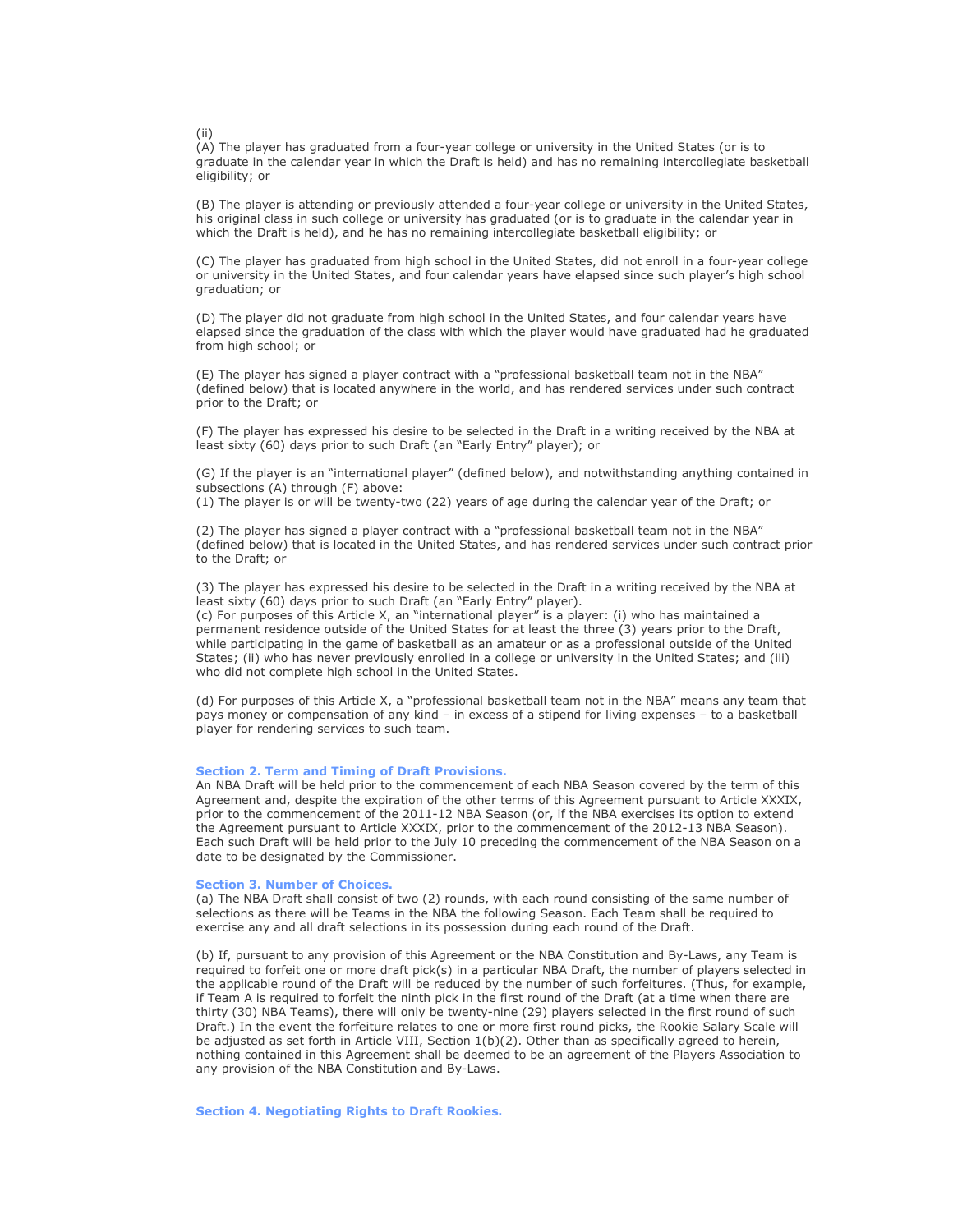(a) A Team that drafts a player shall, during the period from the date of such NBA Draft (hereinafter, the "Initial Draft") to the date of the next Draft (hereinafter, the "Subsequent Draft"), be the only Team with which such player may negotiate or sign a Player Contract, provided that, on or before the July 15 immediately following the Initial Draft (for a First Round Pick), or in the two (2) weeks before the September 5 immediately following the Initial Draft (for a Second Round Pick), such Team has made a Required Tender to such player. If a Team has made a Required Tender to such a player and the player has not signed a Player Contract within the period between the Initial Draft and the Subsequent Draft, the Team that drafted the player shall lose its exclusive right to negotiate with the player and the player will then be eligible for selection in the Subsequent Draft.

(b) A Team that, in the Subsequent Draft, drafts a player who (i) was drafted in the Initial Draft, (ii) received a Required Tender from the Team that drafted him in the Initial Draft, and (iii) did not sign a Player Contract with such first Team prior to the Subsequent Draft, shall, during the period from the date of the Subsequent Draft to the date of the next NBA Draft, be the only Team with which such player may negotiate or sign a Player Contract, provided such Team has made a Required Tender to such player by the dates specified in Section 4(a) above. If such player has not signed a Player Contract within the period between the Subsequent Draft and the next NBA Draft with the Team that drafted him in the Subsequent Draft, that Team shall lose its exclusive right, which it obtained in the Subsequent Draft, to negotiate with the player, and the player will become a Rookie Free Agent as of the date of the next NBA Draft.

(c) If a player is drafted in an Initial Draft and (i) receives a Required Tender, (ii) does not sign a Player Contract with a Team prior to the Subsequent Draft, and (iii) is not drafted by any Team in such Subsequent Draft, the player will become a Rookie Free Agent immediately upon the conclusion of the Subsequent Draft.

(d) If a player is drafted by a Team in either an Initial or Subsequent Draft and that Team does not make a Required Tender to such player, the player will become a Rookie Free Agent on the July 16 following such Draft (for a First Round Pick) or on the September 6 following such Draft (for a Second Round Pick).

(e) A Team may at any time withdraw a Required Tender it has made to a player, provided that the player agrees in writing to the withdrawal. In the event that a Required Tender is withdrawn, the player shall thereupon become a Rookie Free Agent.

(f) A Team that holds the exclusive rights to negotiate with and sign a drafted player may at any time renounce such exclusive rights, except that, if the Team has made a Required Tender to the player, a renunciation shall not be permitted during the time the player has to accept the Required Tender under Article VIII. In order to renounce its exclusive rights with respect to a drafted player, a Team shall provide the NBA with an express, written statement renouncing such exclusive rights. The NBA shall provide a copy of such statement to the Players Association within three (3) business days following its receipt thereof.

# Section 5. Effect of Contracts with Other Professional Teams.

If a player is drafted by a Team in either an Initial or Subsequent Draft and, during a period in which he may negotiate and sign a Player Contract with only the Team that drafted him, and either (x) is a party to a previously existing player contract with a professional basketball team not in the NBA that covers all or any part of the NBA Season immediately following said Initial or Subsequent Draft, or (y) signs such a player contract, then the following rules will apply:

(a) Subject to Section 5(b) below, the Team that drafts the player shall retain the exclusive NBA rights to negotiate with and sign him for the period ending one (1) year from the earlier of the following two dates: (i) the date the player notifies such Team that he is available to sign a Player Contract with such Team immediately, provided that such notice will not be effective until the player is under no contractual or other legal impediment to sign and play with such Team for the then-current Season (if applicable) and any future Season; or (ii) the date of the NBA Draft occurring in the twelve-month period from September 1 to August 30 in which the player notifies such Team of his availability and intention to play in the NBA during the Season immediately following said twelve-month period, provided that such notice will not be effective until the player is under no contractual or other legal impediment to sign and play with such Team for the then-current Season (if applicable) and any future Season.

(b) If, by July 1 of any year, the player notifies the Team that has drafted him that by September 1 of such year he will, immediately thereafter and for any future Season, be under no contractual or other legal impediment to sign and play with such Team, and provided that on such September 1 the player is in fact under no such contractual or other legal impediment, then, in order to retain the exclusive NBA rights to negotiate with and sign the player as provided in Section 5(a), such Team must make a Required Tender to the player by September 10 of such year.

(c) If the player gives the required notice by July 1 of any year, and the Team that drafted him fails to make a Required Tender by September 10 of such year, the player shall thereupon become a Rookie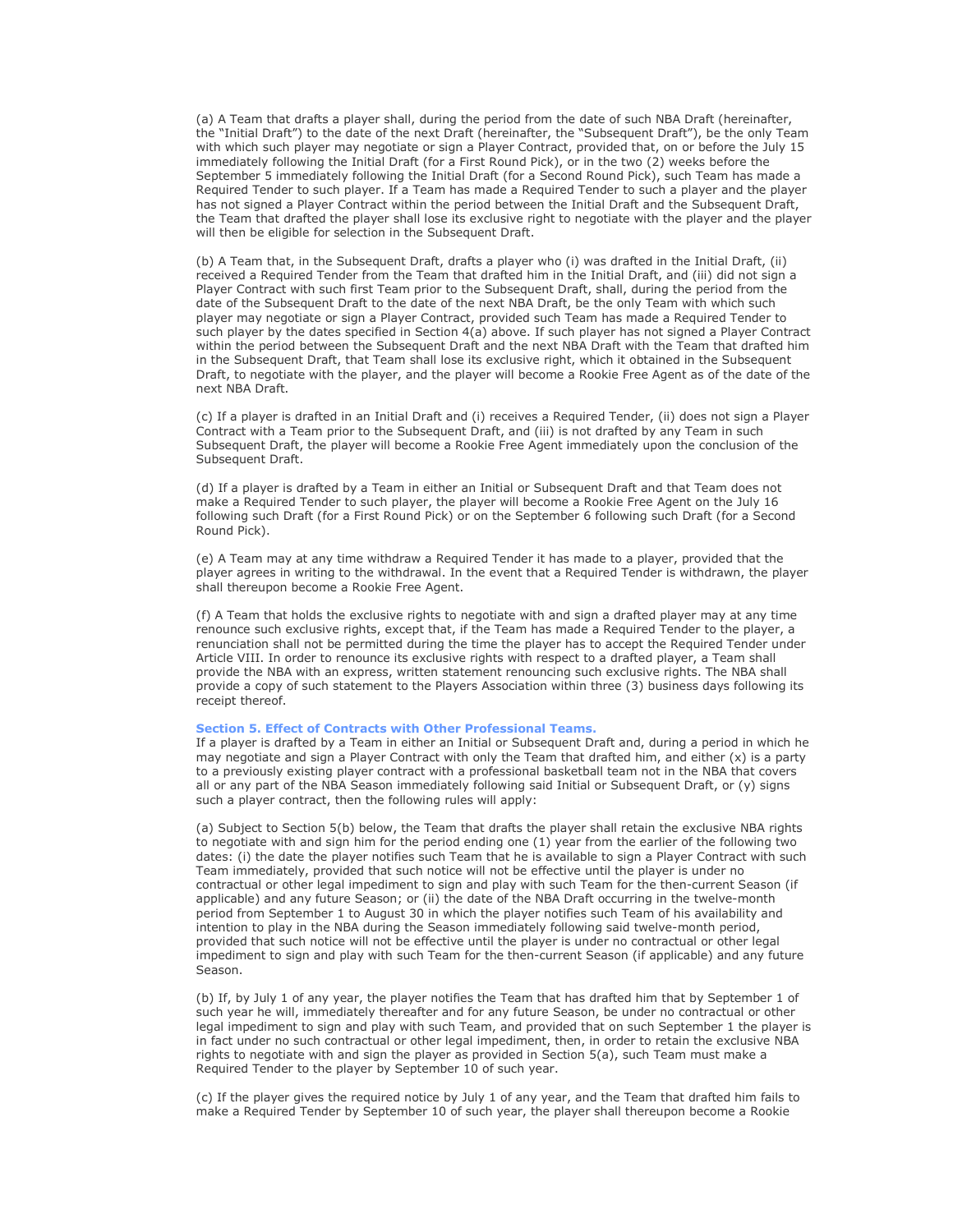# Free Agent.

(d) If, during the one-year period of exclusive NBA negotiating rights set forth in Section 5(a) above, the player signs a player contract with a professional basketball team not in the NBA and the player has not made a bona fide effort to negotiate a Player Contract with the Team possessing his exclusive NBA rights or such bona fide effort is made and such Team makes a Required Tender to such player in accordance with Section 5(b) above, then such Team shall retain the exclusive NBA rights to negotiate with and sign the player for additional one-year periods as measured in and in accordance with the provisions of Section 5(a) above.

(e) If, during the one-year period of exclusive NBA negotiating rights set forth in subsection (a) above, (i) the player signs a player contract with a professional basketball team not in the NBA, (ii) the player has made a bona fide effort to negotiate a Player Contract with the Team possessing his exclusive NBA rights, and (iii) such Team fails to make a Required Tender to such player in accordance with Section 5(b) above, then the player shall thereupon become a Rookie Free Agent.

(f) If, during the one-year period of exclusive NBA negotiating rights set forth in Section 5(a) above, the Team makes or has made a Required Tender to the player and the player does not sign a player contract with any professional basketball team, then (i) in the case of a player who was previously drafted in an Initial Draft, the next NBA Draft following such one-year period shall be deemed the Subsequent Draft as to such player, and the rules applicable to a player who is subject to a Subsequent Draft will apply, or (ii) in the case of a player who was previously drafted in a Subsequent Draft, such player shall become a Rookie Free Agent at the end of such one-year period.

(g) Notice under this Section 5 shall be provided in writing by personal delivery or pre-paid certified, registered, or overnight mail sent to the Team's principal address or principal office (as then listed in the NBA's records), to the attention of the Team's general manager.

### Section 6. Application to "Early Entry" Players.

If a player who is eligible for the Draft pursuant to Section 1(b)(ii)(F) or (b)(ii)(G)(3) above (an "Early Entry" player) is selected in such Draft by a Team, the following rules apply:

(a) Subject to Section 6(b) below, if the player does not thereafter play intercollegiate basketball, then the Team that drafted him shall, during the period from the date of such Draft to the date of the Draft in which the player would, absent his becoming an Early Entry player, first have been eligible to be selected, be the only Team with which the player may negotiate or sign a Player Contract, provided that such Team makes a Required Tender to the player each year by the date specified in Section 4(a) above. For purposes hereof, the Draft in which such player would, absent his becoming an Early Entry player, first have been eligible to be selected, will be deemed the "Subsequent Draft" as to that player, and the rules applicable to a player who has been drafted in a Subsequent Draft will apply. If the player, having been selected in a Draft for which he was eligible as an Early Entry player, has not signed a Player Contract with the Team that drafted him in such Draft following a Required Tender by that Team and is not drafted in the Subsequent Draft (as defined in the previous sentence), he shall become a Rookie Free Agent.

(b) If the player does thereafter play intercollegiate basketball, then the Team that drafted him shall retain the exclusive NBA rights to negotiate with and sign the player for the period ending one (1) year from the date of the Draft in which the player would, absent his becoming an Early Entry player, first have been eligible to be selected, provided that such Team makes a Required Tender to the player each year by the date specified in Section 4(a) above. For purposes hereof, the Draft in which such player would, absent his becoming an Early Entry player, first have been eligible to be selected, will be deemed the "Initial Draft" as to that player. The next NBA Draft shall be deemed the "Subsequent Draft" as to that player, and the rules applicable to a player who has been drafted in a Subsequent Draft will apply.

### Section 7. Assignment of Draft Rights.

In the event that the exclusive right to negotiate with a player obtained in any NBA Draft is assigned by a Team to another Team, in accordance with NBA procedures, the Team to which such right has been assigned shall have the same, but no greater, right to negotiate with and sign such player as is possessed by the Team assigning such right, and such player shall have the same, but no greater, obligation to the Team to which such right has been assigned as he had to the Team assigning such right.

#### Section 8. General.

(a) The placement of a Rookie on the Armed Services List, or on any of the other lists described in the NBA By-Laws, or on any other list created by the NBA, shall not extend the period of exclusive negotiating rights which a Team has to any Draft Rookie beyond the period specified in this Agreement.

(b) Nothing contained herein shall prevent the NBA, in accordance with the applicable provisions of the NBA Constitution and By-Laws, from prohibiting or otherwise responding to violations by Teams of the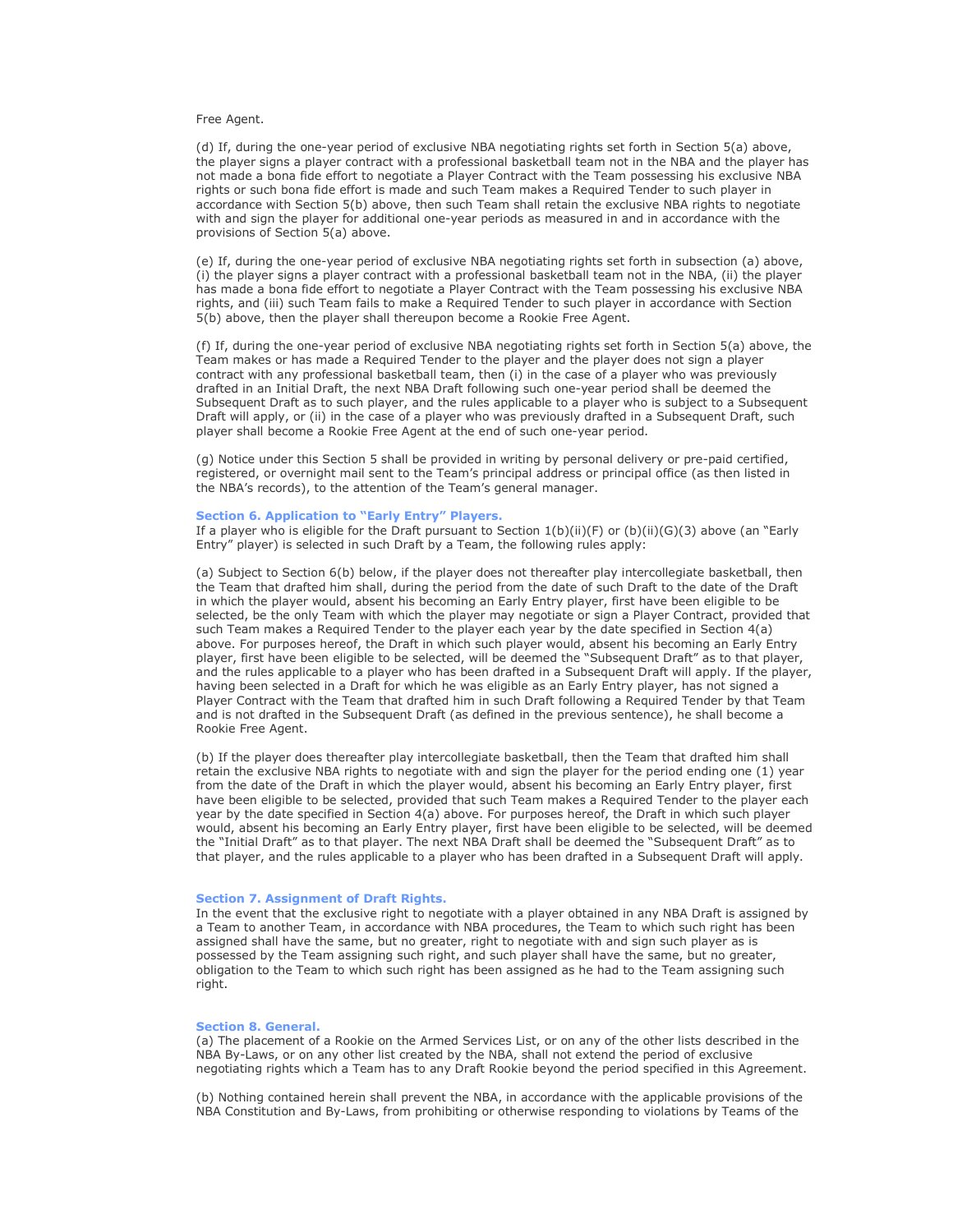exclusive NBA rights obtained in any NBA Draft, as set forth or referred to in this Article. Other than as specifically agreed to herein, nothing contained in this Agreement shall be deemed to be an agreement by the Players Association to any provision of the NBA Constitution and By-Laws.

(c) An Early Entry player who is eligible to be selected in the next NBA Draft pursuant to Section  $1(b)(ii)(F)$  or  $(b)(ii)(G)(3)$  above shall be entitled to withdraw from such Draft by providing written notice that is received by the NBA ten (10) days prior to such Draft. A player shall not be entitled to withdraw from more than two (2) NBA Drafts.

(d) Any claim by a player that a Contract offered as a Required Tender pursuant to this Article X fails to meet one or more of the criteria for a Required Tender shall be made by written notice to the Team (with copies sent to the NBA and the Players Association), no later than ten (10) days after the receipt of such Contract by the Players Association. Such notice must set forth the specific changes that the player asserts must be made to the offered Contract in order for it to constitute a Required Tender. Upon receipt of such notice, if the requested changes are necessary to satisfy the requirements of a Required Tender, the Team may within five (5) business days offer the player an amended Contract incorporating the requested changes. If the Team offers such an amended Contract, the player shall be precluded from asserting that such Contract does not constitute a timely and valid Required Tender.

(e) For purposes of this Article X, any rights afforded to "a Team that drafts a player" shall also be afforded to any Team to which such rights are subsequently assigned. ARTICLE XI: FREE AGENCY

#### Section 1. General Rules.

(a) Subject to the provisions of Article VII, including, but not limited to, Article VII, Section 6(b), and subject further to Article II, Section 14:

(i) an Unrestricted Free Agent is free at any time beginning on the first day of the Moratorium Period to negotiate, and free at any time after the last day of the Moratorium Period to enter into, a Player Contract with any Team; and

(ii) a Restricted Free Agent is free at any time beginning on the first day of the Moratorium Period to negotiate a Player Contract with his Prior Team and to negotiate an Offer Sheet (as defined in Section 5(b) below) with any Team other than his Prior Team, and is free at any time after the last day of the Moratorium Period to enter into a Player Contract with his Prior Team or an Offer Sheet with any Team other than his Prior Team.

(b) No compensation obligation of any kind to another Team shall be applicable to any Free Agent. No right of first refusal of any kind shall be applicable to any Free Agent other than a Restricted Free Agent.

# Section 2. No Individually-Negotiated Right of First Refusal.

(a) No Player Contract, or any Renegotiation, Extension, or other amendment of a Player Contract, executed after the date of this Agreement, may include any individually- negotiated right of first refusal or other limitation on player movement following the last Salary Cap Year covered by such Player Contract.

(b) No right of first refusal rule, practice, policy, regulation or agreement providing for a right of first refusal shall be applied to any player as a result of that player's entry into a player contract with or the playing with any team in any professional basketball league other than the NBA.

### Section 3. Withholding Services.

A player who withholds playing services called for by a Player Contract for more than thirty (30) days after the start of the last Season covered by his Player Contract shall be deemed not to have "complet[ed] his Player Contract by rendering the playing services called for thereunder." Accordingly, such a player shall not be a Veteran Free Agent and shall not be entitled to negotiate or sign a Player Contract with any other professional basketball team unless and until the Team for which the player last played expressly agrees otherwise.

# Section 4. Qualifying Offers to Make Certain Players Restricted Free Agents. (a)

(i) From the day following the Season covered by the second Option Year of a First Round Pick's Rookie Scale Contract through the immediately following June 30, the player's Team may make a Qualifying Offer to the player. If such a Qualifying Offer is made, then, on the July 1 following such Season, the player shall become a Restricted Free Agent, subject to a Right of First Refusal in favor of the Team ("ROFR Team"), as set forth in Section 5 below. If such a Qualifying Offer is not made, then the player shall become an Unrestricted Free Agent on such July 1. If a Team does not timely exercise its Option with respect to the first Option Year or second Option Year of a player's Rookie Scale Contract in accordance with Article VIII, the player shall, following his second or third Season (as the case may be) become an Unrestricted Free Agent.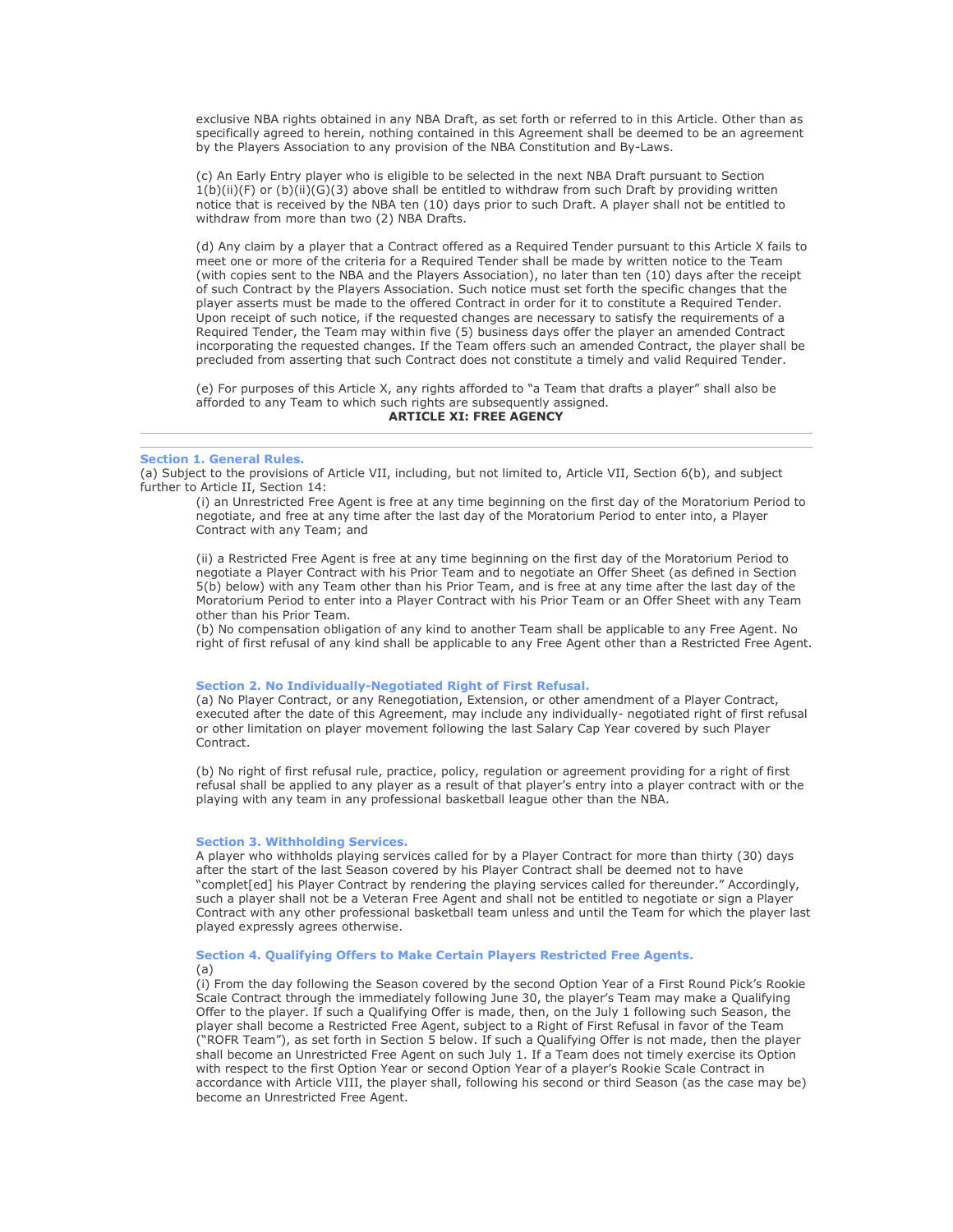(ii) A Team that makes a Qualifying Offer to a player following the second Option Year of his Rookie Scale Contract may elect simultaneously to offer the player an alternative Contract covering six (6) Seasons that provides Salary for the first Salary Cap Year equal to the Maximum Annual Salary under Article II, Section 7(a), with annual increases in Salary equal to 10.5% of the Salary for the first Salary Cap Year (a "Maximum Qualifying Offer"). Providing a player with a Maximum Qualifying Offer shall have the consequence described in Section 5(b) below. A Maximum Qualifying Offer shall be subject to the following:

(A) A Maximum Qualifying Offer shall contain only Base Compensation and no bonuses of any kind.

(B) A Maximum Qualifying Offer shall state that the player's Base Compensation for the first Season shall equal "the Maximum Annual Salary applicable to the player in the first Season of the Contract," and that the Base Compensation in each of the five (5) subsequent Seasons shall "be increased by 10.5% of the Base Compensation for the first Season." Such a Contract, if timely accepted by the player in accordance with subsection (ii)(D) below, shall be deemed amended to provide for specific Base Compensation for each Season covered by the Contract, based on the Maximum Annual Salary applicable to the player in the first Season.

(C) A Maximum Qualifying Offer cannot contain an Option or ETO, and must provide full Base Compensation protection in each Season for lack of skill and non-insured injury or illness (with no individually-negotiated conditions or limitations on such protection).

(D) The Team's offer of a Maximum Qualifying Offer must remain open for the same period that the player's Qualifying Offer remains open and cannot be withdrawn, except that if the Team withdraws its Qualifying Offer, the Maximum Qualifying Offer shall be deemed to be withdrawn simultaneously.

(E) A player may accept either his Qualifying Offer or his Maximum Qualifying Offer, but not both. (b) Any Veteran Free Agent (other than a First Round Pick whose first Option Year or second Option Year was not exercised) who will have three (3) or fewer Years of Service as of the June 30 following the end of the last Season covered by his Player Contract will be a Restricted Free Agent if his Prior Team makes a Qualifying Offer to the player at any time from the day following such Season through the immediately following June 30. If such a Qualifying Offer is made, then, on the July 1 following the last Season covered by the player's Player Contract, the player shall become a Restricted Free Agent, subject to a Right of First Refusal in favor of the Team ("ROFR Team"), as set forth in Section 5 below. If such a Qualifying Offer is not made, then the player shall become an Unrestricted Free Agent on such July 1.

#### $(c)$

(i) A player who receives a Qualifying Offer must be given at least until the October 1 following its issuance to accept it, but in no event may a Qualifying Offer be accepted after the March 1 following its issuance. Notwithstanding the preceding sentence, a Qualifying Offer may be withdrawn by the Team at any time through the July 23 following its issuance. If the Qualifying Offer is not withdrawn on or before July 23, it may be withdrawn thereafter but only if the player agrees in writing to the withdrawal. If a Qualifying Offer is withdrawn, the player shall immediately become an Unrestricted Free Agent. If a Qualifying Offer is withdrawn on or after July 24, the Team also shall be deemed to have renounced the player in accordance with Article VII, Section 4(g).

(ii) If a Qualifying Offer is neither withdrawn nor accepted and the deadline for accepting it passes, the Team's Right of First Refusal shall continue, subject to Section 5(a) below.

(iii) A player who knows that he has a physical disability that would render him physically unable to perform the playing services required under a Player Contract the following Season may not validly accept a Qualifying Offer received under this Section 4 or Section 5 below, unless the ROFR Team consents after disclosure of such physical disability. Notwithstanding the immediately preceding sentence, a player who knows that he has a physical disability that would render him physically unable to perform the playing services required under a Player Contract the following Season remains subject to the ROFR Team's Right of First Refusal.

(d) Any claim that a Contract offered as a Qualifying Offer or a Maximum Qualifying Offer fails to meet one or more of the criteria for a Qualifying Offer or a Maximum Qualifying Offer shall be made by notice to the Team, in writing, no later than ten (10) days after a copy of the Qualifying Offer or Maximum Qualifying Offer was given by the Team or the NBA to the Players Association. Such notice must set forth the specific changes that allegedly must be made to the offered Contract in order for it to constitute a Qualifying Offer or a Maximum Qualifying Offer. Upon receipt of such notice, if the requested changes are necessary to satisfy the requirements of a Qualifying Offer or a Maximum Qualifying Offer, the Team may, within five (5) business days, offer the player an amended Contract incorporating the requested changes. If the Team offers such an amended Contract, the player and the Players Association shall be precluded from asserting that such Contract does not constitute a timely and valid Qualifying Offer or Maximum Qualifying Offer.

### Section 5. Restricted Free Agency.

(a) If a Restricted Free Agent does not sign an Offer Sheet with any Team by March 1 of the Season for which the Qualifying Offer is made, and does not sign a Player Contract with the ROFR Team before that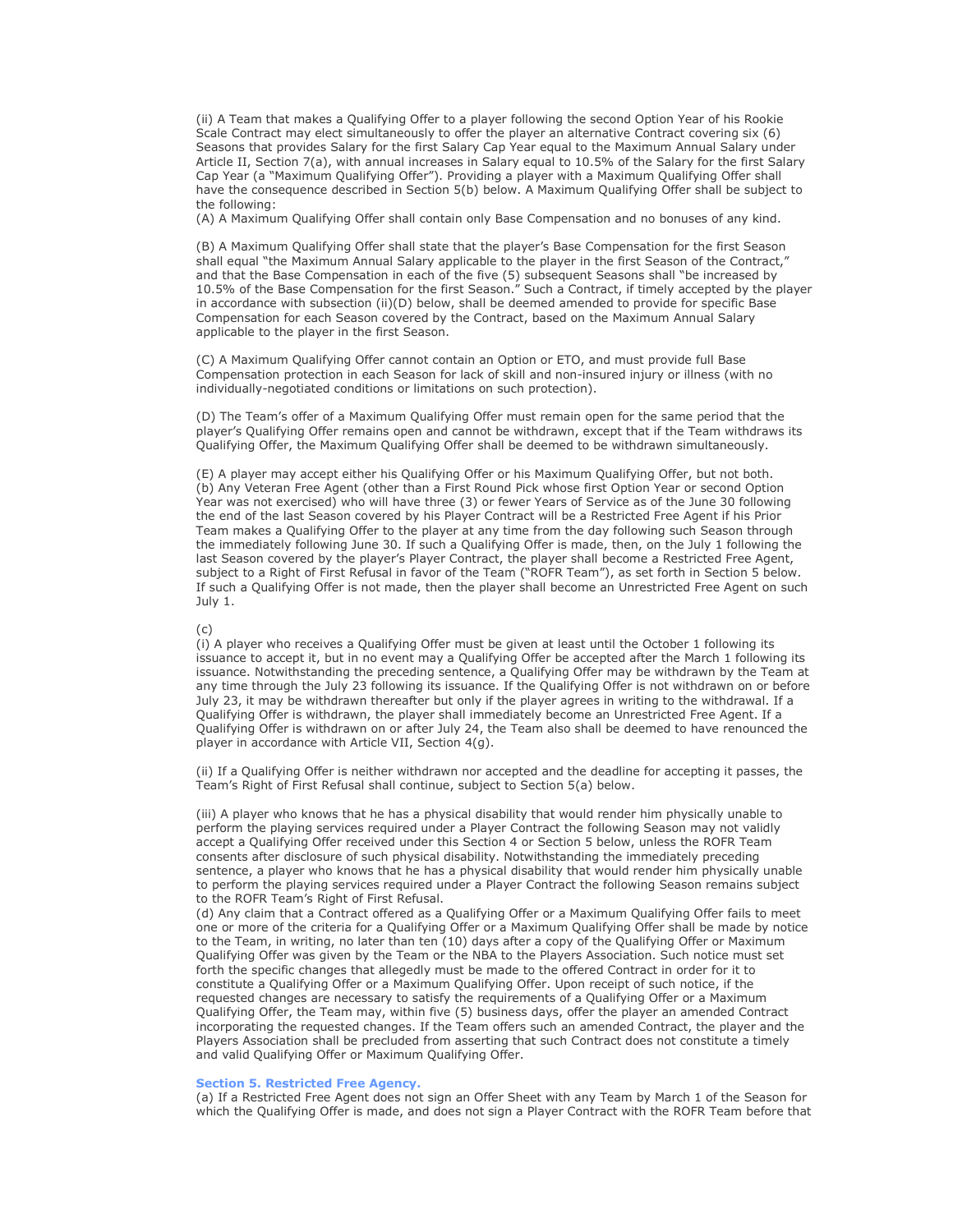Season ends, then his ROFR Team may reassert its Right of First Refusal for the following Season by extending another Qualifying Offer (on the same terms as the prior Qualifying Offer) on or before the next June 30. A ROFR Team may continue to reassert its Right of First Refusal by following the foregoing procedure in each subsequent year in which that Restricted Free Agent does not sign an Offer Sheet with any Team by March 1 of the Season for which the Qualifying Offer is made, and does not sign a Player Contract with the ROFR Team before that Season ends. In each Season in which a Team reasserts its Right of First Refusal by extending another Qualifying Offer in accordance with this Section 5(a), the Team may also elect to simultaneously provide the player with a Maximum Qualifying Offer (on the same terms as the prior Maximum Qualifying Offer). Any such Qualifying Offer and Maximum Qualifying Offer shall be governed by the provisions of Section 4 above.

(b) When a Restricted Free Agent receives an offer to sign a Player Contract from a Team other than the ROFR Team (the "New Team"), which he desires to accept, he shall give to the ROFR Team a completed certificate substantially in the form of Exhibit G annexed hereto (the "Offer Sheet"), signed by the Restricted Free Agent and the New Team, which shall have attached to it a Uniform Player Contract separately specifying: (i) the "Principal Terms" (as defined in Section 5(c) below) of the New Team's offer; and (ii) any non-Principal Terms of the New Team's offer that the ROFR Team is not required to match (as specified in Section 5(c) below) but which would be included in the player's Player Contract with the New Team if the ROFR Team does not exercise its Right of First Refusal. The Offer Sheet must be for a Player Contract with a term of more than one (1) season (not including any Option Year), unless the ROFR team has tendered the player both a Qualifying Offer and a Maximum Qualifying Offer, in which case the Offer Sheet must be for a Player Contract with a term of more than two (2) Seasons (not including any Option Year). In order to extend an Offer Sheet, the New Team must have Room for the player's Player Contract at the time the Offer Sheet is signed. The ROFR Team, upon receipt of the Offer Sheet, may exercise its Right of First Refusal, which shall have the consequences hereinafter set forth below in this Section 5.

(c) The following rules shall govern the signing of an Offer Sheet by a Restricted Free Agent who has one (1) or two (2) Years of Service:

(i) Notwithstanding any other provision of this Agreement, no such Offer Sheet may provide for Salary plus Unlikely Bonuses in the first Salary Cap Year totaling more than 108% of the Average Player Salary for the prior Salary Cap Year (or if the prior Salary Cap Year's Average Player Salary has not been determined, 108% of the Estimated Average Player Salary for the prior Salary Cap Year). Annual increases or decreases in Salary and Unlikely Bonuses shall be governed by Article VII, Section 5(c)(1).

(ii) If an Offer Sheet provides for the maximum allowable amount of Salary for the first two (2) Salary Cap Years pursuant to Section 5(c)(i) above, then, subject to Section 5(c)(iii) below, the Offer Sheet may provide for Salary for the third Salary Cap Year of up to the maximum amount that the player would have been eligible to receive for the third Salary Cap Year absent the restriction in the first sentence of Section 5(c)(i) above and had the player's Salary for the first two (2) Salary Cap Years been the maximum amount permitted under Article II, Section 7(a) and Article VII, Section 5(c)(1). If the Offer Sheet provides for Salary for the third Salary Cap Year in accordance with the foregoing sentence, then, subject to Section 5(c)(iii) below, (A) the player's Salary for each Salary Cap Year after the third Salary Cap Year may increase or decrease in relation to the previous Salary Cap Year's Salary by no more than 6.9% of the Salary for the third Salary Cap Year, (B) the Offer Sheet cannot contain bonuses of any kind, and (C) the Offer Sheet must provide for 100% of the Base Compensation in each Season to be protected for lack of skill and non-insured injury or illness.

(iii) If a Team extends an Offer Sheet in accordance with Section 5(c)(ii) above, then, for purposes of determining whether the Team has Room for the Offer Sheet, the Salary for the first Salary Cap Year covered by the Offer Sheet shall be deemed to equal the average of the aggregate Salaries for such Salary Cap Year and each subsequent Salary Cap Year covered by the Offer Sheet. If the ROFR Team does not exercise its Right of First Refusal, the player's Salary for each Salary Cap Year covered by the Contract with the Team that extended the Offer Sheet shall be deemed to equal the average of the aggregate Salaries for each such Salary Cap Year. If the ROFR Team exercises its Right of First Refusal, the player's Salary for each Salary Cap Year covered by the Contract with the ROFR Team shall be the Salary for such Salary Cap Year as set forth in the Contract.

(d) The Principal Terms of an Offer Sheet are only:

(i) the term of the Contract;

(ii) the fixed and specified Compensation that the New Team will pay or lend to the Restricted Free Agent and/or his designees as a signing bonus, Current Base Compensation, and/or Deferred Base Compensation in specified installments on specified dates;

(iii) Incentive Compensation; provided, however, that the only elements of such Incentive Compensation that shall be included in the Principal Terms are the following: (A) bonuses that qualify as Likely Bonuses based upon the performance of the Team extending the Offer Sheet and the ROFR Team; and (B) Generally Recognized League Honors; and

(iv) Any allowable amendments to the terms contained in the Uniform Player Contract (e.g., Base Compensation protection, an Early Termination Option, a trade bonus, etc.).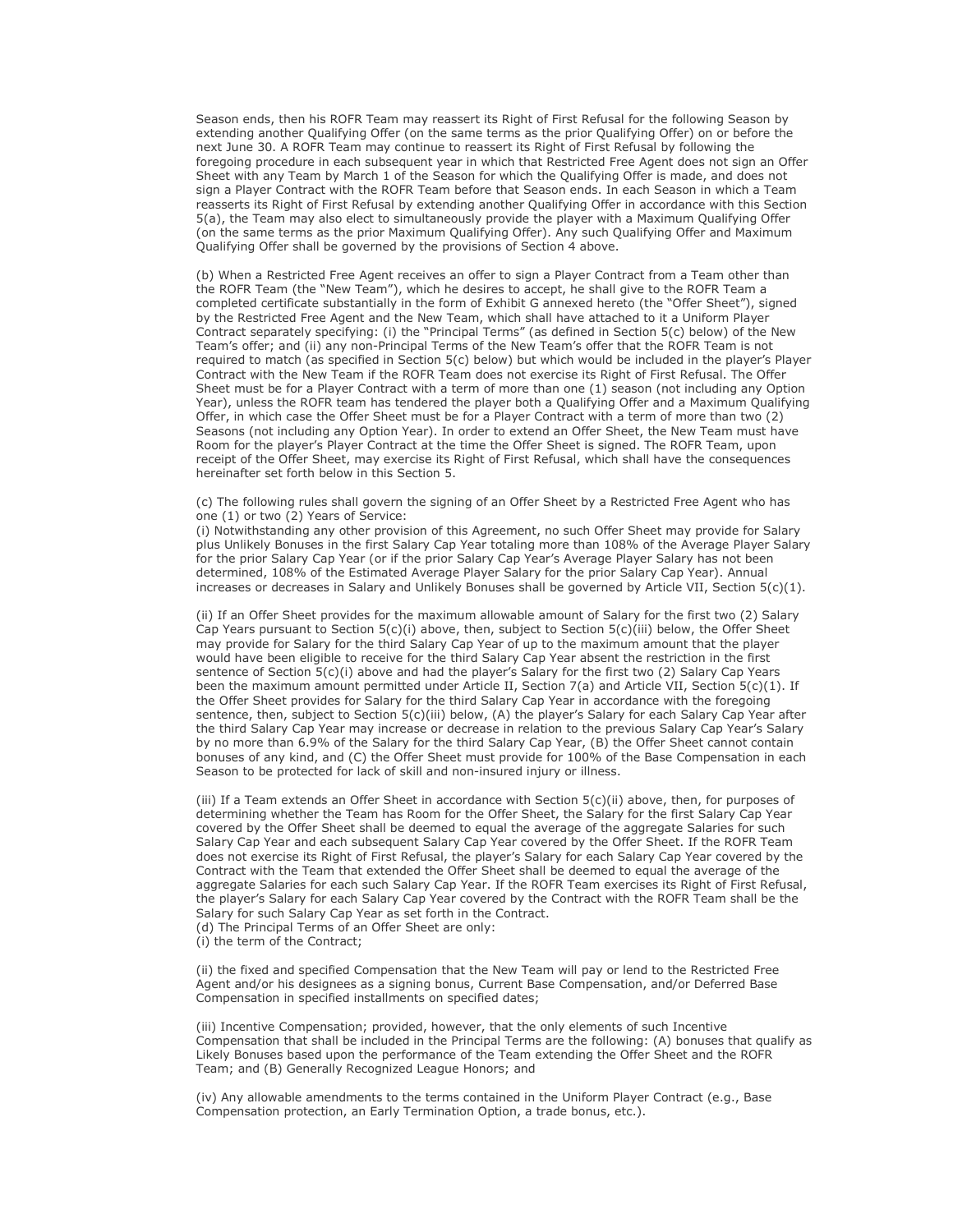(e) If, within seven (7) days from the date it receives an Offer Sheet, the ROFR Team gives to the Restricted Free Agent a "First Refusal Exercise Notice" substantially in the form of Exhibit H annexed hereto, then, subject to Section 5(h) below, such Restricted Free Agent and the ROFR Team shall be deemed to have entered into a Player Contract containing all the Principal Terms (but not any terms other than the Principal Terms) included in the Uniform Player Contract attached to the Offer Sheet (except that if the Contract contains an Exhibit 6, such Exhibit 6 shall be deemed deleted). Such Contract may not thereafter be amended in any manner for a period of one (1) year.

(f) If the ROFR Team does not give the First Refusal Exercise Notice within the aforementioned seven  $(7)$  day period, then the player and the New Team shall be deemed to have entered into a Player Contract containing all of the terms and conditions included in the Uniform Player Contract attached to the Offer Sheet (including, if the Contract contains an Exhibit 6, that the player pass a physical examination to be conducted by the Team as a condition precedent to the validity of the Contract). Such Contract may not thereafter be amended in any manner for a period of one (1) year.

(g) After exercising its Right of First Refusal as described in this Section 5, the ROFR Team may not trade the Restricted Free Agent for one (1) year, without the player's consent. Even with the player's consent, for one (1) year, neither the ROFR Team exercising its Right of First Refusal nor any other Team may trade the player to the Team whose Offer Sheet was matched.

(h) Any Team may condition its First Refusal Exercise Notice on the player reporting for and passing, in the sole discretion of the Team, a physical examination to be conducted by a physician designated by the Team within two (2) days from its exercise of the Right of First Refusal. In connection with the physical examination, the player must supply all information reasonably requested of him, provide complete and truthful answers to all questions posed to him, and submit to all examinations and tests requested of him. In the event the player does not pass the physical examination: (i) the ROFR Team may withdraw its First Refusal Exercise Notice within two (2) days of such examination; and (ii) if the First Refusal Exercise Notice is withdrawn, the player and the New Team shall be deemed to have entered into a Player Contract in accordance with the provisions of Section 5(f) above. In the event the player does not submit to the requested physical examination within two (2) days of the exercise of the Right of First Refusal then, until such time as the player submits to the requested physical examination and is notified of the results, the ROFR Team's conditional First Refusal Exercise Notice shall remain in effect, except that the ROFR Team may elect at any time to withdraw its First Refusal Exercise Notice, which shall have the effect of invalidating the Offer Sheet and causing the Team that issued the Offer Sheet to be prohibited from signing or acquiring the player for a period of one (1) year from the date the First Refusal Exercise Notice was withdrawn. If the player does not submit to the requested physical examination on or before March 1, the Offer Sheet shall be deemed invalid and the Team that issued the Offer Sheet shall be prohibited from signing or acquiring the player for a period of one (1) year from such March 1.

(i) A Team shall not be permitted to exercise its Right of First Refusal pursuant to an agreement to trade the Player Contract to another Team pursuant to Article VII, Section 8(e).

(j) There may be only one (1) Offer Sheet signed by a Restricted Free Agent outstanding at any one time, provided that the Offer Sheet has also been signed by a Team. An Offer Sheet, both before and after it is given to the ROFR Team, may be revoked or withdrawn only upon the written consent of the ROFR Team, the New Team and the Restricted Free Agent. In such event, a Restricted Free Agent shall again be free to negotiate and sign an Offer Sheet with any Team, and any Team shall again be free to negotiate and sign an Offer Sheet with such Restricted Free Agent, subject only to the ROFR Team's renewed Right of First Refusal.

(k) A Team that holds the Right of First Refusal with respect to a Restricted Free Agent may relinquish such Right of First Refusal at any time except during the period that the player has been given to accept a Qualifying Offer. If a Team relinquishes its Right of First Refusal with respect to a Restricted Free Agent, the player shall immediately become an Unrestricted Free Agent and the Team shall be deemed to have renounced the player in accordance with Article VII, Section 4(g) hereof. In order to relinquish its Right of First Refusal with respect to a Restricted Free Agent, a Team shall provide the NBA with an express, written statement relinquishing such Right of First Refusal. The NBA shall provide a copy of such statement to the Players Association by fax or e-mail within three (3) business days following its receipt thereof.

(l) An expedited arbitration before the System Arbitrator, whose decision shall be final and binding upon all parties, shall be the exclusive method for resolving any disputes concerning this Section 5. If a dispute arises between the player and either the ROFR Team or the New Team, as the case may be, relating to the contents of an Offer Sheet, and/or whether the binding agreement is between the Restricted Free Agent and the New Team or the Restricted Free Agent and the ROFR Team, such dispute shall immediately be submitted to the System Arbitrator, who shall resolve such dispute within five (5) days.

(m) A Restricted Free Agent may not give an Offer Sheet to the ROFR Team at any time after the March 1 of the Season for which he has been made a Qualifying Offer.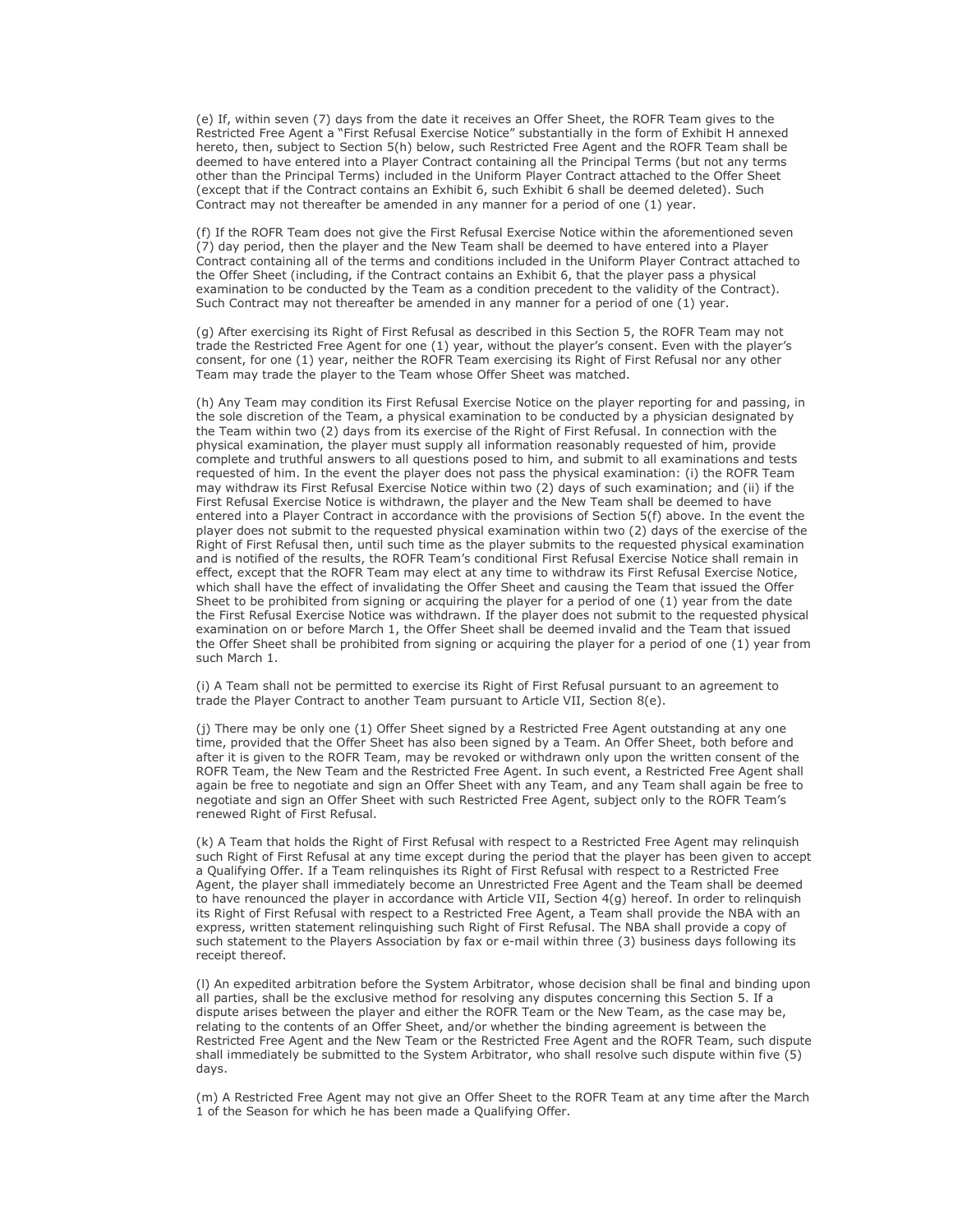(n) On the same day as the giving of an Offer Sheet to the ROFR Team, the ROFR Team shall cause a copy thereof to be given to the NBA, which shall cause a copy thereof to be promptly given to the Players Association. On the same day as the giving of a First Refusal Exercise Notice to the Restricted Free Agent, the ROFR Team shall cause a copy thereof to be given to the New Team, which shall cause a copy thereof to be promptly given to the NBA, which shall cause a copy thereof to be promptly given to the Players Association.

(o) There may be no consideration of any kind given by one Team to another Team in exchange for a Team's decision to exercise or not to exercise its Right of First Refusal, or in exchange for a Team's decision to submit or not to submit an Offer Sheet to a Restricted Free Agent.

(p) Any Offer Sheet, First Refusal Exercise Notice or other writing required or permitted to be given under this Section 5, shall be either by personal delivery or by pre-paid certified, registered or overnight mail addressed as follows:

To any NBA Team: addressed to that Team at the principal address of such Team as then listed on the records of the NBA or at the Team's principal office, to the attention of the Team's general manager;

To the NBA: National Basketball Association, Olympic Tower, 645 Fifth Avenue, New York, NY 10022, Attn: General Counsel;

To the Players Association: National Basketball Players Association, Two Penn Plaza, Suite 2430, New York, NY 10121, Attn: Counsel.

To a Restricted Free Agent: to his address listed on the Offer Sheet, and, if the Restricted Free Agent designates a representative on the Offer Sheet and lists such representative's address thereof, a copy shall be sent to such representative at such address.

(q) An Offer Sheet shall be deemed given only when actually received by the ROFR Team. A First Refusal Exercise Notice shall be deemed given when sent by the ROFR Team. A Qualifying Offer shall be deemed given when sent by the ROFR Team. Other writings required or permitted to be given under this Section 5 shall be deemed given only when actually received by the party to whom addressed.

# ARTICLE XII: OPTION CLAUSES

# Section 1. Team Options.

Except as provided by Article VIII, Section 1, a Player Contract shall not contain any option in favor of the Team, except an Option (as defined in Article I, Section 1(ll)) that: (i) is specifically negotiated between a Veteran or a Rookie (other than a First Round Pick) and a Team; (ii) authorizes the extension of such Contract for no more than one (1) year beyond the stated term; (iii) is exercisable only once; and (iv) provides that the Salary (excluding Incentive Compensation), Likely Bonuses and Unlikely Bonuses payable with respect to the Option Year are no less than 100% of the Salary (excluding Incentive Compensation), Likely Bonuses and Unlikely Bonuses, respectively, payable with respect to the last year of the stated term of such Contract and that all other terms and conditions in the Option Year shall be unchanged from those that applied to the last year of the stated term of such Contract (including, but not limited to, the percentage of Base Compensation that is protected or insured).

# Section 2. Player Options.

A Player Contract shall not contain any option in favor of the player, except:

(a) an Option that: (i) is specifically negotiated between a Veteran or a Rookie (other than a First Round Pick) and a Team; (ii) authorizes the extension of such Contract for no more than one (1) year beyond the stated term; (iii) is exercisable only once; and (iv) provides that the Salary (excluding Incentive Compensation), Likely Bonuses and Unlikely Bonuses payable with respect to the Option Year are no less than 100% of the Salary (excluding Incentive Compensation), Likely Bonuses and Unlikely Bonuses, respectively, payable with respect to the last year of the stated term of such Contract and that all other terms and conditions in the Option Year shall be unchanged from those that applied to the last year of the stated term of such Contract (including, but not limited to, the percentage of Compensation that is protected or insured). If a Player Contract contains an Option in favor of the player and provides, in whole or in part, for Compensation protection or insurance in the Option Year, such Contract must also contain, in Exhibit 2 of the Contract under the heading "Additional Conditions or Limitations," either the language set forth in subsection (A) below or the language set forth in subsection (B) below, but not both, and such language shall define the respective rights and obligations of the player and Team with respect to the subject matter thereof:

(A) "If this Contract is terminated by Team prior to Player's exercise of the Option described in Exhibit 1 of the Contract, then Player shall be entitled to benefit from the Base Compensation protection or insurance provisions of this Exhibit 2 to the same extent as if the exercise of the Option by Player had occurred prior to Team's termination of the Contract."

(B) "If this Contract is terminated by Team prior to Player's exercise of the Option described in Exhibit 1 of the Contract, then Team shall be relieved of any obligation to pay Player any Compensation with respect to the Option Year."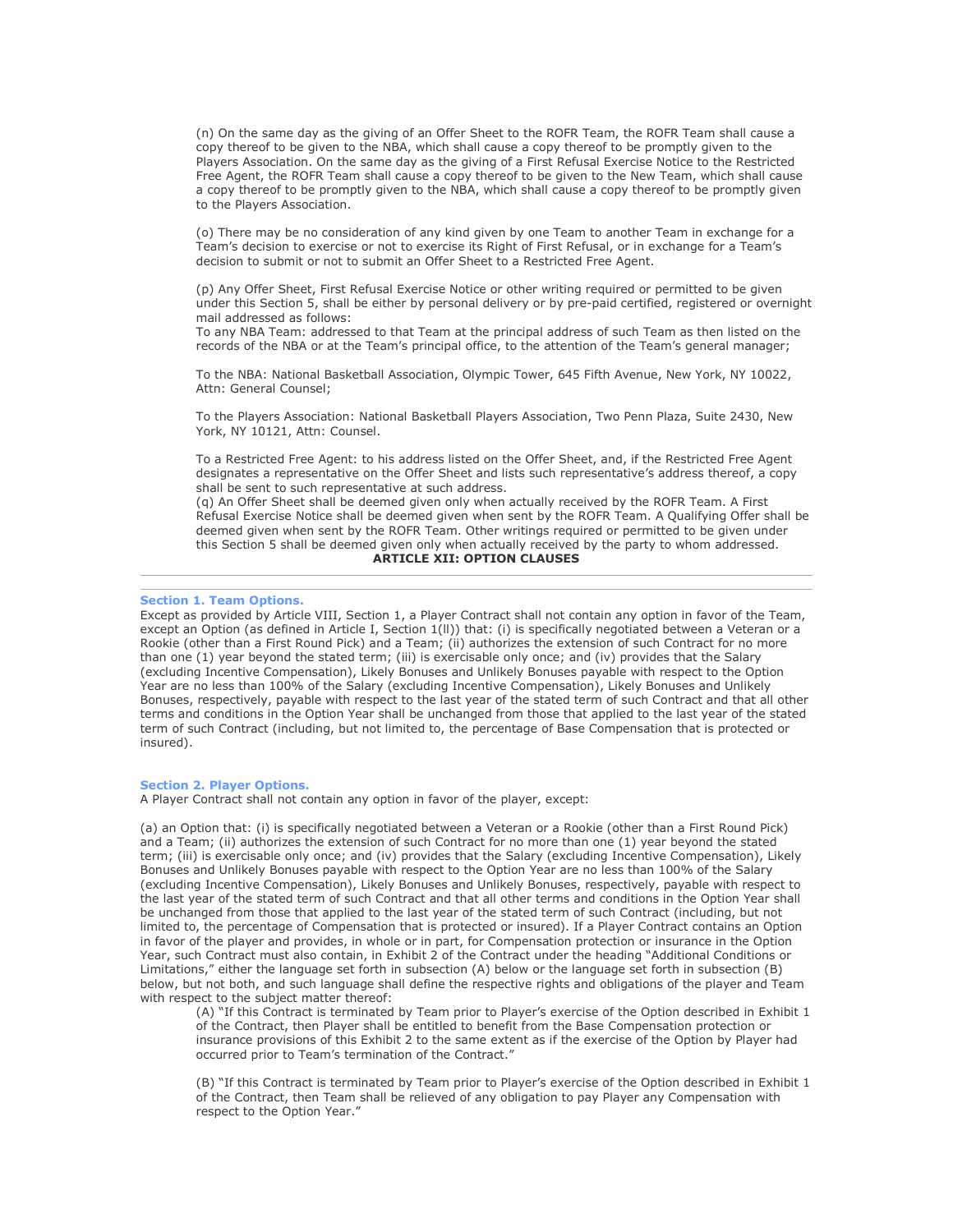No Player Contract that contains the language set forth in subsection (B) above may provide for the Option in favor of the player to be exercisable earlier than the day following the date of the Team's last game of the Season prior to the Option Year; and/or

(b) an Early Termination Option (or "ETO") (as defined in Article I, Section  $1(r)$ ), provided that such ETO is exercisable only once and takes effect no earlier than the end of the fourth Season of the Contract. A Contract that does not provide for an ETO when signed may not be amended to provide for an ETO during the original term of the Contract. If a Team and a player enter into an Extension (other than an Extension of a Rookie Scale Contract), the Contract may simultaneously be amended to provide for an ETO, provided that such ETO is exercisable only once and takes effect no earlier than the end of the fourth Season following (i) the Season during which the Extension is signed, or (ii) if the Extension is signed between Seasons, the date on which the Extension is signed (and, whether or not such an ETO is added, any previously-existing ETO must be eliminated). If a Team and player enter into an Extension of a Rookie Scale Contract, the Contract may simultaneously be amended to provide for an ETO, provided that such ETO is exercisable only once and takes effect no earlier than the end of the fourth Season of the extended term of the Contract.

# Section 3. No Conditional Options.

If a Contract contains any Option or ETO, the right of the Team or player to exercise such Option or ETO must be fixed at the time the Contract (or Extension) is entered into and may not be contingent upon the satisfaction of any individually-negotiated condition. In the case of an ETO, the Effective Season of such ETO also must be fixed at the time the Contract (or Extension) is entered into and may not be contingent upon the satisfaction of any individually-negotiated condition.

# Section 4. Exercise Period.

Any ETO must be exercised prior to the July 1 immediately prior to the Effective Season of such ETO. Any Option must be exercised prior to the July 1 immediately prior to the Season covered by the Option, except that an Option in favor of a player who would become a Restricted Free Agent if the Option were not exercised must be exercised prior to the June 25 immediately prior to the Season covered by such Option.

# Section 5. Option Buy-Outs.

Subject to the rules set forth in Article VII, a Player Contract that contains an Option or an ETO may provide for an Option Buy-Out Amount; provided, however, that in no event may an Option Buy-Out Amount exceed, in the case of an Option, 50% of the Salary called for in the Option Year or, in the case of an ETO, 50% of the Salary in the first Effective Season of the ETO.

#### Section 6. Inapplicability to Prior Player Contracts.

The provisions of this Article XII that differ from the provisions of Article XII of the parties' prior collective bargaining agreement shall not apply to any Player Contract entered into prior to the date of this Agreement, except to the extent that any such Contract is extended following the date of this Agreement.

#### Section 7. Option Exercise Notices.

The NBA shall provide the Players Association with copies of any Option or ETO exercise or non-exercise notice received by the NBA within two (2) business days of the NBA's receipt of such notice from the Team.

# ARTICLE XIII: CIRCUMVENTION

# Section 1. General Prohibitions.

(a) It is the intention of the parties that the provisions agreed to herein, including, without limitation, those relating to the Salary Cap, the Exceptions to the Salary Cap, the scope of Basketball Related Income, the Escrow System, the Rookie Scale, the Right of First Refusal, the Maximum Player Salary, and free agency, be interpreted so as to preserve the essential benefits achieved by both parties to this Agreement. Neither the Players Association, the NBA, nor any Team (or Team Affiliate) or player (or person or entity acting with authority on behalf of such player), shall enter into any agreement, including, without limitation, any Player Contract (including any Renegotiation, Extension, or amendment of a Player Contract), or undertake any action or transaction, including, without limitation, the assignment or termination of a Player Contract, which is, or which includes any term that is, designed to serve the purpose of defeating or circumventing the intention of the parties as reflected by all of the provisions of this Agreement.

(b) It shall constitute a violation of Section 1(a) above for a Team (or Team Affiliate) to enter into an agreement or understanding with any sponsor or business partner or third-party under which such sponsor, business partner or third-party pays or agrees to pay compensation for basketball services (even if such compensation is ostensibly designated as being for non-basketball services) to a player under Contract to the Team. Such an agreement with a sponsor or business partner or third-party may be inferred where: (i) such compensation from the sponsor or business partner or third-party is substantially in excess of the fair market value of any services to be rendered by the player for such sponsor or business partner or third-party; and (ii) the Compensation in the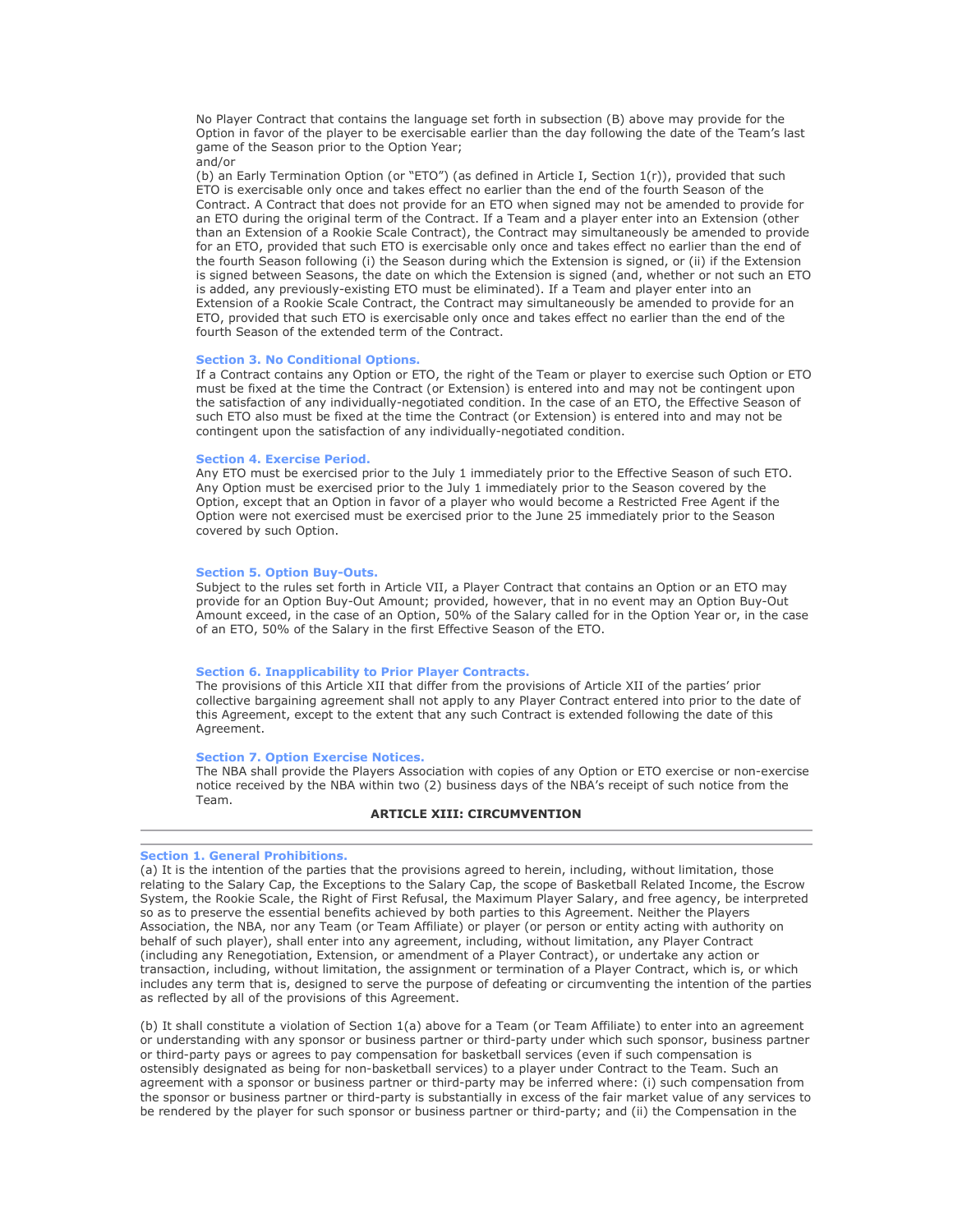Player Contract between the player and the Team is substantially below the fair market value of such Contract.

(c) It shall constitute a violation of Section 1(a) above for a Team (or Team Affiliate) to have a financial arrangement with or offer a financial inducement to any player (not including retired players) not signed to a current Player Contract, except as permitted by this Agreement.

(d) Nothing contained in Section 1(c) above shall interfere with a Team's obligation to pay a player Deferred Compensation earned under a prior Player Contract.

#### Section 2. No Unauthorized Agreements.

(a) At no time shall there be any agreements or transactions of any kind (whether disclosed or undisclosed to the NBA), express or implied, oral or written, or promises, undertakings, representations, commitments, inducements, assurances of intent, or understandings of any kind (whether disclosed or undisclosed to the NBA), between a player (or any person or entity controlled by, related to, or acting with authority on behalf of, such player) and any Team (or Team Affiliate):

(i) concerning any future Renegotiation, Extension, or amendment of an existing Player Contract, or entry into a new Player Contract;

(ii) except as permitted by this Agreement or as set forth in a Uniform Player Contract (provided that the Team has not intentionally delayed submitting such Uniform Player Contract for approval by the NBA), involving compensation or consideration of any kind to be paid, furnished or made available to the player, or any person or entity controlled by, related to, or acting with authority on behalf of the player; or

(iii) involving an investment or business opportunity to be furnished or made available to the player, or any person or entity controlled by, related to, or acting with authority on behalf of the player. (b) In addition to the foregoing, it shall be a violation of this Section 2 for any Team (or Team Affiliate) or any player (or any person or entity controlled by, related to, or acting with authority on behalf of, such player) to attempt to enter into or to intentionally solicit any agreement, transaction, promise, undertaking, representation, commitment, inducement, assurance of intent or understanding that would be prohibited by Section 2(a) above.

(c) A violation of Section 2(a) above may be proven by direct or circumstantial evidence, including, but not limited to, evidence that a Player Contract or any term or provision thereof cannot rationally be explained in the absence of conduct violative of Section 2(a).

(d) In any proceeding brought before the System Arbitrator pursuant to this Section 2, no adverse inference shall be drawn against the party initiating such proceeding because that party, when it first suspected or believed that a violation of Section 2 may have occurred, deferred the initiation of such proceeding until it had further reason to believe that such a violation had occurred.

(e) A player will not be found to have committed a violation of Section 2(a)(ii) above if the violation is the Team's intentional delay in submitting a Uniform Player Contract to the NBA and this was done without the player's knowledge.

#### Section 3. Penalties.

(a) Upon a finding of a violation of Section 1 above by the System Arbitrator, but only following the conclusion of any appeal to the Appeals Panel, the Commissioner shall be authorized to: (i) impose a fine of up to \$2,500,000 (50% of which shall be payable to the NBA, and 50% of which shall be payable to the NBPA-Selected Charitable Organization (as defined in Article VI, Section 6(a))) on any Team found to have committed such violation for the first time;

(ii) impose a fine of up to \$3,000,000 (50% of which shall be payable to the NBA, and 50% of which shall be payable to the NBPA-Selected Charitable Organization on any Team found to have committed such violation for at least the second time;

(iii) direct the forfeiture of one first round draft pick;

(iv) void any Player Contract, or any Renegotiation, Extension, or amendment of a Player Contract, between any player and any Team when both the player (or any person or entity acting with authority on behalf of such player) and the Team (or Team Affiliate) are found to have committed such violation; and/or

(v) void any other transaction or agreement found to have violated Section 1 above. (b) Upon a finding of a violation of Section 2 above by the System Arbitrator, but only following the conclusion of any appeal to the Appeals Panel, the Commissioner shall be authorized to: (i) impose a fine of up to \$5,000,000 on any Team found to have committed such violation (50% of which shall be payable to the NBA, and 50% of which shall be payable to the NBPA-Selected Charitable Organization);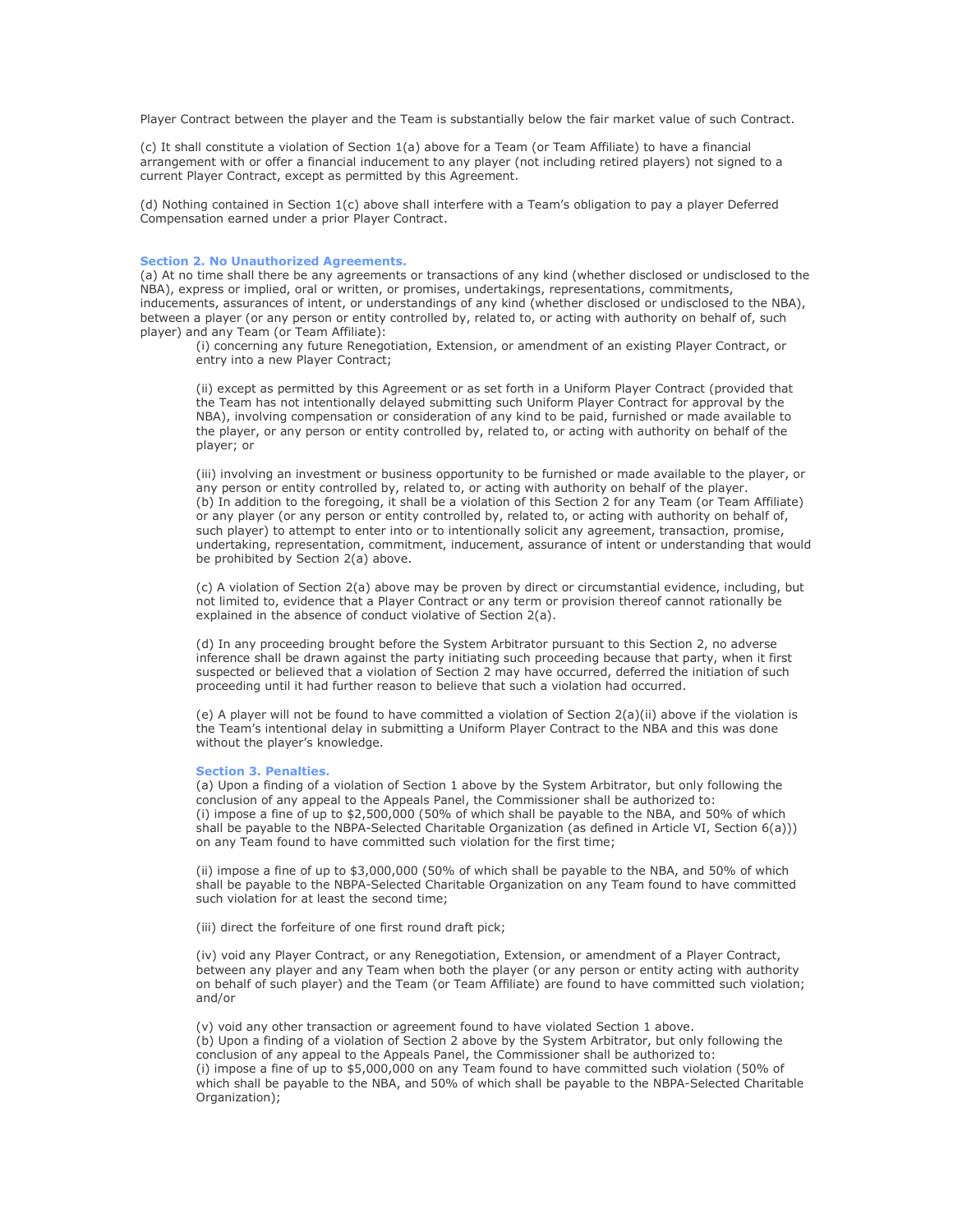(ii) direct the forfeiture of draft picks;

(iii) when both the player (or any person or entity acting with authority on behalf of such player) and the Team (or Team Affiliate) are found to have committed such violation, (A) void any Player Contract, or any Renegotiation, Extension, or amendment of a Player Contract, between such player and such Team, (B) impose a fine of up to \$100,000 on any player (50% of which shall be payable to the NBA, and 50% of which shall be payable to the NBPA-Selected Charitable Organization), and/or (C) prohibit any future Player Contract, or any Renegotiation, Extension, or amendment of a Player Contract, between such player and such Team;

(iv) suspend for up to one (1) year any Team personnel found to have willfully engaged in such violation; and/or

(v) void any other transaction or agreement found to have violated Section 2 above. (c) In any proceeding before the System Arbitrator in which it is alleged that a player agent or other person or entity acting with authority on behalf of a player has violated Section 2 above, the System Arbitrator shall make a specific determination with respect to such allegation. If the System Arbitrator finds such violation and such finding, if appealed, is affirmed by the Appeals Panel, the System Arbitrator shall refer such finding to the Players Association, which shall accept as binding and conclusive the finding(s) of the System Arbitrator (or, in the case of an appeal, the Appeals Panel) that a violation of Section 2(a) or 2(b) has occurred and shall consider such finding(s) as establishing a violation of the Players Association's regulations applicable to such person or entity. The Players Association represents that it will impose such discipline as is appropriate under the circumstances on the person or entity found to have violated Section 2 above, and that it will promptly notify the NBA of the discipline imposed; provided, however, that in no event shall the penalty imposed upon a player agent found to have violated Section 2 above be less than a one-year suspension of that player agent's certification by the Players Association.

# Section 4. Production of Tax Materials.

In any proceeding to enforce Section 1 or 2 above, the System Arbitrator shall have the authority, upon good cause shown, to direct any Team, Team Affiliate, or player to produce any tax returns or other relevant tax materials disclosing income figures for the player (non-income figures may be redacted), or disclosing expense figures by the Team or Team Affiliate (non-expense figures may be redacted), which materials shall not be released to the general public or the media and shall be treated as strictly confidential by all parties.

# Section 5. Transactions With Retired Players.

(a) If (i) a Team or Team Affiliate enters into a transaction after the date of this Agreement with a retired player who played for the Team within the five-year (5) period preceding such transaction and the terms of such transaction provide for the retired player to be paid compensation or consideration in excess of \$10,000 or to be provided with an investment or business opportunity, and, if (ii) the compensation the retired player received from the Team when he was a player was substantially below the then fair market value of such player's basketball services under the Salary Cap system, then the NBA may challenge the transaction, pursuant to the procedures set forth in Section 5(b) below, on the ground that: (A) the compensation or consideration to the retired player substantially exceeds the then fair market value of the services or other consideration provided by the retired player in the transaction; or that (B) the amount of the retired player's investment or the benefit conferred upon the retired player as a result of the investment or business opportunity is not commercially reasonable, given the relative risks and rewards of such investment.

#### (b)

(i) Any challenge under this Section 5 shall be filed in writing with a business valuation expert jointly selected by the NBA and the Players Association. In the event the parties cannot agree on the identity of a business valuation expert, a business valuation expert shall be selected in the same manner set forth in Article XXXI, Section 6 for the selection of a Grievance Arbitrator in the absence of an agreement between the parties. The business valuation expert shall conduct a hearing in which the player or retired player, the Team and/or Team Affiliate, the Players Association, and the NBA are afforded the opportunity to appear and participate. The NBA shall have the burden of proof in the proceeding. The business valuation expert may permit discovery of relevant documents necessary to undertake the valuation, and shall render a decision within fifteen (15) days following the conclusion of the hearing. Within ten (10) days of any decision by the business valuation expert, any of the parties may file an appeal with the System Arbitrator, who shall conduct a hearing and render a decision within twenty (20) days of the filing of the appeal. In any such proceeding, the System Arbitrator shall apply an "arbitrary and capricious" standard of review. There shall be no right of further appeal to the Appeals Panel.

(ii) If the NBA prevails in its challenge under this Section 5, the difference between (A) the compensation or consideration received by the retired player, or the value of the investment or business opportunity received by the retired player (net of any contribution by the retired player), and (B) a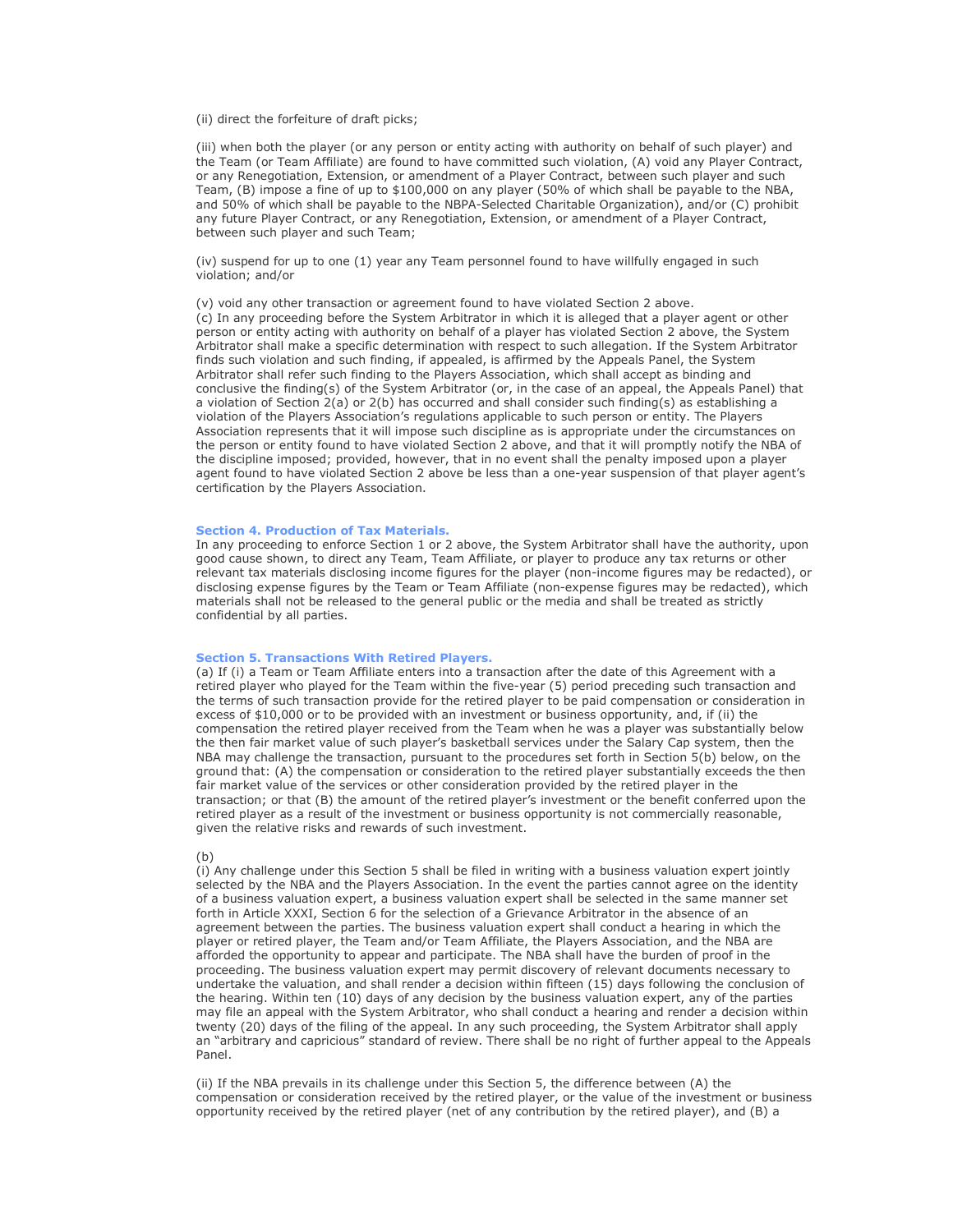reasonable estimate of the fair market value of the services or other consideration provided by the retired player, or a reasonable estimate of the fair market value of the investment or business opportunity, in each case as determined by the business valuation expert or the System Arbitrator, as the case may be, shall be included in the Team's Team Salary, subject to the Team's Room and other Salary Cap rules, and further subject to any allocation over time that the business valuation expert or System Arbitrator determines is appropriate. In the event that any amount required to be included in the Team Salary pursuant to this subsection exceeds the Team's Room, the challenged transaction or arrangement shall be rescinded and of no further force and effect.

(iii) If the NBA prevails in its challenge under this Section 5, and the retired player and the Team and/or Team Affiliate renegotiate or terminate the transaction, any revised terms of the transaction shall be promptly disclosed to the NBA and the Players Association, and may, at the request of the NBA, be resubjected to the procedures of this Section 5(b).

(c) Any information disclosed to the League Office and the Players Association pursuant to the procedures of this Section 5 shall be treated strictly confidential, and shall not be released to the general public or the media.

ARTICLE XIV: ANTI-COLLUSION PROVISIONS

### Section 1. No Collusion.

Subject to Section 2 below, no NBA Team, its employees or agents, will enter into any contracts, combinations or conspiracies, express or implied, with the NBA or any other NBA Team, their employees or agents: (a) to negotiate or not to negotiate with any Veteran or Rookie; (b) to submit or not to submit an Offer Sheet to any Restricted Free Agent; (c) to offer or not to offer a Player Contract to any Free Agent; (d) to exercise or not to exercise a Right of First Refusal; or (e) concerning the terms or conditions of employment offered to any Veteran or Rookie.

#### Section 2. Non-Collusive Conduct.

The following is a non-exhaustive list of conduct that shall not be deemed a violation of Section 1 above:

(a) the formulation and negotiation of collective bargaining proposals;

(b) agreements between NBA Teams necessary to the assignment of a Player Contract of a Veteran or the assignment of the exclusive negotiating rights to a Draft Rookie, where such assignment is contingent upon (i) the signing by the Veteran of an amendment to an existing Player Contract (including, for example, an Extension), or (ii) the signing by the Draft Rookie of a new Player Contract; provided, however, that if such contingency is fulfilled by the Veteran entering into an amended Player Contract (including, for example, an Extension) or the Draft Rookie entering into a new Player Contract, this subsection shall only apply if the assignment is actually consummated;

(c) an agreement between NBA Teams concerning the signing of a new Player Contract by a Veteran Free Agent with his Prior Team, where such agreement is necessary for the subsequent assignment of the new Player Contract between the agreeing Teams; provided, however, that this Section 2(c) shall apply only if the subsequent assignment is consummated, and only if the agreement and the new Player Contract comply with the provisions of Article VII, Section 8(e);

(d) conduct authorized by the terms and conditions of the NBA Draft (as set forth in Article X above);

(e) conduct authorized by any provision of this Agreement or conduct by the NBA League Office, undertaken in good faith, that reflects a reasonable interpretation of this Agreement or a Player Contract; and

(f) any action taken by the NBA League Office to exclude from the NBA, suspend or discipline any player for any reason authorized or permitted by any provision of this Agreement. (This subsection, however, shall not affect any other rights of any player or the Players Association to contest such action.)

### Section 3. Individual Negotiations.

No NBA Team shall fail or refuse to negotiate with, or enter into a Player Contract with, any player who is free to negotiate and sign a Player Contract with any NBA Team, on any of the following grounds:

(a) that the player has previously been subject to the exclusive negotiating rights obtained by another NBA Team in an NBA Draft; or

(b) that the player has previously refused or failed to enter into a Player Contract containing an Option; or

(c) that the player has become a Restricted Free Agent or an Unrestricted Free Agent; or

(d) that the player is or has been subject to a Right of First Refusal.

The fact that a Team has not negotiated with, made any offers to, or entered into any Player Contracts with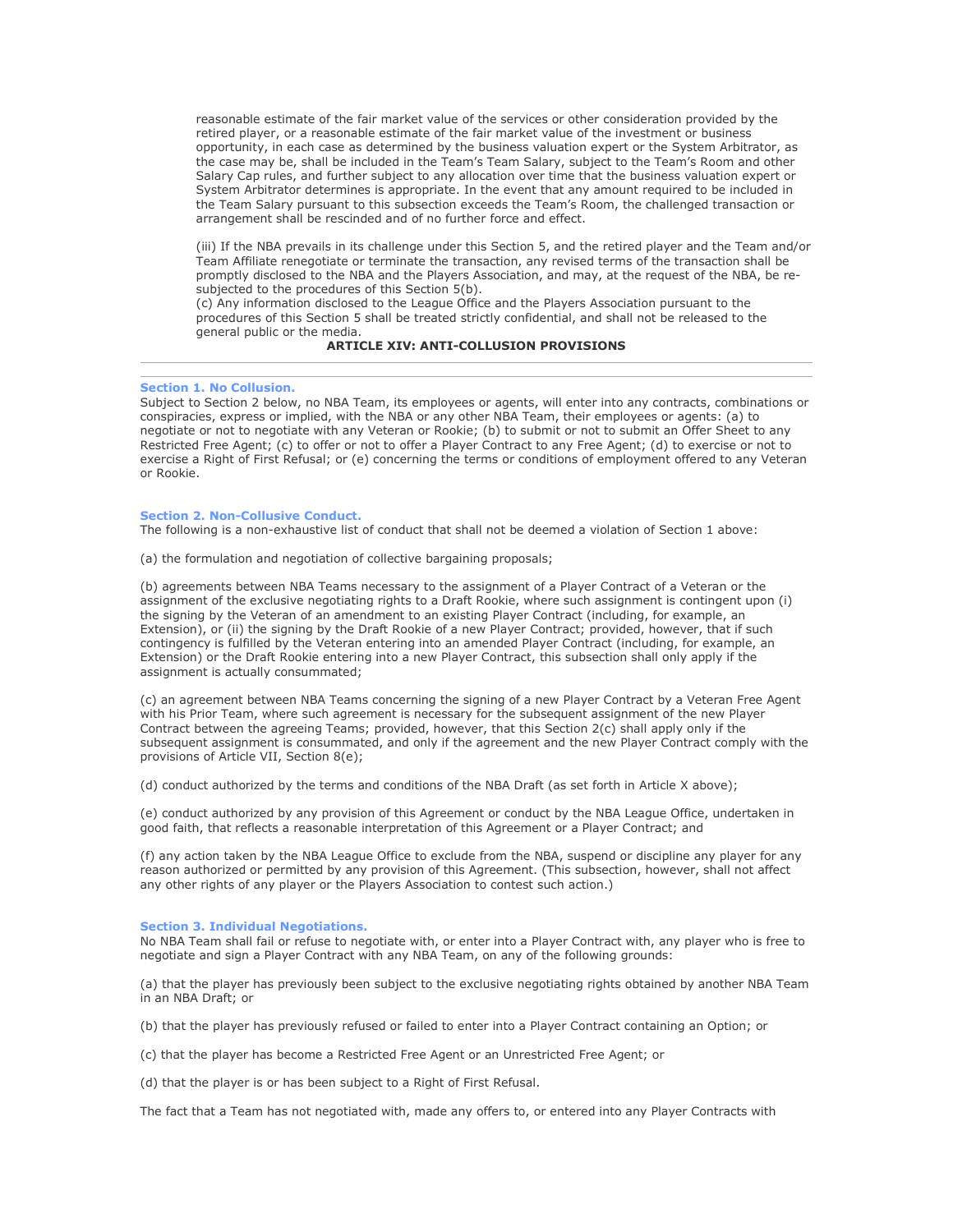players who are free to negotiate and sign Player Contracts with any Team, shall not, by itself, be deemed proof that such Team failed or refused to negotiate with, make any offers to, or enter into any Player Contracts with any players on any of the prohibited grounds referred to in this Section 3.

#### Section 4. League Disclosures.

The NBA League Office shall not knowingly communicate or disclose, directly or indirectly, to any NBA Team that another NBA Team has negotiated with or is negotiating with any Restricted Free Agent, unless and until an Offer Sheet (as defined in Article XI, Section 5(b)) shall have been given to the ROFR Team (as defined in Article XI, Section 4(a)), or any Free Agent prior to the execution of a Player Contract with that player.

### Section 5. Enforcement of Anti-Collusion Provisions.

(a) Any player, or the Players Association acting on behalf of a player or players, may bring an action before the System Arbitrator alleging a violation of Section 1 above. Issues of relief and liability shall be determined in the same proceeding (including the amount of damages, pursuant to Section 9 below, if any). The complaining party will bear the burden of demonstrating by a clear preponderance of the evidence that the challenged conduct was in violation of Section 1 above and caused economic injury to such player(s); provided, however, that the Players Association may, in the absence of economic injury to any player, bring an action before the System Arbitrator claiming a violation of Section 1 above (which must be proved by a clear preponderance of the evidence) and seeking only declaratory relief or a direction to cease and desist from the challenged conduct.

(b) The provisions of this Agreement are not intended to create any substantive rights in any party, other than as provided for herein. This Agreement may be enforced, and any alleged violations may be remedied, only as provided for herein.

# Section 6. Satisfaction of Burden of Proof.

The failure by a Team or Teams to submit Offer Sheets to Restricted Free Agents, or to make offers or sign Contracts for the playing services of Free Agents shall not, by itself or in combination only with evidence about the playing skills of the player(s) not receiving such offers or contracts, satisfy the burden of proof set forth in Section 5 above. However, such evidence may support a finding of a violation of Section 1 above, but only in combination with other evidence that either by itself or in combination with the evidence referred to in the immediately preceding sentence indicates that the challenged conduct was in violation of Section 1 above and, except in cases where the Players Association seeks only declaratory relief or a direction to cease and desist from the challenged conduct, caused economic injury to such player(s).

#### Section 7. Summary Judgment.

The System Arbitrator may, at any time following the conclusion of any permitted discovery, determine whether or not the complainant's evidence is sufficient to raise a genuine issue of material fact capable of satisfying the standards imposed by Sections 5 and 6 above. If the System Arbitrator determines that complainant's evidence is not so sufficient, he shall dismiss the action.

### Section 8. Remedies For Economic Injury.

In the event that an individual player or players, or the Players Association acting on his or their behalf, successfully proves a violation of Section 1 above that has caused economic injury, the player or players determined by the System Arbitrator to have suffered economic injury as a result of the violation will have the right:

(a) to terminate his (or their) existing Player Contract(s) at his (or their) option (however, such termination shall not take effect until the conclusion of a then-ongoing NBA Season, if any). Such right of termination shall not arise until the recommendation of the System Arbitrator finding a violation is no longer subject to further appeal and must be exercised by the player within thirty (30) days therefrom. If, at the time the Player Contract is terminated, such player would have been an Unrestricted Free Agent pursuant to the provisions of this Agreement, he shall immediately become an Unrestricted Free Agent. If, at the time the Player Contract is terminated, such player would have been a Restricted Free Agent pursuant to the provisions of this Agreement, such player shall immediately become a Restricted Free Agent upon such termination; however, any such player may choose to reinstate his Player Contract at any time up until September 15 of that year; and

(b) to recover damages as described in Section 9 below. However, if the player terminates his Player Contract under Section 9(a) above and does not reinstate it pursuant thereto, he may not recover damages for the period after such termination takes effect. A player who does not terminate his contract, or who reinstates it pursuant to Section 9(a) above, may recover damages for the entire period of his injury.

### Section 9. Calculation of Damages.

Upon any finding of a violation of Section 1 above that has caused economic injury, compensatory damages (i.e., the amount by which any player has been injured as a result of such violation) and non-compensatory damages (i.e., the amount exceeding compensatory damages) shall be awarded as follows:

(a) Two (2) times the amount of compensatory damages, in the event that all of the Teams found to have violated Section 1 above have committed such a violation for the first time. Any Team found to have committed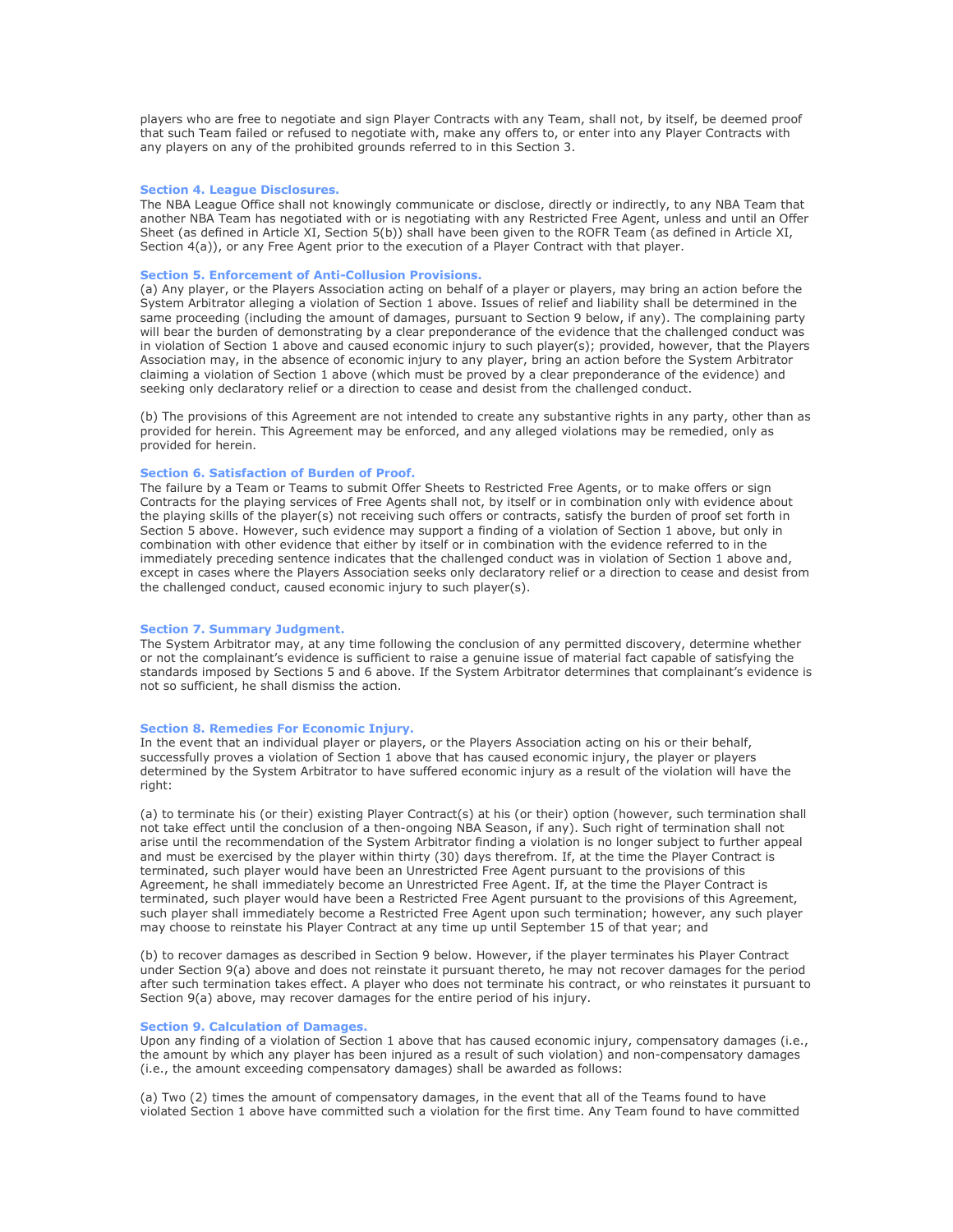such a violation for the first time shall be jointly and severally liable for two (2) times the amount of compensatory damages.

(b) Three (3) times the amount of compensatory damages, in the event that any of the Teams found to have violated Section 1 above have committed such a violation for the second time during the term of this Agreement. In the event that damages are awarded pursuant to this Section 9(b): (i) any Team found to have committed such a violation for the first time shall be jointly and severally liable for two (2) times the amount of compensatory damages; and (ii) any Team found to have committed such a violation for the second time during the term of this Agreement shall be jointly and severally liable for three (3) times the amount of compensatory damages.

(c) Three (3) times the amount of compensatory damages, plus, for each Team found to have violated Section 1 above for at least the third time during the term of this Agreement, three million dollars (\$3,000,000), in the event that any of the Teams found to have violated Section 1 above have committed such violation for at least the third time during the term of this Agreement. In the event that damages are awarded pursuant to this Section 9(c): (i) any Team found to have committed such a violation for the first time shall be jointly and severally liable for two (2) times the amount of compensatory damages; (ii) any Team found to have committed such a violation for at least the second time during the term of this Agreement shall be jointly and severally liable for three (3) times the amount of compensatory damages; and (iii) any Team found to have committed such a violation for at least the third time during the term of this Agreement shall, in addition, pay a fine of three million dollars (\$3,000,000).

# Section 10. Payment of Damages.

In the event damages are awarded pursuant to Section 9 above, the amount of compensatory damages shall be paid to the injured player or players. The amount of non-compensatory damages, including any fines, shall be paid to the Players Association, which may use it for any purpose other than to pay it to any player who has received compensatory damages, except that any such player may receive some portion of a non-compensatory damage award as part of a proportional distribution to Players Association members.

#### Section 11. Effect of Damages on Salary Cap.

In the event damages are awarded pursuant to Section 9 above, the amount of non-compensatory damages, including any fines, will not be included in any of the computations described in Article VII above. The amount of compensatory damages awarded will be included in such computations.

#### Section 12. Contribution.

Any Team found liable under Section 1 above shall have the right to seek contribution from any other Team found liable for the same violation in a proceeding before the Commissioner who shall determine what contribution, if any, is fair and equitable. The Commissioner's determination with regard to contribution shall be final and binding upon and unappealable by any Team. A contribution determination by the Commissioner may be appealed by the Players Association to the System Arbitrator, except that if such a determination involves fewer than four (4) Teams found to have committed a violation of Section 1 above and allocates damages equally among the Teams found liable, there shall be no appeal to the System Arbitrator. In the event of a contribution determination by the Commissioner, the NBA shall provide the Players Association with the data and information that the Commissioner used or relied upon in making his determination. Any contribution determination appealed by the Players Association to the System Arbitrator shall be upheld unless it is clearly erroneous.

# Section 13. No Reimbursement.

Any damages awarded pursuant to Section 9 above must be paid by the individual Teams found liable and those Teams may not be reimbursed or indemnified by any other Team or the NBA, except to the extent of any award of contribution made pursuant to Section 12 above.

#### Section 14. Costs.

In any action brought for an alleged violation of Section 1 above, the System Arbitrator shall order the payment of reasonable attorneys' fees by any party found to have brought such an action or to have asserted a defense to such an action without any reasonable basis for asserting such a claim or defense.

#### Section 15. Termination of Agreement.

The Players Association shall have the right to terminate this Agreement (pursuant to the procedure set forth in Article XXXIX, Section 3 of this Agreement), under the following circumstances:

(a) Where there has been a finding or findings of one (1) or more instances of a violation of Section 1 above with respect to any one NBA Season during the term of this Agreement which, either individually or in total, involved five (5) or more Teams and caused injury to five (5) or more players; or

(b) Where there has been a finding or findings of one (1) or more instances of a violation of Section 1 above with respect to any two (2) consecutive NBA Seasons during the term of this Agreement which, either individually or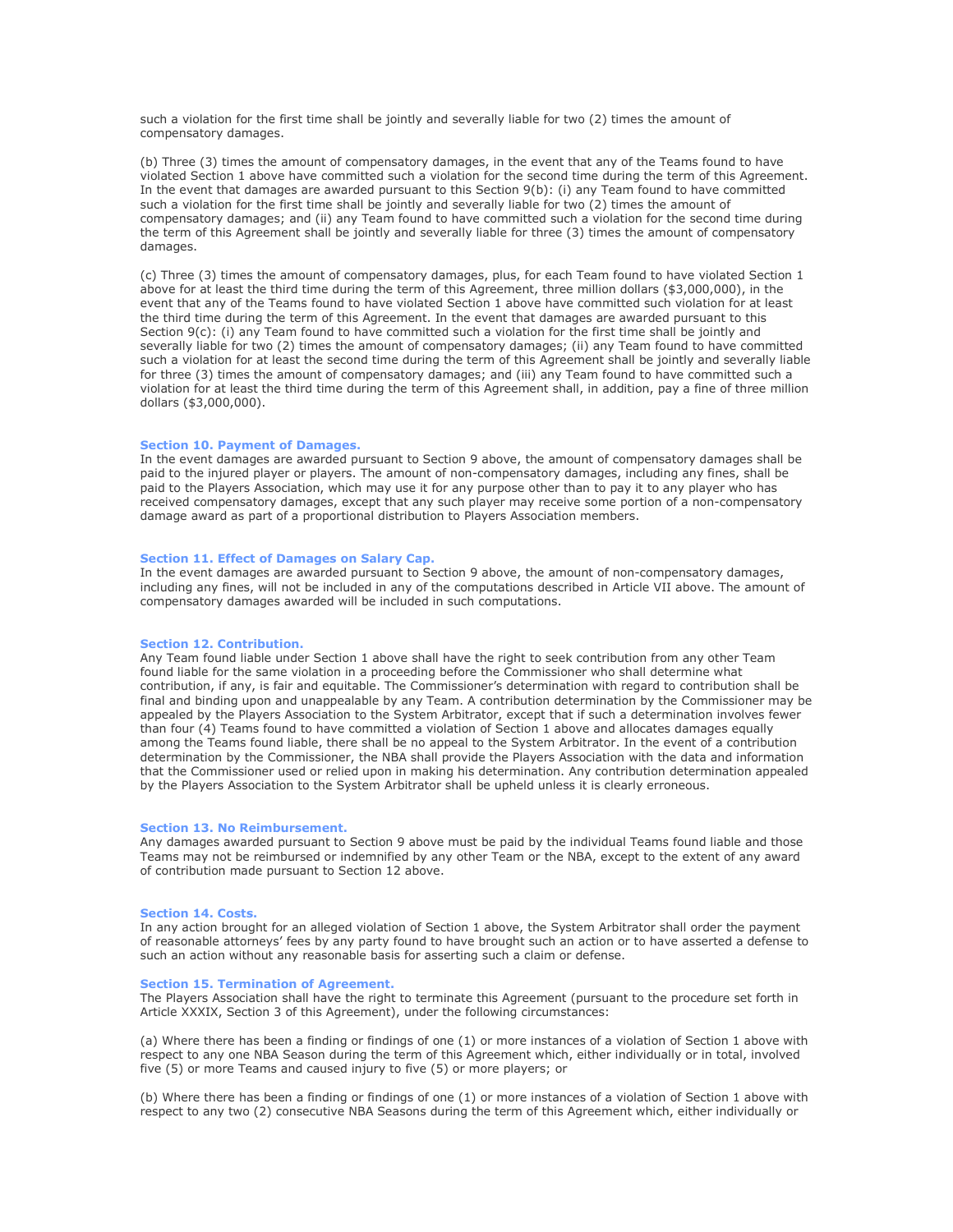in total, involved seven (7) or more Teams and caused economic injury to seven (7) or more players. For purposes of this Section 15(b), a player found to have been injured by a violation of Section 1 above in each of two (2) consecutive Seasons shall be counted as an additional player injured by such a violation for each such NBA Season; or

(c) Where, in a proceeding brought by the Players Association, it is shown by clear and convincing evidence that during the term of this Agreement ten (10) or more Teams have engaged in a violation or violations of Section 1 above, causing economic injury to one or more NBA players. In order to terminate this Agreement pursuant to this subsection (c) and Article XXXIX, Section 3 of this Agreement:

(i) the proceeding must be brought by the Players Association; and

(ii) the NBA and the System Arbitrator must be informed at the outset of any such proceeding that the Players Association is proceeding under this subsection (c) for the purpose of establishing its entitlement to terminate this Agreement.

### Section 16. Discovery.

(a) In any of the actions described in this Article XIV, the System Arbitrator shall grant reasonable and expedited discovery upon the application of any party where, and to the extent, he or she determines it is reasonable to do so. Such discovery may include the production of documents and the taking of depositions.

(b) Notwithstanding Section 16(a) above, the Players Association and the NBA shall each have the right to obtain discovery upon request in any three (3) proceedings brought under this Article XIV during the term of this Agreement. The scope and extent of such discovery shall be determined by the System Arbitrator.

### Section 17. Time Limits.

Any action under Section 1 above must be brought within 90 days of the time when the player knows or reasonably should have known that he had a claim, or within 90 days of the start of the NBA Season in which a violation of Section 1 above is claimed, whichever is later. In the absence of a System Arbitrator, the complaining party shall file such claim for breach of this Agreement pursuant to Section 301 of the Labor Management Relations Act in either the U.S. District Court for the Southern District of New York or the U.S. District Court for the District of New Jersey. Any party alleged to have violated Section 1 shall have the right, prior to any proceedings on the merits, to make an initial motion to dismiss any complaint that does not comply with the timeliness requirement of this Section 17. ARTICLE XV: CERTIFICATIONS

## Section 1. Contract Certification.

(a) Every Player Contract (other than a 10-Day Contract), or any Renegotiation, Extension or other amendment of a Player Contract, entered into during the term of this Agreement shall be accompanied by a certification, sworn to separately by (i) the person who executed the Player Contract on behalf of the Team, (ii) the player, and (iii) any player agent who negotiated the Contract on behalf of the player, under penalties of perjury, that the Player Contract, Renegotiation, Extension, or amendment sets forth all components of a player's Compensation from the Team or any Team Affiliate, and that there are no agreements or transactions of any kind (whether disclosed or undisclosed to the NBA), express or implied, oral or written, or promises, undertakings, representations, commitments, inducements, assurances of intent, or understandings of any kind (whether disclosed or undisclosed to the NBA):

(i) concerning any future Renegotiation, Extension, or amendment of an existing Player Contract, or entry into a new Player Contract; or

(ii) except as permitted by this Agreement or contained in such Uniform Player Contract, involving compensation or consideration of any kind to be paid, furnished or made available to the player, or any person or entity controlled by, related to, or acting with authority on behalf of the player; or

(iii) involving an investment or business opportunity to be furnished or made available to the player, or any person or entity controlled by, related to, or acting with authority on behalf of the player. (b) Prior to the assignment of any Player Contract of a player who is in the last Salary Cap Year of the Contract (or the last Salary Cap Year before the player has the right to terminate the Contract), the player, the player's agent, and the Team to which such Contract is to be assigned shall each submit to the NBA a certification, sworn to under penalties of perjury, that other than the Player Contract that has been assigned, or as permitted by this Agreement, there are no agreements or transactions of any kind (whether disclosed or undisclosed to the NBA), express or implied, oral or written, or promises, undertakings, representations, commitments, inducements, assurances of intent, or understandings of any kind (whether disclosed or undisclosed to the NBA), between the player (or the player's agent or any person or entity controlled by or related to the player) and the Team to which the Player Contract is to be assigned or a Team Affiliate of the Team to which the Player Contract is to be assigned (i) concerning any future Renegotiation, Extension, or amendment of the Player Contract that has been assigned, or (ii) involving compensation or consideration of any kind (including an investment or business opportunity) to be paid, furnished or made available to the player, or any person or entity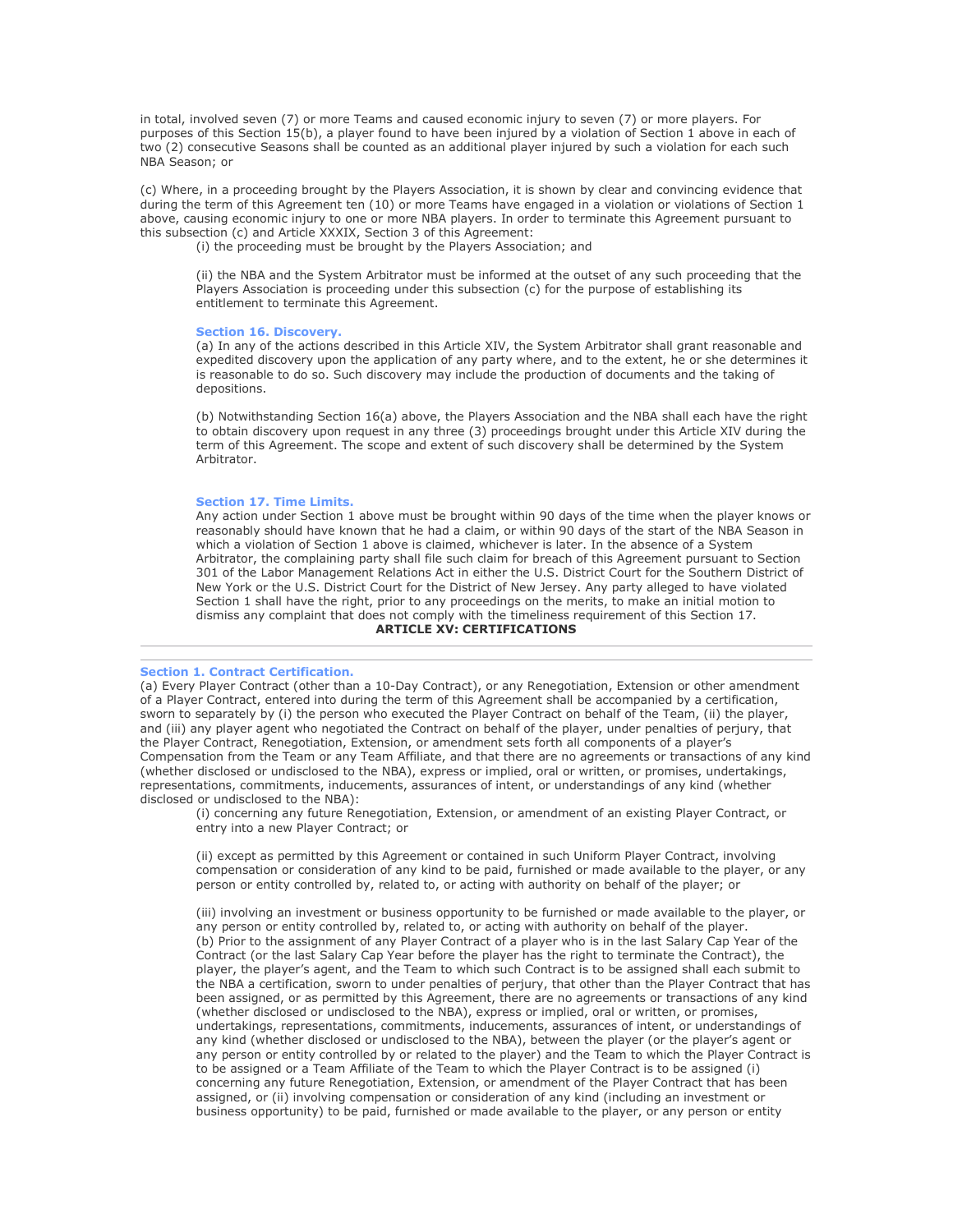controlled by, related to, or acting with authority on behalf of the player.

(c) If a player, within two (2) years after the assignment of such player's Player Contract, enters into a new Player Contract, or any Renegotiation, Extension, or other amendment of the Player Contract that had been assigned, the Team, the player, and the player's agent shall each submit to the NBA a certification, sworn to under penalties of perjury, that, at the time of the assignment, other than the Player Contract that has been assigned, or as permitted by this Agreement, there were no agreements or transactions of any kind (whether disclosed or undisclosed to the NBA), express or implied, oral or written, or promises, undertakings, representations, commitments, inducements, assurances of intent, or understandings of any kind, (whether disclosed or undisclosed to the NBA), between the player (or the player's agent or any person or entity controlled by or related to the player) and the Team to which the Player Contract has been assigned or a Team Affiliate of the Team to which the Player Contract has been assigned (i) concerning any future Renegotiation, Extension, or amendment of the Player Contract that has been assigned, or (ii) involving compensation or consideration of any kind (including an investment or business opportunity) to be paid, furnished or made available to the player, or any person or entity controlled by, related to, or acting with authority on behalf of the player.

(d) If an agent, player, or Team fails or refuses to provide a certification called for under this Article XV, the NBA shall have the option, in its sole discretion, to approve or disapprove the transaction in question. In the case of a failure or refusal by an agent, and whether the transaction in question is approved or disapproved, the Players Association shall take appropriate disciplinary action against the agent.

# Section 2. End of Season Certification.

(a) At the conclusion of each NBA Season, a Governor (or Alternate Governor) and the executive primarily responsible for basketball operations on behalf of the Team shall each submit to the NBA a certification, sworn to under penalties of perjury, that the Team has not, to the extent of their knowledge after reasonable inquiry, violated the terms of Article XIV, Section 1, nor received from the NBA League Office any communication disclosing that an NBA Team has negotiated with any Free Agent prior to the execution of a Player Contract with that player. Upon receipt of each such certification, the NBA shall forward a copy of the certification to the Players Association.

(b) A violation of this Section 2 may be deemed evidence of a violation of Article XIV, Section 1.

#### Section 3. False Certification.

Any criminal complaint of perjury filed by the NBA or any Team based upon a certification required pursuant to Section 1 above shall be against the player, the player's agent, and the Team official making such certification.

# ARTICLE XVI: MUTUAL RESERVATION OF RIGHTS

Upon the expiration or termination of this Agreement, no person shall be deemed to have waived, by reason of the entry into or effectuation of this Agreement, any other collective bargaining agreement, or any Player Contract, or any of the terms of any of them, or by reason of any practice or course of dealing, their respective rights under law with respect to any issue or their ability to advance any legal argument.

# ARTICLE XVII: PROCEDURE WITH RESPECT TO PLAYING CONDITIONS AT VARIOUS FACILITIES

When a new franchise is granted, or when an existing franchise moves to another city or a new or different arena, the Players Association shall, upon request and within a reasonable period of time, have the right to inspect the facility to be used by such franchise. Similarly, the Players Association shall, upon reasonable notice to the Team(s) involved and the NBA, have the right to inspect the training camp and practice facilities used by such Team(s). If, following such inspection, the Players Association is of the opinion that the playing conditions at such facility will endanger the health and safety of NBA players, it shall promptly notify the Commissioner and the Team involved in writing. Promptly following the receipt of such notice, representatives of the Players Association and of the Team(s) involved, and the Commissioner or his designee shall meet in an effort to resolve the matter. It is agreed that the failure of the parties to resolve the matter shall not impair the legally binding effect of this Agreement or create any right, during the term of this Agreement, to (a) unilaterally implement any provision concerning such unresolved matter, (b) lockout, or (c) strike. If no resolution satisfactory to the Players Association, the Team(s) involved and the Commissioner is reached, the issue of whether the playing conditions at the facility in question will endanger the health and safety of NBA players will, without interruption of the schedule or training camp or practice activities, immediately be submitted to and determined by the Grievance Arbitrator in accordance with the provisions of Article XXXI; provided, however, that the Grievance Arbitrator need not render an award within 24 hours of the conclusion of the hearing, but shall issue his award as expeditiously as possible under the circumstances.

> ARTICLE XVIII: TRAVEL ACCOMMODATIONS, LOCKER ROOM FACILITIES AND PARKING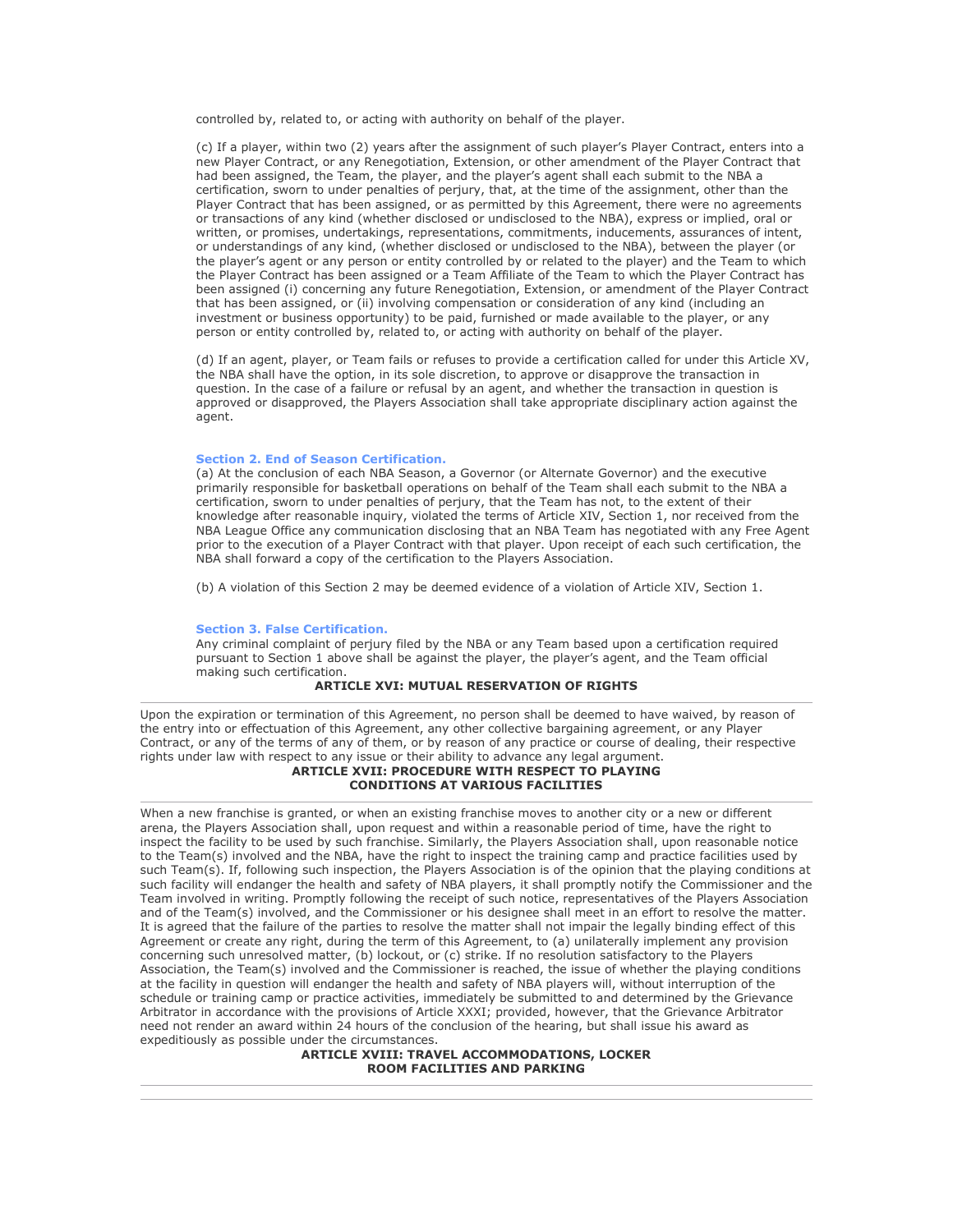### Section 1. Hotel Arrangements.

(a) Each Team agrees to use its best efforts to make the following arrangements for its players while they are "on the road":

(i) to have their baggage picked up by porters;

(ii) to have them stay in first class hotels; and

(iii) to have extra-long beds available to them in each hotel.

If there is a finding that a Team has committed a willful violation of this Section 1(a), the NBA shall impose a \$5,000 fine on such Team.

(b) When its players are "on the road," each Team shall provide an individual hotel room for each player.

### Section 2. First Class Travel.

(a) Each Team shall provide first class travel accommodations on all trips in excess of one hour, except when such accommodations are not available; provided, however, that a Team's head coach may fly first class in place of a player when eight or more first class seats are provided to players. In the event a Team's head coach flies first class in place of a player, one (1) player, designated by the Players Association, shall be paid the difference between the amount paid by such Team for a first class seat on the flight involved and the cost of the seat purchased for such designated player on that flight.

(b) If there is a finding that a Team has committed a willful violation of this Section 2, the NBA shall impose a \$5,000 fine on such Team.

### Section 3. Locker Room Facilities.

Each Team agrees to provide suitable locker room facilities and to use its best efforts to stabilize the temperature in locker rooms to make it consistent with the temperature on playing courts.

#### Section 4. Parking Facilities.

Each Team agrees to make parking facilities available to its players without charge in connection with games and practices conducted at the facility regularly used by such Team for home games and/or practices.

### ARTICLE XIX: UNION SECURITY, DUES AND CHECK-OFF

#### Section 1. Membership.

As a condition of employment commencing with the execution of this Agreement, for the duration of this Agreement only, and wherever legal: (a) any active player who is or later becomes a member in good standing of the Players Association must maintain his membership in good standing in the Players Association; and (b) any active player (including a player in the future) who is not a member in good standing of the Players Association must, on the 30th day following the beginning of his employment or the 30th day following the execution of this Agreement, whichever is later, pay, pursuant to Section 2 below or otherwise, financial core obligations to the Players Association related to collective bargaining and the administration of collective bargaining agreements (hereinafter referred to as "financial core fees").

#### Section 2. Check-off.

Commencing with the execution of this Agreement and for the duration of this Agreement only, each Team, following its receipt of the requisite authorization form, will check-off the initiation fee and annual dues, assessments and financial core fees, as the case may be, in equal installments from the first four payments made thereafter to the player pursuant to paragraph 3(a) of the Uniform Player Contract or from such lesser number of payments made thereafter as provided for by Exhibit 1 to such Contract, for each player for whom a current check-off authorization has been provided to the Team. The Team will forward the check-off monies to the Players Association within fourteen (14) days of each check-off. If the Team fails to do so, interest at 7% per annum, payable to the Players Association, shall begin to accrue on such check-off monies upon the conclusion of such 14-day period.

#### Section 3. Enforcement.

(a) Upon written notification to the NBA by the Players Association that a player has not paid any initiation fee, dues or financial core fees in violation of Section 1 above, the NBA will raise the matter for discussion with the player and his Team. If there is no resolution of the matter within seven (7) days, then the Team will, upon the written request of the Players Association, suspend the player without pay, wherever legal. Such suspension will continue until the Players Association has notified the Team in writing that the suspended player has satisfied his obligation as contained in Section 1 above. The parties hereby agree that suspension without pay is adopted as a substitute for and in lieu of discharge as the penalty for a violation of the union security clause of this Agreement and that no player will be discharged for a violation of that clause.

A copy of all notices required by this Section 3(a) will be simultaneously mailed to the player involved and the NBA.

(b) The term "member in good standing" as used in this Article XIX applies only to the payment of dues or any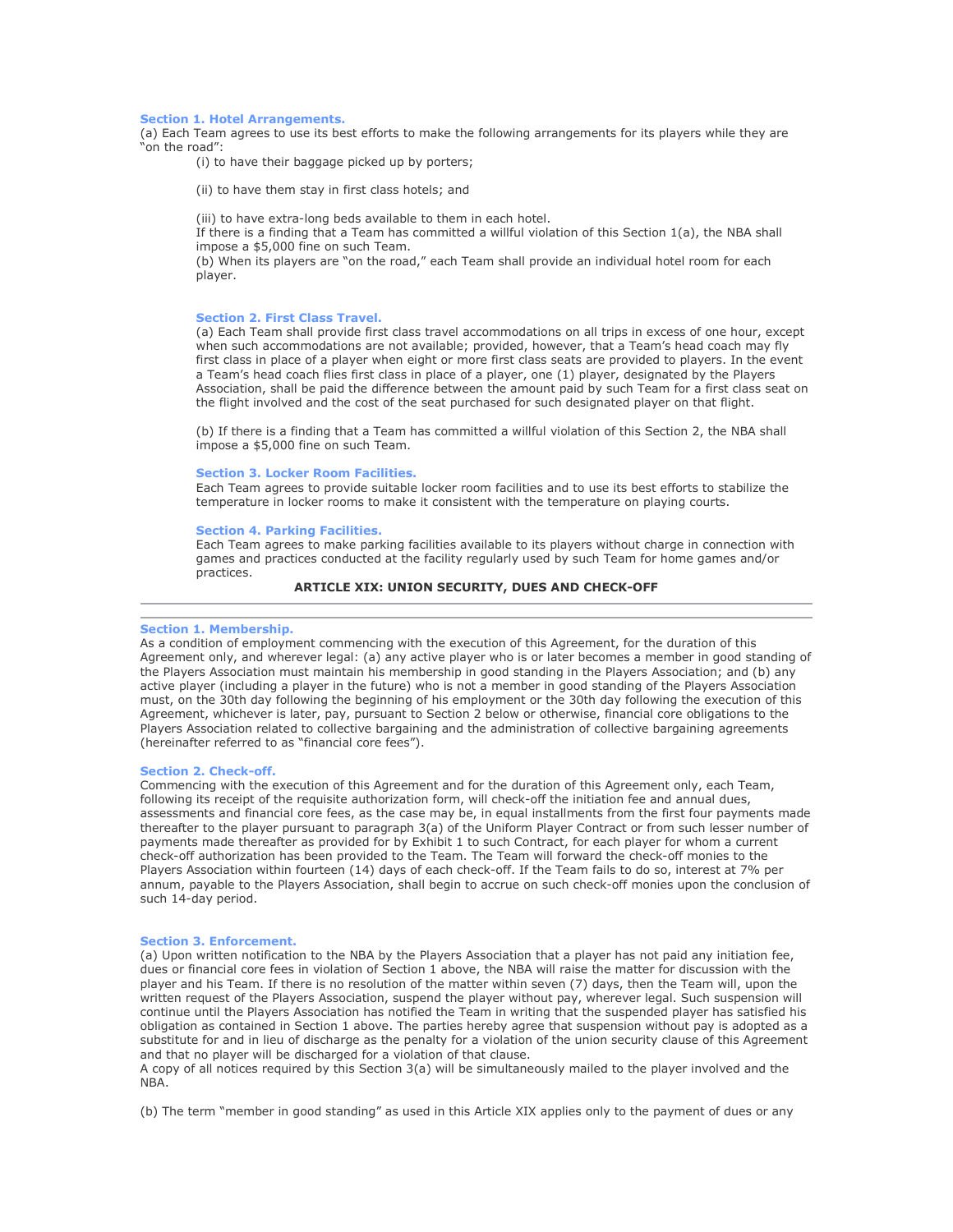initiation fee and not to any other factors involved in union discipline.

(c) Other than pursuant to Section 2 above, no Team shall pay any initiation fees, dues, or financial core fees on

### Section 4. No Liability.

Neither the NBA nor any Team shall be liable for any salary, bonus, or other monetary or non-monetary claims that result from a player being suspended pursuant to the terms of Section 3 above. ARTICLE XX: SCHEDULING

### Section 1. Training Camp.

(a) Veteran Players will not be required to attend training camp earlier than 11 a.m. (local time) on the twentyninth day prior to the first game of any Regular Season. On such twenty-ninth day, Veterans may only be required to attend a Team dinner and Team meetings, participate in photograph and media sessions, and submit to a physical examination.

(b) Notwithstanding Section 1(a) above, if a Veteran Player is under contract to a Team that is scheduled during a particular NBA Season to participate outside North America in an Exhibition game or a Regular Season game during the first ten (10) days of the Regular Season, such Veteran Player may be required to attend the training camp conducted in advance of that Regular Season by 11 a.m. (local time) on the thirty-second day prior to the first game of the Regular Season.

(c) Rookies may be required to attend training camp on a date earlier than the date(s) specified in Sections 1(a) and 1(b) above, but no earlier than ten (10) days prior to the date that Veterans on such Team are required to attend.

(d)

(i) Team training camps may be held at any location, within or outside the United States and Canada. The NBA shall oversee the arrangements made with respect to any training camp held outside the United States and Canada and the accommodations provided to participating players.

(ii) The NBA shall be required to notify the Players Association of its intention to conduct a team training camp outside the United States and Canada. Within three (3) business days of its receipt of such notification, the Players Association shall have the right to disapprove such plans, provided that such disapproval may be based solely on a reasonable and well-founded concern that the location of such training camp would be unsafe for players.

(iii) No Team shall hold its training camp outside the United States and Canada in any two successive Seasons.

(iv) Players on a Team that holds its training camp outside of the United States and Canada shall have at least one day off following the travel day during which they travel back to the United States from such training camp.

(i) During the first six days of training camp: (A) a Team shall be permitted to conduct no more than two (2) regular practice sessions per day; (B) such session(s) may last an aggregate of no longer than 3.5 hours (excluding time – not to exceed 30 minutes – spent stretching and participating in aerobic warm-ups and cool-downs); and (C) if a Team elects to conduct two (2) regular practice sessions during a day, one of the two sessions must be limited to non-contact activities. For the remainder of training camp, a Team shall be permitted to conduct no more than one (1) regular practice session per day and such session may last no longer than 3.5 hours (excluding time – not to exceed 30 minutes – spent stretching and participating in aerobic warm-ups and cool downs).

(ii) If a Team conducts one or two regular practice sessions during a day in accordance with Section  $1(e)(i)$  above, then except as provided in clause (A) of Section  $1(e)(iii)$  below, the Team shall not, at a separate time during the day, conduct, organize or supervise any additional basketball activity on the basketball court.

(iii) Nothing in Section 1(e)(i) and (ii) above shall be construed to prohibit a Team, on any day of training camp, from conducting one or two regular practice sessions in accordance with Section 1(e)(i) above, plus:

(A) on-court skills development sessions (e.g., pick-and-roll situations, shooting, passing, etc.) not involving the playing of live defense (i.e., only "dummy" defense may be played) and not involving the practicing of four-man or five-man offenses or defenses; and

(B) team-related or training-related activities (including, but not limited to, weight training, other conditioning sessions (excluding high-impact conditioning drills that are normally conducted during regular practice sessions), video sessions, meetings, and promotional appearances), so long as such additional activities do not include any basketball activity on the basketball court that is organized, supervised, or conducted by the Team.

<sup>(</sup>e)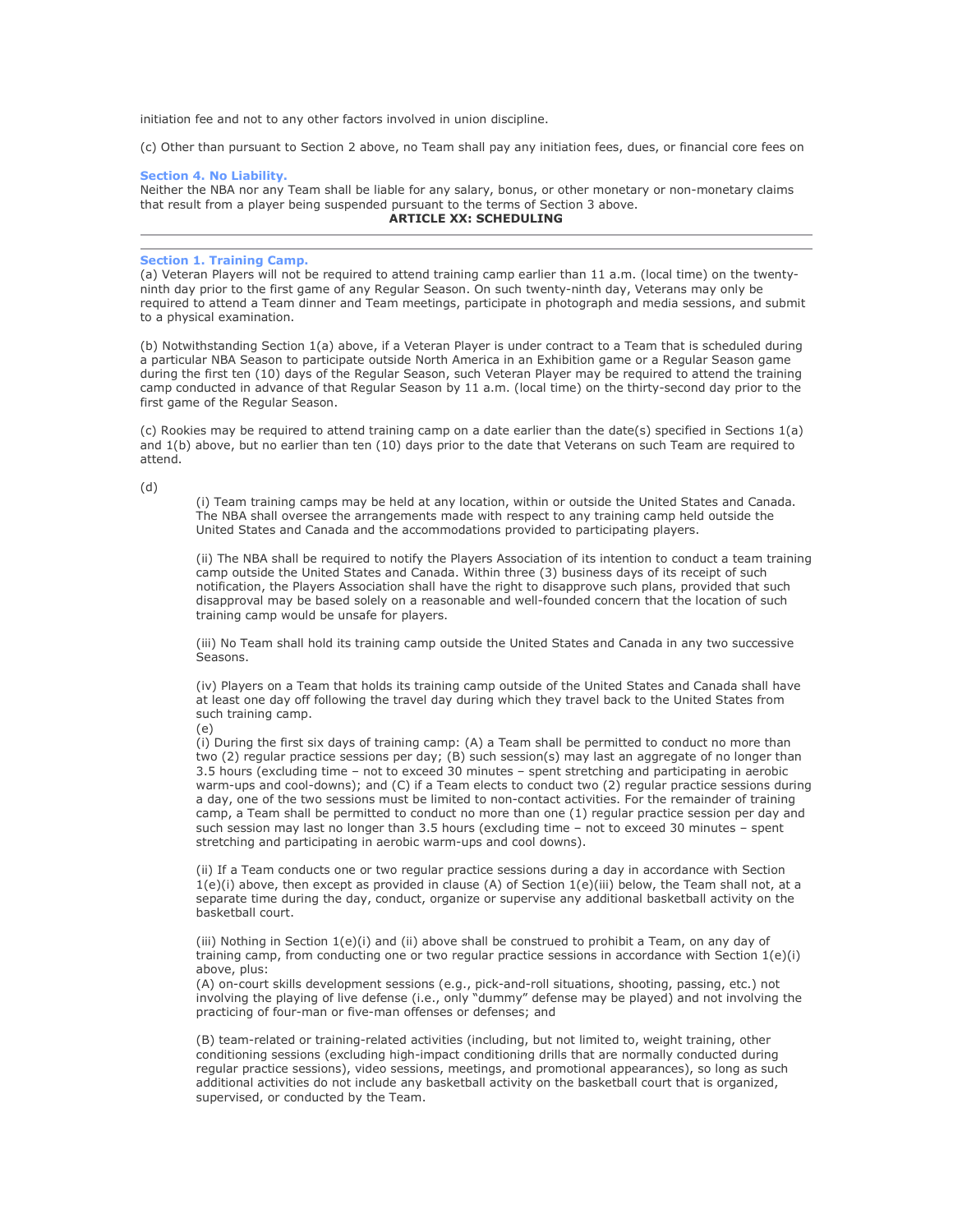### Section 2. Exhibition Games.

(a) Exhibition games prior to any Regular Season shall not exceed eight (8) (including intra-squad games for which admission is charged), and Exhibition games during any Regular Season shall not exceed three (3).

(b) Exhibition games shall not be played on the three (3) days prior to the opening of the Team's Regular Season schedule, on the day prior to a Regular Season game, or on the day prior to and the day following the All-Star Game.

#### Section 3. Regular Season Games.

Each Team agrees that in no event will it play more than 82 Regular Season games.

### Section 4. Location of Games.

Exhibition and Regular Season games may be conducted at any location, within or outside the United States and Canada. The NBA shall supervise the arrangements made with respect to games conducted outside the United States and Canada and the accommodations provided to participating players.

#### Section 5. Holidays.

(a) No Team will be required to play a game on December 25, unless such game is to be telecast or cablecast nationally.

(b) Games scheduled to be played on January 1 and Good Friday shall not commence prior to 6 p.m. (local time), unless the Players Association consents thereto, which consent shall not be unreasonably withheld. The Players Association will, upon request, consent to the earlier commencement of two (2) games on each of such dates if such games are to be broadcast or cablecast nationally, and provided that the Teams involved are in the same time zone or otherwise in close geographic proximity.

(c) Teams at home on December 25 and January 1 (each, a "Holiday") may, but shall not be required to, conduct a practice on either (or both) of such Holidays, provided: (i) the Team's players have requested that they practice on the Holiday, as communicated to the Team by the Team's player representative; and (ii) within seven (7) days before or after the Holiday, the Team's players are provided with a "day off" — i.e., the Team will not conduct any practice, including any optional practice, on such date, and the Team will not have a scheduled game on such date.

(d) Teams shall not depart for an away game or series of away games prior to 3 p.m. (local time) on December 25 or January 1, unless reasonable transportation arrangements for such game or games cannot be made at or after 3 p.m. (local time).

### Section 6. All-Star.

No Team that plays a game on the Thursday prior to the All-Star Game shall play a game on the Tuesday following the All-Star Game or conduct a practice session prior to such Tuesday at 2 p.m. (local time).

### Section 7. Travel.

(a) The NBA and its Teams shall use their best efforts to devise reasonable travel schedules when Team training camps, Exhibition games, and Regular Season games are conducted or played outside the United States and Canada.

(b) No Team shall be required to play a scheduled game on the same day that such Team has traveled across two (2) time zones, except in unusual circumstances and unless the Players Association consents thereto, which consent shall not be unreasonably withheld.

# ARTICLE XXI: NBA ALL-STAR GAME

#### Section 1. Participation.

(a) Any player selected (by any method designated by the NBA) to play in an All-Star Game shall be required to: (i) attend and participate in such Game;

(ii) attend and participate in one (1) All-Star Skills Competition (but not including the Slam Dunk Competition) that is conducted during the All-Star Weekend on which such Game is held; and

(iii) attend and participate in every other event conducted in association with such All-Star Weekend, including, but not limited to, a reasonable number of media sessions, television appearances, and promotional appearances.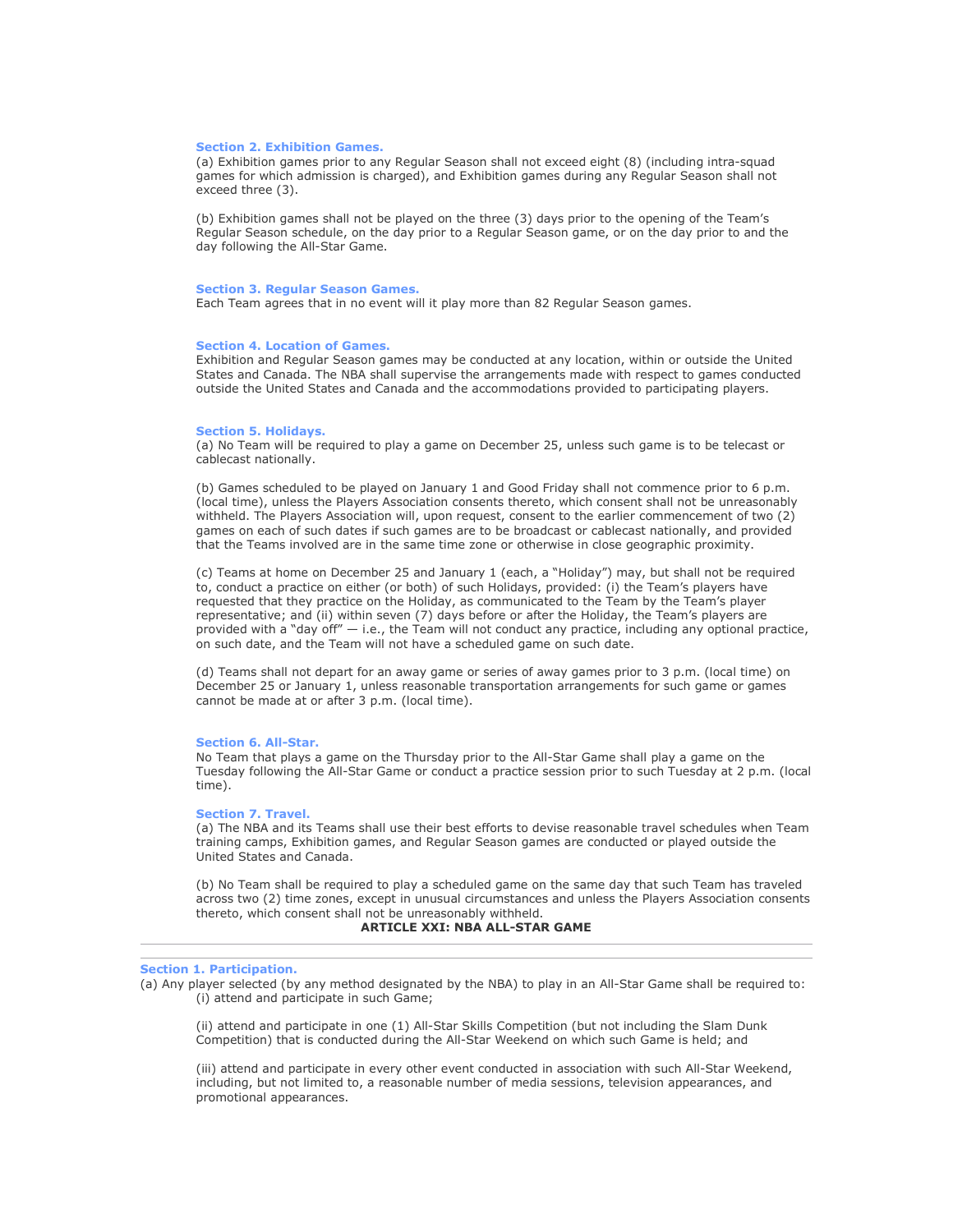(b) Any player selected (by any method designated by the NBA) to play in a Rookie-Sophomore Game shall be required to:

(i) attend and participate in such Game;

(ii) attend and participate in any All-Star Skills Competition designated by the NBA that is conducted during the All-Star Weekend on which such Game is held; and

(iii) attend and participate in every other event conducted in association with such All-Star Weekend, including, but not limited to, a reasonable number of media sessions, television appearances, and promotional appearances.

(c) Any player who, at the request of the NBA, voluntarily agrees to participate in an All-Star Skills Competition shall be required to attend and participate in such Skills Competition.

(d) Nothing in this Article XXI shall preclude a player who is an officer or a representative of the Players Association from attending the Players Association's annual meeting during All-Star Weekend or preclude any player from attending the Players Association's All-Star party.

(e) Notwithstanding anything to the contrary in Section 1(a), (b) or (c) above, a player will not be required to participate in a particular All-Star Game, Rookie-Sophomore Game, or All-Star Skills Competition if he has been excused from participation in the particular event by the Commissioner because (i) he has an injury or illness that renders him physically unable to participate in such Game or Skills Competition, or (ii) for such other reason as the Commissioner may determine in his sole discretion. If the player asserts that he should be excused from participation in a particular All-Star game or event under Section 1(e)(i) above, the Commissioner shall be authorized to require the player to submit to a medical examination to be performed by a physician designated by the NBA, and the determination of whether the player has satisfied Section 1(e)(i) shall be made by such physician in his sole discretion. In the event that a player is excused from participation in an All-Star game or event under Section 1(e)(i) above, he shall thereafter remain on his Team's Inactive List until he is cleared to return to the Active List by the NBA.

### Section 2. Awards.

(a) For their participation in an All-Star Game, players on the winning team shall each receive \$35,000 and players on the losing team shall each receive \$15,000.

(b) For their participation in a Rookie-Sophomore Game, players on the winning team shall each receive \$15,000 and players on the losing team shall each receive \$5,000.

(c) For their participation in an All-Star Skills Competition, players shall receive the following amounts: Slam Dunk Three-Point Shootout

3rd Place: \$15,000<br>4th Place: \$4,500

 5th Place: \$4,500 6th Place: \$4,500

1st Place: \$35,000<br>
2nd Place: \$22,500<br>
2nd Place: \$22,500 2nd Place: \$22,500<br>3rd Place: \$16,125 4th Place: \$16,125

**Skills** Skills Shooting Stars 1st Place: \$35,000 Winning Team: \$45,000 2nd Place: \$22,500 2nd Place Team: \$33,750 3rd Place: \$9,000 3rd Place Team: \$16,875 4th Place Team: \$16,875

### Section 3. Player Guests.

Each player who participates in the All-Star Game, Rookie-Sophomore Game, or any All-Star Skills Competition may invite two (2) guests, who shall be reimbursed for the cost of round-trip first-class air transportation between the home city of the Team by which such player is employed and the site of the All-Star Game, Rookie-Sophomore Game or All-Star Skills Competition.

#### Section 4. Players Not Participating in All-Star Activities.

Players who do not attend or participate in the All-Star Game, Rookie-Sophomore Game, or an All-Star Skills Competition shall have three (3) days off during the All-Star Weekend break.

# Section 5. All-Star Skills Competitions.

The All-Star Skills Competitions that take place during any All-Star Weekend shall be selected by the NBA; provided, however, that before adding any new event to the All-Star Skills Competitions that take place during any All-Star Weekend (i.e., an event different from any conducted by the NBA during any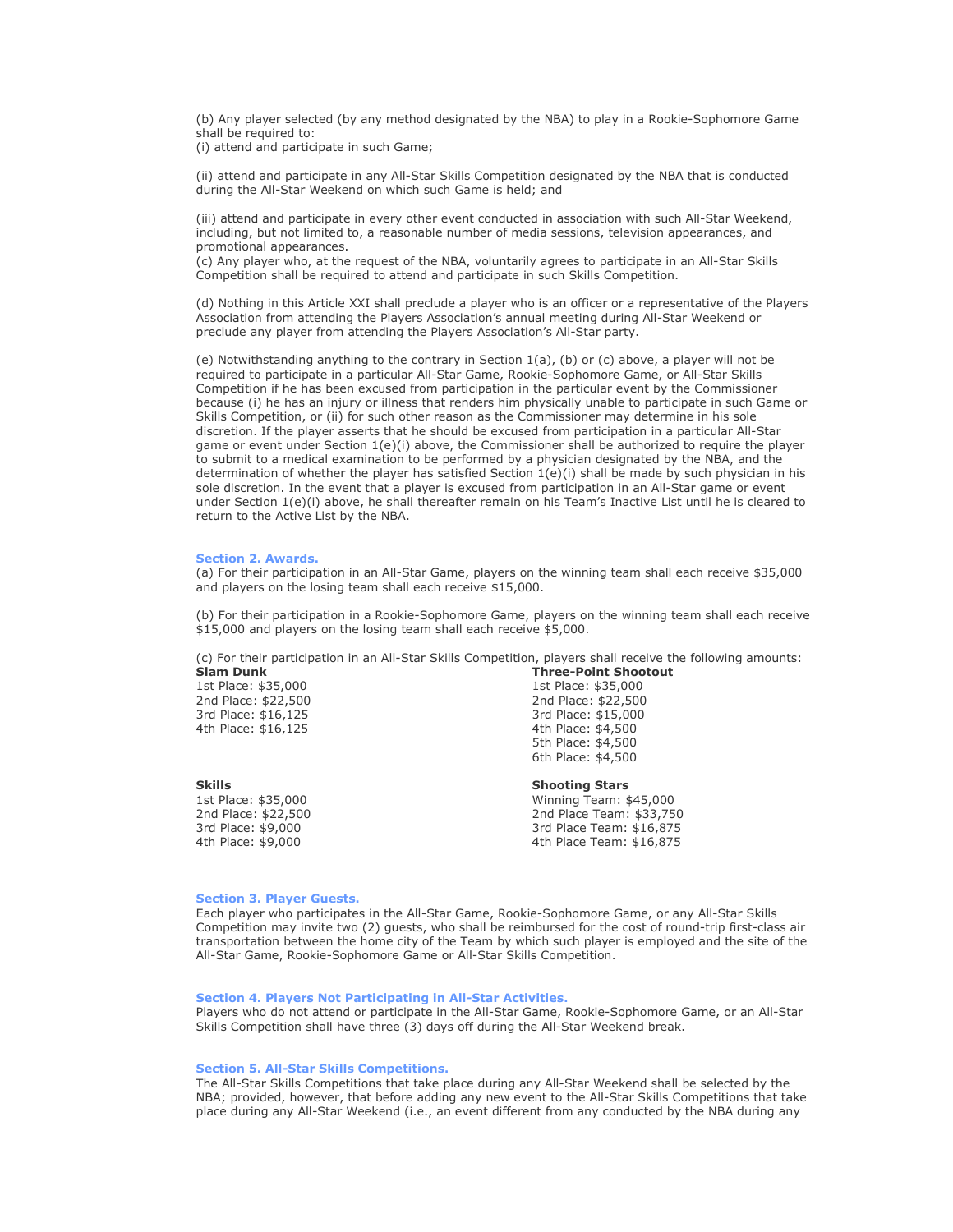All-Star Weekend held prior to the 2005-06 Season), the NBA shall obtain the consent of the Players Association, which consent shall not be unreasonably withheld.

# ARTICLE XXII: MEDICAL TREATMENT OF PLAYERS AND RELEASE OF MEDICAL INFORMATION

# Section 1. One Surgeon.

Each Team agrees that a player requiring the care and treatment of an orthopedic surgeon will, so far as practicable, be referred to and treated by one (1) orthopedic surgeon (rather than several).

#### Section 2. Committee of Team Physicians.

Representatives designated by the Players Association shall participate in meetings of the committee of Team physicians appointed by the NBA for the purpose of discussing matters related to the medical care and treatment of players.

# Section 3. Disclosure of Medical or Health Information.

(a) A Team physician may disclose all relevant medical information concerning a player to (i) the General Manager, coaches, and trainers of the Team by which such player is employed, (ii) any entity from which any such Team seeks to procure, or has procured, an insurance policy covering such player's life or any disability, injury or illness such player may suffer or sustain, and (iii) subject to the terms of Section 3(d) below, the media or public on behalf of the Team.

(b) Should it be requested in connection with the contemplated assignment of a player's Uniform Player Contract to one or more NBA Teams, a Team's physician may furnish all relevant medical information relating to the player to (i) the physicians and General Manager, coaches, and trainers of such other Team or Teams, and (ii) any entity from which any such other Team seeks to procure, or has procured, an insurance policy covering such player's life or any disability, injury or illness such player may suffer or sustain.

(c) Should a Team assign a player to the NBADL, such Team's physician may furnish all relevant medical information relating to the player to (i) the NBADL, (ii) the physicians and General Manager, head coaches, and trainers of the player's NBADL team, and (ii) any entity from which the Team, the NBADL, or the player's NBADL team seeks to procure, or has procured, an insurance policy covering such player's life or any disability, injury or illness such player may suffer or sustain. In addition, an NBADL team physician may furnish all relevant medical information relating to the player to the physicians and General Manager, coaches, and trainers of the player's Team.

(d) Subject to Section 3(e) above, each Team may make public medical information relating to the players in its employ, provided that such information relates solely to the reasons why any such player has not been or is not rendering services as a player.

(e) A player or his immediate family (where appropriate) shall have the right to approve the terms and timing of any public release of medical information relating to any injuries or illnesses suffered by that player that are potentially life- or career-threatening, or that do not arise from the player's participation in NBA games or

#### Section 4. Draftees.

Prior to any NBA Draft, the NBA and/or its Teams, acting jointly, may request that persons eligible for such Draft voluntarily submit to the administration of standardized medical or laboratory tests (other than tests for controlled substances), and intelligence and/or personality tests, the results of which shall be made available to any Team upon request, but which shall be kept confidential from the public and the media. Any person who submits to the administration of such tests may, prior to such Draft, be requested to submit voluntarily to an examination by the physician(s) for an NBA Team(s), but shall not be requested to undergo any further medical or laboratory test administered at the request of the NBA and/or its Teams acting jointly.

#### Section 5. Selection of Team Physician and Other Health Care Providers.

Each Team has the sole and exclusive discretion to select any doctors, hospitals, clinics, health consultants or other health care providers ("Health Care Providers") to examine and/or treat players pursuant to the terms of this Agreement and the Uniform Player Contract; provided, however, no Team will engage any such Health Care Provider based primarily on a sponsorship relationship (or lack thereof) with the Team, and without considering the Health Care Provider's qualifications (including, e.g., medical experience and credentials) and the goal of providing high quality care to all of its players.

# ARTICLE XXIII: EXHIBITION GAMES AND OFF-SEASON GAMES AND EVENTS

### Section 1. Exhibition Games.

Subject to the provisions of paragraph 2 of the Uniform Player Contract, players shall be required to participate in Exhibition games between an NBA Team and a non-member of the NBA at any location, within or outside the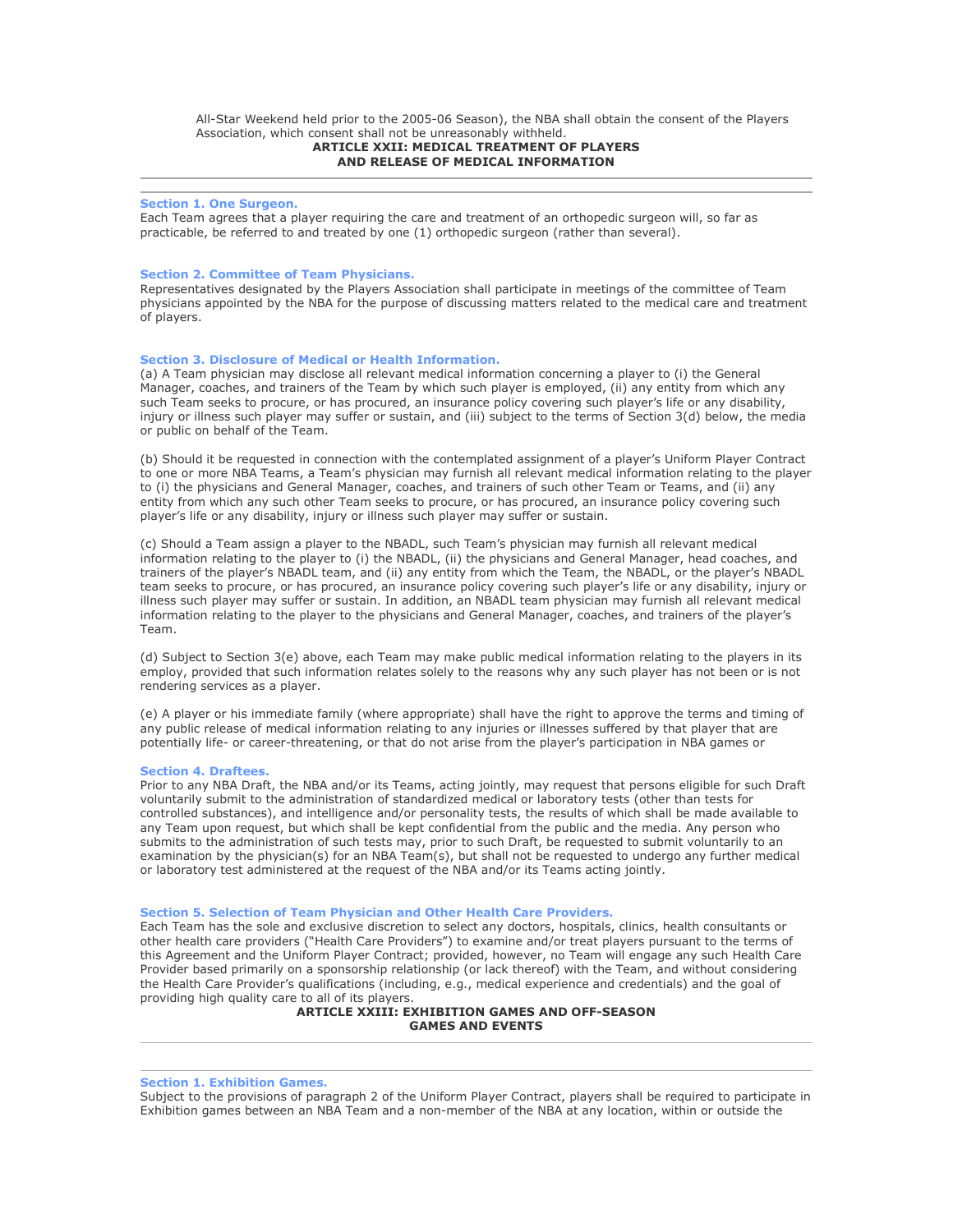United States, subject to the following conditions:

(a) The NBA shall supervise the arrangements made with respect to tournaments or series conducted outside the United States and the accommodations provided to NBA players participating in such foreign tournaments or series.

(b) The NBA shall use its best efforts to establish an Exhibition game schedule pursuant to which excessive travel will be avoided and reasonable periods of time between games will be allotted.

(c) In any year in which it is played, the annual Basketball Hall of Fame Exhibition game shall be considered as one of the eight (8) Exhibition games prior to the Regular Season referred to in paragraph 2 of the Uniform Player Contract.

### Section 2. Inter-squad Scrimmage.

In addition to the Exhibition games provided for by paragraph 2 of the Uniform Player Contract, and during each of the playoff series conducted during the term of this Agreement, any Team that qualifies for the playoffs but is not required to participate in the first round thereof may arrange and require its players to participate in one inter-squad game or scrimmage with another similarly-situated Team, provided that such game or scrimmage is not open to members of the general public.

### Section 3. Off-Season Basketball Events.

(a) No player may play in any public off-season basketball game, summer league (e.g., Southern California Pro League or the Rocky Mountain Revue Summer League), or public exhibition or competition of basketball skills (e.g., a slam dunk contest or a "tour" organized by an NBA business partner) (each a "Basketball Event") unless such Basketball Event is approved in writing by the NBA and complies with the terms and conditions of this Section 3. The NBA will consider an off-season Basketball Event for approval only if a request for such approval is submitted in writing to the NBA, and only if the arrangements made with respect to any such off-season Basketball Event are confirmed in writing to the NBA and satisfy the following requirements, in addition to such other reasonable requirements as the NBA may impose:

### (1) General Requirements.

(i) The Basketball Event takes place on or after July 1, but in no event later than September 15 (or, in the case of a summer league, September 1);

(ii) Prior to the Basketball Event, each participating player receives the express written consent of his Team to participate in the Basketball Event;

(iii) The person(s) organizing the Basketball Event obtains disability insurance for the benefit of each participating player's Team, in an amount acceptable to the NBA (provided, however, that this requirement shall not apply to summer leagues); and

(iv) The names and logos of the NBA and/or any NBA Team are not used or referred to in connection with the Basketball Event, unless the NBA provides express written authorization for such use.

(2) Additional Charitable Game Requirements. The NBA will consider an off-season charitable game for approval only if, in addition to the general requirements set forth in Section 3(a)(1) above and such other reasonable requirements as the NBA may impose, the arrangements made with respect to such charitable game also satisfy the following:

(i) The Players Association approves the game (which approval shall not be unreasonably withheld);

(ii) All proceeds from the sale of tickets to the game are used for charitable purposes;

(iii) The game is officiated by NBA referees assigned by the NBA to officiate the game. The person or entity organizing the game will be responsible for paying the officiating fees and the actual expenses incurred for the referees' lodging and transportation to and from the referees' homes to the site of the game;

(iv) There is at least one (1) NBA Team trainer and at least one (1) physician present at the game;

(v) The name or likeness of an NBA player is not used, or referred to, in advertisements or promotions for or related to the game, except that if the organizer of the game is an NBA player, such organizerplayer's name or likeness may be used, or referred to, in such advertisements or promotions;

(vi) Only current or former professional basketball players participate in the game;

(vii) The game is not accompanied by an exhibition or competition of basketball skills (such as a slam dunk contest), unless such exhibition or competition has been separately approved in writing by the NBA and the Players Association;

(viii) Participating players are not paid or compensated (in excess of per diem and actual reasonable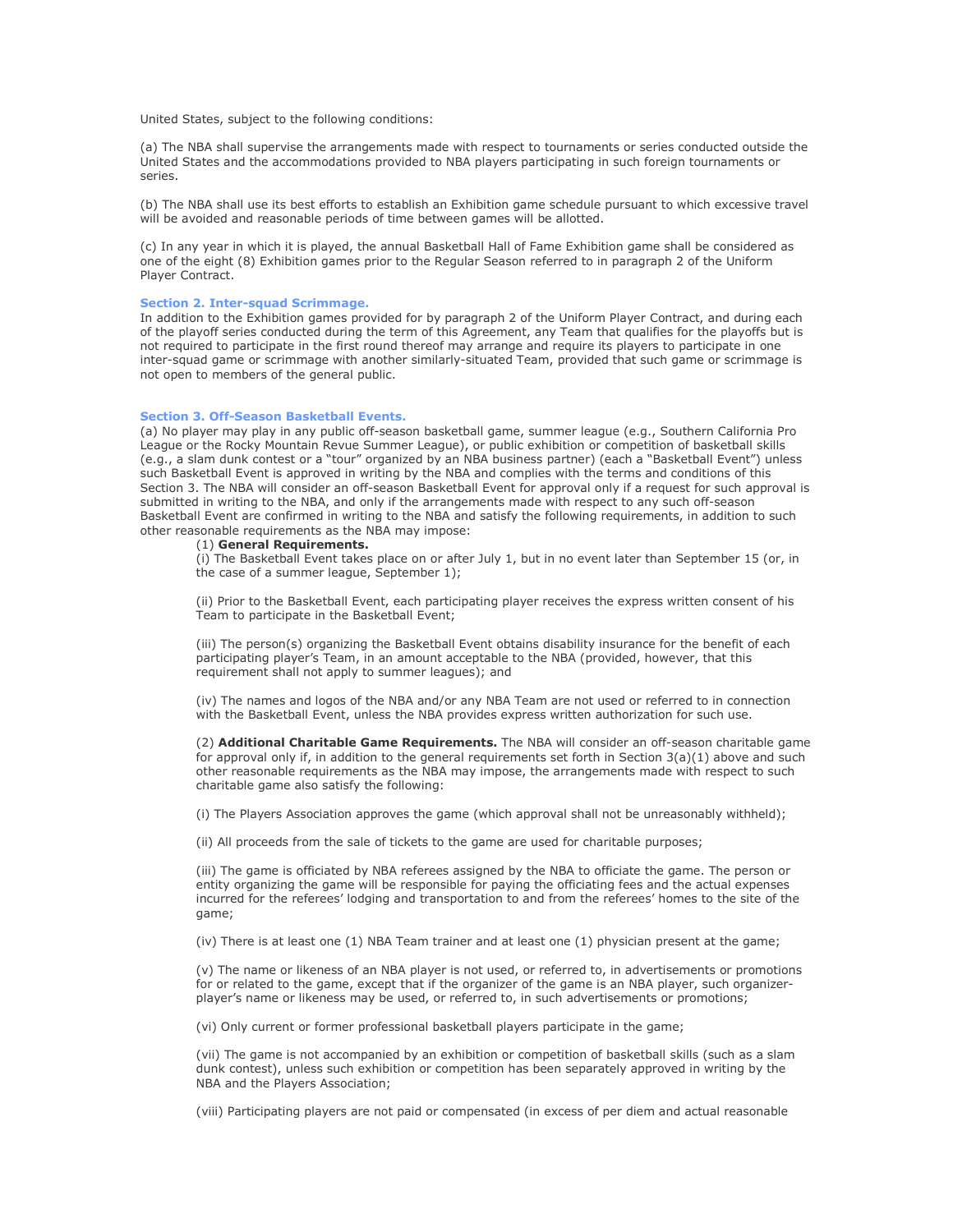expenses incurred in traveling to and participating in the game);

(ix) The organizer guarantees that the game will produce at least \$100,000 for charity, and, if directed by the NBA and the Players Association, the organizer (or a third party if the organizer itself is a charity) posts security for such amount in a form satisfactory to the NBA and the Players Association which grants the NBA and/or the Players Association the right to sue to recover such amount for the benefit of the charity;

(x) The game is played in the United States or Canada; and

(xi) The organizer agrees to provide the NBA and the Players Association with an audited statement of revenues and expenses, in a form acceptable to the NBA and the Players Association, within sixty (60) days following the game.

(3) Additional Summer League Requirements. The NBA will consider an off-season summer league for approval only if, in addition to the general requirements set forth in Section 3(a)(1) above and such other reasonable requirements as the NBA may impose, the arrangements made with respect to each summer league game in which an NBA player participates also satisfy the following:

(i) Participating players are not paid or compensated (except as provided under Section  $4(c)$  below);

(ii) NBA players do not participate in an exhibition or competition of basketball skills (such as a slam dunk contest), unless such exhibition or competition has been separately approved in writing by the NBA;

(iii) There is at least one (1) trainer or at least one (1) physician or other emergency medical personnel present at the game; and

(iv) The game is played in the United States or Canada.

(b) Notwithstanding any other terms of this Section 3, and without limiting the right of the NBA to approve all arrangements of a proposed Basketball Event, the NBA may, in its sole discretion, require, as a condition of its approval of a Basketball Event (other than a charitable game or summer league), that the Basketball Event organizer pay an appropriate fee to the NBA prior to the commencement of the Basketball Event.

(c) For purposes of this Section 3, off-season games in which an NBA player participates on behalf of his national basketball federation as part of an international FIBA competition (e.g., the Olympics and World Championships), and the preparatory Exhibition games in connection therewith, are excluded from the definition of "Basketball Event;" provided, however, that such exclusion shall not apply to any preparatory Exhibition game (other than games involving the U.S. national team) played and/or telecast in the United States.

(d) Notwithstanding anything to the contrary in this Agreement, a Veteran Free Agent remains subject to the provisions of this Section 3 until the September 1 following the last Season of his Player Contract; provided, however, that any such Veteran Free Agent shall be permitted to sign a contract with and play in basketball games for a team in a professional basketball league other than the NBA beginning on the July 1 immediately following such Season (or prior to July 1 if approved in writing by the NBA).

(e) The NBA shall have the exclusive right to (and to authorize third parties to) telecast or broadcast by radio any Basketball Event (in whole or in part) that is approved for NBA player participation in accordance with this Section 3.

#### Section 4. Summer Leagues.

(a) No NBA Team may simultaneously enroll more than four (4) Veterans in any summer basketball league during an off-season. For purposes of this Section 4(a), the following players are not considered Veterans:

(1) a player who has never signed a Player Contract or whose first Player Contract begins with the Season immediately following the off-season in which such summer league is to be conducted;

(2) a player not under contract to an NBA Team at the time he enrolls in such summer league;

(3) a player under contract to an NBA Team but who missed twenty-five (25) or more of the Team's games during the Regular Season immediately preceding such off-season due to injury or illness; and

(4) a player who played for a team in the NBA Development League or any other U.S.-based professional league during all, or any portion, of the Regular Season immediately preceding such offseason.

(b) Prior to playing in a summer basketball league, each player who is under contract with a Team for the following Season shall be provided by his Team, and requested to sign a "Form Regarding Summer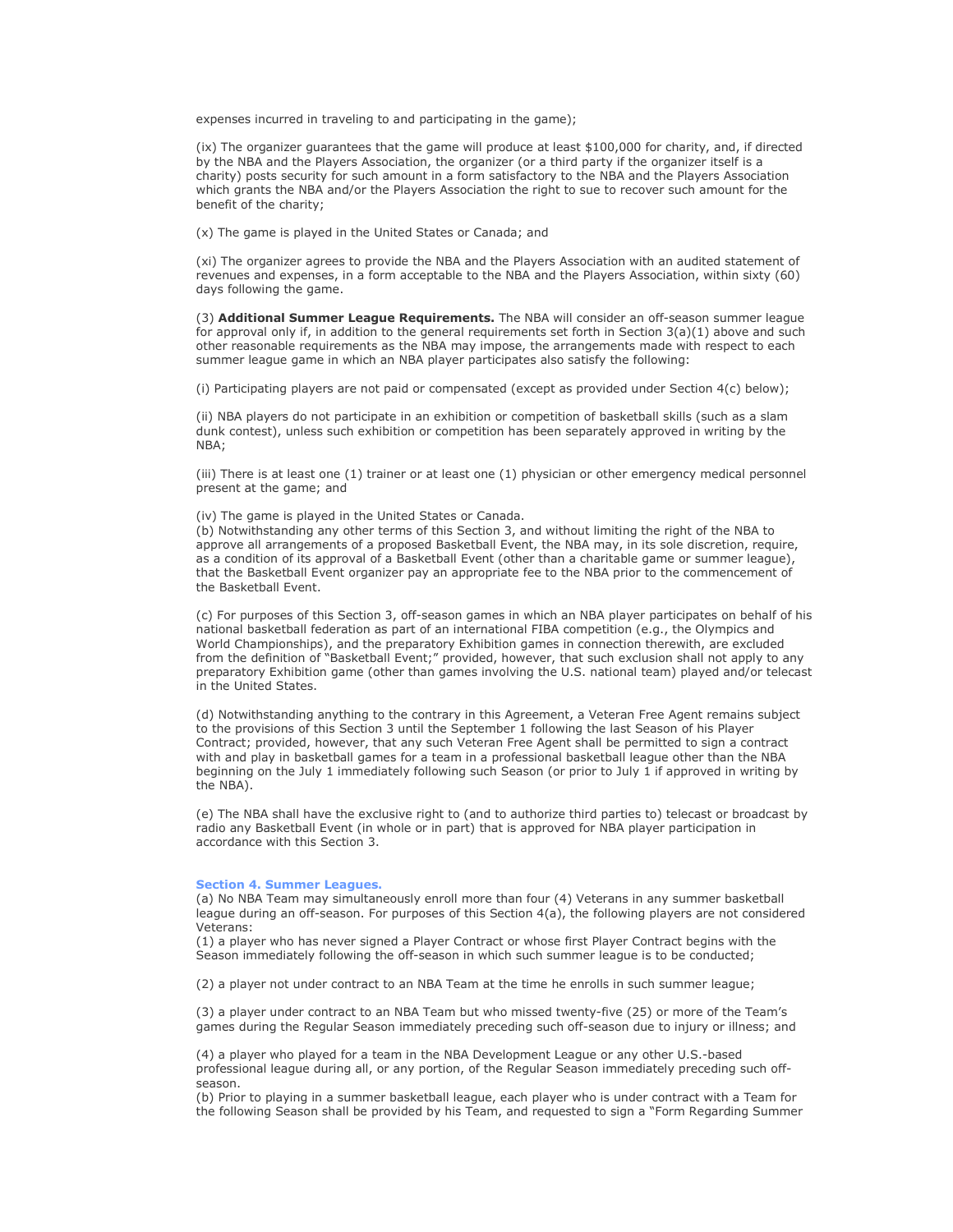League Participation" as attached hereto as Exhibit E.

(c) The only compensation that may be paid by a Team or any person or entity affiliated with a Team to a player participating in a summer basketball league is a reasonable expense allowance for: (1) meals, but no greater than that set forth in Article III, Section 2; (2) lodging; and (3) transportation to and from the player's home to the site of the summer league, and to and from the site of the player's lodging during the summer league to the site of summer-league-related activities. In addition, the Team may purchase a disability insurance policy for the player covering the term of the applicable summer league.

(d) No Team shall schedule, and no player shall participate in, a summer basketball league that is scheduled to extend, or does in fact extend, past September 1 of any calendar year. ARTICLE XXIV: PROHIBITION OF NO-TRADE CONTRACTS

#### Section 1. General Limitation.

No Player Contract may contain any prohibition or limitation of an NBA Team's right to assign such Contract to another NBA Team.

# Section 2. Exceptions to General Limitation.

Notwithstanding the provisions of Section 1 of this Article XXIV:

(a) A Player Contract may contain (in Exhibit 4 to such Player Contract) a provision entitling a Player to earn Compensation if the player's Uniform Player Contract is traded ("trade bonus") subject to the following:

(i) A trade bonus shall be payable only the first time that the Contract is traded (and not as a result of any subsequent trade); provided, however, that if a Contract is signed in connection with an agreement to trade the Contract in accordance with Article VII, Section 8(e) and the Contract contains a trade bonus, the bonus shall not apply to such initial trade but shall instead be payable only if the Contract is traded a second time (and not as a result of any subsequent trade).

(ii) A trade bonus shall not exceed 15% of the Base Compensation remaining to be earned by the player pursuant to the Contract at the time of the trade (excluding an Option Year if not yet exercised).

(iii) The only allowable amendment to Exhibit 4 to a Uniform Player Contract shall be the specification of the amount of the trade bonus to be paid to the player, expressed as either (A) a specified percentage of the Base Compensation remaining to be earned under the Contract at the time of the trade (excluding an Option Year if not yet exercised), or (B) a specified dollar amount not to exceed a specified percentage of Base Compensation remaining to be earned under the Contract at the time of the trade (excluding an Option Year if not yet exercised).

(iv) A Contract that does not contain a trade bonus when signed cannot be amended to add one, except that: (A) if the Contract is extended (other than pursuant to an agreement to trade the extended Contract in accordance with Article VII, Section 8(e)), the Contract may be amended simultaneously to provide for a trade bonus that will be payable only the first time that the Contract is traded following the signing of the Extension (and not as a result of any subsequent trade) and (B) if the Contract is extended pursuant to an agreement to trade the extended Contract in accordance with Article VII, Section 8(e), the Contract may be amended simultaneously to provide for a trade bonus that shall not apply to such initial trade but shall instead be payable only if the extended Contract is traded a second time (and not as a result of a subsequent trade).

(b) A Player Contract entered into by a player who has eight (8) or more Years of Service in the NBA and who has rendered four (4) or more Years of Service for the Team entering into such Contract may contain a prohibition or limitation of such Team's right to trade such Contract to another NBA Team. ARTICLE XXV: LIMITATION ON DEFERRED COMPENSATION

#### Section 1. General Limitation.

No NBA Team may sign a Player Contract with any player under which more than 30% of Compensation is Deferred Compensation. For purposes of this provision only, Deferred Compensation shall mean Deferred Compensation during the period commencing more than two (2) years after the playing term covered by a Player Contract.

### Section 2. Attribution.

All Player Contracts shall specify the Season(s) to which any Deferred Compensation is attributable.

# Section 3. Rabbi Trusts.

(a) Notwithstanding Section 1, a Player Contract may provide for an annuity to be purchased by the Team that will pay the Player (or his designees) an amount of Deferred Compensation in excess of 30% of Compensation, provided that: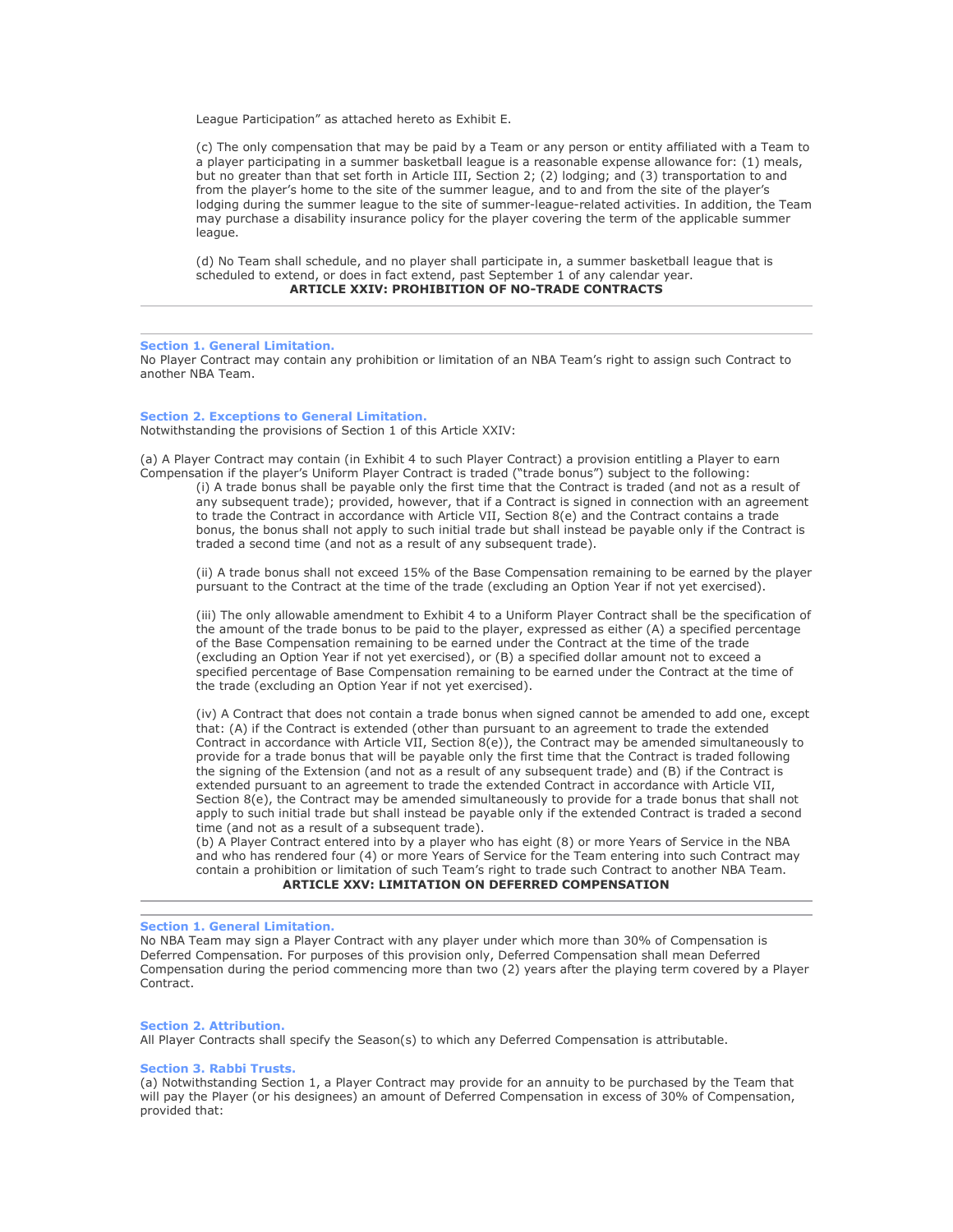(i) The Team and the Player agree with respect to the form and terms of the annuity instrument and the institution from which it is purchased;

(ii) Ownership of the annuity and all related aspects are structured in a manner that qualifies the arrangement as a tax deferred ("rabbi") trust, in the opinion of the NBA's tax advisor; and

(iii) The total cost of the annuity and the schedule of payment of such costs are specified in the Player Contract.

(b) Notwithstanding anything to the contrary contained in Section 3(a) above:

(i) If the institution obligated to make payment under the annuity fails to do so for any reason (other than non-compliance by the Team with the provisions of the annuity contract), the Team shall thereupon become obligated to pay to the Player as Deferred Compensation an amount, if any, equal to the unpaid portion of the purchase price of the annuity for which the Team remains obligated; and

(ii) If the creditors of the Team and not the Player receive payments under the annuity, the Team shall thereupon become obligated to pay to the Player as Deferred Compensation an amount equal to the full purchase price of the annuity.

# ARTICLE XXVI: TEAM RULES

Each Team may maintain or establish rules with which its players shall comply at all times, whether on or off the playing floor; provided, however, that such rules are in writing, are reasonable, and do not violate the provisions of this Agreement or the Uniform Player Contract.

# ARTICLE XXVII: RIGHT OF SET-OFF

#### Section 1. Set-off Calculation.

(a) When a Team ("First Team") terminates a Player Contract ("First Contract") in circumstances where the First Team, following the termination, continues to be liable for Compensation called for by the First Contract (including any Deferred Compensation), the First Team's liability for such Compensation shall be reduced pro rata by a portion of the compensation earned by the player (for services as a player) from any professional basketball team or teams (the "Subsequent Team(s)") during each Salary Cap Year covered by the First Contract (including, but not limited to, compensation earned but not paid during such period). The reduction in the First Team's liability shall be calculated for each Salary Cap Year (or partial Salary Cap Year) as follows:

| Step $1:$ | Calculate the total compensation earned by the player (for services as a player) from the                                                                                                |
|-----------|------------------------------------------------------------------------------------------------------------------------------------------------------------------------------------------|
|           | Subsequent Team(s) during the Salary Cap Year (or partial Salary Cap Year).                                                                                                              |
| Step 2:   | Subtract from the result in Step 1 (i) if the player had zero (0) Years of Service at the time<br>the First Contract was terminated, the Minimum Annual Salary applicable to such player |
|           | for the Salary Cap Year in which the First Contract was terminated, or (ii) if the player had                                                                                            |
|           | one (1) or more Years of Service at the time the First Contract was terminated, the                                                                                                      |
|           | Minimum Annual Salary applicable to a player with one (1) Year of Service for the Salary                                                                                                 |
|           | Cap Year in which the First Contract was terminated.                                                                                                                                     |
| Step 3:   | If the result in Step 2 is a negative amount, there is no reduction in the First Team's                                                                                                  |
|           | liability for the relevant Salary Cap Year (or partial Salary Cap Year). If the result in Step 2                                                                                         |
|           | is a positive amount, the reduction in the First Team's liability for the relevant Salary Cap                                                                                            |
|           | Year (or partial Salary Cap Year) shall equal 50% (fifty percent) of such amount.                                                                                                        |

(b) For the purposes of this Article, a "professional basketball team" shall mean any team in any country that pays money or compensation of any kind to a basketball player for rendering services to such team (other than a reasonable stipend limited to basic living expenses). For purposes of this Article, "compensation" earned by a player shall include all forms of compensation (including, without limitation, any non-cash compensation) other than benefits comparable to the type of benefits (e.g., medical and dental insurance) provided to an NBA player in accordance with Article IV above, travel and moving expenses, and any car and housing provided temporarily by a professional basketball team to the player during the period of time for which the player renders services to such team.

# Section 2. Successive Terminations.

In the event of successive terminations by NBA Teams of Player Contracts involving the same player, the Team first to terminate shall be entitled to the right of set-off provided for by this Article XXVII until its compensation liability has been eliminated in its entirety, and the right of set-off shall then pass in order to the Team(s) terminating any subsequent Contract(s).

#### Section 3. Deferred Compensation.

In calculating the amount of set-off to which a Team may be entitled pursuant to this Article, Deferred Compensation payable to a player for or with respect to a period covered by the terminated Contract shall be discounted on an annual basis by a percentage equal to the prime rate as set by Citibank, N.A. and in effect at the time the agreement providing for such Deferred Compensation was made.

# Section 4. Waiver of Set-off Right.

A Team and a player may agree in an amendment to an already-existing Player Contract to modify or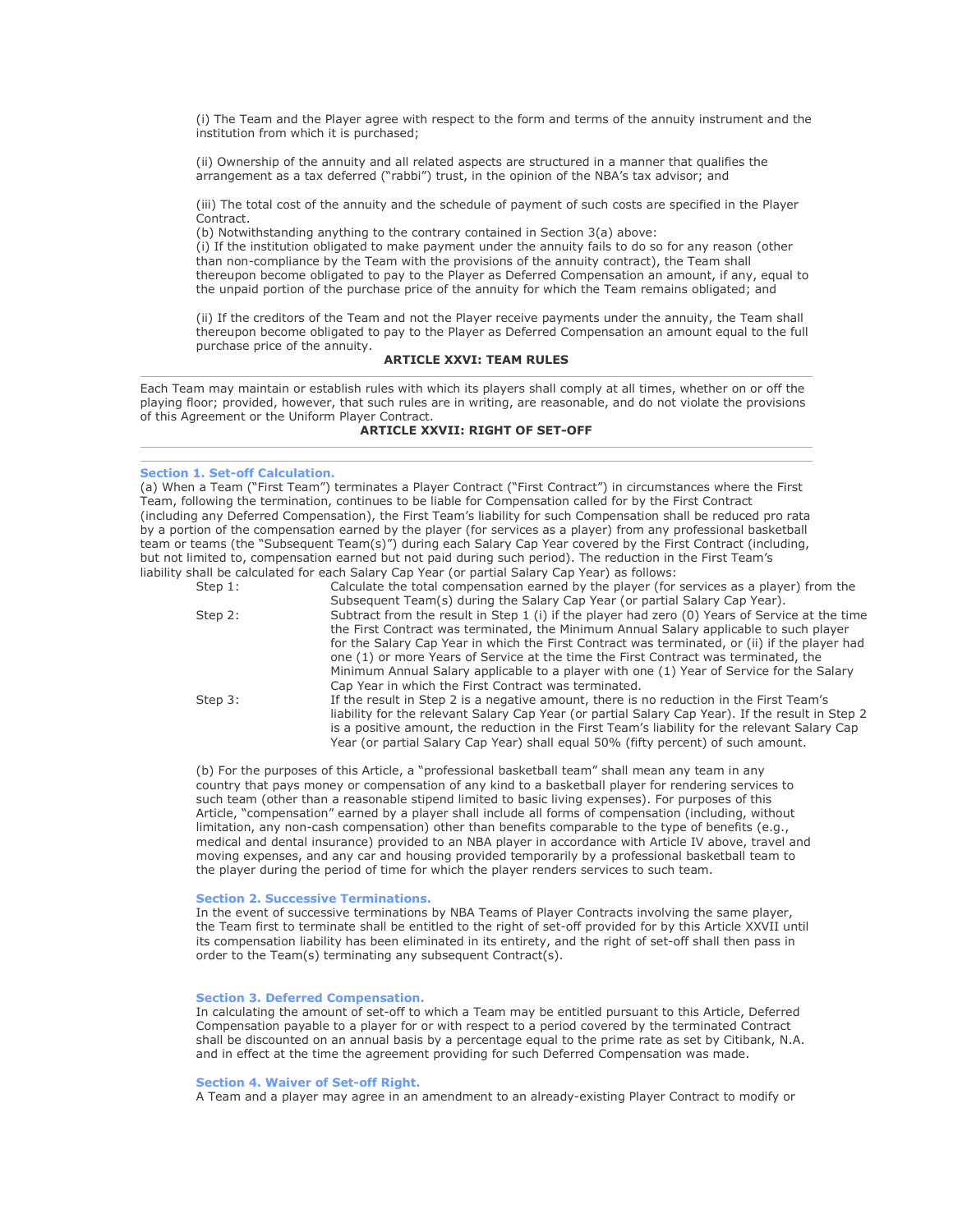eliminate the set-off right provided in this Article, but only pursuant to and to the extent allowed by Article II, Section 3(l ).

# ARTICLE XXVIII: BROADCAST OR TELECAST RIGHTS

# Section 1. League Rights.

During the term of this Agreement, the Players Association agrees that the NBA, Properties, Media Ventures, and NBA Teams have the right to use, distribute, or license any performance by the players, under this Agreement or the Uniform Player Contract, for any form of broadcast or telecast, including over-the-air television, cable television, pay television, direct broadcast satellite television, and any form of cassette, cartridge, or disk system, or other means of distribution known or unknown.

#### Section 2. No Suit.

The Players Association, for itself and present and future NBA players, covenants not to sue (or finance any suit against) the NBA, Properties, Media Ventures, and any NBA Team, or, any of their respective past, present and future owners (direct and indirect) acting in their capacity as owners of any of the foregoing entities, officers, directors, trustees, employees, agents, attorneys, licensees, successors, heirs, administrators, executors and assigns, with respect to the use, distribution, or license, for any form of broadcast or telecast, including over-theair television, cable television, pay television, or direct broadcast satellite television, and any form of cassette, cartridge, or disk system, or other means of distribution known or unknown, of any performances by any player rendered under this Agreement or prior collective bargaining agreements, or under Player Contracts made pursuant thereto, during any period up to and including the day following the last Playoff game of the 2010-11 NBA Season (or, if the NBA exercises its option to extend this Agreement, up to and including the day following the last Playoff game of the 2011-12 NBA Season).

### Section 3. Reservation of Rights.

The Players Association expressly reserves its rights to bargain collectively on the subject described in Section 1 above at the expiration of this Agreement. Such reservation shall not, however, preclude the NBA from contending that the subject described in Section 1 above is not a mandatory subject of collective bargaining. ARTICLE XXIX: MISCELLANEOUS

### Section 1. Active Roster Size.

Each Team agrees to have twelve (12) players on its Active List and to have a minimum of eight (8) players on the bench for all Regular Season games. Notwithstanding the foregoing, any Team may from time to time as appropriate, but for no more than two (2) consecutive weeks at a time during the Regular Season, have eleven (11) players on its Active List.

### Section 2. Inactive Roster Size.

Each Team agrees to have one (1) player on its Inactive List for all Regular Season games. Notwithstanding the foregoing, any Team may from time to time as appropriate, but for no more than two (2) consecutive weeks at any time during the Regular Season, have no players on its Inactive List.

# Section 3. Minimum League-Wide Roster.

(a) For each Regular Season covered by this Agreement, NBA Teams shall, in the aggregate, employ an average of no less than fourteen (14) players per Team.

(b) The NBA's satisfaction (or not) of Section 3(a) above shall be measured following each Regular Season as follows:

| Step 1: | For each player signed to a Player Contract (including a Rest-of-Season or 10-Day<br>Contract) during a Regular Season, determine the number of days during such Regular<br>Season that such player was carried on his Team's Active List or Inactive List (hereinafter<br>"Duty Days").                                                                                                                                                                                |
|---------|-------------------------------------------------------------------------------------------------------------------------------------------------------------------------------------------------------------------------------------------------------------------------------------------------------------------------------------------------------------------------------------------------------------------------------------------------------------------------|
| Step 2: | Determine the total Duty Days for all players for such Regular Season by adding together<br>the results for each player from Step 1.                                                                                                                                                                                                                                                                                                                                    |
| Step 3: | Multiply (x) the number of NBA Teams that played games during the applicable Regular<br>Season, by (y) 2,300 days.                                                                                                                                                                                                                                                                                                                                                      |
| Step 4: | If, for a Regular Season, $(x)$ the result in Step 2 above is equal to or greater than the<br>result in Step 3 above, then the NBA has satisfied its obligation under subsection (a)<br>above for such Regular Season; or $(y)$ the result in Step 2 above is less than the result in<br>Step 3 above (the difference hereinafter described as "the Shortfall"), then the NBA has<br>failed to satisfy its obligation under Section 3(a) above for such Regular Season. |

(c) If the NBA fails to satisfy its obligation under Section 3(a) above for a Regular Season, then it shall be required to make a payment to the Players Association equal to (i) the Shortfall, times (ii) the Minimum Player Salary for a player with one (1) Year of Service divided by the number of calendar days during such Regular Season. Any such payment shall be made to the Players Association by August 1 following the applicable Season, and shall be distributed by the Players Association to all NBA players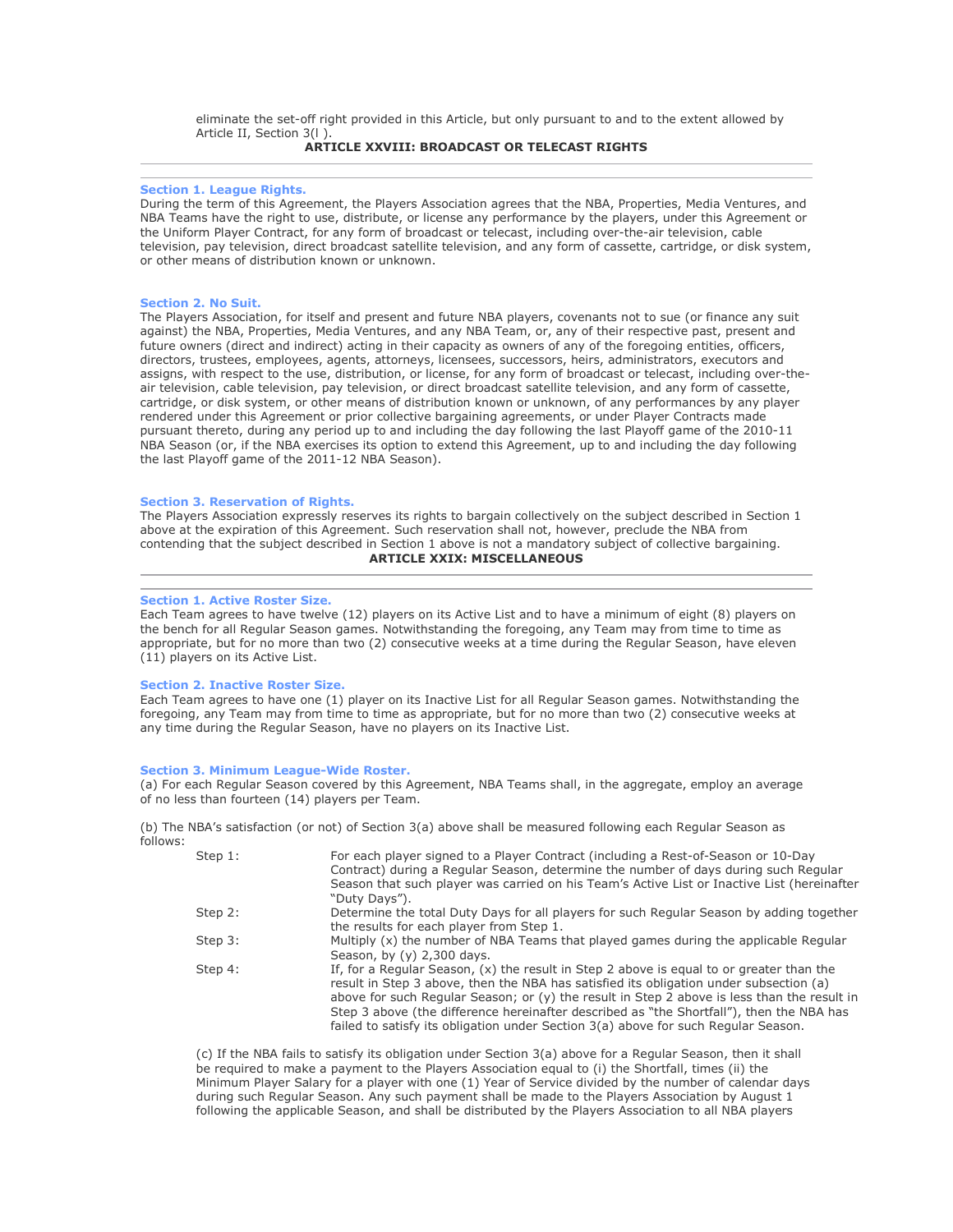who were on the Active List or Inactive List of an NBA team during the applicable Regular Season, on such proportional basis as may reasonably be determined by the Players Association.

# Section 4. Playing Rules and Officiating.

(a) One representative of the Players Association shall be permitted to attend the meetings of and have a vote on the NBA Competition Committee with respect to issues relating to the NBA playing rules and officiating.

(b) The Players Association may on behalf of the players annually submit to the Commissioner one (1) written critique of referees, without reference to any individual referee.

#### Section 5. Playoffs.

(a) The number of Teams participating in the playoffs shall equal sixteen (16). Notwithstanding the foregoing, the NBA shall have the right to increase the number of Teams participating in the playoffs.

(b) Each round of the playoffs shall be played in a best-of-seven-games format.

# Section 6. Game Tickets.

(a) In the event that a Team provides home-game tickets to its players, seat locations must be allocated to players based on seniority, with the most senior players (based on years of NBA service) receiving the most favorable seat locations.

(b) NBA Teams shall provide four (4) tickets to authorized representatives of the Players Association to any home game at box office prices, provided notice of such request is given at least forty-eight (48) hours before the game.

(c) Each Team agrees to provide retired players with three (3) or more years of NBA service with the opportunity to purchase two (2) tickets at box office prices to its NBA home games, and to hold such tickets for such players, provided tickets are available and the retired players provide the Team with forty-eight (48) hours advance notice of their desire for such tickets.

#### Section 7. Release for Fighting.

Each NBA Team (hereinafter "such Team") hereby releases and waives every claim it may have against any player employed by other NBA Teams for injuries sustained by any player in the employ of such Team which arise out of or in connection with any fighting or other form of violent and/or unsportsmanlike conduct during the course of any Exhibition, Regular Season, and/or Playoff game.

#### Section 8. Limitation on Player Ownership.

During the term of this Agreement, no NBA player may acquire or hold a direct or indirect interest in the ownership of any NBA Team; provided, however, that any player may own shares of any publicly-traded company that directly or indirectly owns an NBA Team.

#### Section 9. Nondisclosure.

The parties agree that (a) the economic terms of any individual Uniform Player Contract entered into by a Team and a player, and (b) any information contained in, or disclosed to the Players Association in connection with an Audit Report, Draft Audit Report, Interim Audit Report, Interim Escrow Audit Report, BRI Report, Escrow Schedule, or Notice to Escrow Agent, shall not be disclosed to the media by (i) the NBA, its Teams, or their respective employees, or (ii) the Players Association, NBA players, or their respective employees, agents, or representatives.

#### Section 10. Implementation of Agreement.

(a) The NBA and the Players Association will use their respective best efforts to have NBA Teams and NBA players comply with the terms and provisions of this Agreement.

(b) The NBA and the Players Association shall use their respective best efforts and take all reasonable steps to cooperate to defend the enforceability of this Agreement against any challenge thereto.

# Section 11. Additional Canadian Provisions.

(a) The bases upon which a player may be disciplined or discharged or a Player Contract terminated, as set forth in this Agreement and/or in the Uniform Player Contract, shall constitute just and reasonable cause within the meaning of any applicable Canadian statute (federal or provincial) and, to the extent this Agreement or the Uniform Player Contract provides specific penalties for such conduct, those penalties shall apply.

(b) During the term of this Agreement, the NBA and Players Association shall consult regularly about issues relating to the workplace which affect the parties or any player bound by this Agreement.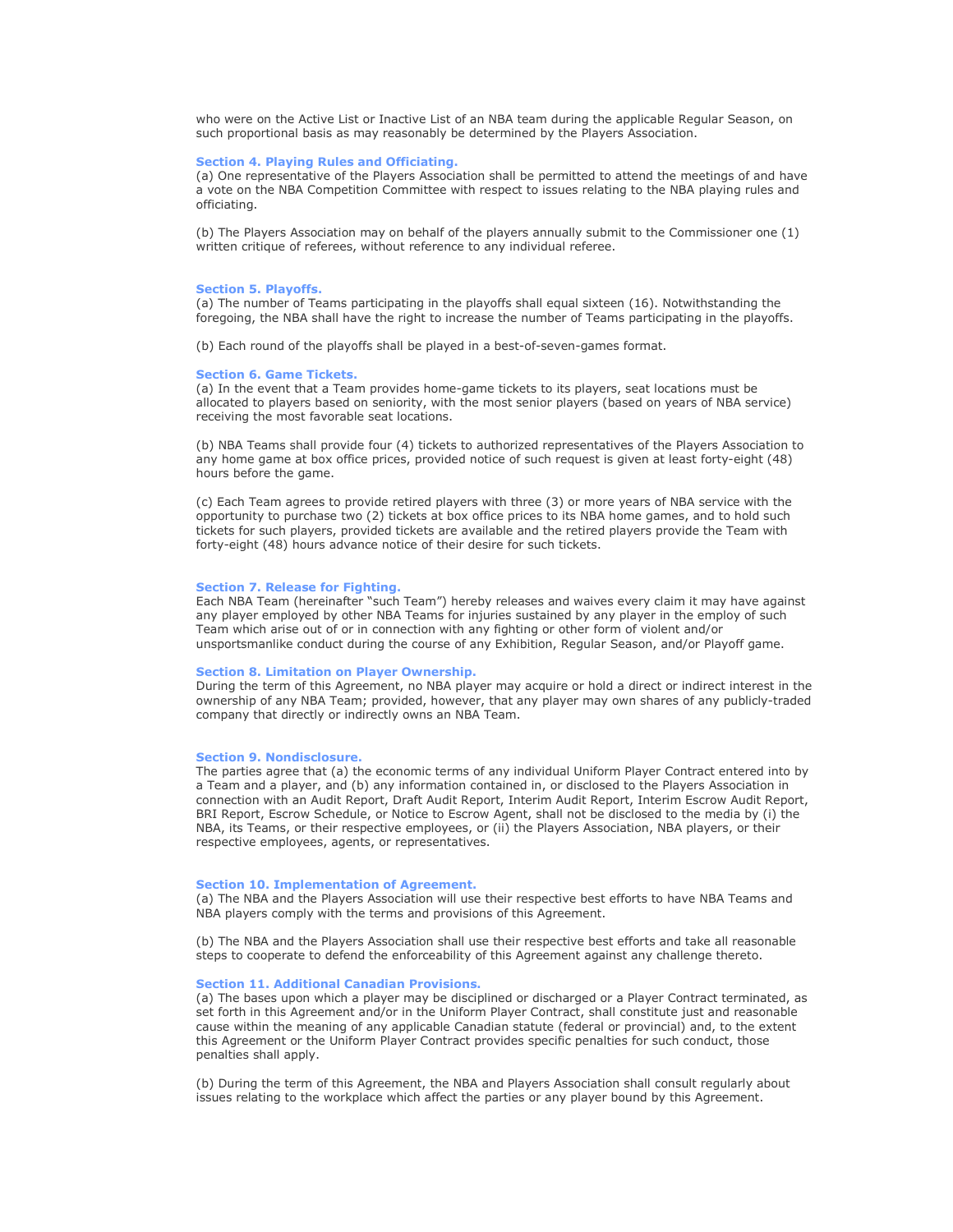(c) If and to the extent Sections 48 and 49 of the Ontario Labour Relations Act are or may be found applicable to this Agreement, the parties agree that the provisions thereof shall apply only to disputes between the Toronto Raptors and players for the Toronto Raptors.

(d) The parties acknowledge and agree that a player employed by an NBA Team pursuant to the provisions of a Uniform Player Contract, a 10-Day Contract, or a Rest-of-Season Contract is and/or shall be deemed to be an "employee hired on the basis that his employment is to terminate on the expiry of a definite term or the completion of a specific task" within the meaning of paragraph 1 of Section 2(1) of Ontario Regulation 288/01 under the Ontario Employment Standards Act, 2000, so as to render inapplicable to NBA players the provisions of Sections 54-62 of such Act.

(e) The parties acknowledge and agree that the severance benefits provided to players pursuant to this Agreement (including the provisions of Player Contracts that provide, in certain circumstances, for the continued payment of Salary to a player following the termination of a Player Contract) constitute and/or shall be deemed to constitute a settlement binding on the player within the meaning of Section 6 of the Ontario Employment Standards Act, 2000, and/or "an amount paid to an employee for loss of employment under a provision of an employment contract based upon length of employment, length of service or seniority" within the meaning of paragraph 2 of Section 65(8) of the Ontario Employment Standards Act, 2000, so as to render inapplicable to NBA players the provisions of Sections 63-66 of such Act.

(f) Upon the NBA's request, the Players Association shall cooperate with the NBA in a reasonable manner in connection with any effort the NBA may make to seek an exemption from any Canadian (federal or provincial) law or regulation affecting the employment relationship that is inconsistent with the provisions of this Agreement or any other agreement between the Players Association and the NBA (or NBA Properties) or between any player and any NBA Team.

(g) All players employed by NBA Teams shall be paid in U.S. dollars, regardless of where such Teams are located.

# ARTICLE XXX: NO-STRIKE AND NO-LOCKOUT PROVISIONS AND OTHER UNDERTAKINGS

# Section 1. No Strike.

During the term of this Agreement, neither the Players Association nor its members shall engage in any strikes, cessations or stoppages of work, or any other similar interference with the operations of the NBA or any of its Teams. Notwithstanding the foregoing, nothing in this Section 1 shall impair the rights accorded the Players Association by Article XXXIX, Section 3 (Termination by Players Association/Anti-Collusion) or Section 6 (Mutual Right of Termination).

#### Section 2. No Lockout.

During the term of this Agreement, neither the NBA nor its Teams shall engage in any lockouts, cessations or stoppages of work or any other similar interference with the employment of NBA players by NBA Teams. Notwithstanding the foregoing, nothing in this Section 2 shall impair the rights accorded the NBA by Article XXXIX, Section 14 (NBA Option to Reopen/TV Revenues), Section 5 (Termination by NBA/Force Majeure), or Section 6 (Mutual Right of Termination).

# Section 3. No Breach of Player Contracts.

The Players Association agrees that it will not engage in any concerted activities to breach, induce the breach of, or threaten to breach or induce the breach of, any Player Contract.

# Section 4. Best Efforts of Players Association.

The Players Association will use its best efforts: (a) to prevent each player from rendering, or threatening to render, services as a professional basketball player for another professional basketball team during the term of a Player Contract between such player and the Team for which he plays (except as said Player Contract may be assigned, sold, or transferred in accordance with the provisions of such Player Contract or this Agreement); (b) to prevent each player from refusing, or threatening to refuse, to participate in any scheduled Exhibition game, Regular Season game, All-Star Game, Rookie-Sophomore Game, All-Star Skills Competition, or Playoff game; (c) to prevent each player from refusing, or threatening to refuse, to report, within the time required, to a team in the NBA Development League ("NBADL") when the player has been assigned to an NBADL Team in accordance with the provisions of this Agreement, and to prevent each such player from refusing, or threatening to refuse, to participate in any scheduled NBADL game; (d) to prevent each player from otherwise breaching, or threatening to breach, his Player Contract; and (e) to prevent each player from making any demand upon the NBA or any of its Teams, including, but not limited to, a demand (accompanied by threats that the player will render services as a professional basketball player for another professional basketball team during the term of his Player Contract) that such Player Contract be renegotiated during the term thereof; provided, however, that this provision is not intended to prevent any player from entering into negotiations with a Team, in accordance with Article VII, with respect to the compensation to be paid to said player for the Season(s) following the last playing Season covered by any Player Contract, or renewal or extension thereof.

# ARTICLE XXXI: GRIEVANCE AND ARBITRATION PROCEDURE AND SPECIAL PROCEDURES WITH RESPECT TO DISPUTES INVOLVING PLAYER DISCIPLINE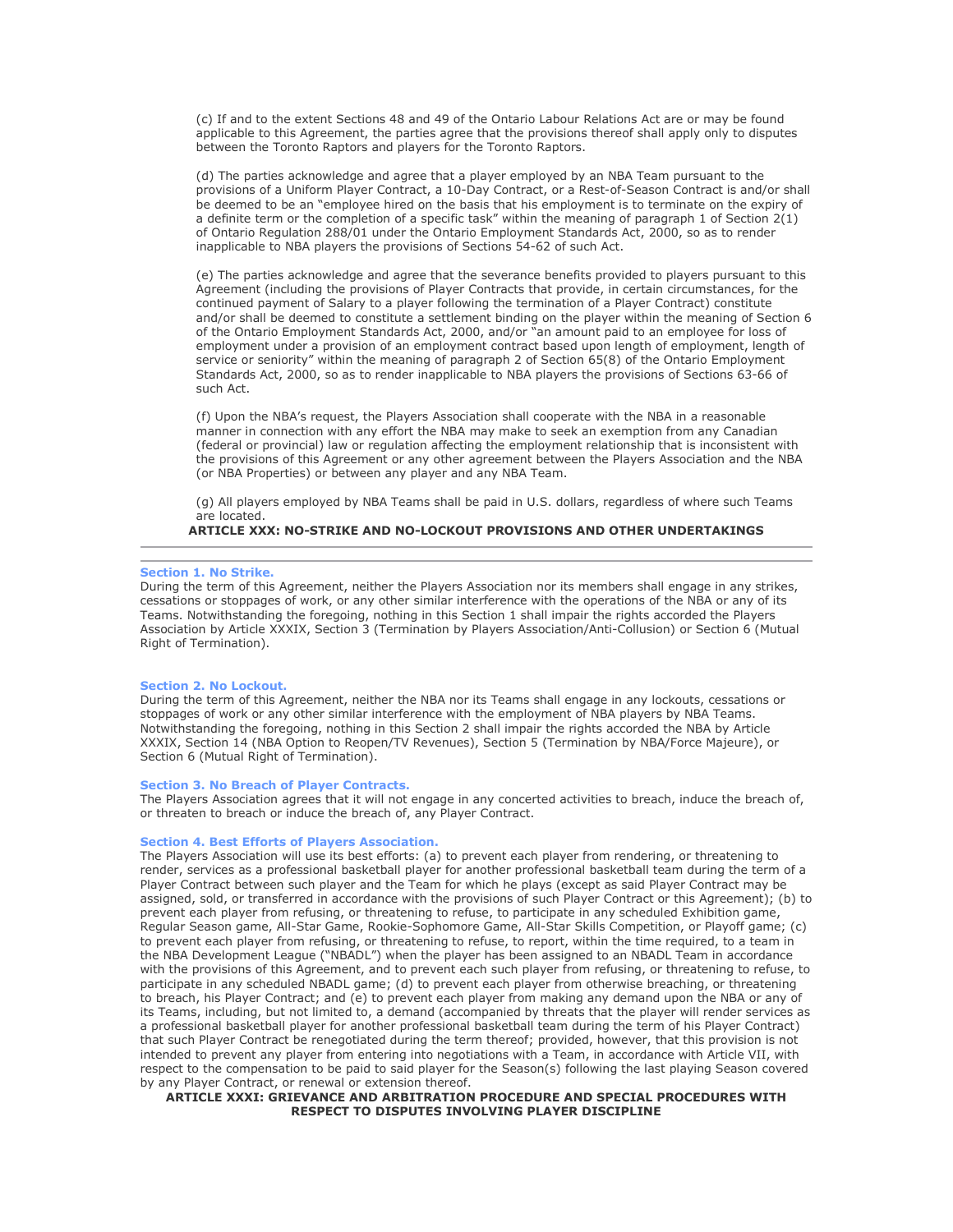# Section 1. Scope.

(a)

(i) Except as provided otherwise by this Agreement or by paragraph 9 of the Uniform Player Contract, the Grievance Arbitrator shall have exclusive jurisdiction to determine, in accordance with procedures set forth in this Article XXXI, any and all disputes involving the interpretation or application of, or compliance with, the provisions of this Agreement or the provisions of a Player Contract, including a dispute concerning the validity of a Player Contract. Any such dispute subject to the exclusive jurisdiction of the Grievance Arbitrator shall hereinafter be referred to as a "Grievance."

(ii) The Grievance Arbitrator shall also have jurisdiction to resolve disputes arising under the Agreement and Declaration of Trust Establishing the National Basketball Players Association/National Basketball Association Supplemental Benefit Plan and the Agreement and Declaration of Trust Establishing the National Basketball Players Association/National Basketball Association Labor-Management Cooperation and Education Trust in accordance with the provisions of such agreements and declarations of trust. In connection with the resolution of such disputes, to the extent there is any conflict between the provisions of such agreements and declarations of trust and the provisions of this Agreement, the provisions of such agreements and declarations of trust shall control.

(b) Notwithstanding the provisions of Section 1(a) above:

(i) Disputes arising under Articles VII, VIII, X, XI, XII, XIII, XIV, XV, XVI, XXXVII, XXXIX, and XL shall (except as otherwise specifically provided by Article VII, Section 3(d)(5)) be determined by the System Arbitrator provided for in Article XXXII; and

(ii) Disputes involving (A) a fine or suspension imposed upon a player by the Commissioner (or his designee) for conduct on the playing court (as defined in Section 8(c) below), or (B) action taken by the Commissioner (or his designee) concerning the preservation of the integrity of, or maintenance of public confidence in, the game of basketball, shall be resolved in accordance with the provisions set forth in Section 8 below.

#### Section 2. Initiation.

(a) Grievances may be initiated, as set forth below, by a player, a Team, the NBA, or the Players Association, except that the Players Association may not initiate a Grievance involving player discipline without the approval of the player(s) concerned.

(b) No party may initiate a Grievance until and unless it has first discussed the matter with the party or parties against whom the Grievance is to be initiated in an attempt to settle it.

(c) A Grievance must be initiated, in accordance with the provisions of Section 2(d) below, within thirty (30) days from the date of the occurrence upon which the Grievance is based, or within thirty (30) days from the date upon which the facts of the matter became known or reasonably should have become known to the party initiating the Grievance, whichever is later.

(d) Subject to the provisions of Sections 2(a)-(c) above: (i) a player or the Players Association may initiate a Grievance (A) against the NBA by filing written notice thereof with the NBA, and (B) against a Team, by filing written notice thereof with the Team and the NBA; (ii) a Team may initiate a Grievance by filing written notice thereof with the Players Association and furnishing copies of such notice to the player(s) involved and to the NBA; and (iii) the NBA may initiate a Grievance by filing written notice thereof with the Players Association and furnishing copies of such notice to the player(s) and Team(s) involved. Any such notice shall expressly state that the party is initiating a Grievance pursuant to Article XXXI, Section 2 above.

#### Section 3. Hearings.

(a) Upon at least thirty (30) days' written notice to the other side, the NBA and the Players Association may arrange to have a hearing scheduled on a date that is mutually convenient to the parties to the dispute, the NBA, the Players Association, and the Grievance Arbitrator; provided, however, that if the NBA and the Players Association cannot agree on a hearing date, the Grievance Arbitrator shall set a reasonable hearing date that follows the expiration of the thirty-day notice period. Only the NBA and the Players Association may schedule or postpone hearings before the Grievance Arbitrator.

(b) Notwithstanding the provisions of Section 3(a) above, during each Salary Cap Year covered by this Agreement, the Players Association and the NBA shall each have the right, upon a showing of need, to have two (2) Grievances scheduled for hearing on or after the tenth day following service of the notice provided for by Section 3(a) above. The provisions of this subsection (b) shall not limit or otherwise affect the rights of the NBA or the Players Association pursuant to Section 12 below.

(c) If a Grievance is scheduled for hearing under this Article XXXI, and the hearing date is thereafter postponed at the request of either the NBA or the Players Association, the postponement fee (if any) of the Grievance Arbitrator will be borne by the party requesting the postponement, unless that party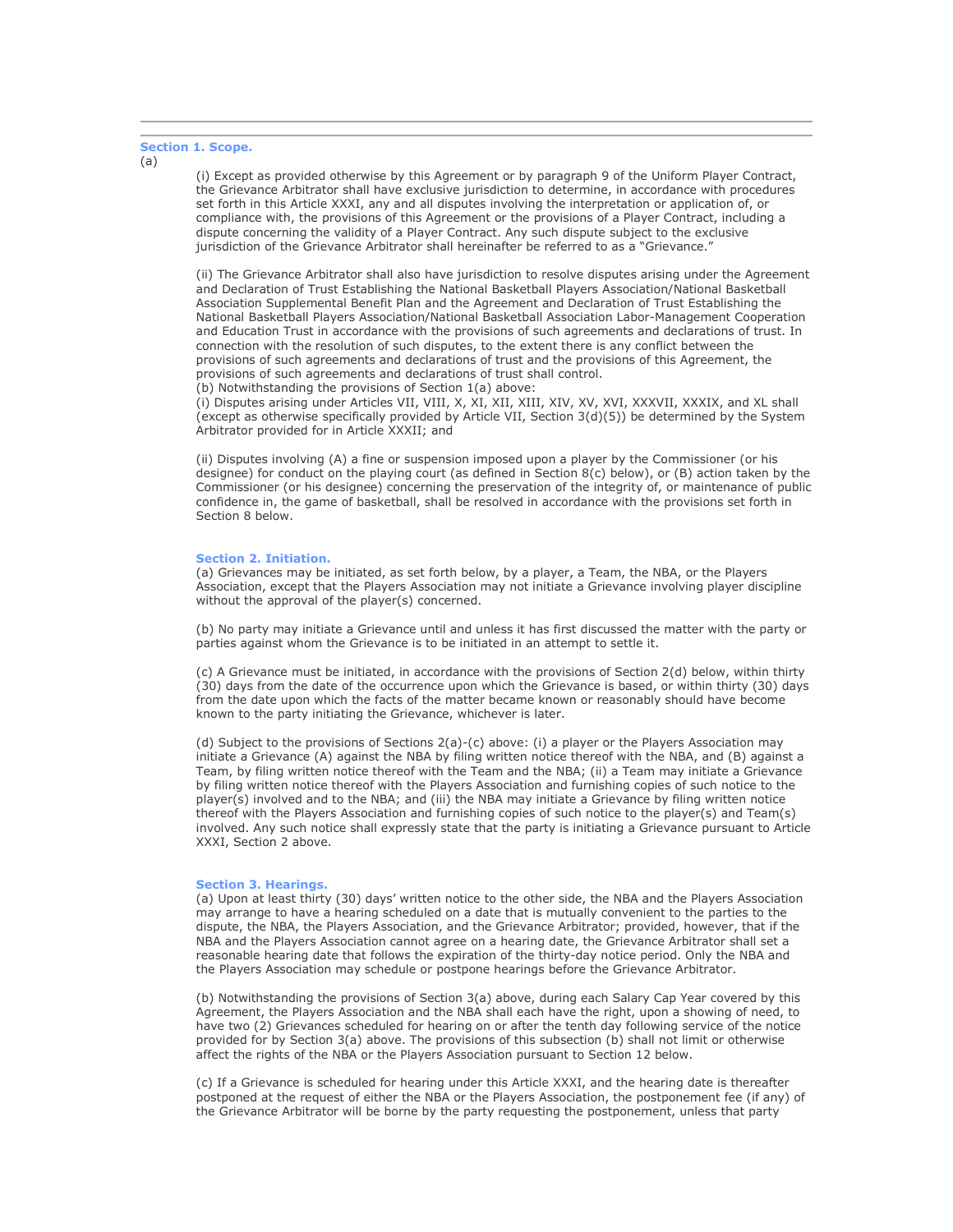objects and the Grievance Arbitrator finds that the request for such postponement was for good cause. Should good cause be found, the parties will share any postponement fee equally.

(d) In any Grievance matter, neither the NBA nor the Players Association may request or be granted more than one (1) postponement of a hearing previously scheduled under this Article XXXI. If a party which has been granted a postponement of a hearing fails to attend a subsequently scheduled hearing in the same Grievance matter, the Grievance shall be resolved against that party.

(e) If (i) a hearing of a Grievance is not scheduled to take place within one (1) year from the initiation of the Grievance, or (ii) in the circumstance where the initial date set for the hearing has been postponed, if a second hearing in that Grievance is not scheduled to take place within two (2) years from the initiation of the Grievance, then the Grievance shall be dismissed with prejudice.

(f) For purposes of computing time under this Section 3, the time shall be tolled during any period when there is no Grievance Arbitrator or when the grieving party has been unable to schedule a hearing (after making efforts to do so) because the Grievance Arbitrator is unavailable.

(g) Hearings before the Grievance Arbitrator shall be held in New York (alternating between the NBA and Players Association offices). All such hearings shall be conducted in accordance with the Labor Arbitration Rules of the American Arbitration Association; provided, however, that in the event of any conflict between such Rules and the provisions of this Agreement, the provisions of this Agreement shall control.

# Section 4. Procedure.

(a) Not later than seven (7) days prior to the hearing, the parties shall submit to the Grievance Arbitrator a joint statement of the issue(s) in dispute. If the parties cannot agree on such a joint statement, each party may submit to the Grievance Arbitrator a separate statement setting forth the disputed issue(s), and such separate statement shall be delivered to the other party or parties at the same time it is submitted to the Grievance Arbitrator.

(b) During each Salary Cap Year covered by this Agreement, the NBA and the Players Association shall each be entitled, as a matter of right, in connection with one (1) proceeding brought pursuant to this Article XXXI, to the discovery, in advance of a hearing, of non-privileged documents from any adverse party (or parties) in such proceeding. The party (or parties) to whom a request for document discovery is made shall have the obligation to produce only documents that are directly relevant and material to the core issue(s) in dispute, and shall not be obligated to produce documents merely because the production of such documents would be reasonably calculated to lead to the discovery of relevant or admissible evidence.

(c) Not later than three (3) business days prior to the hearing, the parties shall exchange witness lists, relevant documents and other evidentiary materials, and citations of legal authorities that each side intends to rely on in its affirmative case. Absent a showing of good cause, no party may proffer, refer to, or rely on the testimony of any witness, any document or other evidentiary material in its affirmative case that has not been identified to the other side as required by this subsection.

(d) The Grievance Arbitrator shall grant the request of any party to file a pre-hearing and/or posthearing brief, unless an opposing party demonstrates that the filing of briefs is unreasonable in the circumstances. If the Grievance Arbitrator grants a request to file pre-hearing briefs, such briefs shall be served on the adverse party (or parties) and filed with the Grievance Arbitrator not later than three (3) business days prior to the hearing. No pre-hearing brief shall exceed ten (10) pages in length, and the rules applicable in the United States District Court for the Southern District of New York with respect to the calculation of pages, the size of font, margins and the like shall apply.

#### Section 5. Arbitratorís Decision and Award.

(a) Except as set forth in Section 12 below, the Grievance Arbitrator shall render an Award as soon as practicable. The Award shall be accompanied by a written opinion, or, if both the NBA and the Players Association agree, the written opinion may follow within a reasonable time thereafter. In no event shall the Award and written opinion be issued more than thirty (30) days following the conclusion of a Grievance hearing (or, where applicable, following the date designated by the Grievance Arbitrator for the submission of post-hearing briefs). The Award shall constitute full, final and complete disposition of the Grievance, and shall be binding upon the player(s) and Team(s) involved and the parties to this Agreement.

(b) In addition to such other limitations as may be imposed on him/her by this Agreement, the Grievance Arbitrator shall have jurisdiction and authority only to: (i) interpret, apply, or determine compliance with the provisions of this Agreement; (ii) interpret, apply or determine compliance with the provisions of Player Contracts; (iii) determine the validity of Player Contracts; (iv) award damages in connection with a proceeding provided for in Section 11 below; (v) award declaratory relief in connection with a proceeding initiated by a Team to determine whether such Team may properly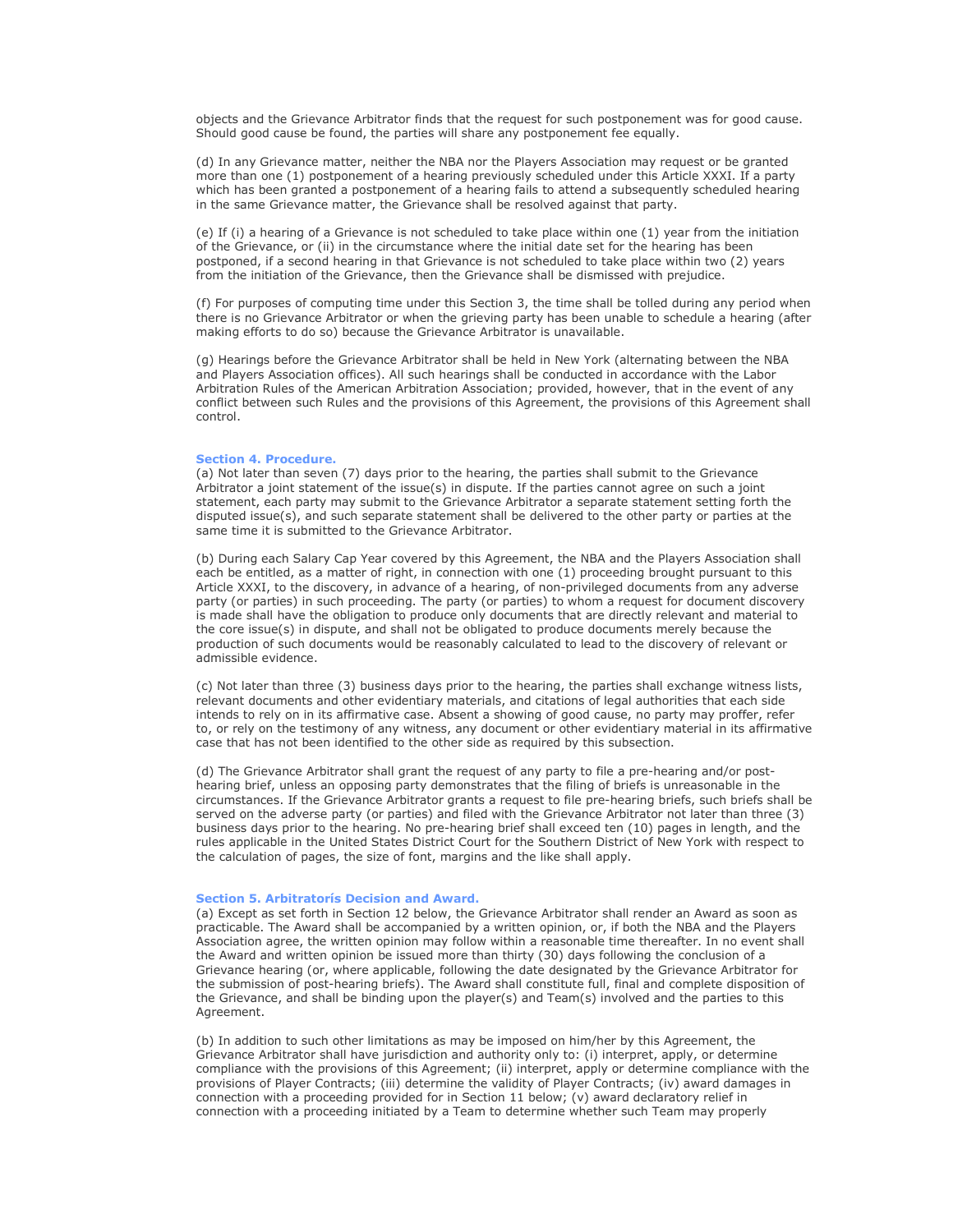terminate a Player Contract pursuant to paragraph 16(a) of such Contract, and what, if any, liability such Team would incur as a result of such termination; and (vi) resolve disputes arising under Article VII, Section 3(d)(5), Article XXII, Section 5, Article XXVI, and Article XXXIII in the manner set forth therein. Notwithstanding the foregoing or any other provision of this Agreement or the Uniform Player Contract, the Grievance Arbitrator shall not have jurisdiction or authority to add to, detract from, or alter in any way the provisions of this Agreement (including the provisions of this subsection) or any Player Contract. Nor, in the absence of agreement by the NBA and the Players Association, shall the Grievance Arbitrator have jurisdiction or authority to resolve questions of substantive, as opposed to procedural, arbitrability. Questions of substantive arbitrability shall include the question of whether an arbitrator provided for by the terms of this Agreement, as opposed to the Commissioner (or his designee), has jurisdiction to hear or resolve a particular dispute and such questions shall be determined in a judicial proceeding to be venued in the United States District Court for the Southern District of New York.

# Section 6. Appointment and Replacement of Grievance Arbitrator.

(a) The parties to this Agreement shall agree upon the appointment of a Grievance Arbitrator, who shall serve for the duration of this Agreement; provided, however, that as of September 1, 2006, and as of each successive September 1, either of the parties to this Agreement may discharge the Grievance Arbitrator by serving written notice upon him and upon the other party to this Agreement during the period July 27 through August 1 immediately preceding each such September 1; and provided, further, that as of the April 30 of the last Season covered by this Agreement (or any extension thereof), either of the parties may discharge the Grievance Arbitrator by serving written notice upon him and upon the other party to this Agreement during the period March 26 through March 31 immediately preceding such April 30. A Grievance Arbitrator as to whom a notice of discharge has been served shall continue to have jurisdiction only with respect to (i) Grievances as to which a hearing has been commenced or scheduled for a date certain and (ii) Grievances filed within the thirty (30) day period preceding the service of a notice of discharge; provided, however, that a hearing with respect to Grievances referred to in this subsection (ii) must commence no later than thirty (30) days following the effective date of the Grievance Arbitrator's discharge.

(b) If the Grievance Arbitrator is discharged (or resigns), the parties shall agree upon a successor Grievance Arbitrator. In the absence of such agreement, the parties shall jointly request the International Institute for Conflict Prevention and Resolution (the "CPR Institute") (or such other organization(s) as the parties may agree upon) to submit to the parties a list of eleven (11) attorneys, none of whom shall have, nor whose firm shall have, represented within the past five (5) years any professional athletes; agents or other representatives of professional athletes; labor organizations representing athletes; sports leagues, governing bodies, or their affiliates; sports teams or their affiliates; or owners in any professional sport. If, within seven (7) days from the receipt of such list, the parties fail to agree upon the selection of a Grievance Arbitrator from among the names on such list, they shall return that list, with up to five (5) names deleted therefrom by each party, to the CPR Institute (or such other organization as the parties may have agreed upon), and the CPR Institute (or such other organization) shall choose a new Grievance Arbitrator from the names remaining on such list.

# Section 7. Injury Grievances.

(a) If a party to a dispute arising under paragraphs 7, 16(a)(iii), 16(b), or 16(c) of a Uniform Player Contract so elects, the NBA and the Players Association shall agree upon a neutral physician or (in the absence of such agreement) jointly request that the President of the American College of Orthopedic Surgeons (or such other similar organization as the NBA and the Players Association agree may be most appropriate to the issues in dispute) designate a physician who has no relationship with any party covered by this Agreement who shall, for purposes of the dispute, serve as an independent medical expert and consultant to the Grievance Arbitrator. Such independent medical expert shall conduct a physical examination of the player; review such medical records and reports relating to the player that bear on the issues in dispute; and prepare a written report of the player's medical condition, which report shall address any specific medical questions submitted to the independent medical expert by joint agreement of the parties or by the Grievance Arbitrator. Any reports, opinions, or conclusions of the independent medical expert shall be provided in writing to the parties in advance of any hearing scheduled pursuant to Section 3 above. The opinions and conclusions of the independent medical expert shall be accorded such weight as the Grievance Arbitrator deems appropriate. The fees and costs of the independent medical expert shall be borne equally by both sides.

(b) During the course of any arbitration proceeding, the Grievance Arbitrator may, by appropriate process, require any person (including, but not limited to, a Team and a Team physician, and a player and any physician consulted by such player) to provide to the player or that player's Team, as the case may be, all medical information in the possession of any person relating to the subject matter of the arbitration.

#### Section 8. Special Procedures with Respect to Player Discipline.

(a) A dispute involving (i) a fine of \$50,000 or less or a suspension of twelve (12) games or less (or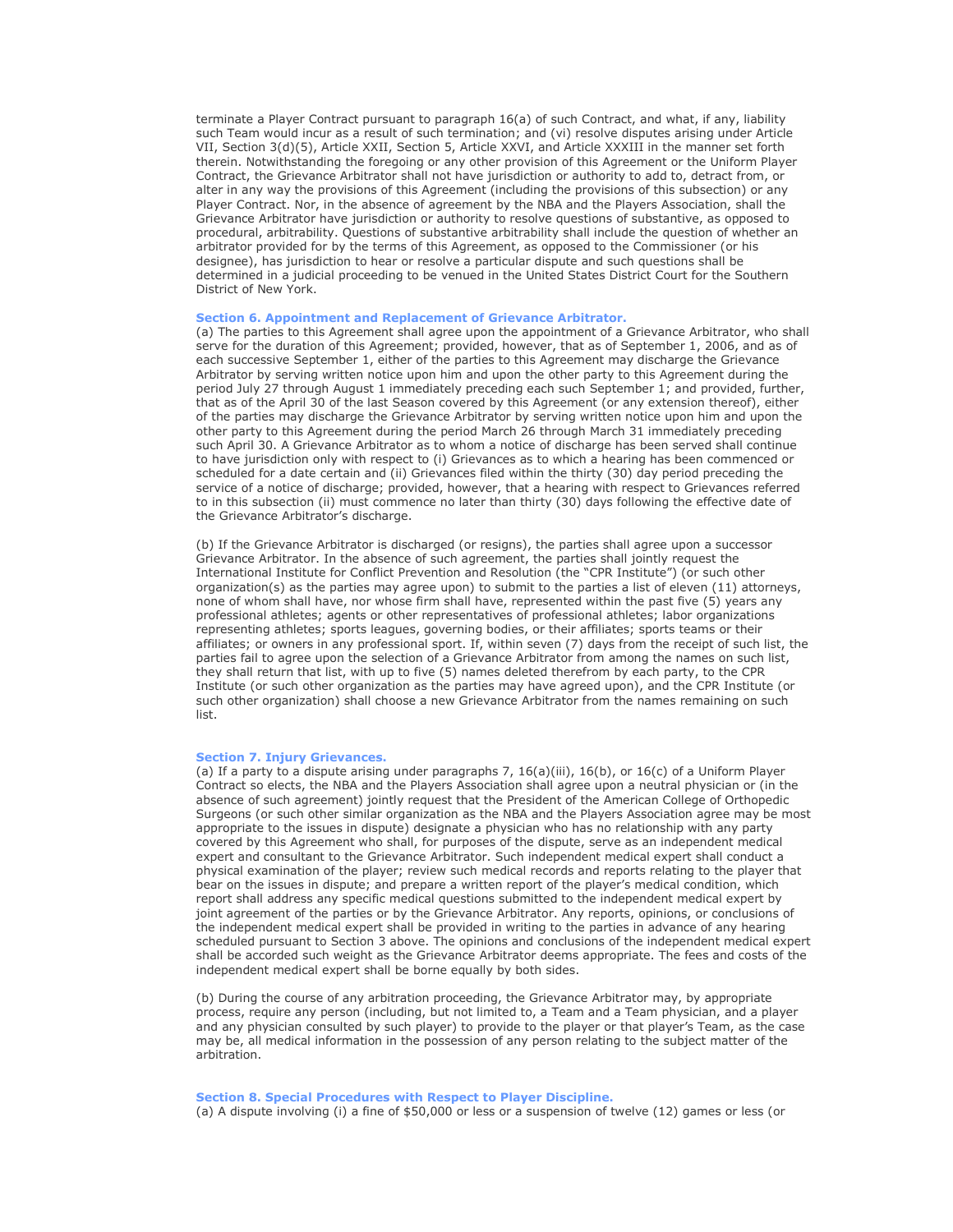both such fine and suspension) imposed upon a player by the Commissioner (or his designee) for conduct on the playing court (as defined in Section  $8(c)$  below), or (ii) action taken by the Commissioner (or his designee) (A) concerning the preservation of the integrity of, or the maintenance of public confidence in, the game of basketball and (B) resulting in a financial impact on the player of \$50,000 or less, shall not give rise to a Grievance, shall not be subject to a hearing before, or resolution by, the Grievance Arbitrator, and shall not be determined by arbitration; but instead shall be processed exclusively as an "Appeal" before the Commissioner (or his designee) as follows: (1) Within twenty (20) days following written notification of the action taken by the Commissioner (or his designee), a player affected thereby or the Players Association may appeal in writing to the Commissioner.

(2) Upon the written request of the Players Association, the Commissioner shall designate a time and place for hearing as soon as is reasonably practicable following his receipt of the notice of appeal.

(3) As soon as reasonably practicable, but not later than twenty (20) days, following the conclusion of such hearing, the Commissioner shall render a written decision, which decision shall constitute full, final and complete disposition of the dispute, and shall be binding upon the player(s) and Team(s) involved and the parties to this Agreement.

(4) In the event such appeal involves a fine and/or suspension imposed by the Commissioner's designee, the Commissioner, as a consequence of such appeal and hearing, shall have authority only to affirm or reduce such fine and/or suspension, and shall not have authority to increase such fine and/or suspension.

(b) A dispute involving (i) a fine of more than \$50,000 and/or a suspension of more than twelve (12) games that is imposed upon a player by the Commissioner (or his designee) for conduct on the playing court, or (ii) an action taken by the Commissioner (or his designee) that (A) concerns the preservation of the integrity of, or the maintenance of public confidence in, the game of basketball and (B) results in a financial impact on the player of more than \$50,000, shall be processed and determined in the same manner as a Grievance under Sections 2-6 above; provided, however, that the Grievance Arbitrator shall apply an "arbitrary and capricious" standard of review.

(c) As used in this Agreement, "conduct on the playing court" shall mean conduct in any area within an arena (including, but not limited to, locker rooms, vomitories, loading docks, and other back-of-house and underground areas, including those used by television production and other vehicles) at, during or in connection with an NBA Exhibition, All-Star, Regular Season or Playoff game. (By way of example and not limitation, conduct "at" and/or "in connection with" an NBA game shall include conduct engaged in by a player within an arena from the time the player arrives at the arena for an NBA game until the time the player has left the premises of the arena following the conclusion of such game.) Conduct engaged in by a player outside an arena (such as, for example, in a parking lot adjacent to an arena) shall not constitute "conduct on the playing court.'

(d) In the event a matter filed as a Grievance in accordance with the provisions of this Article gives rise to issues involving the integrity of, or public confidence in, the game of basketball, and the financial impact on the player of the action being grieved is \$50,000 or less, the Commissioner may, at any stage of its processing, order that the matter be withdrawn from such processing and thereafter be processed in accordance with the appeal procedure provided in Section 8(a) above.

#### Section 9. Procedure with Respect to Fine and Suspension Amounts.

In the event that a Grievance or an Appeal challenging a Commissioner or Team-imposed fine and/or suspension is filed in accordance with this Article, the amount of any fine or salary lost by virtue of the suspension shall be deposited in a separate interest-bearing account maintained for such fines or suspension-related amounts. The NBA shall provide written notice to the Players Association of the date and amount of each deposit made pursuant to this Section 9 by delivering to the Players Association monthly statements reflecting the investment activity in such account. In the absence of agreement between the NBA and the Players Association, the Grievance Arbitrator (in resolving a Grievance, and in a manner consistent with his determination of such Grievance) or the Commissioner (or his designee) (in resolving an Appeal, and in a manner consistent with his determination of such Appeal) shall determine the amount of the deposited funds to be payable to the player, the Team, or the NBA, and any interest earned on such deposit shall be allocated to the parties in proportion thereto.

# Section 10. Disputes with Respect to the Terms of a Player Contract.

(a) If either the NBA or the Players Association asserts that a term or provision of a Player Contract is not permitted by this Agreement, either may have the dispute involving such Contract term or provision resolved by initiating a Grievance. If such a Grievance is initiated by the NBA, the thirty-day time period referred to in Section 2(c) above shall commence with the date upon which the NBA received the Player Contract (or amendment thereto) containing the disputed term or provision. If such a Grievance is initiated by the Players Association, the thirty-day time period referred to in Section 2(c) above shall commence with the date upon which the Player Contract (or amendment thereto) containing the disputed term or provision was first made available for inspection by the Players Association.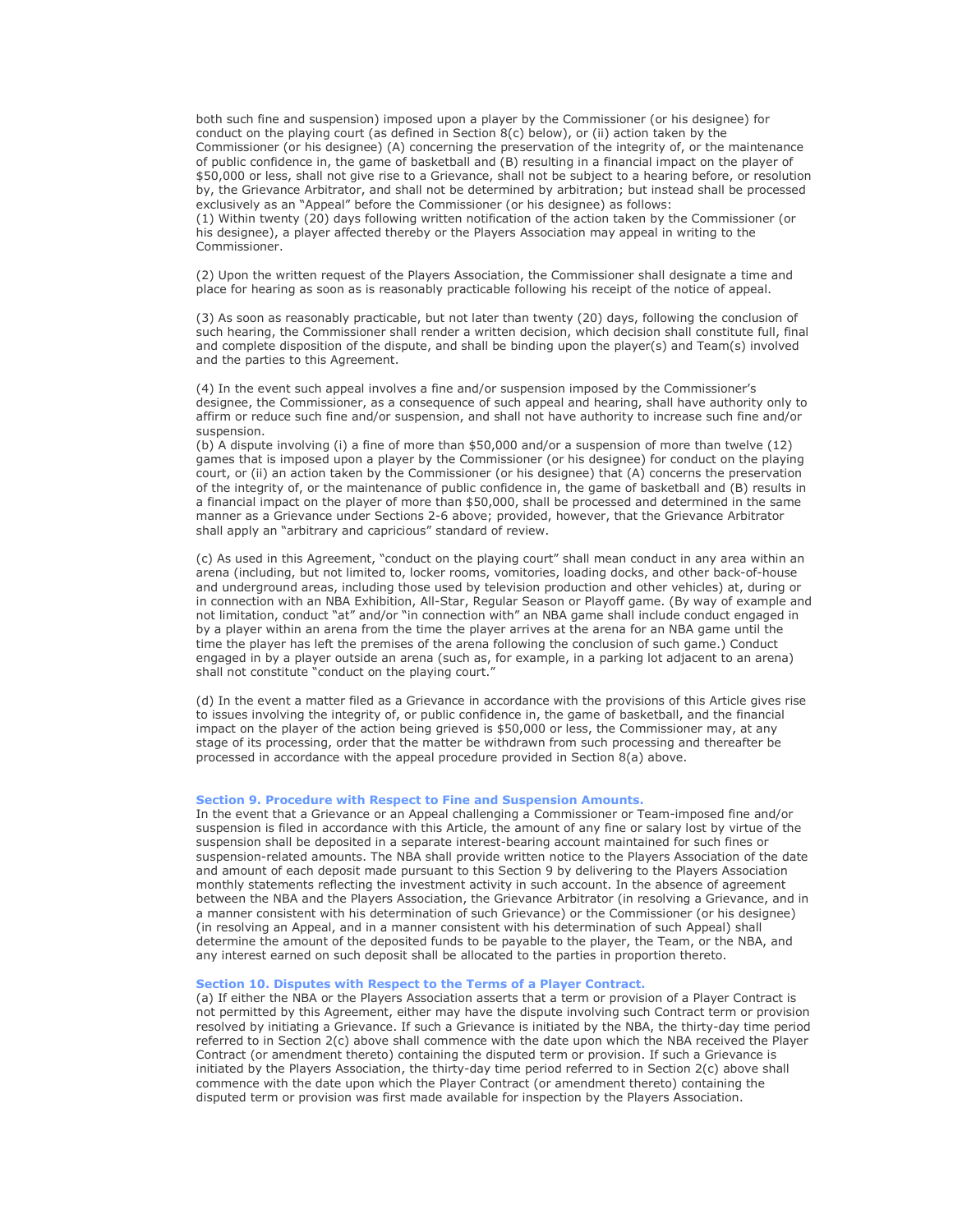(b) If, as a result of the Grievance and Arbitration procedure, a Player Contract is found to contain a term or provision that is not permitted by this Agreement, then (i) such term or provision shall be deleted from the Player Contract and have no force or effect, and the Player Contract shall in all other respects remain valid and binding upon the parties thereto, and (ii) if the Team and the player agree to reform or revise the Player Contract within thirty days of the Grievance Arbitrator's decision, such reformation or revision shall be exempted from the rules governing Renegotiations contained in Article VII, Section 7(c).

(c) Nothing set forth above shall affect in any manner the Commissioner's authority with respect to the approval or disapproval of Player Contracts pursuant to paragraph 11 of the Uniform Player Contract; and the fact that the Commissioner has approved or not disapproved a Player Contract containing a term or provision not permitted by this Agreement shall not be referred to in the course of the Grievance and Arbitration procedure and shall not be considered in any manner or for any purpose by the Grievance Arbitrator in connection with a dispute concerning that Player Contract.

# Section 11. Disputes with Respect to Players Under Contract Who Withhold Playing Services.

In addition to any other rights a Team may have under contract or law, including those under paragraph 9 of a Uniform Player Contract, a Team may recover damages in a proceeding before the Grievance Arbitrator when a player who is party to a currently effective Player Contract fails or refuses to render the services called for under the Player Contract. In any such proceeding, where the Grievance Arbitrator determines that damages are continuing to accrue at the time of the hearing, the Arbitrator shall award such damages (if any) as the Team has by then sustained, and the hearing shall remain open to enable the submission of proof on the issue of continuing damages.

# Section 12. Expedited Procedure.

(a) Notwithstanding the foregoing, in the event of a dispute arising under Article XVII, Article XXX, or Article XXXI, Section 11 of this Agreement, or under paragraph 15 of a Uniform Player Contract (but only insofar as such paragraph provides), or in the event of an alleged breach by a player of paragraph 9 of a Uniform Player Contract, the NBA or the Players Association may request that such dispute or alleged breach be referred immediately to the Grievance Arbitrator. In any such case, the dispute or alleged breach shall be asserted by notice in writing or by facsimile given to the other party or parties, the NBA, the Players Association, and the Grievance Arbitrator.

(b) The Grievance Arbitrator shall convene a hearing with respect to such dispute or alleged breach at the earliest possible time, but in no event later than 24 hours following his receipt of such notice. If the Grievance Arbitrator is not immediately available and the parties are unable to agree upon another arbitrator to hear and resolve such dispute, the parties shall select an arbitrator in accordance with the procedures set forth in Section 6(b) above.

(c) The award, which shall be issued not later than twenty-four (24) hours after the conclusion of the hearing, shall be in writing and may be issued with or without opinion. If any party desires an opinion, one shall be issued but its issuance shall not delay compliance with or enforcement of the award. The award shall constitute full, final and complete disposition of the dispute or alleged breach, and shall be binding upon the player(s) and Team(s) involved and the parties to this Agreement.

(d) The failure of any party to attend the hearing as scheduled shall not delay the hearing, and the Grievance Arbitrator (or an arbitrator selected in accordance with the procedures set forth in Section 6(b) above, as the case may be) shall be authorized to proceed to take evidence and issue an award as though such party were present.

# Section 13. Threshold Amount for Certain Grievances.

A dispute concerning a fine or suspension (or a combination thereof) imposed by a Team may be heard and resolved by the Grievance Arbitrator only if it results in a financial impact on the player of more than \$5,000. A dispute concerning a fine or suspension (or a combination thereof) imposed by the Commissioner (or his designee) other than for conduct on the playing court (as defined in Section 8(c) above) may be heard and resolved by the Grievance Arbitrator only if it results in a financial impact on the player of more than \$50,000.

# Section 14. Miscellaneous.

(a) Each of the time limits set forth herein may be extended by mutual agreement of the parties involved.

(b) In any meeting or hearing provided for by this Article XXXI, a player may be accompanied by a representative of the Players Association who may participate in such meeting or hearing and represent the player. In any such meeting or hearing, the NBA and any Team involved may attend and be accompanied by a representative who may participate in such meeting or hearing and represent the NBA and any such Team.

(c) The parties recognize that a player may be subjected to disciplinary action for just cause by his Team or by the Commissioner (or his designee). Therefore, in Grievances regarding discipline, the issue to be resolved shall be whether there has been just cause for the penalty imposed.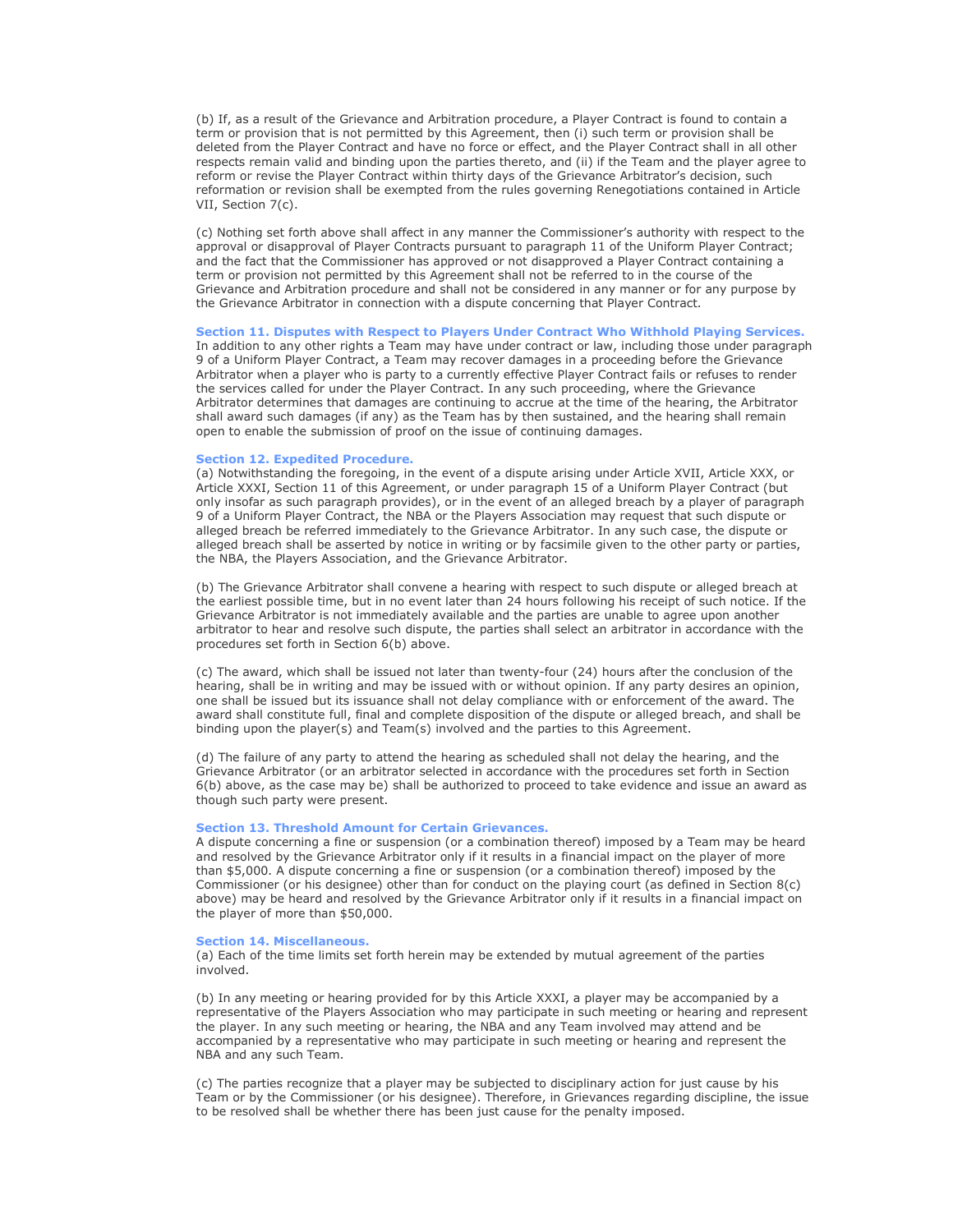(d) Nothing contained herein shall excuse a player from prompt compliance with any discipline imposed upon him. If discipline imposed upon a player is determined to be improper by a final disposition under this Article XXXI, the player shall promptly be made whole.

(e) Nothing contained in this Article XXXI shall be deemed to limit or impair the right of the NBA or any Team to impose discipline upon a player(s) or to take any other action not inconsistent with the provisions of a Player Contract or this Agreement.

(f) Subject to Section 3(c) above, all costs of arbitration, including the fees and expenses of the Grievance Arbitrator, shall be borne equally by the parties thereto; but each party shall bear the cost of its own witnesses, counsel, and the like.

(g) A Team shall not be required to terminate a Player Contract under the NBA waiver procedure as a condition precedent to the filing of a Grievance with respect to such Player Contract. To the extent that the decision of the Impartial Arbitrator in In re Otis Birdsong, Dec. No. 87-2, May 14, 1987, is inconsistent with the foregoing, it is hereby overruled.

(h) In a proceeding involving the interpretation of a Player Contract, no Uniform Player Contract (whether signed during the term of this Agreement or during the term of any prior collective bargaining agreement between the parties), or amendment thereto, other than the Player Contract or amendment that is the subject of dispute shall be admissible as evidence of the meaning of, or of the parties' intentions with respect to, any individually-negotiated terms or provisions in the Player Contract or amendment that is the subject of dispute.

# ARTICLE XXXII: SYSTEM ARBITRATION

# Section 1. Jurisdiction and Authority.

The NBA and the Players Association shall agree upon a System Arbitrator, who shall have exclusive jurisdiction to determine any and all disputes arising under Articles VII (except as otherwise specifically provided by Article VII, Section 3(d)(5)), VIII, X, XI, XII, XIII, XIV, XV, XVI, XXXVII, XXXIX, and XL of this Agreement, and those made subject to his jurisdiction by Sections 9 and 10 of this Article. In addition, in the event of a disagreement between the NBA and the Players Association, the System Arbitrator shall have exclusive jurisdiction to determine whether the System Arbitrator, the Grievance Arbitrator or some other arbitrator provided for by the provisions of this Agreement has jurisdiction to hear or resolve a particular dispute.

#### Section 2. Initiation.

(a) Subject to Article XIV, Section 5, System Arbitrations may be initiated, as set forth below, only by the NBA or the Players Association.

(b) No party may initiate a System Arbitration until and unless it has first discussed the matter with the other party in an attempt to settle it.

(c) A System Arbitration must be initiated within three (3) years from the date of the act or omission upon which the System Arbitration is based, or within three (3) years from the date upon which such act or omission became known or reasonably should have become known to the party initiating the System Arbitration, whichever is later.

(d) Either the NBA or the Players Association may initiate a System Arbitration by filing written notice thereof with the System Arbitrator and serving a copy of such notice on the other party.

# Section 3. Hearings.

(a) The System Arbitrator shall hold hearings on alleged violations of the Articles set forth in Section 1 above. Except as otherwise provided in Article XI, Section 5(l) and Sections 9 and 10 below, awards issued by the System Arbitrator shall be subject to review by the Appeals Panel, in the manner and in accordance with the procedures set forth in Sections 3 and 8 of this Article XXXII.

(b) The System Arbitrator shall make findings of fact and award appropriate relief including, without limitation, damages and specific performance. The System Arbitrator shall render an award as soon as practicable, and the award shall be accompanied by a written opinion. Notwithstanding the foregoing, if the System Arbitrator determines that expedition so requires, he shall accompany the award with a written summary of the grounds upon which the award is based, and a full written opinion may follow within a reasonable time thereafter. In no event shall the award and written opinion be issued more than thirty (30) days following the date upon which the record of a System Arbitration proceeding is closed (or, where applicable, the date designated by the System Arbitrator for the submission of post-hearing briefs).

(c) The System Arbitrator shall have authority to order the production of documents, the conduct of pre-hearing depositions, and the attendance of witnesses at the hearing with respect to the NBA and the Players Association, and/or any player or Team. The System Arbitrator shall have the authority to compel the attendance of witnesses and the production of documents at any hearing within the jurisdiction of the System Arbitrator in accordance with the New York C.P.L.R.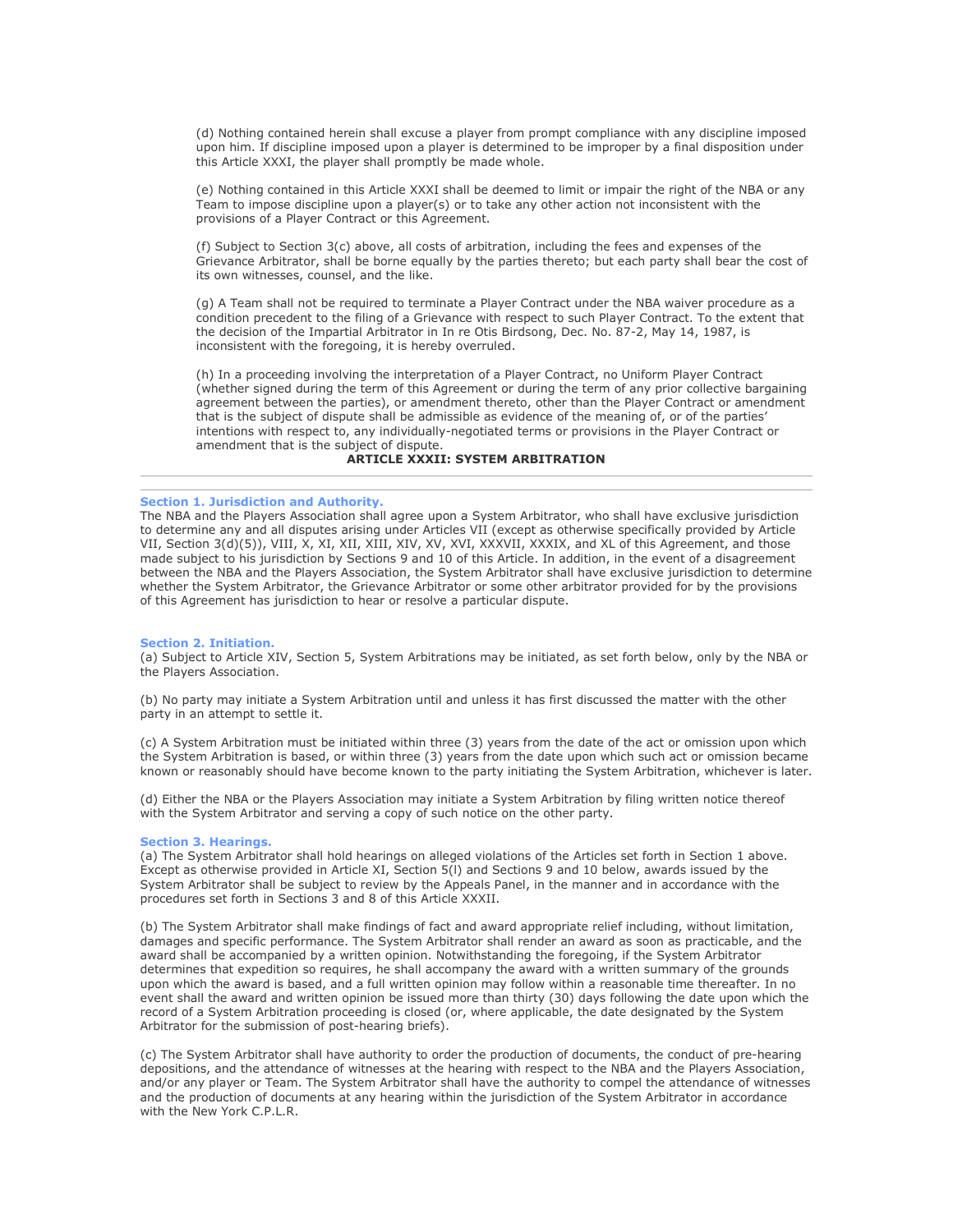(d) An award of the System Arbitrator shall upon its issuance constitute the full, final and complete disposition of the dispute, shall be binding upon the parties to this Agreement and upon any player(s) or Team(s) involved, and shall be followed by them unless (in cases where this Agreement provides for an appeal to the Appeals Panel) a notice of appeal is served by the appealing party upon the responding party and filed with the System Arbitrator within ten (10) days of the date of the award of the System Arbitrator appealed from. If and when an award of the System Arbitrator is reversed or modified by the Appeals Panel, the effect of such reversal or modification shall be deemed by the parties to be retroactive to the time of issuance of the award of the System Arbitrator. The parties may seek appropriate relief to effectuate and enforce this provision.

(e) The System Arbitrator shall not have jurisdiction or authority to add to, detract from, or alter in any way the provisions of this Agreement or any Player Contract. Nor, except for the authority conferred upon him by the second sentence of Section 1 above (or unless the NBA and the Players Association otherwise agree), shall the System Arbitrator have jurisdiction or authority to resolve questions of substantive, as opposed to procedural, arbitrability (which shall include the question of whether an arbitrator provided for by the terms of this Agreement, as opposed to the Commissioner (or his designee), has jurisdiction to hear or resolve a particular dispute), which shall be determined in a judicial proceeding to be venued in the United States District Court for the Southern District of New York.

### Section 4. Costs Relating to System Arbitration.

(a) The compensation of the System Arbitrator and the costs and expenses incurred in connection with any proceeding brought before the System Arbitrator shall be borne equally by the parties to this Agreement; provided, however, that each participant in such proceeding shall bear its own attorneys' fees and litigation costs.

(b) Notwithstanding the provisions of Section 4(a) above, if a matter is scheduled for hearing under this Article XXXII, and the hearing date is thereafter postponed at the request of either the NBA or the Players Association, the postponement fee (if any) of the System Arbitrator will be borne by the party requesting the postponement unless that party objects and the System Arbitrator finds that the request for such postponement was for good cause. Should good cause be found, the parties will share any postponement fee equally.

#### Section 5. Procedure for System Arbitration.

All matters before the System Arbitrator shall be heard and determined in an expedited manner, provided that such expedition is reasonable under the circumstances. A proceeding may be commenced upon seventy-two (72) hours' written notice (or upon shorter notice if ordered by the System Arbitrator) served upon the party against whom the proceeding is brought and filed with the System Arbitrator. All such notices and all orders and notices issued and directed by the System Arbitrator shall be served on the NBA, counsel for the NBA, the Players Association, counsel for the Players Association, and any counsel appearing for individual NBA players or individual NBA Teams. In any proceeding commenced pursuant to Article XIV, Section 5, the Players Association (on its own behalf and/or on behalf of a player) and the NBA (on its own behalf and/or on behalf of a Team) shall have the right to participate.

# Section 6. Selection of System Arbitrator.

(a) In the event that the Players Association and the NBA cannot agree on the identity of a System Arbitrator, the parties shall jointly request the International Institute for Conflict Prevention and Resolution (the "CPR Institute") (or such other organization(s) as the parties may have agreed upon) to submit to the parties a list of eleven (11) attorneys, none of whom shall have, nor whose firm shall have, represented within the past five (5) years any professional athletes; agents or other representatives of professional athletes; labor organizations representing athletes; sports leagues, governing bodies, or their affiliates; sports teams or their affiliates; or owners in any professional sport. If the parties cannot within seven (7) days from the receipt of such list agree to the identity of the System Arbitrator from among the names on such list, they shall return said list, with up to five (5) names deleted therefrom by each party, to the CPR Institute (or such other organization as the parties may have agreed upon), which shall choose from the remaining names on the list the identity of the System Arbitrator.

(b) The first System Arbitrator selected under the provisions of this Agreement shall serve until June 30, 2006. Thereafter, the System Arbitrator shall serve for continually renewing two-year terms unless notice of termination is given either by the NBA or by the Players Association. Notice of termination of the System Arbitrator shall be given to the other party, and to the System Arbitrator, during the period May 10 through May 15 immediately preceding the end of any term. Following the giving of such notice, a new System Arbitrator shall be selected in accordance with the procedures set forth in Section 6(a) above. A System Arbitrator as to whom a notice of termination has been given shall continue to have jurisdiction only with respect to (i) System Arbitrations in which a hearing has been commenced or scheduled for a date certain, and (ii) System Arbitrations initiated (in accordance with the provisions of Section 2 above) within the thirty (30) day period preceding the service of the notice of termination; provided, however, that a hearing with respect to System Arbitrations referred to in this subsection (ii) must commence no later than thirty (30) days following the end of a System Arbitrator's term.

# Section 7. Selection of Appeals Panel.

There shall be a three-member Appeals Panel for each appeal noticed from an award of the System Arbitrator. In the event the Players Association and the NBA cannot agree upon the members of such a panel, the parties will jointly request the CPR Institute (or such other organization(s) as the parties may agree) to submit to the parties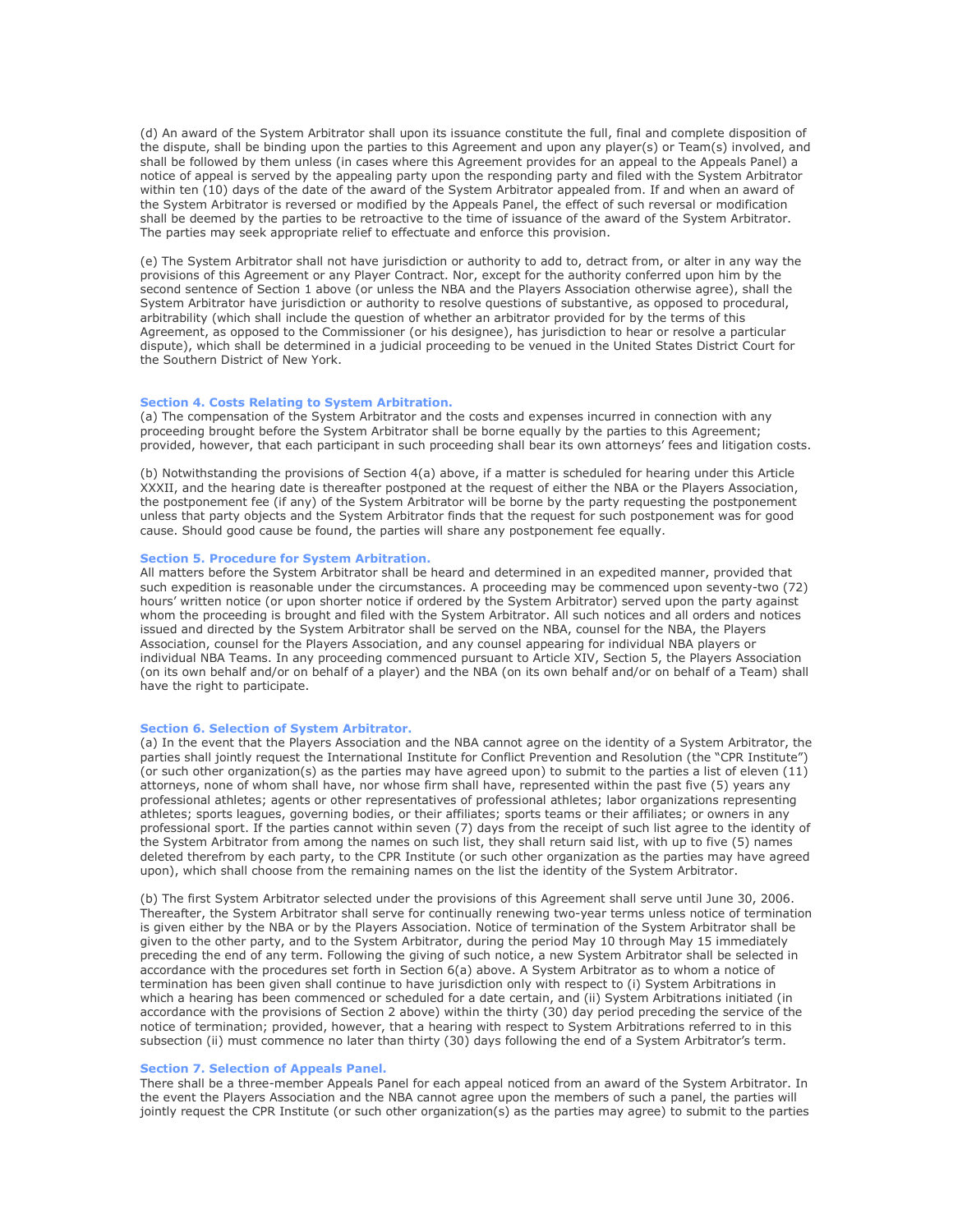a list of fifteen (15) attorneys (none of whom shall have, nor whose firm shall have, represented within the past five (5) years any professional athletes; agents or other representatives of professional athletes; labor organizations representing athletes; sports leagues, governing bodies, or their affiliates; sports teams or their affiliates; or owners in any professional sport). If the parties cannot within seven (7) days from the receipt of such list agree to the identity of the Appeals Panel from among the names on such list, they shall meet and alternate striking one (1) name at a time from the list until three (3) names on the list remain. The three (3) remaining names on the list shall comprise the Appeals Panel for that particular appeal. The compensation of the members of the Appeals Panel and the costs of proceedings before the Appeals Panel shall be borne equally by the parties to this Agreement; provided, however, that each participant in an Appeals Panel proceeding shall bear its own attorneys' fees and litigation costs.

### Section 8. Procedure Relating to Appeals of Determination by the System Arbitrator.

(a) Any party seeking to appeal (in whole or in part) an award of the System Arbitrator must serve on the other party and file with the System Arbitrator a notice of appeal, within ten (10) days of the date of the award appealed from. The timely service and filing of a notice of appeal shall automatically stay the award of the System Arbitrator pending resolution by the Appeals Panel.

(b) Following the timely service and filing of a notice of appeal, the NBA and the Players Association shall attempt to agree upon a briefing schedule. In the absence of such agreement, the briefing schedule shall be set by the Appeals Panel; provided, however, that any party seeking to appeal (in whole or in part) from an award of the System Arbitrator shall be afforded no less than fifteen (15) and no more than twenty-five (25) days from the date of the issuance of such award, or the date of the issuance of the System Arbitrator's written opinion, or the date upon which the members of the Appeals Panel have been selected in accordance with the provisions of Section 7 above, whichever is latest, to serve on the opposing party and file with the Appeals Panel its brief in support thereof; and provided further that the responding party or parties shall be afforded the same aggregate amount of time to serve and file its or their responding brief(s). The Appeals Panel shall schedule oral argument on the appeal(s) no less than five (5) and no more than ten (10) days following the service and filing of the responding brief(s), and shall issue a written decision within thirty (30) days from the date of argument.

(c) The Appeals Panel shall review the findings of fact and conclusions of law made by the System Arbitrator using the standards of review employed by the U.S. Court of Appeals for the Second Circuit. The decision of the Appeals Panel shall constitute full, final, and complete disposition of the dispute, and shall be binding upon the parties to this Agreement and upon any player(s) or Team(s) involved.

### Section 9. Special Procedure for Disputes with Respect to Interim Audit Reports.

(a) Notwithstanding any of the other provisions of this Agreement, at the request of either the NBA or the Players Association, and irrespective of which party may commence the proceeding, the procedures set forth in this Section 9 shall apply to the resolution of any disputes with respect to an Interim Audit Report, including but not limited to disputes concerning any Escrow Information set forth in an Interim Audit Report. If in connection with such disputes, there is any conflict between the procedures set forth in this Section 9 and those set forth elsewhere in this Agreement, the procedures set forth in this Section shall control.

(b) A proceeding before the System Arbitrator shall be commenced, in the manner provided for by Sections 2(d) and 5 above, no more than thirty (30) days following the delivery by the Accountants of the Interim Audit Report with respect to any dispute or claim concerning (i) the amount(s) of BRI or Total Salaries (or portions thereof) as to which the Accountants have completed their review and which is the subject of a good faith dispute between the parties, (ii) the amount(s) of BRI or Total Salaries (or portions thereof) as to which the Accountants have not completed their review and with respect to which the parties have a good faith disagreement, (iii) such Escrow Information as is included in the Interim Audit Report as to which the parties have a good faith disagreement, and/or (iv) all other disputes (including but not limited to disputes over the amounts and includability of any revenues or expenses included or excluded from the Interim Audit Report) of which the parties were aware or reasonably should have been aware, at the time the proceeding was commenced, based upon the contents of the BRI Reports, the Draft Audit Report or Interim Audit Report or other documents or writings provided to the parties by the Accountants in connection with their BRI audit.

(c) A party's failure to commence a proceeding before the System Arbitrator within the thirty-day (30) period provided for by Section 9(b) above with respect to the disputes or claims enumerated therein shall forever bar that party from asserting or seeking relief of any kind for any such dispute or claim; provided, however, that the provisions of Section 9(b) above and this Section 9(c) shall not bar a party from commencing a proceeding before the System Arbitrator and seeking appropriate relief, subject to the limitations imposed by Section 2 above:

(i) With respect to a dispute or claim concerning an Interim Audit Report as to which such party was not aware or reasonably should not have been aware, based upon the materials referred to in Section 9(b) above, during the thirty-day (30) period following the delivery of such Interim Audit Report; or

(ii) With respect to any dispute or claim relating to a subsequent Salary Cap Year, including, but not limited to, any dispute concerning the includability or non-includability in BRI of a category or type of revenue or the allowance or disallowance of a category or type of expense, without regard to whether, based upon the materials referred to in Section 9(b) above (other than a BRI Report, Draft Audit Report or Interim Audit Report), the party was or reasonably should have been aware of such dispute or claim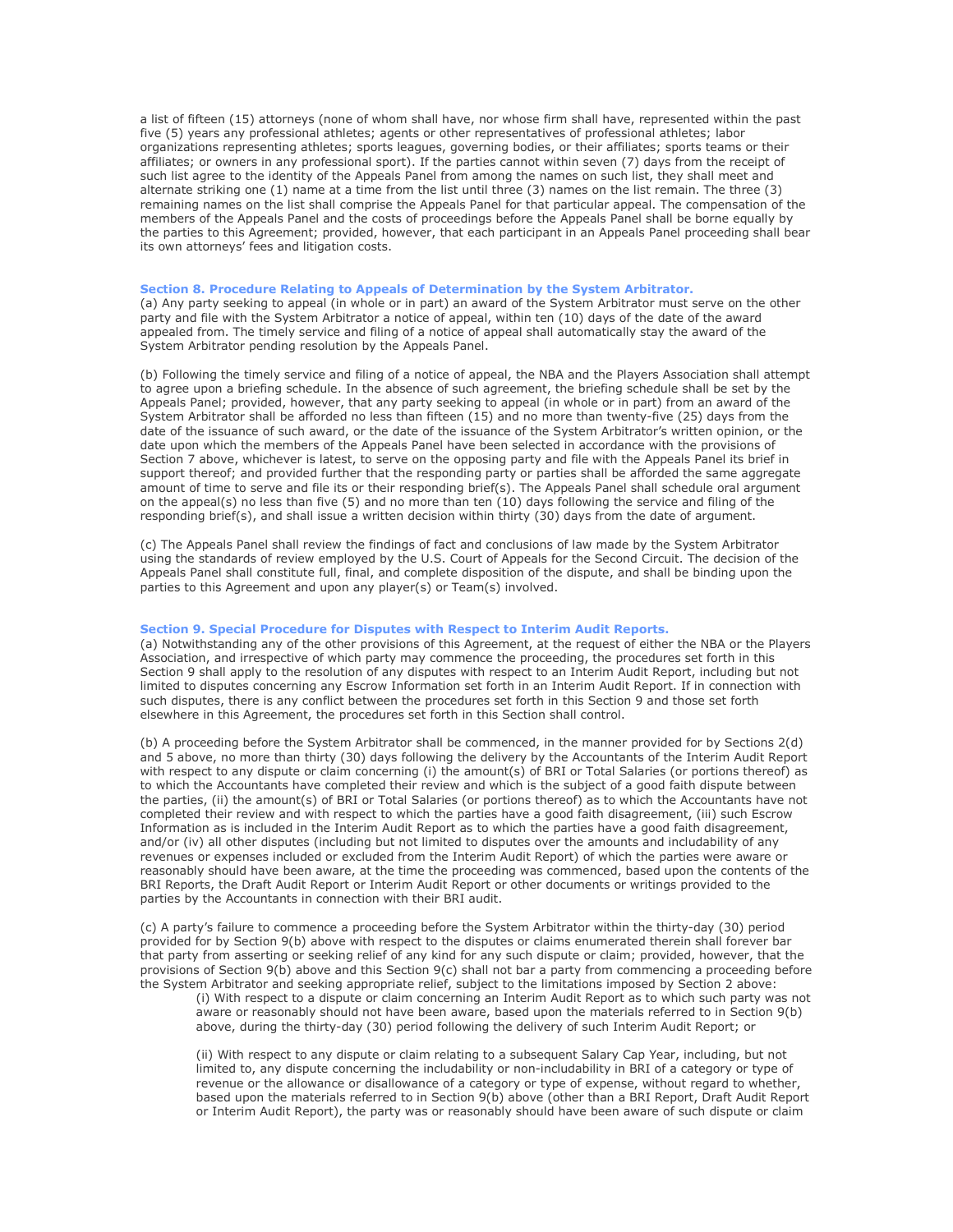during the thirty-day (30) period following the delivery of such Interim Audit Report.

(iii) Subject to Section 9(c)(ii) above, no determination made by the System Arbitrator or the Appeals Panel (as the case may be) in a proceeding commenced pursuant to Section 9(c)(i) or (ii) above shall affect any calculations made pursuant to Article VII, Section 12.

(d) Where a hearing before the System Arbitrator is provided for by this Section 9, such hearing shall be conducted within fifteen (15) days from the commencement of the proceeding, and the System Arbitrator shall render an award and issue a written decision as soon as possible, but in no event later than fifteen (15) days following the close of the hearing. Where a right to appeal from the System Arbitrator's award is provided for by this Section 9, any party seeking to appeal (in whole or in part) from such an award shall serve and file a notice of appeal therefrom within five (5) days from the date of such award and shall serve and file its brief in support of such appeal within fifteen (15) days from the date of the System Arbitrator's award or within five (5) days from the date upon which the members of the Appeals Panel have been selected, whichever is later. The party opposing such appeal shall serve and file its brief in opposition within ten (10) days following its receipt of the brief in support of the appeal. The Appeals Panel shall schedule oral argument at its discretion, but shall issue a written decision within twenty (20) days following its receipt of the brief from the party opposing the appeal.

(e) Any dispute concerning the amounts (as opposed to the includability) of any revenues or expenses to be included in an Interim Audit Report (hereinafter referred to as "Disputed Adjustments") shall, whenever such Disputed Adjustments for all Teams are adverse to the party asserting the dispute in an aggregate amount of less than \$10 million for any Season covered by this Agreement, be resolved by the Accountants; and the determination of the Accountants shall constitute full, final and complete disposition of the dispute and shall be binding upon the parties to this Agreement. Notwithstanding the foregoing, any Disputed Adjustments that involve the interpretation, validity or application of this Agreement shall be resolved by the System Arbitrator and shall be appealable to the Appeals Panel in accordance with the provisions of Section 9(d) above.

(f) If the Disputed Adjustments for all Teams are adverse to the party asserting the dispute in an aggregate amount of \$10 million or more but less than \$15 million for any Season covered by this Agreement, the determination of the System Arbitrator shall constitute full, final and complete disposition of the dispute and shall be binding upon the parties to this Agreement, and there shall be no appeal to the Appeals Panel. Notwithstanding the foregoing, any Disputed Adjustments that involve the interpretation, validity or application of this Agreement shall be resolved by the System Arbitrator and shall be appealable to the Appeals Panel in accordance with the provisions of Section 9(d) above.

(g) If the Disputed Adjustments for all Teams are adverse to the party asserting the dispute in an aggregate amount of \$10 million or more but less than \$15 million for any Season covered by this Agreement, and if the party asserting such dispute does not prevail before the System Arbitrator, then that party shall pay all of the fees and expenses of the System Arbitrator and the reasonable costs and expenses, including attorneys' fees, of the other party for its defense of the proceeding; provided, however, that if each party has asserted a dispute upon which it has not prevailed, all such fees, expenses and costs shall be borne in the manner provided for by Section 4 above.

(h) All other disputes involving an Interim Audit Report (including but not limited to disputes over the amounts and includability of any revenues or expenses to be included in such Reports) and the Escrow Information shall be resolved by the System Arbitrator and shall be appealable to the Appeals Panel in accordance with the provisions of Section 9(d) above.

# Section 10. Special Procedure for Disputes with Respect to the Escrow Schedules.

(a) Notwithstanding any of the other provisions of this Agreement, the procedures set forth in this Section 10 shall apply to the resolution of any disputes with respect to the Escrow Schedules described in Article VII, Section 12. If in connection with such disputes, there is any conflict between the procedures set forth in this Section 10 and those set forth elsewhere in this Agreement, the procedures set forth in this Section shall control.

(b) In the event of any dispute with respect to the Escrow Schedules, the proceeding before the System Arbitrator shall be commenced, in the manner provided for by Sections 2(d) and 5 above no more than seven (7) days following the transmittal to the Players Association of any of such schedules.

(c) The hearing before the System Arbitrator with respect to a dispute concerning the Escrow Schedules shall be conducted within ten (10) days following the commencement of the proceeding and the briefs of the parties, if any, shall be filed before the opening of the hearing on a date or dates set by the System Arbitrator. The hearing shall be conducted on an expedited basis and, unless the parties otherwise agree or a party demonstrates that such limitation will result in undue prejudice, will not last longer than two (2) full days.

(d) If in connection with the Escrow Schedules, there is a dispute between the NBA and the Players Association and the amount in controversy is \$5 million or less, the determination of the System Arbitrator shall constitute full, final and complete disposition of the dispute and shall be binding upon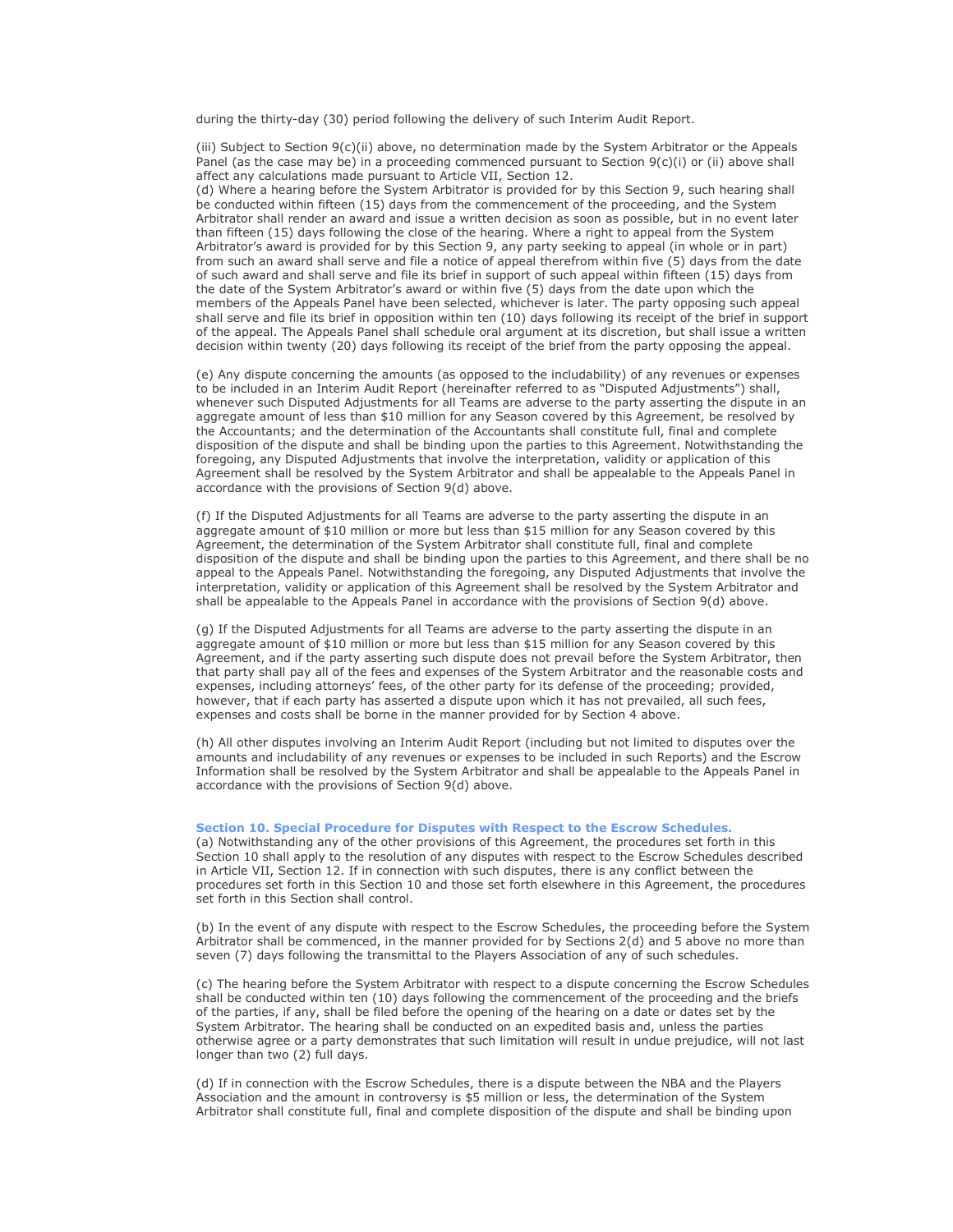the parties to this Agreement, and there shall be no appeal to the Appeals Panel. If with respect to such dispute the amount in controversy is more than \$5 million, either party may appeal a determination of the System Arbitrator to the Appeals Panel.

(e) In connection with any dispute concerning the Escrow Schedules, the System Arbitrator shall render an award and issue a written decision as soon as possible, but in no event later than ten (10) days following the close of the hearing. When the award is issued, the System Arbitrator shall set forth the basis therefore either in a written opinion or orally at a conference with the parties (which conference may be conducted by telephone) of which a stenographic record shall be made. Any party seeking to appeal (in whole or in part) from an award of the System Arbitrator rendered pursuant to Section 10(d) above shall serve and file a notice of appeal therefrom within two (2) business days from the date of such award. The party seeking to appeal shall serve and file its brief in support of such appeal within ten (10) days from the date of the System Arbitrator's award or within three (3) days from the date upon which the members of the Appeals Panel have been selected, whichever is later. The party opposing such appeal shall serve and file its brief in opposition within ten (10) days following its receipt of the brief in support of the appeal. The Appeals Panel shall schedule oral argument at its discretion, but shall issue a written decision within twenty (20) days following its receipt of the brief from the party opposing the appeal.

### ARTICLE XXXIII: ANTI-DRUG PROGRAM

#### Section 1. Definitions.

As used in this Article XXXIII, the following terms shall have the following meanings:

(a) "Authorization for Testing" shall mean a notice issued by the Independent Expert pursuant to the provisions of Section 5 below, in the form annexed hereto as Exhibit I-1 to this Agreement.

(b) "Come Forward Voluntarily" shall mean that a player has directly communicated to the NBA, the Players Association, or the Medical Director his desire to enter the Program and seek treatment for a problem involving the use of a Prohibited Substance.

(c) "Counselors" or "Anti-Drug Counselors" shall mean the persons selected by the Medical Director to provide counseling and other treatment to players in the Program.

(d) "Diuretics" shall mean any of the substances listed as diuretics on Exhibit I-2 to this Agreement.

(e) "Drugs of Abuse" shall mean any of the substances listed as drugs of abuse on Exhibit I-2 to this Agreement.

(f) "Drugs of Abuse Program" shall mean (i) the testing program for Drugs of Abuse set forth in this Article XXXIII, and (ii) the education, treatment, and counseling program for Drugs of Abuse established by the Medical Director (after consultation with the NBA and the Players Association), which may contain such elements including, but not limited to, urine, blood, breath, or other testing for Prohibited Substances other than SPEDs as may be determined by the Medical Director in his or her professional judgment.

(g) "First-Year Player" shall mean a player under Contract to an NBA Team who, prior to the then-current Season, has not been on the roster of an NBA Team following the first game of a Regular Season.

(h) "In-Patient Facility" shall mean such treatment center or other facility as may be selected by the Medical Director and agreed upon by the NBA and the Players Association.

(i) "Independent Expert" or "Expert" shall mean the person selected by the NBA and the Players Association in accordance with Section 2(b) below.

(j) "Marijuana Program" shall mean (i) the testing program for marijuana set forth in this Article XXXIII, and (ii) the education, treatment, and counseling program for marijuana established by the Medical Director (after consultation with the NBA and the Players Association), which may contain such elements—including, but not limited to, urine, blood, breath, or other testing for Prohibited Substances other than SPEDs—as may be determined by the Medical Director in his or her professional judgment.

(k) "Medical Director" shall mean the person selected by the NBA and the Players Association in accordance with Section 2(a) below.

(l) "Prohibited Substance" shall mean any of the substances listed on Exhibit I-2 to this Agreement and any other substance added to such Exhibit under the provisions of Section 15 below.

(m) "Program" shall mean this Anti-Drug Program, and shall include the Drugs of Abuse Program, the Marijuana Program, and the SPED Program.

(n) "Prohibited Substances Committee" shall mean the committee selected by the NBA and the Players Association in accordance with Section 2(d) below.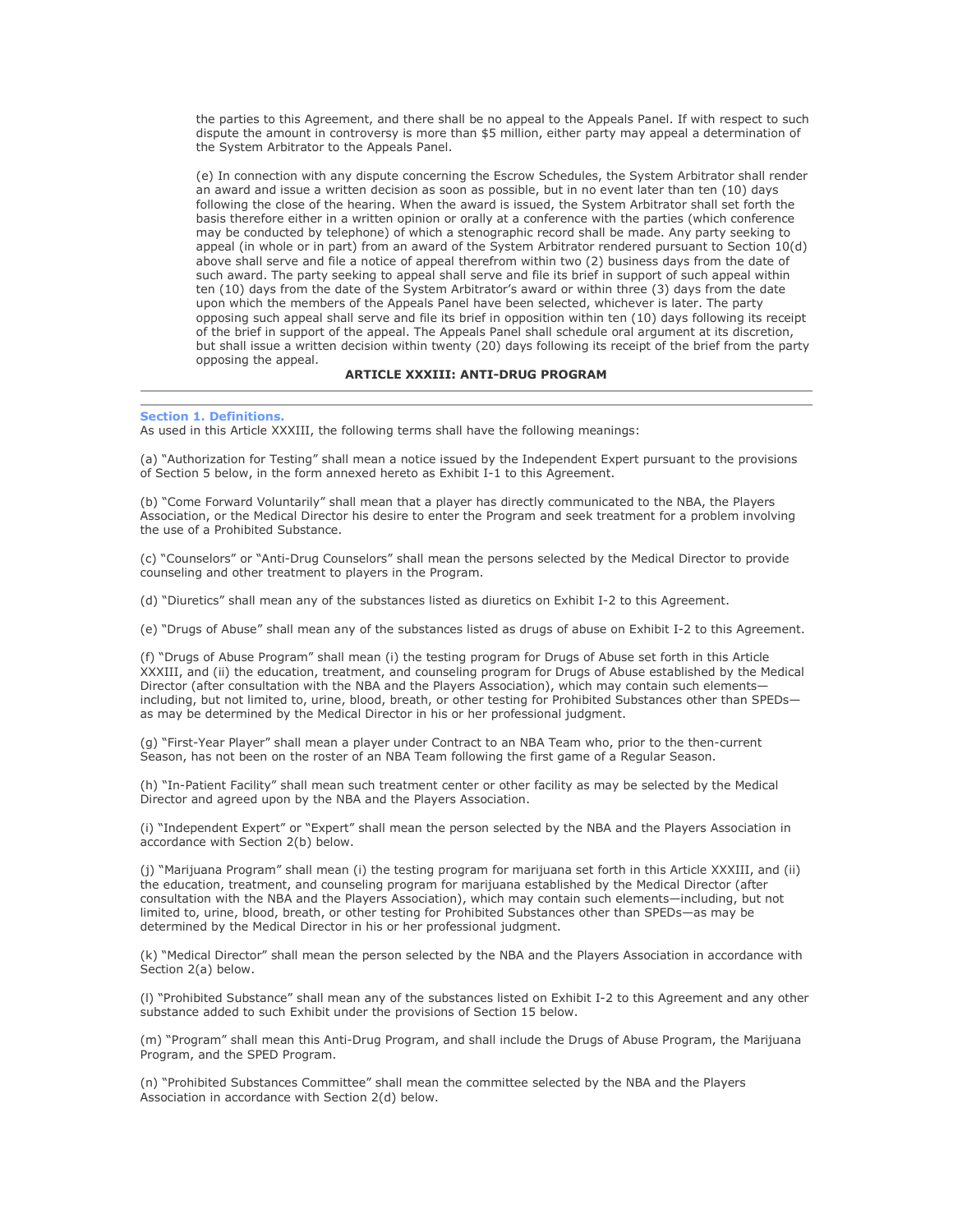(o) "SPED" shall mean any of the steroids, performance-enhancing drugs and masking agents listed on Exhibit I-2 to this Agreement.

(p) "SPED Program" shall mean the (i) testing program for SPEDs set forth in this Article XXXIII, and (ii) the education, treatment, and counseling program for SPEDs established by the Medical Director (after consultation with the NBA and the Players Association), which may contain such elements—including, but not limited to, urine, blood, breath or other testing for SPEDs (but not for any other Prohibited Substance)—as may be determined by the Medical Director in his or her professional judgment.

(q) "Tender" shall mean an offer of a Uniform Player Contract, signed by the Team, that is either personally delivered to the player or his representative or sent by prepaid certified, registered, or overnight mail to the last known address of the player or his representative.

(r) "Veteran Player" shall mean any player who is not a First-Year Player.

#### Section 2. Administration.

(a) The NBA and the Players Association shall jointly select a Medical Director who shall be a person experienced in the field of testing and treatment for substance abuse. The Medical Director shall have the responsibility, among other duties, for selecting and supervising the Counselors and other personnel necessary for the effective implementation of the Program, for evaluating and treating players subject to the Program, and for otherwise managing and overseeing the Program, subject to the control of the NBA and the Players Association. To the extent practicable, the Medical Director shall select qualified retired NBA players to serve as Counselors.

(b) The NBA and the Players Association shall jointly select an Independent Expert who shall be a person experienced in the field of substance abuse detection and enforcement and shall have the responsibility for issuing Authorizations for Testing in accordance with Section 5 below.

(c) The Medical Director and the Independent Expert shall each serve for the duration of this Agreement, unless either the NBA or the Players Association has, by September 1 of any year covered by this Agreement, served written notice of discharge upon the other party and, as appropriate, the Medical Director and/or the Independent Expert. Such notice of discharge shall be effective as of the immediately following September 30; provided, however, that if the parties do not reach agreement by such September 30 as to who shall serve thereafter as the Medical Director and/or the Independent Expert, as the case may be, each party shall, by the immediately following October 15, appoint a person who shall have no relationship to or affiliation with that party. Such persons shall then have until the immediately following December 1 to agree on the appointment of a new Medical Director and/or Independent Expert. Until a new Medical Director and/or Independent Expert has been appointed, the previous Medical Director and/or Independent Expert shall continue to serve.

(d)

(i) The NBA and the Players Association shall form a Prohibited Substances Committee, which shall be comprised of one (1) representative from the NBA, one (1) representative from the Players Association, and three (3) individuals jointly selected by the NBA and the Players Association who shall be experts in the field of testing and treatment for drugs of abuse and performance-enhancing substances. The members of this Committee shall serve for the duration of the Agreement.

(ii) The members of the Prohibited Substances Committee shall meet (either in person or by conference call) at least once each Season and once each Off-Season (the "Annual Meetings"). The Annual Meetings shall be scheduled by the NBA after consultation with the NBPA. At the Annual Meetings, the Committee shall review the Program's list of Prohibited Substances, discuss general anti-doping issues (including, but not limited to, advances in drug testing science and technology, and modifications to relevant anti-doping policies of other sports organizations). The Committee shall also make recommendations to the NBA and NBPA for changes to the list of Prohibited Substances (including the determination of laboratory analysis cutoff levels).

(iii) As of September 1, 2005, and as of each successive September 1, either of the parties to this Agreement may discharge any jointly-selected member of the Prohibited Substances Committee by serving thirty (30) days' prior notice upon him and upon the other party to this Agreement. In the case of such discharge, or in the event a Committee member resigns, and if the parties are unable to agree on a replacement Committee member within thirty (30) days, then the parties shall request a list of seven (7) names of potential replacements prepared by the Medical Director and any remaining jointselected Committee members, and, within seven (7) days, shall select the necessary replacement by alternately striking names from the list until only one (1) remains.

(e) Unless specifically stated otherwise in this Article XXXIII, all costs of the Program in excess of those covered by the NBA Players Group Health Plan, including the fees and expenses of the Medical Director, the Independent Expert, and the Prohibited Substances Committee shall be shared equally by the NBA and Players Association. The Players Association's share shall be paid by the NBA and included in Player Benefits under Article IV, Section 5(j) of this Agreement. The fees and expenses incurred by the NBA in conducting testing pursuant to Sections 5 and 6 below shall be borne by the NBA.

(f) Any and all disputes arising under this Article XXXIII shall be resolved in accordance with Article XXXI, Sections 2-6 and 14 of this Agreement; provided, however, that in any challenge to a decision,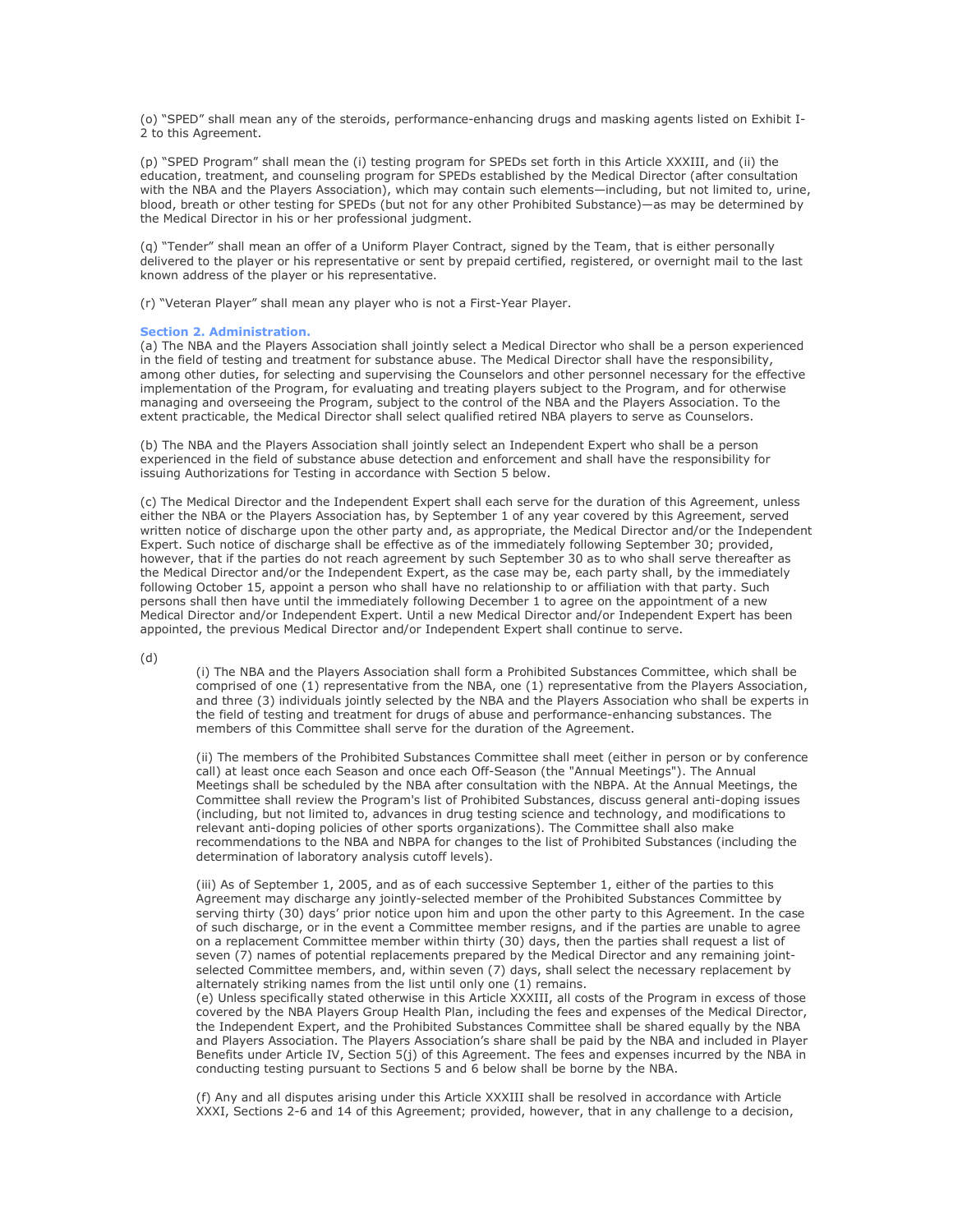recommendation, or other conduct of the Medical Director, Independent Expert, or Prohibited Substances Committee, or in any challenge to an action or process over which the Medical Director has supervision, the Grievance Arbitrator shall apply an "arbitrary and capricious" standard of review; and provided further that nothing in this Section 2(f) shall limit or otherwise affect paragraph 19 of the Uniform Player Contract.

#### Section 3. Confidentiality.

(a) Other than as reasonably required in connection with the suspension or disqualification of a player, the NBA, the Teams, and the Players Association, and all of their members, affiliates, agents, consultants, and employees, are prohibited from publicly disclosing information about the diagnosis, treatment, prognosis, test results, compliance, or the fact of participation of a player in the Program ("Program Information"). If a player is suspended or disqualified for conduct involving a Drug of Abuse or marijuana, the NBA shall not publicly disclose the particular Prohibited Substance involved, absent the agreement of the Players Association or the prior disclosure of such information by the player (or by a person authorized by the player to disclose such information). If a player is suspended or disqualified for conduct involving a SPED, the particular SPED shall be publicly disclosed along with the announcement of the applicable penalty.

(b) The Medical Director and the Counselors, and all of their affiliates, agents, consultants, and employees, are prohibited from publicly disclosing Program Information; provided, however, that the Medical Director shall not be prohibited from disclosing such information to the NBA and the Players Association.

(c) The Independent Expert is prohibited from publicly disclosing any information supplied to him by the NBA or the Players Association pursuant to Section 5 below.

(d) Members of the Prohibited Substances Committee are prohibited from publicly disclosing any information obtained by them in connection with their duties as Committee members. If a jointlyselected member of the Committee violates this Section 3(d), he shall be immediately discharged from the Committee.

(e) Any Program Information that is publicly disclosed (i) under Section 3(a) above, (ii) by the player, (iii) with the player's authorization, or (iv) through release by sources other than the NBA, NBA Teams, the Players Association, the Medical Director, the Counselors, the Independent Expert, or the Prohibited Substances Committee, or any of their members, affiliates, agents, consultants, and employees, will, after such disclosure, no longer be subject to the confidentiality provisions of this Section 3.

(f) Other than as reasonably required by the Reasonable Cause Testing procedure set forth in Section 5 below, neither the NBA nor the Players Association shall divulge to any other person or entity (including their respective members, affiliates, agents, consultants, employees, and the player and Team involved):

(i) that it has received information regarding the use, possession, or distribution of a Prohibited Substance by a player;

(ii) that it is considering requesting, has requested, or has had a conference with the Independent Expert concerning the suspected use, possession, or distribution of a Prohibited Substance by a player;

(iii) any information disclosed to the Independent Expert; or

(iv) the results of any conference with the Independent Expert.

(g) Notwithstanding anything to the contrary contained in Section 3(a)-(f) above, the NBA and the Players Association shall promptly advise and make available to each other all information either of them may have in their possession, custody, or control that provides cause to believe that a player is engaged in the use, possession, or distribution of a Prohibited Substance.

(h) Nothing contained in this Section 3 shall prohibit a Team from providing to the NBA information concerning whether a player is engaged in the use, possession, or distribution of a Prohibited Substance.

#### Section 4. Testing.

(a) Testing conducted pursuant to this Article XXXIII, whether by the NBA or the Medical Director, shall be conducted in compliance with scientifically accepted analytical techniques. Such testing shall also comply with the collection procedures described in Exhibit I-3 to this Agreement and such additional procedures and protocols as may be established by the NBA (after consultation with the Players Association) or the Medical Director (after consultation with the NBA and the Players Association). The NBA and the Medical Director (after consultation with the NBA and the Players Association) are authorized to retain such consultants and support services as are necessary and appropriate to administer and conduct such testing.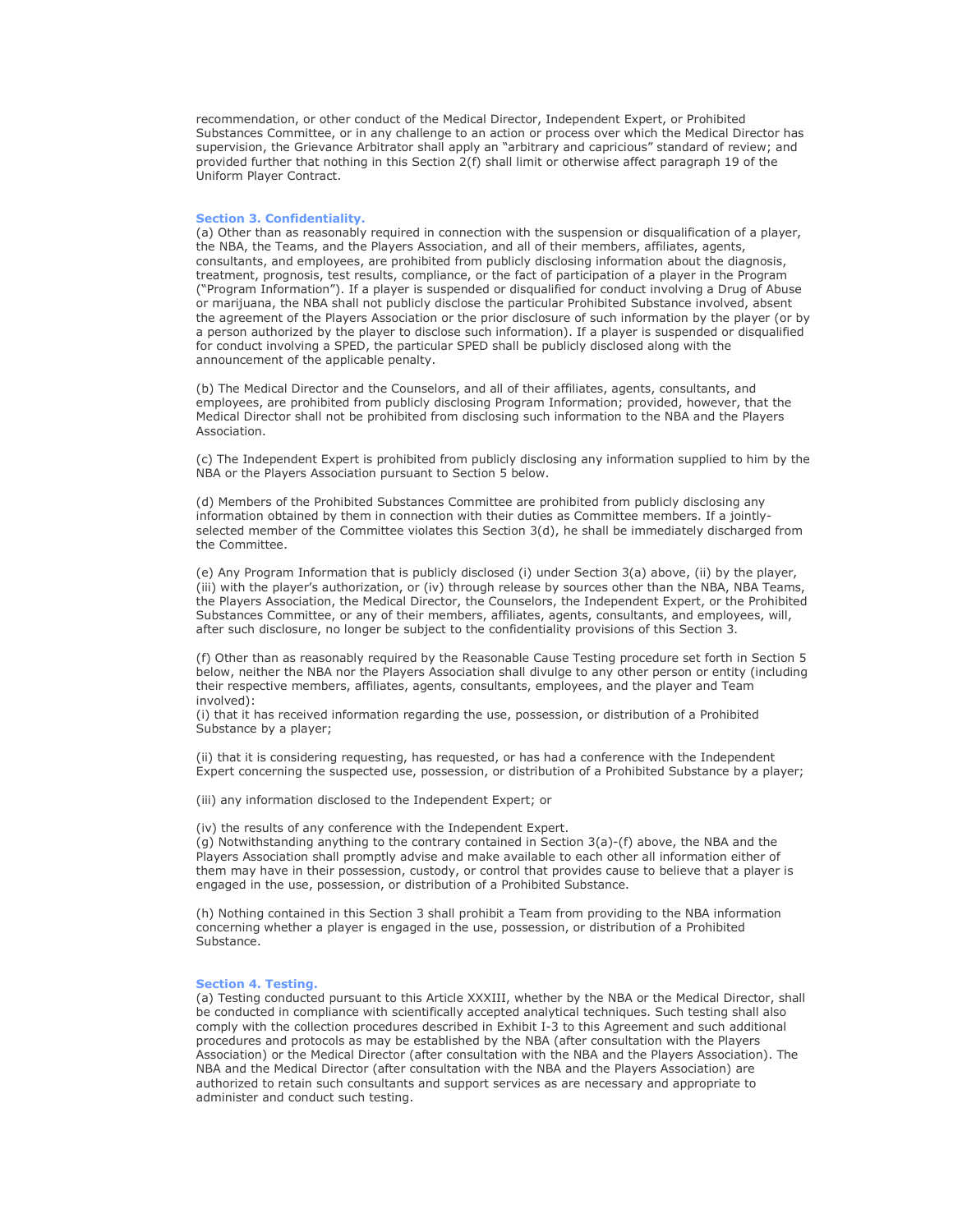(b) All tests conducted pursuant to this Article XXXIII shall be analyzed by laboratories selected by the NBA and the Players Association, approved by the Medical Director, and certified by the World Anti-Doping Agency, the Substance Abuse and Mental Health Services Administration (SAMHSA), or the International Olympic Committee.

(c) Any test conducted pursuant to this Article XXXIII will be considered "positive" for a Prohibited Substance under the following circumstances:

(i) If the test is for a Prohibited Substance other than a SPED or Diuretic and it is confirmed by laboratory analysis at the levels established at the time of the test by SAMHSA; provided, however, if there is no confirmatory level established by SAMHSA for one or more of such Prohibited Substances at the time of the test, then the level for such Prohibited Substance shall be: amphetamines and their analogs—500 ng/ml; cocaine metabolites—150 ng/ml; LSD—200 pg/ml; marijuana metabolites—15 ng/ml; MDMA—500 ng/ml; opiate metabolites—2000 ng/ml; heroin metabolite (6-acety1morphine)—10 ng/ml (only if the opiate metabolites are in excess of 2000 ng/ml); phencyclidine—25 ng/ml.

(ii) If the test is for a SPED, and it is confirmed by laboratory analysis at the levels set forth in Exhibit I-4.

(iii) If a player refuses to submit to a test or cooperate fully with the testing process, without a reasonable explanation satisfactory to the Medical Director; provided, however, that the NBA will use its best efforts (A) to have the drug testing collectors immediately notify the NBA when any player refuses to submit to a test or cooperate fully with the testing process, and (B) to provide such information to the Players Association as soon as possible thereafter; and provided, further, that (C) following any player's refusal to submit to a test or failure to cooperate fully with the testing process, the drug testing collector shall wait ninety (90) minutes at the collection site, and (D) if the player submits to the test and cooperates fully with the testing process within such additional time, then his earlier refusal or failure to cooperate shall be excused and the test shall not be deemed positive under this Section 4(c).

(iv) If the player fails to submit to a scheduled test, without a reasonable explanation satisfactory to the Medical Director.

(v) If the player attempts to substitute, dilute, or adulterate a specimen sample or in any other manner alter a test result (other than by testing positive for a Diuretic).

(vi) If the test is positive for a Diuretic, and it is confirmed by laboratory analysis at any detectable level.

(d) The NBA shall promptly notify the Players Association of any positive test conducted by the NBA, and shall thereafter notify the player. The Medical Director shall promptly notify the player of any positive test conducted by the Medical Director; provided, however, that if the positive test will result in a penalty to be imposed on the player, the Medical Director shall notify the NBA and the Players Association of the positive test result and the NBA shall thereafter notify the player of such result and such penalty.

(e) Any player who is notified of a positive test pursuant to Section 4(d) above may, within five (5) business days of such notification, inform the NBA and the Players Association that he requests testing of the split or "B" sample of his specimen. Any such test shall be subject to the provisions of this Section 4 and shall be performed within ten (10) business days of the player's request. The test of the "B" sample will be performed at a laboratory other than the laboratory that performed the test on the original or "A" sample.

(f) Any positive test pursuant to Sections 4(c)(i), (ii), or (vi) above shall be reviewed by the Medical Director. If the Medical Director determines, in his professional judgment, that there is a valid alternative medical explanation for such positive test result, then the test shall be deemed negative.

(g) If the test result for any player is reported by the laboratory as "invalid" "endogenous steroids abnormally low or absent," or a similar designation, the NBA shall promptly notify the Players Association, and shall thereafter notify the player. In the event of such a test result, the player shall be required to submit to another test on a date determined by the NBA that is not more than thirty (30) days after the date of the original test (the "Re-Test"). If the Re-Test results in (i) a positive test for a Drug of Abuse or a positive test under Section 4(c)(iii), (iv) or (v) above, the player shall be immediately be dismissed and disqualified from any association with the NBA or its Teams in accordance with the provisions of Section 11(a) below; (ii) a positive test for marijuana, the player shall suffer the applicable consequences set forth in Section 8 below; or (iii) a positive test for a SPED or Diuretic, the player shall suffer the applicable consequences set forth in Section 9 below. The original test will not be counted towards the number of tests to be administered to that player for that Season under Section 6 (Random Testing) below.

#### Section 5. Reasonable Cause Testing or Hearing.

(a) In the event that either the NBA or the Players Association has information that gives it reasonable cause to believe that a player is engaged in the use, possession, or distribution of a Prohibited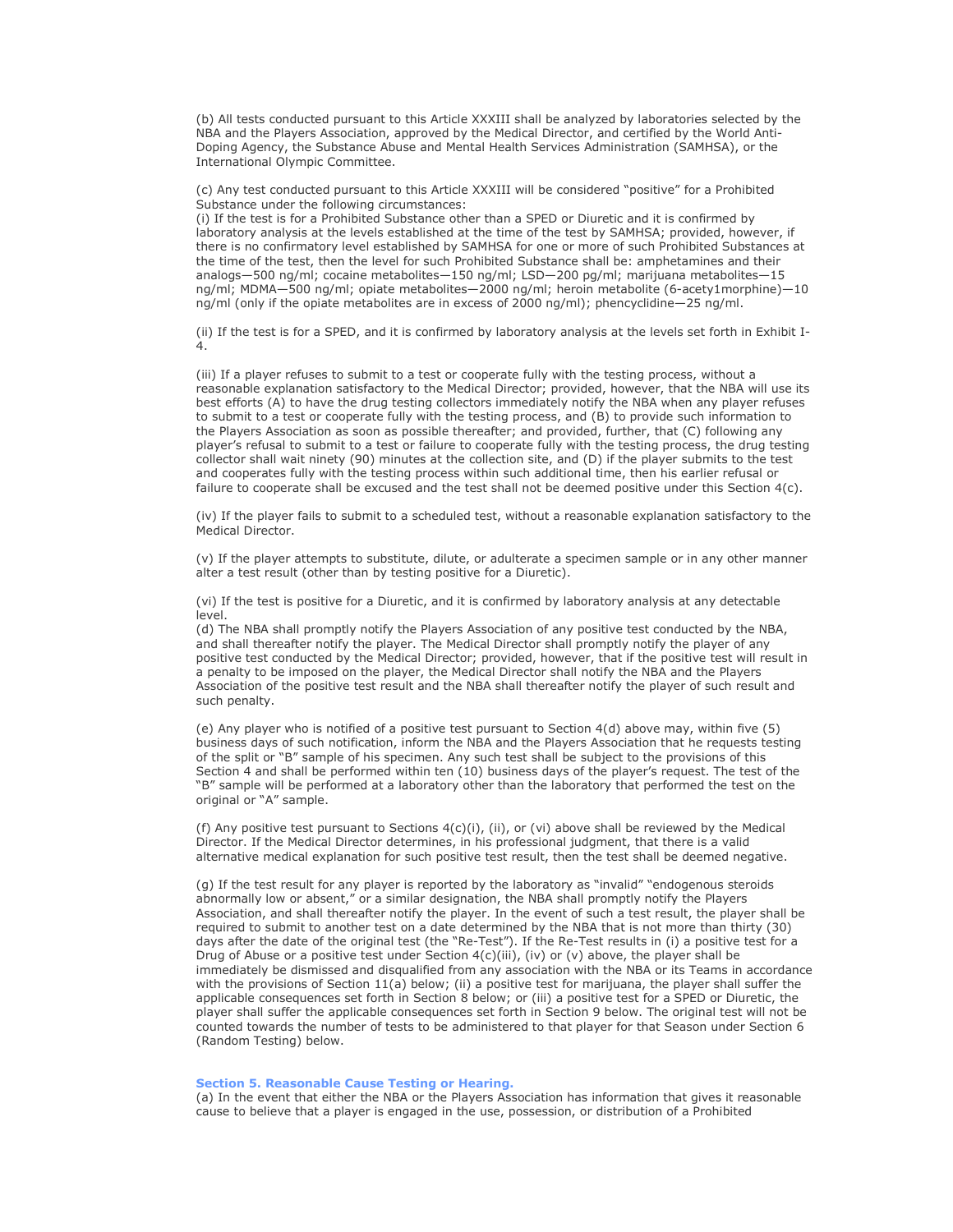Substance, including information that a First-Year Player may have been engaged in such conduct during the period beginning three (3) months prior to his entry into the NBA, such party shall request a conference with the other party and the Independent Expert, which shall be held within twenty-four (24) hours or as soon thereafter as the Expert is available. Upon hearing the information presented, the Independent Expert shall immediately decide whether there is reasonable cause to believe that the player in question has been engaged in the use, possession, or distribution of a Prohibited Substance. If the Independent Expert decides that such reasonable cause exists, the Expert shall thereupon issue an Authorization for Testing with respect to such player.

(b) In evaluating the information presented to him, the Independent Expert shall use his independent judgment based upon his experience in substance abuse detection and enforcement. The parties acknowledge that the type of information to be presented to the Independent Expert is likely to consist of reports of conversations with third parties of the type generally considered by law enforcement authorities to be reliable sources, and that such sources might not otherwise come forward if their identities were to become known. Accordingly, neither the NBA nor the Players Association shall be required to divulge to each other or to the Independent Expert the names (or other identifying characteristics) of their sources of information regarding the use, possession, or distribution of a Prohibited Substance, and the absence of such identification of sources, standing alone, shall not constitute a basis for the Expert to refuse to issue an Authorization for Testing with respect to a player. In conferences with the Independent Expert, the player involved shall not be identified by name until such time as the Expert has determined to issue an Authorization for Testing with respect to such player.

(c) Immediately upon the Independent Expert's issuance of an Authorization for Testing with respect to a particular player, the NBA shall arrange for such player to undergo testing for Drugs of Abuse (if the Authorization for Testing was based on information regarding the use, possession, or distribution of a Drug of Abuse), for marijuana (if the authorization for Testing was based on information regarding the player's use, possession, or distribution of marijuana), or for SPEDs (if the Authorization for Testing was based on information regarding the player's use, possession, or distribution of a SPED) no more than four (4) times during the six-week period commencing with the issuance of the Authorization for Testing. Such testing may be administered at any time, in the discretion of the NBA, without prior notice to the player.

(d) In the event that the player tests positive for a Drug of Abuse pursuant to this Section 5, or tests positive pursuant to Section 4(c)(iii), (iv) or (v) above in connection with testing conducted pursuant to this Section 5, he shall immediately be dismissed and disqualified from any association with the NBA or any of its Teams in accordance with the provisions of Section 11(a) below. If the player tests positive for marijuana or a SPED pursuant to this Section 5, he shall enter the Program and suffer the applicable consequences set forth in Sections 8 or 9 below, as the case may be. If the player tests positive for a Diuretic, he shall suffer the applicable consequences of a positive test for the Prohibited Substance for which the Authorization for Testing was issued.

(e) In the event that either the NBA or the Players Association determines that there is sufficient evidence to demonstrate that, within the previous year, a player has engaged in the use, possession, or distribution of a Prohibited Substance, or has received treatment for use of a Prohibited Substance other than in accordance with the terms of this Article XXXIII, it may, in lieu of requesting the testing procedure set forth in Section 5(a)-(d) above, request a hearing on the matter before the Grievance Arbitrator. If the Grievance Arbitrator concludes that, within the previous year, the Player has used, possessed, or distributed a Prohibited Substance, or has received treatment other than in accordance with the terms of this Article XXXIII, the player shall immediately be dismissed and disqualified from any association with the NBA or any of its Teams in accordance with the provisions of Section 11(a) below, notwithstanding the fact that the player has not undergone the testing procedure set forth in this Section 5; provided, however, that if the Grievance Arbitrator concludes that the player has used or possessed marijuana or a SPED, he shall enter the Program and suffer the applicable consequences set forth in Sections 8 or 9 below, as the case may be.

### Section 6. Random Testing.

(a) In addition to the testing procedures set forth in Section 5 above, a player shall be required to undergo testing for Prohibited Substances at any time, without prior notice to the player, no more than four (4) times each Season. The scheduling of testing and collection of urine samples will be conducted according to a random player selection procedure by a third-party organization, and neither the NBA, the Players Association, any Team or any player will have any involvement in selecting the players to be tested or will receive prior notice of the testing schedule; provided, however, that it shall not be a violation of the foregoing for the third-party organization (or a specimen collector for the same) to provide advance notice of a scheduled collection to an NBA Team Security Representative, so long as such notice does not identify the player(s) who will be tested and seeks merely to facilitate access of the collector to the testing location.

(b)

(i) In the event that a First-Year Player who tests positive for a Drug of Abuse pursuant to this Section 6, he shall immediately be dismissed and disqualified from any association with the NBA or its Teams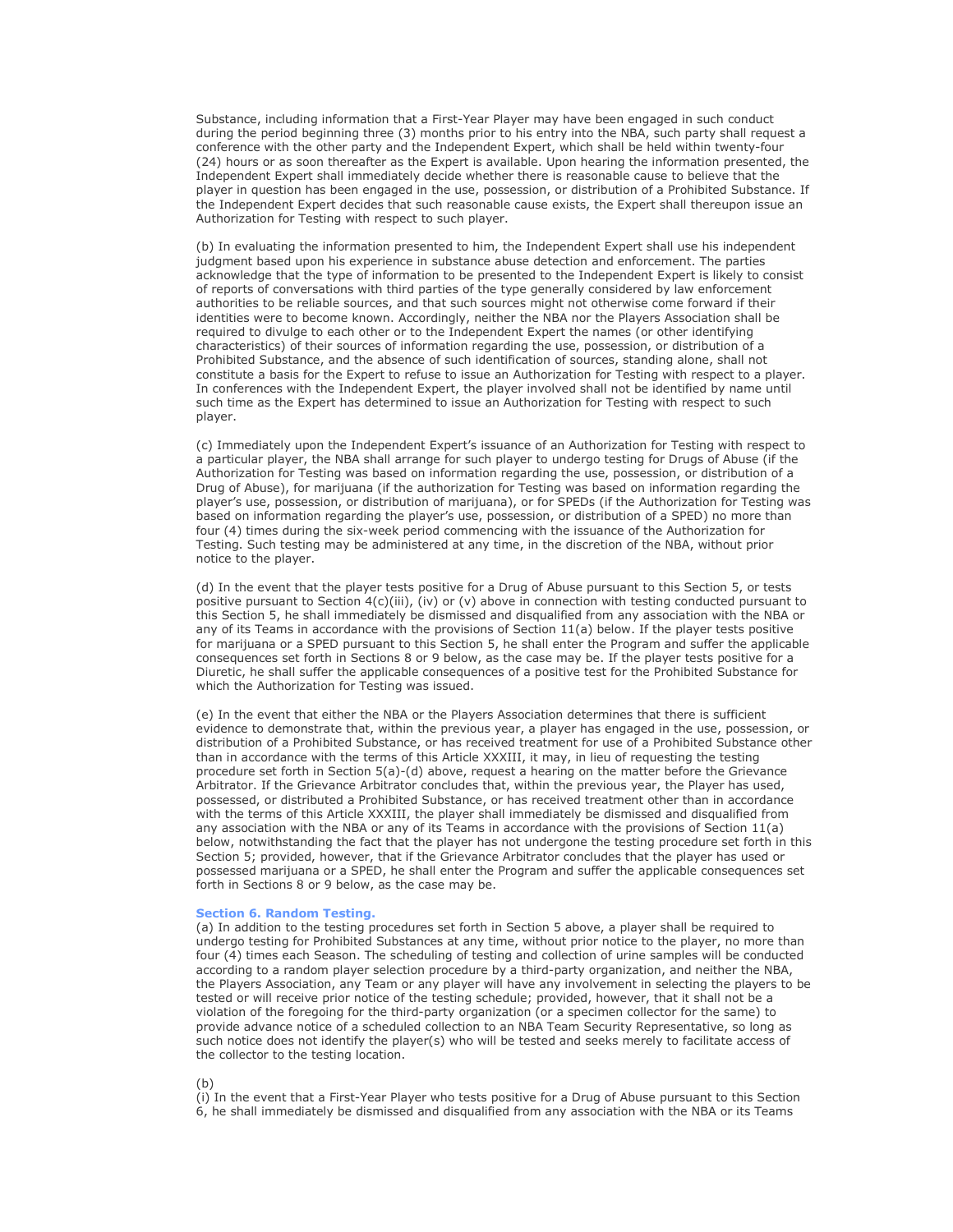for a period of one (1) year, his Player Contract shall be rendered null and void and of no further force or effect (subject to the provisions of Paragraph 8 of the Uniform Player Contract), and he shall enter Stage 1 of the Drugs of Abuse Program. Such dismissal and disqualification shall be mandatory and may not be rescinded or reduced by the player's Team or the NBA.

(ii) During any period while a First-Year Player is dismissed and disqualified from the NBA under Section 6(b)(i) above, and so long as such player is in compliance with his in-patient or aftercare obligations under the Program (as determined by the Medical Director), he shall receive from his Team a reasonable and necessary living expense stipend to be agreed upon by the NBA and the Players Association which (A) shall not exceed twenty-five percent (25%) of the Salary that the player would otherwise have been entitled to earn for the period of his dismissal and disqualification and (B) shall not be payable for more than one (1) year from the date of such dismissal and disqualification.

(iii) Any First-Year Player who tests positive for marijuana or a SPED pursuant to this Section 6, shall suffer the applicable consequences set forth in Sections 8 or 9 below, as the case may be. Any First-Year Player who tests positive for a Diuretic pursuant to this Section 6, shall suffer the applicable consequences set forth in Section 9 below.

(c) In the event that a Veteran Player tests positive for a Drug of Abuse pursuant to this Section 6, he shall immediately be dismissed and disqualified from any association with the NBA or any of its Teams in accordance with the provisions of Section 11(a) below. If the player tests positive for marijuana or a SPED pursuant to this Section 6, he shall enter the Program and suffer the applicable consequences set forth in Sections 8 or 9 below, as the case may be. If the player tests positive for a Diuretic pursuant to this Section 6, he shall enter the SPED Program and suffer the applicable consequences set forth in Section 9 below.

(d) In the event that any player tests "positive" pursuant to Section  $4(c)$ (iii), (iv) or (v) above in connection with testing conducted pursuant to this Section 6, that positive test result shall be considered a positive test result for a Drug of Abuse, and the player shall immediately be dismissed and disqualified from any association with the NBA or any of its Teams in accordance with the provisions of Section 11(a) below.

# Section 7. Drugs of Abuse Program.

## (a) Voluntary Entry.

(i) A player may enter the Drugs of Abuse Program voluntarily at any time by Coming Forward Voluntarily for a problem involving the use of a Drug of Abuse; provided, however, that a player may not Come Forward Voluntarily (A) until he has been selected in an NBA Draft or invited to an NBA training camp; (B) during any period in which an Authorization for Testing as to that player remains in effect pursuant to Section 5 above; (C) during any period in which he remains subject to in-patient or aftercare treatment in Stage 1 of the Drugs of Abuse Program; or (D) after he has reached Stage 2 of the Drugs of Abuse Program.

(ii) If a player who has not previously entered the Drugs of Abuse Program Comes Forward Voluntarily for a problem involving the use of a Drug of Abuse, he shall enter Stage 1 of the Drugs of Abuse Program.

(iii) If a player who has not previously entered Stage 2 of the Drugs of Abuse Program, but who has been notified by the Medical Director that he has successfully completed Stage 1 of that Program, Comes Forward Voluntarily for a problem involving the use of a Drug of Abuse, he shall enter Stage 2 of the Drugs of Abuse Program.

(iv) No penalty of any kind will be imposed on a player as a result of having Come Forward Voluntarily for a problem involving the use of a Drug of Abuse. The foregoing sentence shall not preclude the imposition of a penalty under Section  $7(c)(iv)$  below as a result of the player's entering Stage 2 of the Drugs of Abuse Program, or any penalty called for by this Article XXXIII as a result of conduct by the player that occurs after he has Come Forward Voluntarily. (b) Stage 1.

#### (i) Any player who has entered Stage 1 of the Drugs of Abuse Program shall be required to submit to an evaluation by the Medical Director, provide (or cause to be provided) to the Medical Director such relevant medical and treatment records as the Medical Director may request, and commence the treatment and testing program prescribed by the Medical Director.

(ii) If a player, within ten (10) days of the date on which he was notified that he had entered Stage 1 of the Drugs of Abuse Program and without a reasonable excuse, fails to comply (in the professional judgment of the Medical Director) with any of the obligations set forth in Section 7(b)(i) above, he shall be suspended until such time as the Medical Director determines that he has fully complied with Section 7(b)(i) above. If such noncompliance continues without a reasonable excuse (in the professional judgment of the Medical Director) for thirty (30) days from the date on which the Player was notified that he had entered Stage 1 of the Drugs of Abuse Program, the player shall, following notice of the player's non-compliance by the Medical Director to the NBA and then by the NBA to the player's Team (notwithstanding the provisions of Section 3 above), (A) advance to Stage 2 of the Drugs of Abuse Program, or (B) the player's Team may, notwithstanding any term or provision in or amendment to the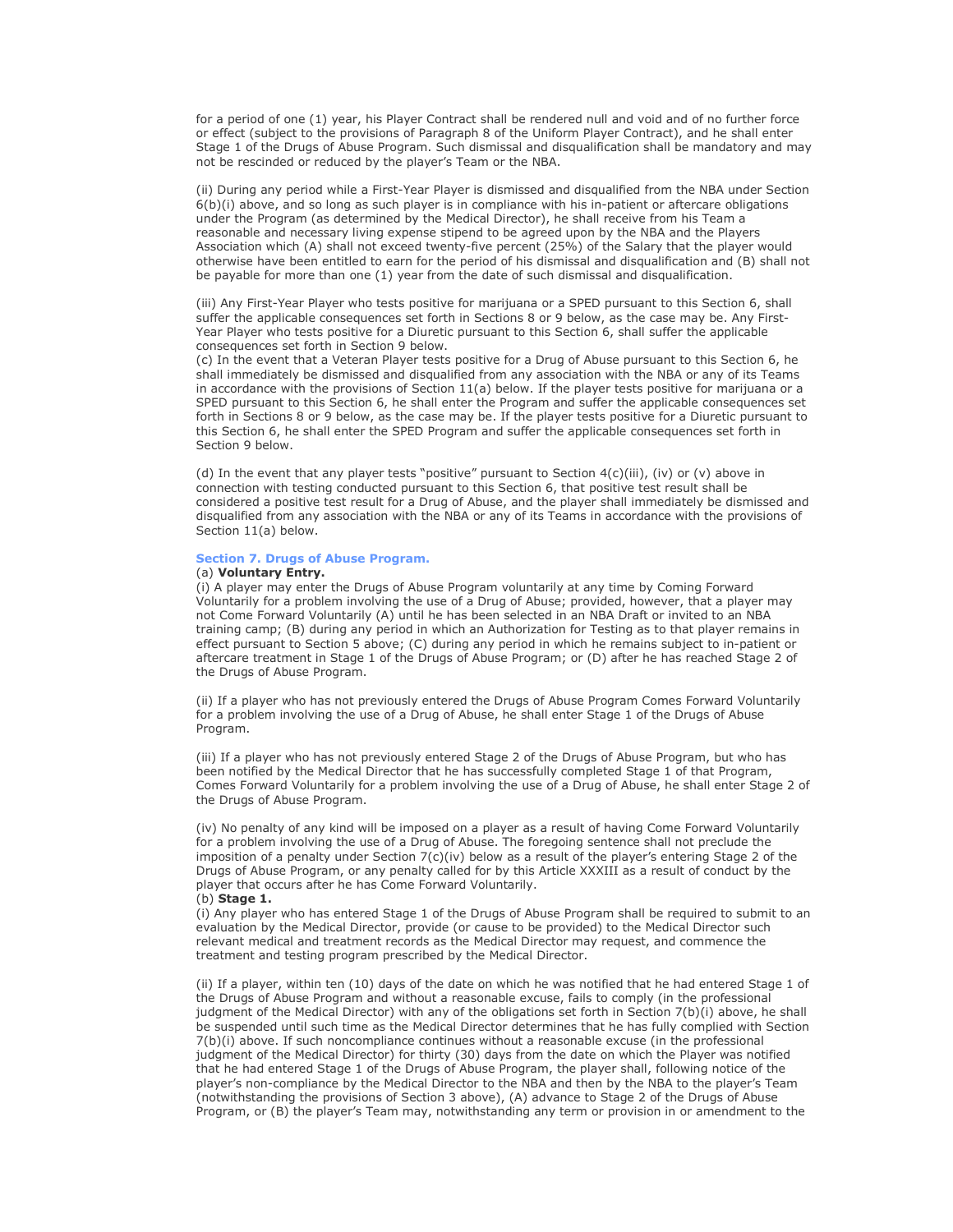player's Uniform Player Contract, elect to terminate such Contract without any further obligation to pay Compensation, except to pay the Compensation (either Current or Deferred) that may have been earned by the player to the date of termination.

(iii) Except as provided in this Article XXXIII, no penalty of any kind will be imposed on a player while he is in Stage 1 of the Drugs of Abuse Program and, provided he complies with the terms of his prescribed treatment, he will continue to receive his Compensation during the term of his treatment for a period of up to three (3) months of care in an In-Patient Facility and such aftercare as may be required by the Medical Director.

# $(c)$  Stage 2.

(i) Any player who has entered Stage 2 of the Drugs of Abuse Program shall be required to submit to an evaluation by the Medical Director, provide (or cause to be provided) to the Medical Director such relevant medical and treatment records as the Medical Director may request, and commence the treatment and testing program prescribed by the Medical Director.

(ii) If a player, within thirty (30) days of the date on which he was notified that he had entered Stage 2 of the Drugs of Abuse Program and without a reasonable excuse, fails to comply (in the professional judgment of the Medical Director) with any of the obligations set forth in Section 7(c)(i) above, he shall immediately be dismissed and disqualified from any association with the NBA or any of its Teams in accordance with the provisions of Section 11(a) below.

(iii) A player in Stage 2 of the Drugs of Abuse Program shall be suspended during the period of his inpatient treatment and for at least the first six (6) months of his aftercare treatment. The player shall remain suspended during any subsequent period in which he is undergoing treatment that, in the professional judgment of the Medical Director, prevents him from rendering the playing services called for by his Uniform Player Contract.

(iv) Any subsequent use, possession, or distribution of a Drug of Abuse by a player in Stage 2, even if voluntarily disclosed, or any conduct by a player in Stage 2 that results in his advancing one Stage in the Drugs of Abuse Program, shall result in the player being immediately dismissed and disqualified from any association with the NBA or any of its Teams in accordance with the provisions of Section 11(a) below.

### (d) Treatment and Testing Program.

A player who enters the Drugs of Abuse Program shall be required to comply with such in-patient and aftercare program as may be prescribed and supplemented from time to time by the Medical Director. Such program may include random testing for Prohibited Substances other than SPEDs, and for alcohol, and such non-testing elements as may be determined in the professional judgment of the Medical Director.

#### Section 8. Marijuana Program.

# (a) Voluntary Entry.

(i) A player may enter the Marijuana Program voluntarily at any time by Coming Forward Voluntarily; provided, however, that a player may not Come Forward Voluntarily for a problem involving the use of marijuana (A) until he has been selected in an NBA Draft or invited to an NBA training camp; (B) during any period in which an Authorization for Testing as to that player remains in effect pursuant to Section 5 above; or (C) during any period in which he remains subject to in-patient or aftercare treatment in the Marijuana Program.

(ii) If a player who has not previously entered the Marijuana Program, or a player who has been notified by the Medical Director that he has successfully completed that Program, Comes Forward Voluntarily for a problem involving the use of marijuana, he shall enter the Marijuana Program.

(iii) No penalty of any kind will be imposed on a player as a result of having Come Forward Voluntarily for a problem involving the use of marijuana. The foregoing sentence shall not preclude the imposition of any penalty called for by this Article XXXIII as a result of conduct by the player that occurs after he has Come Forward Voluntarily.

#### (b) Treatment.

(i) A player who enters the Marijuana Program shall be required to submit to an evaluation by the Medical Director, provide (or cause to be provided) to the Medical Director such relevant medical and treatment records as the Medical Director may request, and commence the treatment and testing program prescribed by the Medical Director. Such program may include random testing for Prohibited Substances other than SPEDs, and for alcohol, and such non-testing elements as may be determined in the professional judgment of the Medical Director.

(ii) If a player, within five (5) days of the date on which he was notified that he had entered the Marijuana Program and without a reasonable excuse, fails to comply (in the professional judgment of the Medical Director) with any of the obligations set forth in the first sentence of Section 8(b)(i) above, he shall be fined \$10,000; if the player thereafter fails to comply, without a reasonable excuse, with such obligations (in the professional judgment of the Medical Director) within eight (8) days of such notification, he shall be fined an additional \$10,000; and for each additional day beyond the 8th day that the player, without a reasonable excuse, fails to comply with such obligations (in the professional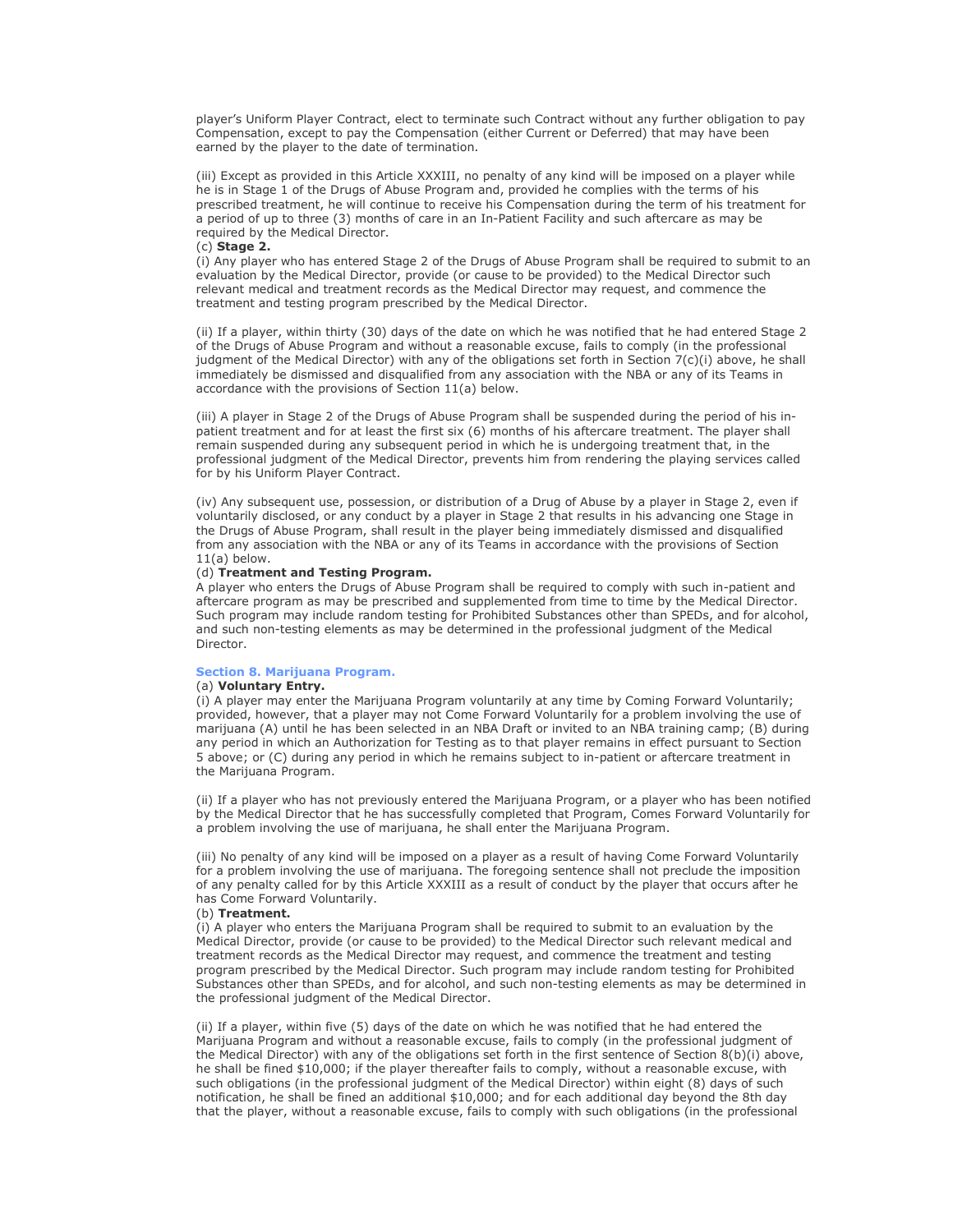judgment of the Medical Director), he shall be fined an additional \$10,000. The total amount of such fines may not exceed the player's total Compensation.

### (c) Penalties.

Any player who (i) tests positive for marijuana pursuant to Section 5 (Reasonable Cause Testing), Section 6 (Random Testing), or Section 14 (Additional Bases for Testing), (ii) is adjudged by the Grievance Arbitrator pursuant to Section 5(e) above to have used or possessed marijuana, or (iii) has been convicted of (including a plea of guilty, no contest or nolo contendere to) the use or possession of marijuana in violation of the law, shall suffer the following penalties:

(A) For the first such violation, the player shall be required to enter the Marijuana Program;

(B) For the second such violation, the player shall be fined \$25,000 and, if the player is not then subject to in-patient or aftercare treatment in the Marijuana Program, be required to enter the Marijuana Program;

(C) For the third such violation, the player shall be suspended for five (5) games and, if the player is not then subject to in-patient or aftercare treatment in the Marijuana Program, be required to enter the Marijuana Program; and

(D) For any subsequent violation, the player shall be suspended for five (5) games longer than his immediately preceding suspension for violating the Marijuana Program and, if the player is not then subject to in-patient or aftercare treatment in the Marijuana Program, be required to enter the Marijuana Program.

#### Section 9. Steroids, Performance-Enhancing Drugs and Masking Agents Program. (a) Voluntary Entry.

(i) A player may enter the SPED Program voluntarily at any time by Coming Forward Voluntarily; provided, however, that a player may not Come Forward Voluntarily for a problem involving the use of a SPED (A) until he has been selected in an NBA Draft or invited to an NBA training camp; (B) during any period in which an Authorization for testing as to that player remains in effect pursuant to Section 5 above; or (C) during any period in which he remains subject to in-patient or aftercare treatment in the SPED Program.

(ii) If a player who has not previously entered the SPED Program, Comes Forward Voluntarily for a problem involving the use of a SPED, he shall enter the SPED Program.

(iii) No penalty of any kind will be imposed on a player as a result of having Come Forward Voluntarily for a problem involving the use of a SPED. The foregoing sentence shall not preclude the imposition of any penalty called for by this Article XXXIII as a result of conduct by the player that occurs after he has Come Forward Voluntarily.

#### (b) Treatment.

(i) A player who enters the SPED Program shall be required to submit to an evaluation by the Medical Director, provide (or cause to be provided) to the Medical Director such relevant medical and treatment records as the Medical Director may request, and commence the treatment and testing program prescribed by the Medical Director. Such program may include random testing for SPEDs and such nontesting elements as may be determined in the professional judgment of the Medical Director.

(ii) If a player, within five (5) days of the date on which he was notified that he had entered the SPED Program and without a reasonable excuse, fails to comply (in the professional judgment of the Medical Director) with any of the obligations set forth in the first sentence of Section 9(b)(i) above, he shall be fined \$10,000; if the player, without a reasonable excuse, thereafter fails to comply with such obligations (in the professional judgment of the Medical Director) within eight (8) days of such notification, he shall be fined an additional \$10,000; and for each additional day beyond the 8th day that the player, without a reasonable excuse, fails to comply with such obligations (in the professional judgment of the Medical Director), he shall be fined an additional \$10,000. The total amount of such fines shall not exceed the player's total Compensation.

### (c) Penalties.

Any player who (i) tests positive for a SPED pursuant to Section 5 (Reasonable Cause Testing), Section 6 (Random Testing), or Section 14 (Additional Bases for Testing), or (ii) is adjudged by the Grievance Arbitrator pursuant to Section 5(e) above to have used or possessed a SPED, shall suffer the following penalties:

(A) For the first such violation, the player shall be suspended for ten (10) games and required to enter the SPED Program;

(B) For the second such violation, the player shall be suspended for twenty-five (25) games and, if the player is not then subject to in-patient or aftercare treatment in the SPED Program, be required to enter the SPED Program;

(C) for the third such violation, the player shall be suspended for one (1) year from the date of such violation and, if the player is not then subject to in-patient or aftercare treatment in the SPED Program, be required to enter the SPED Program; and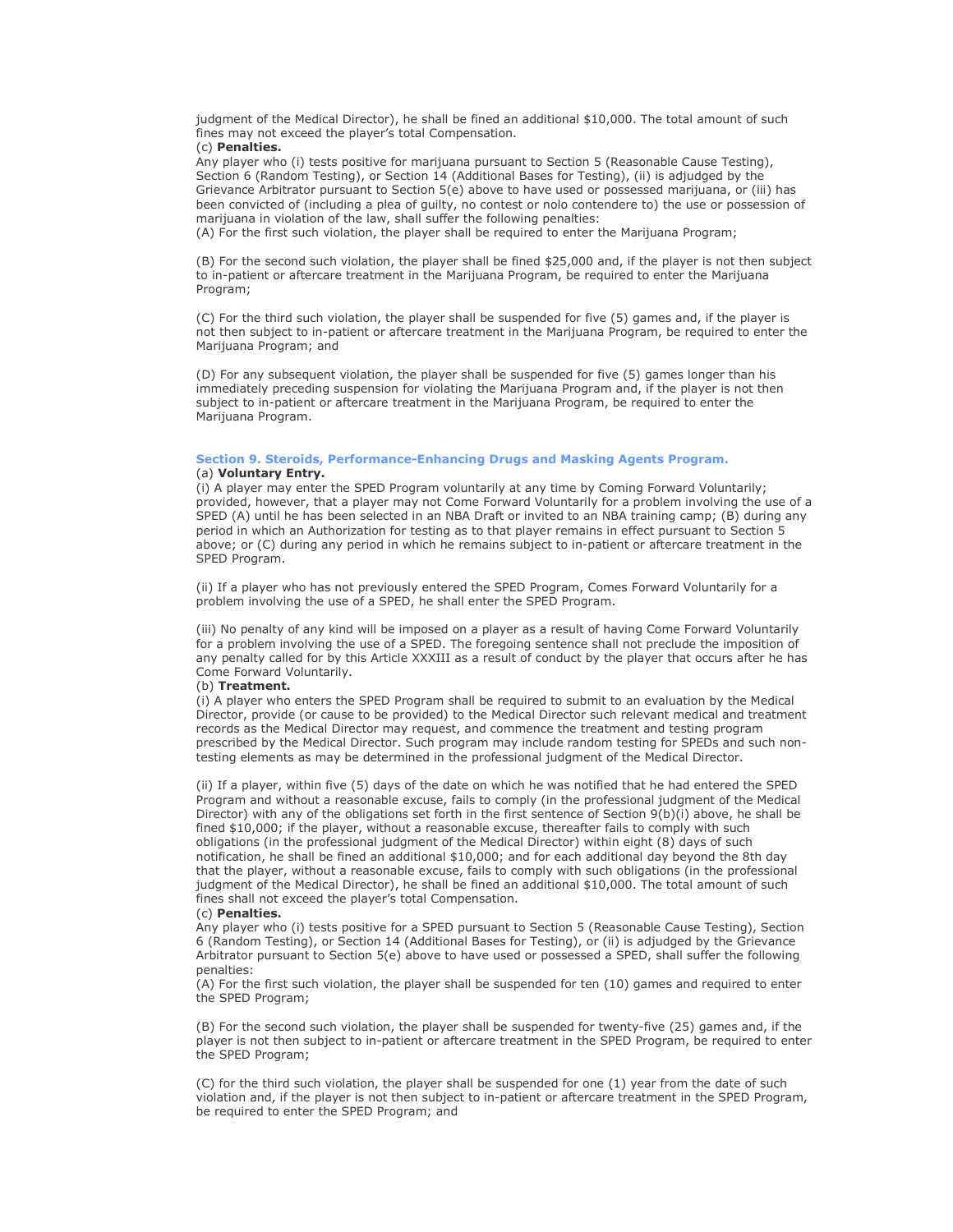(D) for the fourth such violation, the player shall be immediately dismissed and disqualified from any association with the NBA or any of its Teams in accordance with the provisions of Section 11(a) below.

# Section 10. Noncompliance with Treatment.

# (a) Drugs of Abuse.

(i) Any player who, after entering Stage 1 or Stage 2 of the Drugs of Abuse Program, fails to comply with his treatment or his aftercare program as prescribed and determined by the Medical Director, shall be suspended. Such suspension shall continue until the player has, in the professional judgment of the Medical Director, resumed full compliance with his treatment program.

(ii) Notwithstanding Section 10(a) above, any player who in the professional judgment of the Medical Director, after entering Stage 1 or Stage 2 of the Drugs of Abuse Program, fails to comply with his treatment program through (A) a pattern of behavior that demonstrates a mindful disregard for his treatment responsibilities, or (B) a positive test for a Prohibited Substance other than a SPED that is not clinically expected by the Medical Director, shall suffer the following penalties:

(1) if the player is in Stage 1 of the Drugs of Abuse Program, he shall advance to Stage 2 and be suspended until, in the professional judgment of the Medical Director, he has resumed full compliance with his treatment program; or

(2) if the player already is in Stage 2 of the Drugs of Abuse Program, he shall immediately be dismissed and disqualified from any association with the NBA or any of its Teams in accordance with the provisions of Section 11(a) below.

# (b) Marijuana.

(i) Any player who, after entering the Marijuana Program, fails to comply (without a reasonable excuse) with his treatment program as prescribed and determined by the Medical Director, shall be fined \$5,000 for each day that he fails to comply. Such fines shall continue until the player has, in the professional judgment of the Medical Director, resumed full compliance with his treatment program. The total amount of such fines shall not exceed the player's total Compensation.

(ii) Notwithstanding Section 10(b)(i) above, any player who, after entering the Marijuana Program, fails to comply with his treatment program as prescribed and determined by the Medical Director through (A) a pattern of behavior that demonstrates a mindful disregard for his treatment responsibilities, or (B) a positive test for marijuana that is not clinically expected by the Medical Director, shall suffer the following penalties:

(1) if the player has not previously been fined  $$25,000$  under Section 8(c) above or this Section 10(b)(ii), a fine of \$25,000;

(2) if the player has previously been fined \$25,000 under Section 8(c) above or this Section 10(b)(ii), a suspension of five (5) games; or

(3) if the player has previously been suspended for five (5) or more games under Section 8(c) above or this Section 10(b)(ii), a suspension that is at least five (5) games longer than his immediatelypreceding suspension and that shall continue until, in the professional judgment of the Medical Director, the player resumes full compliance with his treatment program.

(iii) In addition to any consequence to the player under Section  $10(b)(ii)$  above, any player who has entered the Marijuana Program but not the Drugs of Abuse Program, and tests positive for a Drug of Abuse in any test conducted by the Medical Director, shall enter Stage 1 of the Drugs of Abuse Program. (c) SPEDs.

(i) Any player who, after entering the SPED Program, fails to comply (without a reasonable excuse) with his treatment program as prescribed and determined by the Medical Director, shall be fined \$5,000 per day for each day that he fails to comply. Such fines shall continue until the player has, in the professional judgment of the Medical Director, resumed full compliance with his treatment program. The total amount of such fines shall not exceed the player's total Compensation.

(ii) Notwithstanding Section 10(c)(i) above, any player who, after entering the SPED Program, fails to comply with his treatment program as prescribed and determined by the Medical Director through (A) a pattern of behavior that demonstrates a mindful disregard for his treatment responsibilities, or (B) a positive test for a SPED that is not clinically expected by the Medical Director, shall suffer the following penalties:

(1) if the player has not previously been suspended for ten (10) games under Section 9(c) above or this Section  $10(c)(ii)$ , a suspension of ten (10) games;

(2) if the player has previously been suspended for ten  $(10)$  games under Section  $9(c)$  above or this Section  $10(c)(ii)$ , a suspension of twenty-five (25) games;

(3) if the player has previously been suspended for twenty-five (25) games under Section 9(c) above or this Section 10(c)(ii), a suspension of one (1) year from the date of such violation; or

(4) if the player has been previously suspended for one (1) year under Section 9(c) above or this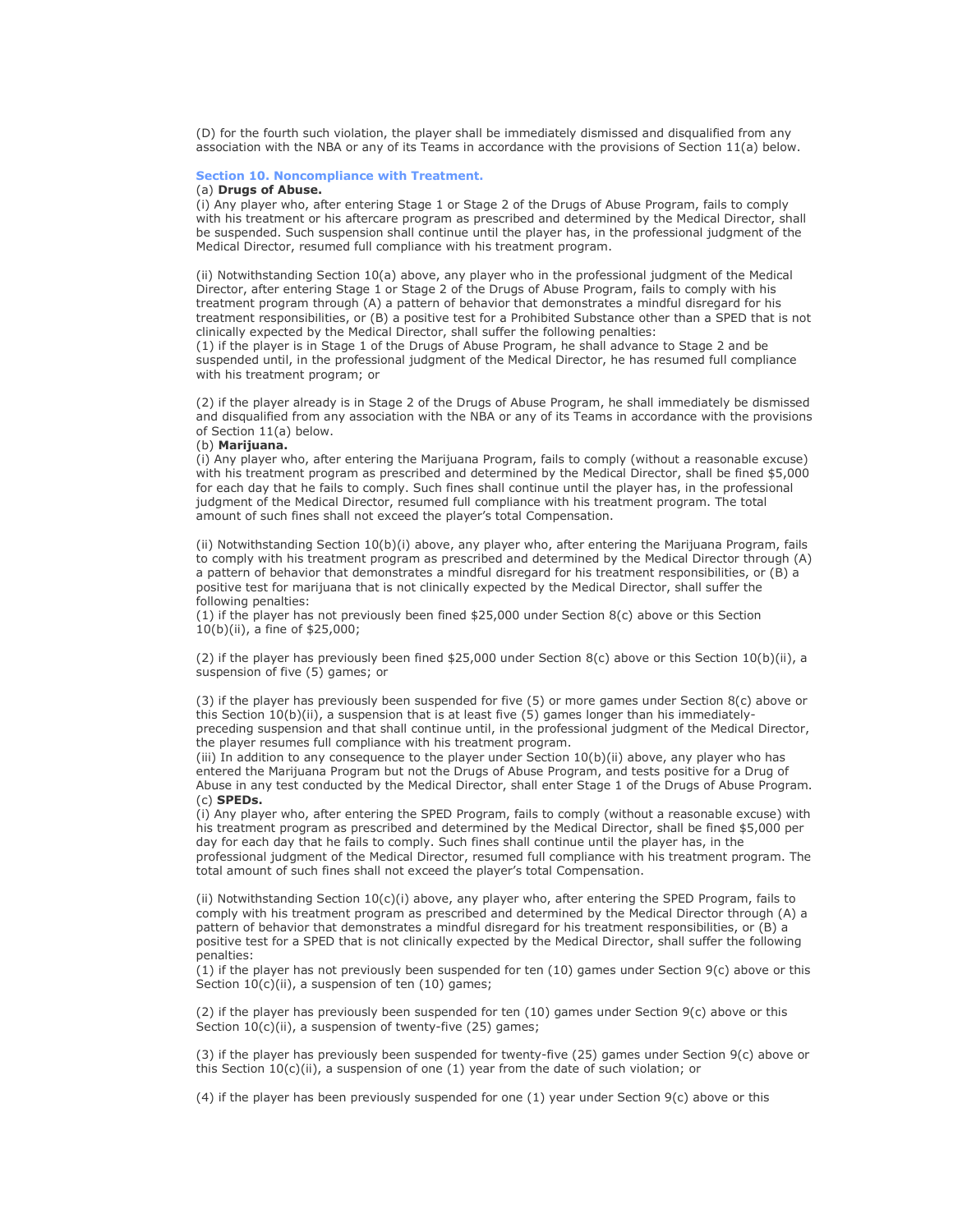Section  $10(c)$ (ii), the player shall be immediately dismissed and disqualified from any association with the NBA or any of its Teams in accordance with the provisions of Section 11(a) below. (d) Directed Testing.

Any player who, after entering the Program, and without a reasonable explanation satisfactory to the Medical Director, (i) fails to appear for any of his Team's scheduled games, or (ii) misses, during any consecutive seven-day (7) period, any two (2) airplane flights on which his team is scheduled to travel, any two (2) Team practices, or a combination of any one (1) practice and any one (1) Team flight, shall immediately submit to a urine test to be conducted by the NBA. If any test conducted pursuant to this Section 10(d) is positive: (x) for a Drug of Abuse or pursuant to Section 4(c)(iii), (iv) or (v) above (for a player in the Drugs of Abuse Program), then the player shall suffer the applicable consequence set forth in Section 10(a)(ii) above; (y) for marijuana or pursuant to Section  $4(c)$ (iii), (iv) or (v) above (for a player in the Marijuana Program), then the player shall suffer the applicable consequence set forth in Section 10(b)(ii) above; or (z) for a SPED or pursuant to Section 4(c)(iii), (iv) or (v) above (for a player in the SPED Program), then the player will suffer the applicable consequence set forth in Section  $10(c)(ii)$  above. If any test conducted pursuant to this Section  $10(d)$  is positive for a Diuretic, then the player shall suffer the applicable consequences of a positive test for the Prohibited Substance for which he entered the Program.

### Section 11. Dismissal and Disqualification.

(a) A player who, under the terms of this Agreement, is "dismissed and disqualified from any association with the NBA or any of its Teams in accordance with the provisions of Section 11(a)" shall, without exception, immediately be so dismissed and disqualified for a period of not less than two (2) years, and such player's Player Contract shall be rendered null and void and of no further force or effect (subject to the provisions of paragraph 8 of the Uniform Player Contract). Such dismissal and disqualification shall be mandatory and may not be rescinded or reduced by the player's Team or the NBA.

(b) In addition to any other provision of this Agreement requiring that a player be dismissed and disqualified from any association with the NBA or any of its Teams in accordance with the provisions of Section 11(a) above, a player will also be dismissed and disqualified under Section 11(a) above if he is convicted of (including a plea of guilty, no contest, or nolo contendere to) a crime involving the use or possession of a Prohibited Substance other than marijuana.

#### Section 12. Reinstatement.

(a) After a period of at least two (2) years from the time of a player's dismissal and disqualification under Section 11(a) above, and after a period of at least one (1) year from the date of a First-Year Player's dismissal and disqualification under Section 6(b) above, such player may apply for reinstatement as a player in the NBA. However, such player shall have no right to reinstatement under any circumstance and the reinstatement shall be granted only with the prior approval of both the NBA and the Players Association, which shall not be unreasonably withheld. The approval of the NBA and the Players Association shall rest in their absolute and sole discretion, and their decision shall be final, binding, and unappealable. Among the factors that may be considered by the NBA and the Players Association in determining whether to grant reinstatement are (without limitation): the circumstances surrounding the player's dismissal and disqualification; whether the player has satisfactorily completed a treatment and rehabilitation program; the player's conduct since his dismissal, including the extent to which the player has since comported himself as a suitable role model for youth; and whether the player is judged to possess the requisite qualities of good character and morality.

(b) For a First-Year Player, the NBA and the Players Association will consider an application for reinstatement only if the player has, in the opinion of the Medical Director, successfully completed any in-patient treatment and/or aftercare prescribed by the Medical Director. For a Veteran Player, the NBA and the Players Association will consider any application for reinstatement only if the player can demonstrate, by proof of random urine testing acceptable to the Medical Director (conducted on at least a weekly basis), that he has not tested positive (i) for a Prohibited Substance within the twelve (12) months prior to the submission of his application for reinstatement and during any period while his application is being reviewed, and (ii) if the Medical Director deems it necessary in his or her professional judgment, for alcohol for the six (6) months prior to the submission of his application for reinstatement and during any period while his application is being reviewed.

(c) The granting of an application for reinstatement may be conditioned upon random testing of the player or such other terms as may be agreed upon by the NBA and the Players Association, whether or not such terms are contemplated by the terms of this Article XXXIII.

(d) In the event that the application for reinstatement of a First-Year Player dismissed and disqualified pursuant to Section 6(b) above is approved, such player, by reason of his Player Contract having been rendered null and void pursuant to Section 6(b) above, shall be deemed not to have completed his Player Contract by rendering the playing services called for thereunder. Accordingly, such player shall not be a Free Agent and shall not be entitled to negotiate or sign a Player Contract with any NBA Team, except as specifically provided in this Section 12.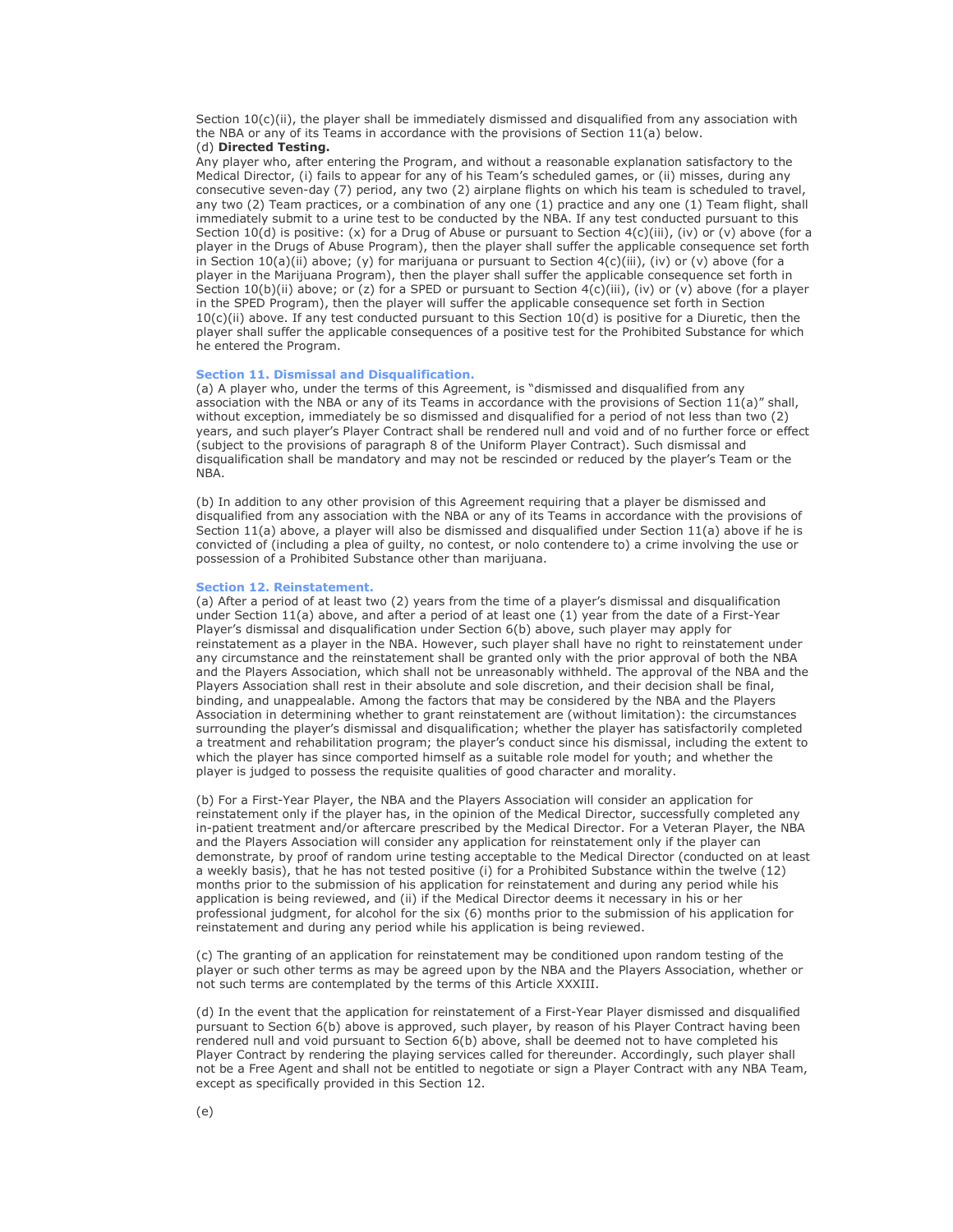(i) A First-Year Player who has been reinstated pursuant to this Section 12 shall, immediately upon such reinstatement, notify the Team to which he was under contract at the time of his dismissal and disqualification (the "previous Team"). Upon receipt of such notification, and subject to Section 12(e)(ii) below, the previous Team shall then have thirty (30) days in which to make a Tender to the player with a stated term of at least one (1) full NBA Season (or, in the event that the Tender is made during a Season, of at least the remainder of that Season) and calling for at least the Minimum Player Salary then applicable to that player but not more than the Salary provided for in Section 12(e)(ii) below. If the previous Team makes such a Tender, it shall, for a period of one (1) year from the date of the Tender, be the only NBA Team with which the player may negotiate and sign a Player Contract. If the player does not sign a Player Contract with the previous Team within the year following such Tender, the player shall thereupon be deemed a Restricted Free Agent, subject to a Right of First Refusal. If the previous Team fails to make a Tender, the player shall become an Unrestricted Free Agent.

(ii) Notwithstanding anything to the contrary in Section 12(e)(i) above, the 30-day period for the previous Team to make a Tender shall be tolled if (A) on the date the player serves the notice required by Section 12(e)(i), he is under contract to a professional basketball team not in the NBA, or (B) the player signs a contract with a professional basketball team not in the NBA at any point after the date on which the player serves the notice required by Section  $12(e)(i)$  and before the date on which the previous Team makes a Tender. If the 30-day period for making a Tender is tolled pursuant to the preceding sentence, the period shall remain tolled until the date on which the player notifies the Team that he is immediately available to sign and begin rendering playing services under a Player Contract with such Team, provided that such notice will not be effective until the player is under no contractual or other legal impediment to sign with and begin rendering playing services for such team.

(iii) A First-Year Player who is reinstated pursuant to this Section 12 may enter into a Player Contract with his previous Team that provides for a Salary and Unlikely Bonuses for the first Season of up to the Player's Salary and Unlikely Bonuses, respectively, for the Salary Cap Year in which he was dismissed and disqualified (reduced on a pro rata basis if the first Season of the new Contract is a partial Season), even if the Team has a Team Salary at or above the Salary Cap or such Player Contract causes the Team to have a Team Salary above the Salary Cap. If the player and the previous Team enter into such Player Contract and such Contract covers more than one Season, increases and decreases in Salary for Seasons following the first Season shall be governed by Article VII, Section 5(c)(1); provided, however, that if the player who is reinstated was dismissed and disqualified during the term of his Rookie Scale Contract, then (A) the number of Seasons in the player's new Contract may not exceed two (2) Seasons plus two (2) Option Years in favor of the Team, and the Salary and Unlikely Bonuses called for in any Season of the player's new Contract, including any Option Year, may not exceed the Salary and Unlikely Bonuses called for during the corresponding Season of his Rookie Scale Contract, and (B) if the new Contract contains terms identical to those contained in the remaining Seasons of the Player's Rookie Scale Contract at the time he was dismissed and disqualified, and the Team exercises all Option Year(s) available under the new Contract, then the player's Team shall retain the same rights with respect to such new Contract as it would have retained under Article XI following the completion of the player's Rookie Scale Contract.

(f)

 $(i)$  A Veteran Player who has been reinstated pursuant to this Section 12 shall, immediately upon such reinstatement, notify the Team to which he was under contract at the time of his dismissal and disqualification (the "previous Team"). Upon receipt of such notification, and subject to Section 12(f)(ii) below, the previous Team shall then have thirty (30) days in which to make a Tender to the player with a stated term of at least one (1) full NBA Season (or, in the event the Tender is made during a Season, of at least the rest of that Season) and calling for a Salary in the first Season covered by the Tender at least equal to the lesser of (A) the player's Salary for the Salary Cap Year in which he was dismissed and disqualified, or (B) the Estimated Average Player Salary during the then-current Season, in either case reduced on a pro rata basis if the first Season covered by the Tender is a partial Season, but not greater than the Salary provided in Section 12(f)(iii) below. If the previous Team makes such a Tender, it shall, for a period of one (1) year from the date of the Tender, be the only NBA Team with which the player may negotiate and sign a Player Contract. If the player does not sign a Player Contract with the previous Team within the year following such Tender, then the player shall thereupon be deemed a Restricted or an Unrestricted Free Agent, in accordance with the provisions of Article XI. If the previous Team fails to make a Required Tender, the player shall become an Unrestricted Free Agent.

(ii) Notwithstanding anything to the contrary in Section 12(f)(i) above, the 30-day period for the previous Team to make a Tender shall be tolled if (A) on the date the player serves the notice required by Section 12(f)(i), he is under contract to a professional basketball team not in the NBA, or (B) the player signs a contract with a professional basketball team not in the NBA at any point after the date on which he serves the notice required by Section  $12(f)(i)$  and before the date on which the previous Team makes a Tender. If the 30-day period for making a Tender is tolled pursuant to the preceding sentence, the period shall remain tolled until the date on which the player notifies the Team that he is available to sign a Player Contract with and begin rendering playing services for such Team immediately, provided that such notice will not be effective until the player is under no contractual or other legal impediment to sign with and begin rendering playing services for such Team.

(iii) A Veteran Player who is reinstated pursuant to this Section 12 may enter into a Player Contract with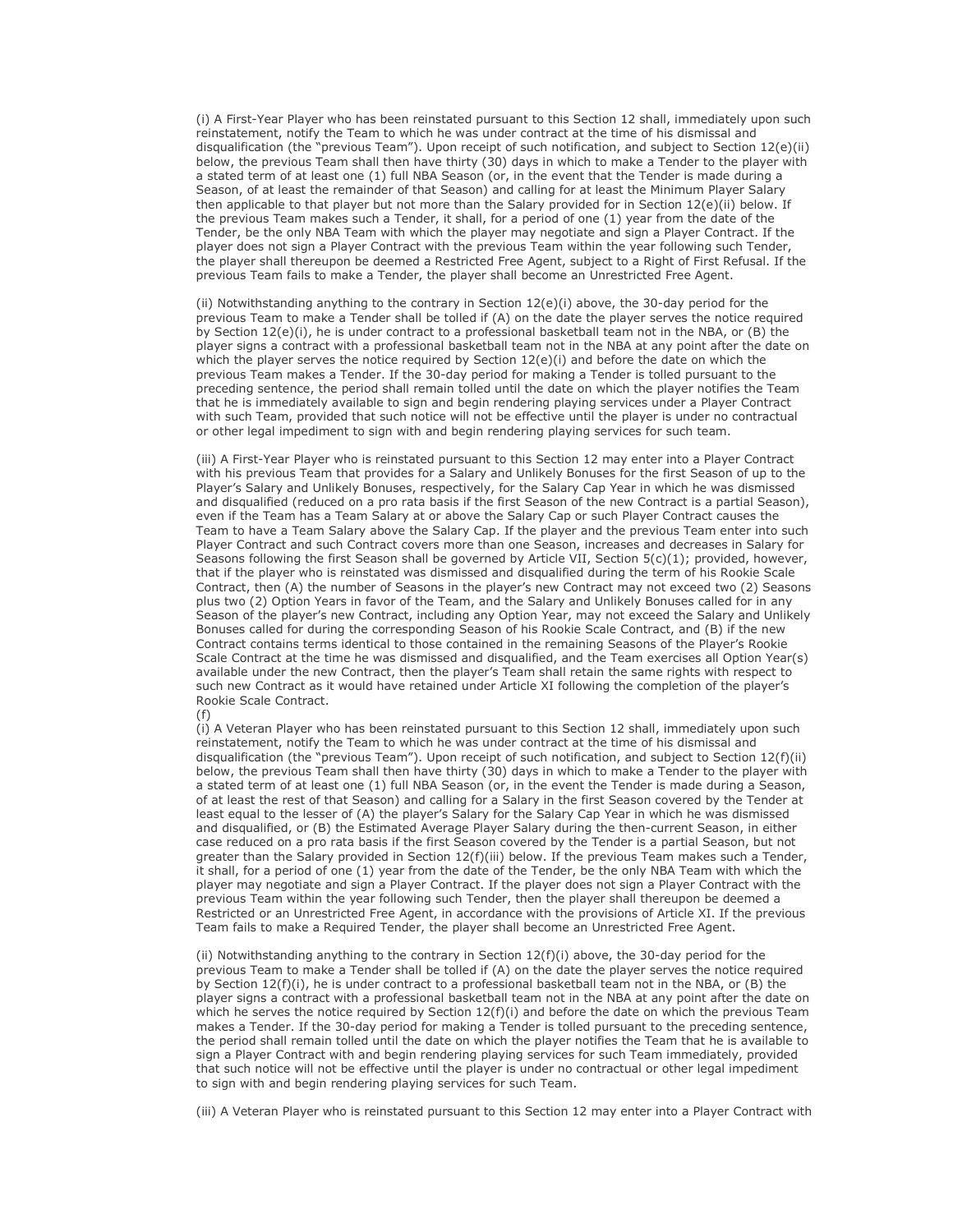his previous Team that provides for a Salary and Unlikely Bonuses for the first Season of up to the player's Salary and Unlikely Bonuses, respectively, for the Salary Cap Year in which he was dismissed and disqualified (reduced on a pro rata basis if the first Season of the new Contract is a partial Season), even if the Team has a Team Salary at or above the Salary Cap or such Player Contract causes the Team to have a Team Salary above the Salary Cap. If the player and the previous Team enter into such Player Contract and such Contract covers more than one Season, increases and decreases in Salary for Seasons following the first Season shall be governed by Article VII, Section 5(c)(i); provided, however, that if the player who is reinstated was dismissed and disqualified during the term of his Rookie Scale Contract, then (A) the number of Seasons in the Player's new Contract may not exceed the number of Seasons (including the Option Year in favor of the Team) that remained under the player's Rookie Scale Contract at the time he was dismissed and disqualified, and the Salary called for in any Season of the Player's new Contract (including any Option Year), may not exceed the Salary called for during the corresponding Season of his Rookie Scale Contract, and (B) if the new Contract contains terms identical to those contained in the remaining Seasons of the player's Rookie Scale Contract at the time he was dismissed and disqualified, and the player's Team ultimately exercises the Option Year available under the new Contract, then such Team shall retain the same rights with respect to such new Contract as it would have retained under Article XI following the completion of the player's Rookie Scale Contract.

### Section 13. Exclusivity of the Program.

(a) Except as expressly provided in this Article XXXIII, there shall be no other screening or testing for Prohibited Substances conducted by the NBA or any Team, and no player may undergo such screening or testing; provided, however, that, in a medical emergency, team physicians may test players solely for diagnostic purposes in order to provide satisfactory medical care. The results of any diagnostic drug testing conducted pursuant to the preceding sentence shall not be used for any other purpose by the player's Team or the NBA. If any Team is found to have tested a player in violation of this Section 13, the NBA will impose a substantial fine not to exceed \$750,000 upon such Team pursuant to the NBA's Constitution and By-Laws.

(b) The penalties set forth in this Article XXXIII shall be the exclusive penalties to be imposed upon a player for the use, possession or distribution of a Prohibited Substance.

(c) No Uniform Player Contract entered into after the date hereof shall include any term or provision that modifies, contradicts, changes, or is inconsistent with paragraph 8 of such Contract (including any condition or limitation on salary protection, as precluded by Article II, Section  $4(n)$ ) or provides for the testing of a player for illegal substances. Any term or provision of a currently effective Uniform Player Contract that is inconsistent with paragraph 8 of such Contract shall be deemed null and void only to the extent of the inconsistency.

#### Section 14. Additional Bases for Testing.

(a) Any player who seeks treatment outside the Program for a problem involving a Prohibited Substance shall, as directed by the NBA (after notice to the Players Association), submit himself to an evaluation by the Medical Director and provide (or cause to be provided) to the Medical Director such medical and treatment records as the Medical Director may request. The Medical Director may, in his or her professional judgment, also require such a player, without prior notice, to submit to testing for Prohibited Substances, provided that the frequency of such testing shall not exceed three (3) times per week and the duration of such testing shall not exceed one (1) year from the date of the player's initial evaluation by the Medical Director.

(b) Any player who is a subject to in-patient or aftercare treatment in the Program and is formally charged with "driving while intoxicated," "driving under the influence of alcohol," or any other crime or offense involving suspected alcohol or illegal substance use shall, provided that the NBA has advised the Players Association, be required to submit to a urine test, to be conducted by the NBA, within seven (7) days of being so charged.

(c) If, pursuant to Section 14(a) above, a player (i) tests positive for a Drug of Abuse; (ii) tests positive pursuant to Section 4(c)(iii), (iv) or (v) above; or (iii) refuses or fails to submit to an evaluation or provide (or cause to be provided) the information requested by the Medical Director, but does not Come Forward Voluntarily within 60 days of being requested to do so by the NBA (with notice to the Players Association), or if, pursuant to Section 14(b) above, a player tests positive for a Drug of Abuse, then, in either case, the player shall advance two stages in the Drugs of Abuse Program—i.e., the player shall enter Stage 2 of the Drugs of Abuse Program (if the player had not previously entered Stage 1 of such Program), and the player shall be dismissed and disqualified from any association with the NBA or any of its Teams in accordance with the provisions of Section 11(a) above (if the player had previously entered Stage 1 or Stage 2 of such Program).

(d) If, pursuant to Section 14(a) or (b) above, a player tests positive for marijuana or a SPED, he shall suffer the applicable consequences set forth in Sections 8 or 9 above, as the case may be. If, pursuant to Section 14 (a) or (b) above, a player tests positive for a Diuretic, he shall suffer the applicable consequences set forth in Section 9 above.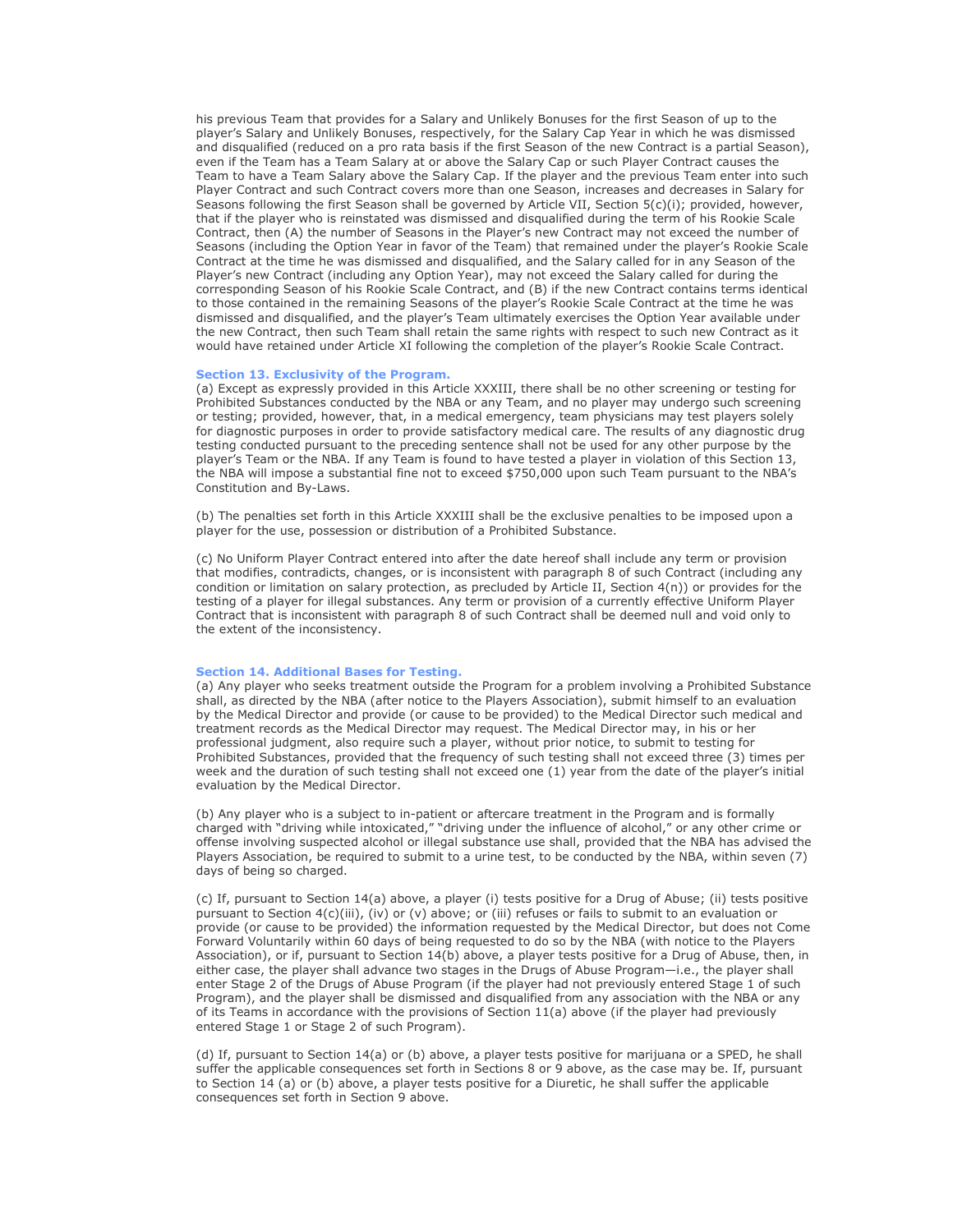(e) If a player is or, within the previous six (6) months, has been in possession of any device or product used or designed for substituting, diluting, or adulterating a specimen sample, that player shall be required to undergo testing for Prohibited Substances no more than four (4) times during the six-week period following his notification by the NBA of the commencement of such testing. If the player tests positive for a Drug of Abuse, he shall be dismissed and disqualified from any association with the NBA or any of its Teams in accordance with the provisions of Section 11(a) above. If the player tests positive for marijuana or a SPED, he shall suffer the applicable consequences set forth in Sections 8 or 9 above, as the case may be. If the player tests positive for a Diuretic, he shall suffer the applicable consequences set forth in Section 9, above.

(f) Nothing in this Section 14 shall limit or otherwise affect any of the provisions of Section 5 (Reasonable Cause Testing).

### Section 15. Additional Prohibited Substances.

(a) Any steroid or performance-enhancing drug that is declared illegal during the term of this Agreement will automatically be added to the list of Prohibited Substances as a SPED.

(b) At any time during the term of this Agreement, either the NBA or the Players Association may convene a meeting of the Prohibited Substances Committee to request that a substance or substances be added to the list of Prohibited Substances set forth on Exhibit I-2 to this Agreement. Any such addition of a Prohibited Substance may only include a substance that is or is reasonably likely to be physically harmful to Players and is or is reasonably likely to be improperly performance-enhancing. The determination of the Committee to add to the list of Prohibited Substances shall be made by a majority vote of all five Committee members, and shall be final, binding, and unappealable.

(c) Players will receive notice of any addition to the list of Prohibited Substances six (6) months prior to the date on which such addition becomes effective under this Article XXXIII. ARTICLE XXXIV: RECOGNITION CLAUSE

#### The NBA recognizes the Players Association as the exclusive collective bargaining representative of persons who are employed by NBA Teams as professional basketball players (and/or who may become so employed during the term of this Agreement or any extension thereof); and the Players Association warrants that it is duly empowered to enter into this Agreement for and on behalf of such persons. The NBA and the Players Association agree that, notwithstanding the foregoing, such persons and NBA Teams may, on an individual basis, bargain with respect to and agree upon the provisions of Player Contracts, but only as and to the extent permitted by this Agreement. ARTICLE XXXV: SAVINGS CLAUSE

In the event that any provision hereof is found to be inconsistent with the Internal Revenue Code of 1986, as amended (or the rules and regulations issued thereunder (the "Code")), the National Labor Relations Act, any other federal, state, provincial, or local statute or ordinance, or the rules and regulations of any other government agency, or is determined to have an adverse effect upon the right of the NBA (or any successor entity) to a tax exemption under Section 501(c)(6) of the Code (or any successor section of like import), then the parties hereto agree to make such changes as are necessary to avoid such inconsistency or to obtain or maintain such exemption retaining, to the extent possible, the intention of such provision. ARTICLE XXXVI: PLAYER AGENTS

#### Section 1. Approval of Player Contracts.

The NBA shall not approve any Player Contract between a player and a Team unless such player: (a) is represented in the negotiations with respect to such Player Contract by an agent or representative duly certified by the Players Association in accordance with the Players Association's Agent Regulation Program and authorized to represent him; or (b) acts on his own behalf in negotiating such Player Contract.

#### Section 2. Fines.

The NBA shall impose a fine of \$20,000 upon any Team that negotiates a Player Contract with an agent or representative not certified by the Players Association in accordance with the Players Association's Agent Regulation Program if, at the time of such negotiations, such Team either (a) knows that such agent or representative has not been so certified or (b) fails to make reasonable inquiry of the NBA as to whether such agent or representative has been so certified. Notwithstanding the preceding sentence, in no event shall any Team be subject to a fine if the Team negotiates a Player Contract with an agent or representative designated as the player's authorized agent on the then-current agent list provided by the Players Association to the NBA in accordance with Section 4 below.

#### Section 3. Indemnity.

The Players Association agrees to indemnify and hold harmless the NBA, its Teams and each of its and their respective past, present and future owners (direct and indirect) acting in their capacity as Team owners, officers, directors, trustees, employees, successors, agents, attorneys, heirs, administrators, executors and assigns, from any and all claims of any kind arising from or relating to (a) the Players Association's Agent Regulation Program, and (b) the provisions of this Article, including, without limitation, any judgments, costs and settlements, provided that the Players Association is immediately notified of such claim in writing (and, in no event later than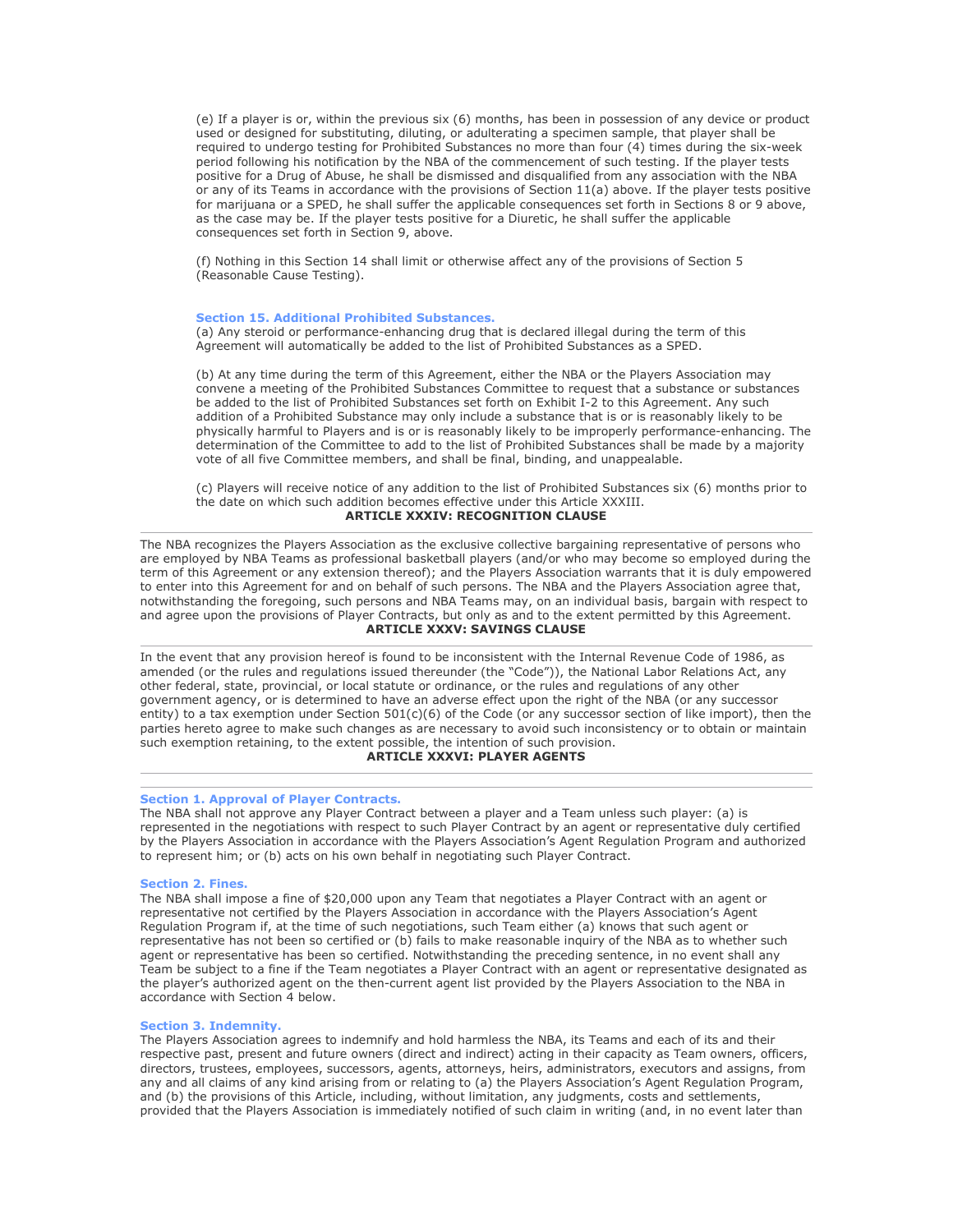five (5) days from the receipt thereof), is given the opportunity to assume the defense thereof, and the NBA and/or its Teams (whichever is sued) use their best efforts to defend such claim, and do not admit liability with respect to and do not settle such claim without the prior written consent of the Players Association.

#### Section 4. Agent Lists.

The Players Association agrees to provide the NBA League Office with a list of (a) all agents certified under the Players Association's Agent Regulation Program, and (b) the players represented by each such agent. Such list shall be updated once every two (2) weeks from the day after the NBA Finals to the first day of the next succeeding Regular Season and shall be updated once every month at all other times.

### Section 5. Confirmation by the Players Association.

If the NBA has reason to believe that the agent representing a player in Contract negotiations is not a certified agent or is not the agent authorized to represent the player, the NBA may, at its election, request in writing from the Players Association confirmation as to whether the agent who represented the player in the Contract negotiations is in fact the player's certified representative. If within three (3) business days of the date the Players Association receives such written request, the NBA does not receive a written response from the Players Association stating that the agent who represented the player is not the player's certified representative, then the NBA shall be free to act as if the agent is the player's confirmed certified representative.

# ARTICLE XXXVII: GROUP LICENSING RIGHTS

### Section 1. Rights Granted.

The Players Association, on behalf of present and future NBA players, agrees that NBA Properties, Inc., during the term of the Agreement between NBA Properties, Inc., and the National Basketball Players Association, dated as of September 18, 1995, as amended January 20, 1999 and July 29, 2005 (the "Group License Agreement"), has the exclusive right to use the "Player's Attributes" of each NBA player as such term is defined in, for such group licensing purposes as are set forth in, and in accordance with the terms of the Group License Agreement.

#### Section 2. Player Appearances.

A player may, during each Contract Year covered by a Player Contract to which he is a party, be required (a) to make up to four (4) appearances at the request of and in connection with licensing arrangements made by NBA Properties, Inc., in accordance with the terms of the Group License Agreement, and (b) to make up to two (2) additional appearances at the request of NBA Properties in accordance with paragraph 13(d) of a Uniform Player Contract and Article II, Section 8. Any appearance that a player is required to make shall comply with the terms of Article II, Section 8, and when a player makes an appearance in accordance with this Section, he shall be paid at least \$2,500. When a player fails, without reasonable excuse, to appear or reasonably to cooperate during an appearance at any of the licensing appearances referred to in this Section, he may be fined for each failure in an amount up to \$20,000.

#### Section 3. Uniform.

(a) During any NBA game or practice, including warm-up periods and going to and from the locker room to the playing floor, a player shall wear only the Uniform as supplied by his Team. For purposes of the preceding sentence only, "Uniform" means all clothing and other items (such as kneepads, wristbands and headbands, but not including Sneakers) worn by a player during an NBA game or practice. "Sneakers" means athletic shoes of the type worn by players while playing an NBA game.

(b) Other than as may be incorporated into his Uniform and the manufacturer's identification incorporated into his Sneakers, a player may not, during any NBA game, display any commercial, promotional, or charitable name, mark, logo or other identification, including but not limited to on his body, on his hair, or otherwise. ARTICLE XXXVIII: INTEGRATION, ENTIRE AGREEMENT, INTERPRETATION, CHOICE OF LAW

#### Section 1. Integration, Entire Agreement.

This Agreement, together with the exhibits hereto, constitutes the entire understanding between the parties and all understandings, conversations and communications, proposals, and counterproposals, oral and written (including any draft of this Agreement) between the Members of the NBA and the Players Association, or on behalf of them, are merged into and superseded by this Agreement and shall be of no force or effect, except as expressly provided herein. No such understandings, conversations, communications, proposals, counterproposals or drafts shall be referred to in any proceeding by the parties. Further, no understanding contained in this Agreement shall be modified, altered or amended, except by a writing signed by the party against whom enforcement is sought.

### Section 2. Interpretation.

(a) The NBA and Players Association recognize and acknowledge that there are and may continue to be (i) a collective bargaining relationship between WNBA, LLC ("WNBA") and the Women's National Basketball Players Association ("WNBPA") and (ii) a business arrangement between the NBA Development League ("NBADL") and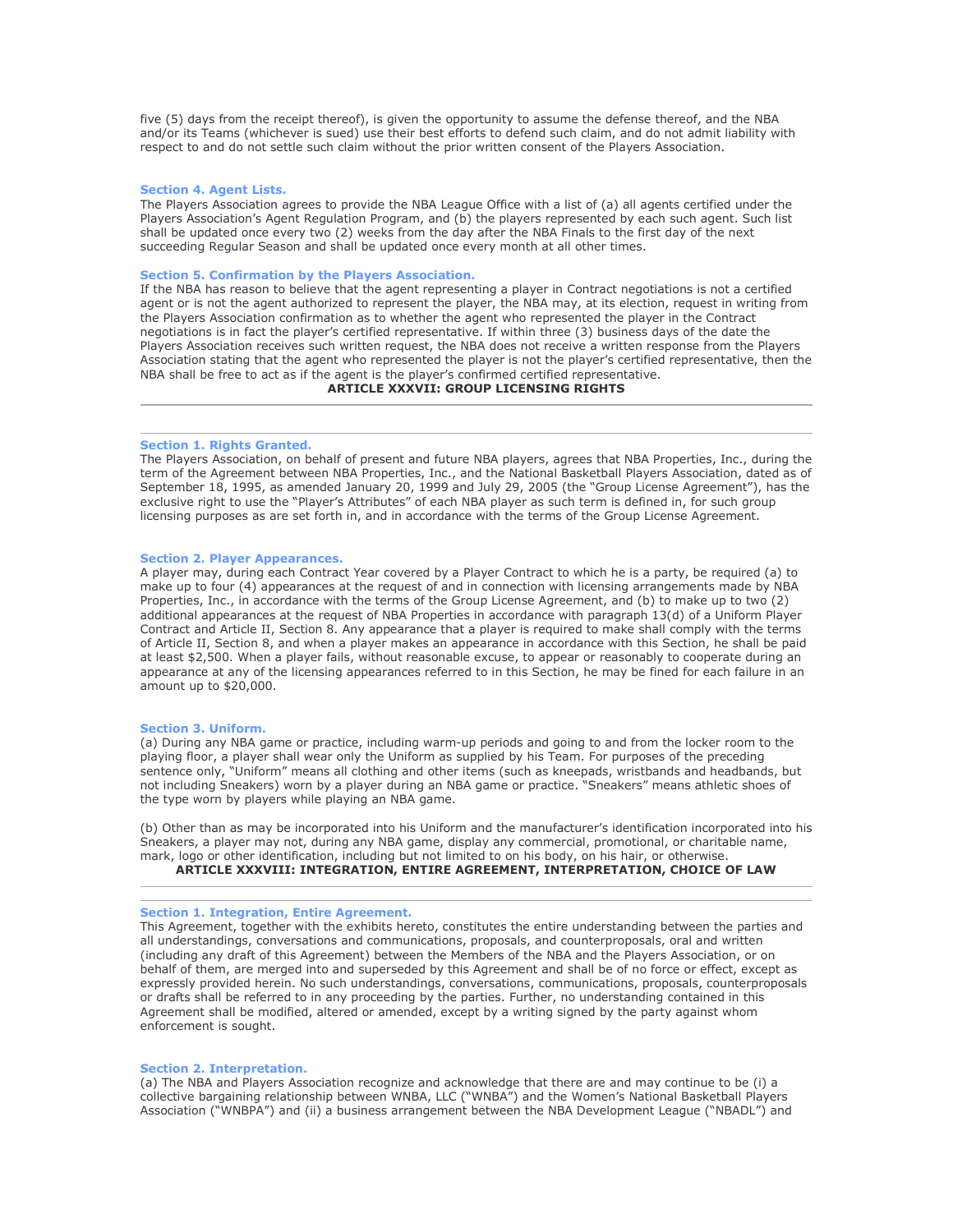the Players Association, each of which is separate and distinct from the collective bargaining relationship between the NBA and the Players Association.

(b) The NBA and the Players Association agree that this Agreement shall be interpreted without reference: (i) to any past, present or future WNBA/WNBPA collective bargaining agreement (or to any other past, present or future agreement between the WNBA or WNBA Enterprises, LLC, on the one hand, and the WNBPA on the other) or to any past, present, or future Standard Player Contract, Team Marketing and Promotional Agreement, or WNBA Marketing and Promotional Agreement (collectively, "WNBA Agreements"); (ii) to any past, present or future agreement between the NBADL and the Players Association; (iii) to any of the provisions of such agreements or contracts; (iv) to the fact that a subject was not or is not covered by or included in any such agreements or contracts; and/or (v) to any judicial, arbitral, or administrative decision interpreting any of such agreements or contracts.

(c) The parties agree that they will make no reference to any of the WNBA Agreements, NBADL/Players Association agreements, contracts or decisions referred to in Section 2(b) above, or to the fact that a particular provision was not or is not included in any such agreement or contract, or to any practice or policy of the WNBA (or WNBA Enterprises, LLC), the NBADL, or the WNBPA, in any arbitral, judicial, administrative, or other proceeding concerning the interpretation or enforcement of this Agreement, including, without limitation, a proceeding brought under Articles XXXI or XXXII of this Agreement. The parties further agree that no such agreement, contract, provision (or absence of provisions), decision, practice, or policy may be relied upon by any decisionmaker in such proceedings.

### Section 3. Choice of Law.

This Agreement is made under and shall be governed by the internal law of the State of New York, except where federal law may govern.

#### ARTICLE XXXIX: TERM OF AGREEMENT

### Section 1. Expiration Date.

This Agreement shall be effective from July 29, 2005 and, unless extended or terminated pursuant to the provisions of this Article XXXIX, shall continue in full force and effect through June 30, 2011.

### Section 2. NBA Option to Extend.

The NBA shall have the option to extend this Agreement for one (1) year (i.e., through June 30, 2012) by serving written notice of its exercise of such option on the Players Association on or before December 15, 2010.

# Section 3. Termination by Players Association/Anti-Collusion.

(a) In the event the conditions of Article XIV, Section 15 are satisfied, the Players Association shall have the right to terminate this Agreement by serving written notice of its exercise of such right within thirty (30) days after the System Arbitrator's report finding the requisite conditions (pursuant to Article XIV, Section 15) becomes final and any appeals therefrom have been exhausted or, in the absence of a System Arbitrator, by serving such written notice upon the NBA within thirty (30) days after any decision by a court finding the requisite conditions (pursuant to Article XIV, Section 15). In the latter situation, if the finding of the court is reversed on appeal, the Agreement shall be immediately reinstated and both parties reserve their rights with respect to any conduct by the other party during the period from the date of service of the termination notice to the date upon which the Agreement was reinstated.

(b) If the Players Association exercises the right accorded it by Section 3(a) above, this Agreement shall terminate as of the June 30 immediately following the service of the termination notice.

#### Section 4. Termination by NBA/National TV Revenues.

(a) For the purposes of this provision: (i) "National TV Revenues" shall mean the rights fees or other noncontingent payments stated in the NBA's third-party national broadcast network (e.g., ABC) and cable network (e.g., TNT or ESPN) television agreements (each, a "National TV Agreement"); and (ii) "Other Media Income" shall mean the aggregate net income earned by any League-related entity (as defined in Article VII, Section 1(a)(1)) (but excluding net income attributable to ownership interests in any such League-related entity that is not owned by the NBA, NBA Properties, NBA Media Ventures, LLC and/or a group of NBA Teams) or by the NBA on behalf of the Teams from agreements that provide for the transmission of live (or delayed) NBA games, on a domestic or international basis, by means of television, radio, internet and any other mode of delivery referenced in Article VII, Section 1(a)(1)(ii), net of reasonable and customary expenses related thereto.

(b) If, during the term of this Agreement, (i) the sum of the average annual National TV Revenues provided for under the Successor Agreements (as defined in Article VII, Section 1(c)(2)), plus 104.5% of Other Media Income for the most recent Salary Cap Year, will be at least 35% less than (ii) the sum of the average annual National TV Revenues provided for under the NBA/ABC and NBA/TBS Agreements (which, for purposes of this provision only, the parties agree is \$713 million), plus Other Media Income for the 2004-05 Salary Cap Year, the NBA shall have the right to terminate this Agreement effective as of the June 30 immediately preceding the first Season covered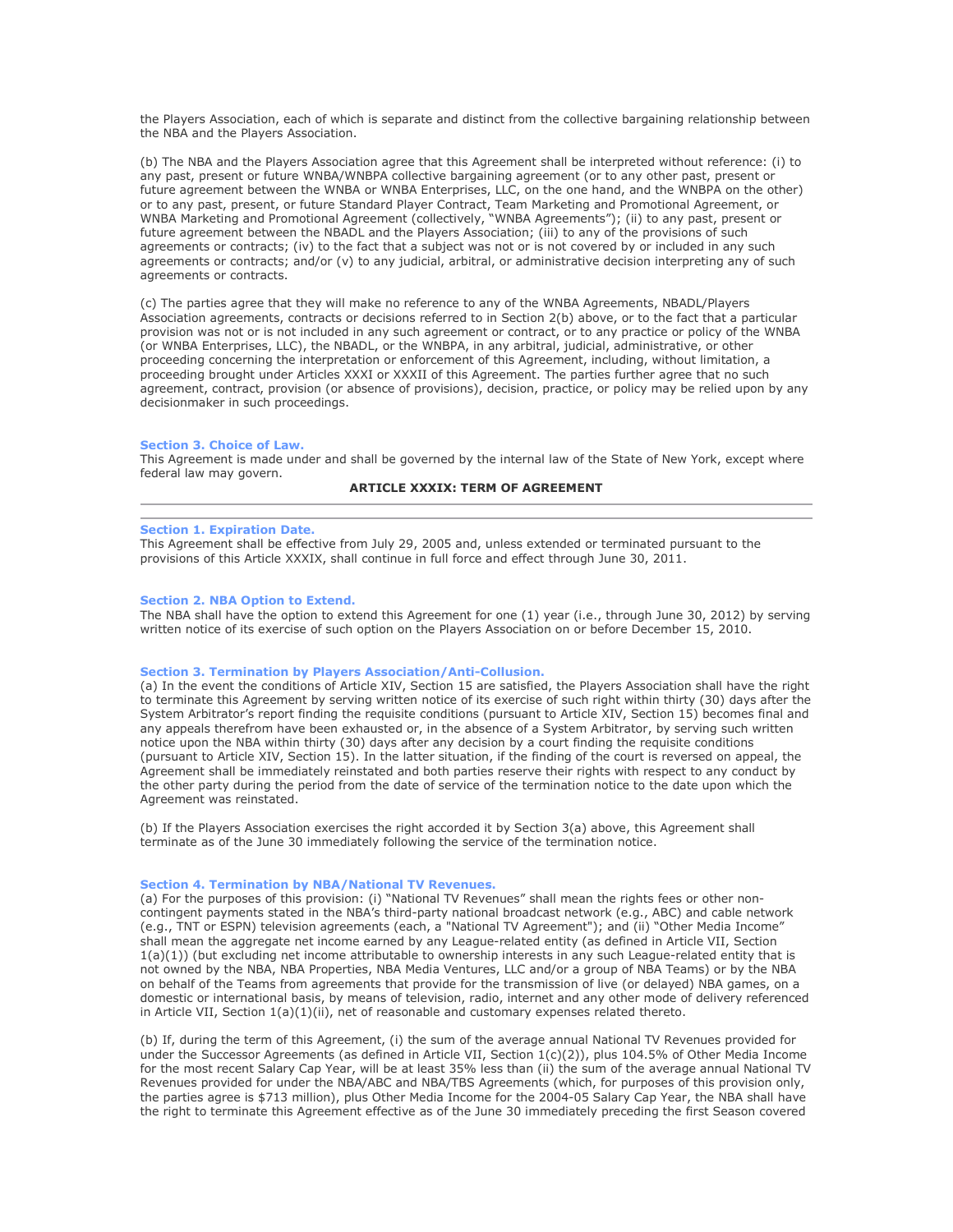by the Successor Agreements, by providing written notice of such termination to the Players Association at least sixty (60) days prior to such June 30. During the period following delivery of such written notice of termination, the NBA and the Players Association shall engage in good faith negotiations for the purpose of entering into a successor agreement and the provisions of Article XXX shall remain in full force and effect.

### Section 5. Termination by NBA/Force Majeure.

(a) "Force Majeure Event" shall mean the occurrence of any of the following events or conditions, provided that such event or condition either (i) makes it impossible for the NBA to perform its obligations under this Agreement, or (ii) frustrates the underlying purpose of this Agreement, or (iii) makes it economically impracticable for the NBA to perform its obligations under this Agreement: wars or war-like action (whether actual or threatened and whether conventional or other, including, but not limited to, chemical or biological wars or war-like action); sabotage, terrorism or threats of sabotage or terrorism; explosions; epidemics; and any governmental order or action (civil or military); provided, however, that none of the foregoing enumerated events or conditions is within the reasonable control of the NBA or an NBA Team.

(b) In addition to any other rights a Team or the NBA may have by contract or by law, if a Force Majeure Event occurs and the NBA, as a result, ceases or suspends its operations for a definite or indefinite period and directs that no games (whether Exhibition, Regular Season, or Playoff games) be played by NBA Teams during such period (the "Force Majeure Period"), then, for each missed Exhibition, Regular Season, or Playoff game during the Force Majeure Period, the Compensation payable to each player who was on a Team roster at the time of the Force Majeure Event shall be reduced by 1/94.6th of the player's Compensation for the Season(s) covering the Force Majeure Period. For purposes of the foregoing calculation, and notwithstanding the actual number of games that any Team played, was scheduled to play, or could have played during the Seasons(s) affected by the Force Majeure Event, each Team shall be deemed to play 7 Exhibition games, 82 Regular Season games, and 5.6 Playoff games during each such Season.

(c) In the event that Section 5(b) above applies, the applicable Compensation reduction from each player shall be withheld by the player's Team from the first Compensation payment (or payments, if the first such payment is insufficient to satisfy the reduction) that is (or are) due or to become due to such player following the commencement of the Force Majeure Period (whether under the Player Contract that was in existence at the commencement of the Force Majeure Period or any subsequent Player Contract between the player and the Team). If such Compensation payment (or payments) is (or are) insufficient to cover the Compensation reduction required by subsection (b) above, then either (i) the player shall promptly pay the difference directly to the Team ("old Team"), or (ii) if he subsequently enters into a Player Contract with another NBA Team ("new Team"), such difference shall be withheld from the first available Compensation payment (or payments, if the first such payment is insufficient to satisfy the remaining reduction) that is (or are) due to the player from the new Team and shall be remitted by the new Team to the old Team.

(d) Upon the occurrence of a Force Majeure Event satisfying the terms of Section 5(a) above, the NBA shall have the right to terminate this Agreement as of the sixtieth day following delivery to the Players Association of a written notice of termination, which must be delivered to the Players Association within sixty days of the Force Majeure Event. During the sixty-day period following delivery of such written notice of termination, the NBA and the Players Association shall engage in good faith negotiations for the purpose of entering into a successor agreement, and during such period the provisions of Article XXX shall remain in full force and effect.

#### Section 6. Mutual Right of Termination.

If at any time during the term of this Agreement any provision contained in Article VII, X, XI and XIV of this Agreement is enjoined, vacated, declared null and void or is rendered unenforceable by any court of competent jurisdiction, then either the NBA or the Players Association shall have the right to terminate this Agreement by serving upon the other party written notice of termination at least sixty (60) days prior to the effective date of such termination.

### Section 7. No Obligation to Terminate; No Waiver.

The grant to either party of a right or option to terminate pursuant to the provisions of this Article XXXIX shall not carry with it the obligation to exercise that right or option; and the failure of the NBA or the Players Association to exercise any right or option to terminate this Agreement with respect to any playing Season in accordance with this Article XXXIX shall not be deemed a waiver of or in any way impair or prejudice the NBA or the Players Association's right or option, if any, to terminate this Agreement in accordance with this Article with respect to any succeeding Season.

#### ARTICLE XL: EXPANSION

The NBA may determine during the term of this Agreement to expand the number of Teams and to have existing Teams make available for assignment to any such Expansion Teams the Player Contracts of a certain number of Veterans under substantially the same terms and in substantially the same manner that Player Contracts were made available to the Charlotte expansion Team pursuant to the 1999 NBA/NBPA Collective Bargaining Agreement; provided, however, that any change shall be subject to the approval of the Players Association, which shall not be unreasonably withheld.

# ARTICLE XLI: PLAYER-TEAM COOPERATION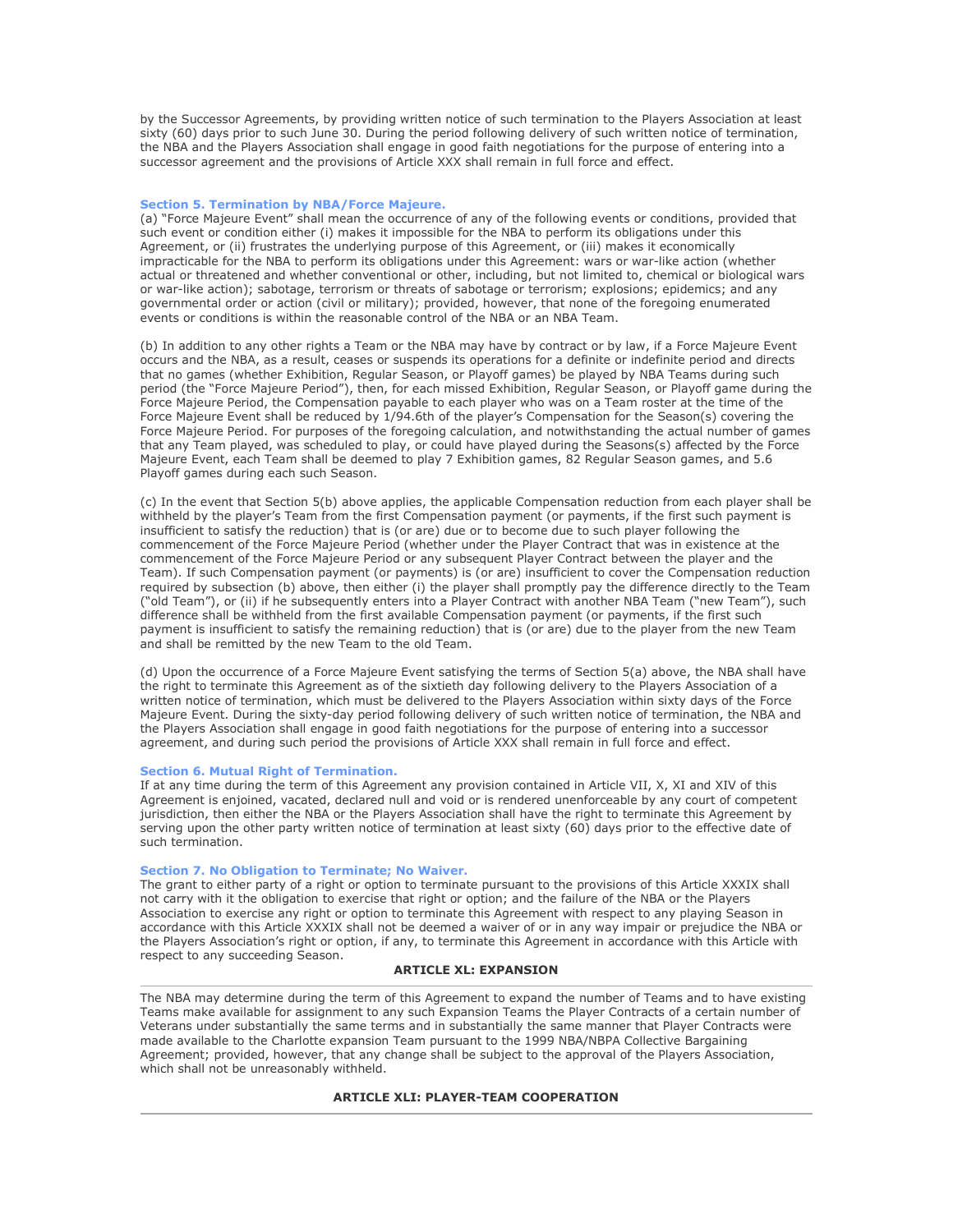### Section 1. Player-Team Growth and Development Committee.

(a) A Player-Team Growth and Development Committee (hereinafter "Development Committee") shall be established for the purpose of examining and discussing issues relating to, among other things: (i) the implementation of this Agreement; (ii) the continued enhancement of relations between players and Teams; (iii) the promotion of the NBA, NBA players and Teams, and the game of basketball; and (iv) the future growth and success of the NBA.

(b) The Development Committee shall consist of eight (8) members: the Commissioner of the NBA and three (3) NBA Team owners; and the Executive Director of the Players Association and three (3) NBA players. The respective owners and players who shall be members of the Development Committee will be selected, and the lengths of their terms fixed, under such rules as the NBA and the Players Association separately establish. The original members of the Committee will be selected within thirty (30) days following the execution of this Agreement. The Development Committee will hold regular face-to-face meetings at least twice each year on dates and at sites mutually agreeable to the Committee members. The meetings may be attended by staff members and advisors of the NBA and the Players Association.

## ARTICLE XLII: NBA DEVELOPMENT LEAGUE

### Section 1. NBADL Work Assignments.

(a) An NBA Team may at any time assign a player on its Active List or Inactive List to a NBA Development League ("NBADL") team, provided that the player has either zero (0) or one (1) Years of Service at the time of the assignment. Upon such assignment ("NBADL Work Assignment"), the player will be placed on the NBA Team's Inactive List, and shall (i) report to the NBADL team (and render for the NBADL team such services as the player is required to render for the NBA Team under his Uniform Player Contract and this Agreement), and (ii), at the direction of the NBA Team, subsequently return and report to, and resume the performance of services for, the NBA Team. An NBADL Work Assignment commences when the player reports in-person to the NBADL team, and ends either when the player, upon being recalled, reports back to his NBA Team or when the NBADL season concludes.

(b) No player shall be given more than three (3) NBADL Work Assignments during any NBA Season.

(c) No NBA Team shall issue an NBADL Work Assignment for the purpose of disciplining a player for misconduct or for retaliating against a player for exercising any right that he has under this Agreement or the Uniform Player Contract.

(d) The NBA may establish reasonable rules regarding the assignment and recall of players to the NBADL provided that such rules do not violate the provisions of this Article XLII.

### Section 2. Reporting Requirements for NBADL Work Assignments.

(a) In order to initiate an NBADL Work Assignment or terminate such assignment and recall the player, the NBA Team shall provide the player, the NBA, and the Players Association with written notice. The player shall report to the NBADL team or NBA Team, whichever is applicable, within forty-eight (48) hours after such notice is received by the player.

(b) If the player, without a reasonable excuse, does not report to the NBADL team or NBA Team, whichever is applicable, within the time provided in Section 2(a) above, the player may be fined and/or suspended without pay by the NBA Team until such time as he reports. In addition, such failure to report, without a reasonable excuse, shall constitute conduct prejudicial to the NBA under Article 35(e) of the NBA Constitution.

### Section 3. Travel and Relocation Expenses.

A player's NBA Team shall be obligated to reimburse the player for his ordinary and reasonable expenses incurred in (a) traveling to and, when recalled, from the NBADL team to begin and/or end any NBADL Work Assignment, and (b) relocating to and, if recalled, from the NBADL team's home location to begin and/or end any NBADL Work Assignment that extends beyond a period of thirty (30) days. During any NBADL Work Assignment, the player will be provided with housing or a housing subsidy in accordance with the NBADL housing policy.

# Section 4. Terms of NBADL Work Assignment.

# (a) General Terms.

During or in connection with any NBADL Work Assignment, and except as expressly set forth in, or limited or modified by, this Article, a player shall (i) accept and be subject to the work requirements and conditions applicable to NBADL players (as such requirements and conditions may change from time to time), and (ii) continue to be subject to the terms and obligations and entitled to the benefits and rights (including, without limitation, Years of Service and free agency rights) of his Uniform Player Contract and this Agreement.

#### (b) Compensation and Benefits.

(i) During or in connection with any NBADL Work Assignment, the player (A) shall continue to receive the Compensation called for by his Uniform Player Contract, and (B) shall not receive (or accept) any compensation of any kind from the NBADL or any NBADL team other than as expressly set forth in this Article. The player's performance in the NBADL shall not be considered for purposes of any Incentive Compensation contained in his Uniform Player Contract.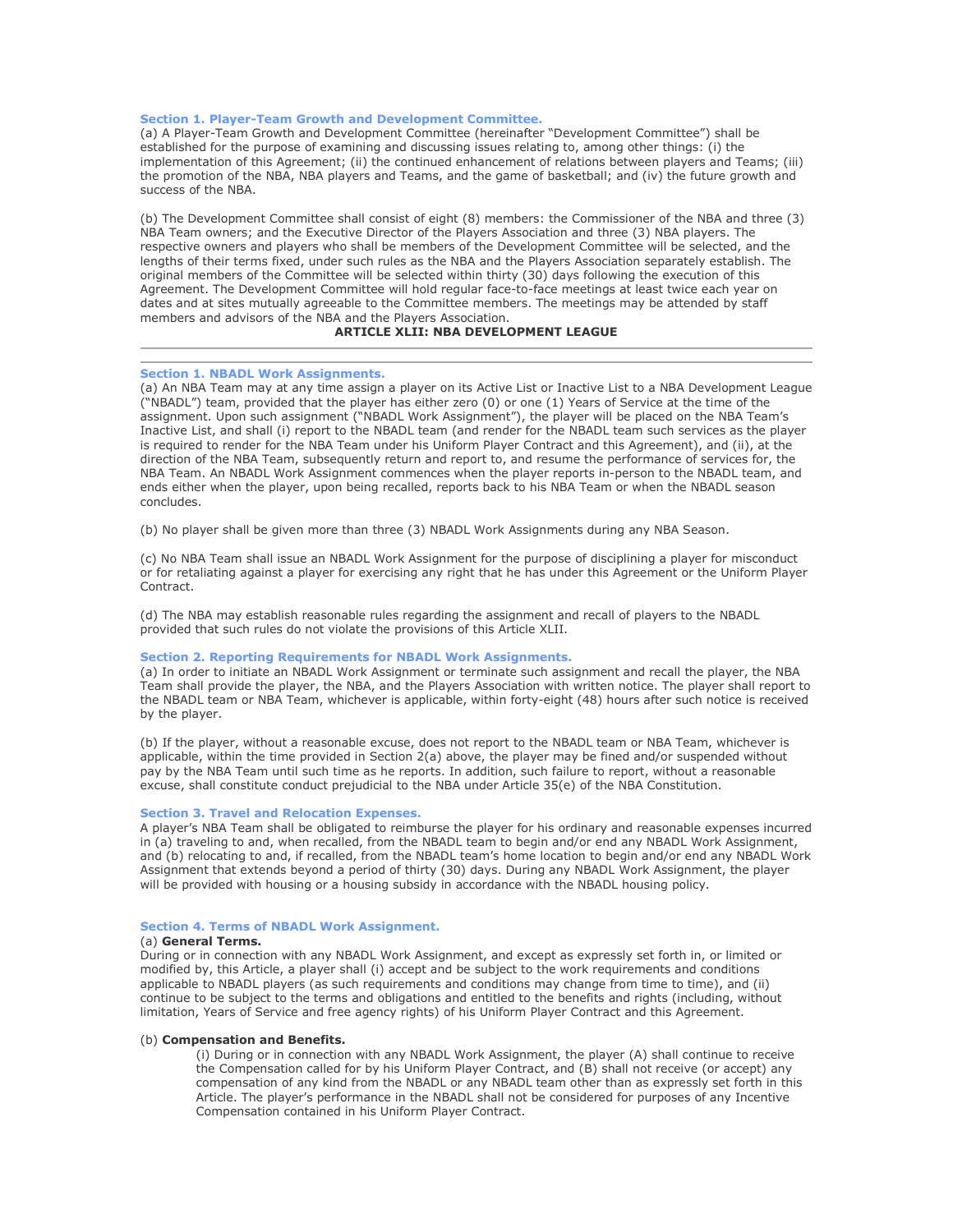(ii) Any Compensation protection or insurance provided to a player in his Uniform Player Contract shall remain in effect during an NBADL Work Assignment. For purposes of Article II, Section 4, an injury sustained while participating in a basketball practice or game for an NBADL team shall be deemed an injury sustained while participating in a basketball practice or game for the NBA Team.

(iii) During or in connection with any NBADL Work Assignment, a player (A) shall continue to be eligible to receive the benefits set forth in Article IV of this Agreement to the extent that such player would have been eligible to receive such benefits under this Agreement absent the NBADL Work Assignment, and (B) shall not be eligible to receive (and shall not accept) any benefits from the NBADL or any NBADL team, unless expressly set forth in this Article.

(iv) To the extent necessary, any plans and/or policies described in Article IV of this Agreement shall be amended to implement the provisions of Section 4(b)(iii) of this Article.

### (c) Meal Expense.

While on the road with his NBADL team during an NBADL Work Assignment, the player (i) shall receive the meal expense allowance applicable to NBA players, in accordance with the terms of Article III, Section 2 of this Agreement, and (ii) shall not receive (or accept) any meal expense or per diem from the NBADL or any NBADL team.

### (d) Travel Accommodations.

During an NBADL Work Assignment, the player shall be provided with the same travel accommodations (including, but not limited to, transportation and hotel arrangements for "road" games) that are provided to NBADL players pursuant to applicable NBADL policies, except that: (i) the player shall not be required to share a hotel room; and (ii) the player shall be permitted to fly first class when traveling by air with his NBADL team to road games to the extent first class seats are available on his NBADL team's flight.

#### (e) Conduct and Discipline.

(i) During any NBADL Work Assignment, the player will: (A) observe and comply with all rules and policies of the NBADL or his NBADL team at all times, whether on or off the playing floor; (B) give his best services, as well as his loyalty, to the NBADL team; (C) be neatly and fully attired in public; (D) conduct himself on and off the court according to the highest standards of honesty, citizenship, and sportsmanship; and (E) not do anything that, in the opinion of the Commissioner of the NBA, is materially detrimental or materially prejudicial to the best interests of the NBA Team, the NBA, the NBADL or the NBADL team.

(ii) During or in connection with any NBADL Work Assignment, the NBADL, the player's NBADL team, the NBA and the player's NBA Team may impose a fine and/or suspension on the player for the violation of NBADL or NBADL team rules or policies or for any conduct impairing the faithful and thorough discharge of the duties incumbent upon the player. Any disciplinary action taken by the NBA or an NBA Team in response to any act or conduct of a player during an NBADL Work Assignment will supersede disciplinary action taken by the NBADL or any NBADL team in response to such act or conduct. The amount of any such fine and/or suspension that may be imposed by the NBA or an NBA Team shall be governed by the terms of this Agreement and the Uniform Player Contract and shall not be limited by any NBADL rules, policies, practices, procedures, or fine schedules.

(iii) A fine or suspension imposed by the NBADL or NBADL team in connection with a player's NBADL Work Assignment may be heard and resolved by the Grievance Arbitrator pursuant to Article XXXI of this Agreement only if it results in a financial impact to the player of more than \$5,000.

(iv) For purposes of paragraph 16(a)(ii) of a player's Uniform Player Contract, during or in connection with any NBADL Work Assignment, (A) the terms "any official or employee of the Team or the NBA (other than another player)" will be construed to include, without limitation, any official or employee of the NBADL or the player's NBADL team (other than another player), and (B) the terms "any NBA game or event" will be construed to include, without limitation, any NBADL game or event.

### (f) Medical Treatment and Physical Condition.

(i) The NBADL and/or NBADL team may make public medical information about a player on an NBADL Work Assignment, provided that such information relates solely to the reasons why any such player has not been or is not performing services with the NBADL team. With respect to the foregoing, a player or his immediate family (where appropriate) shall have the right to approve the terms and timing of any public release of medical information relating to any injuries or illnesses suffered by the player that are potentially life- or career threatening, or that do not arise from the player's participation in NBADL games or practices.

(ii) For purposes of paragraphs 7, 16(a)(iii), 16(b), and 16(c) of the player's Uniform Player Contract, the terms "basketball practice or game played for the Team" or "playing for the Team" will be construed to include, without limitation, any practice or game played in the NBADL during an NBADL Work Assignment.

#### (g) Prohibited Substances.

During any NBADL Work Assignment, the player (i) shall be subject to Article XXXIII (Anti-Drug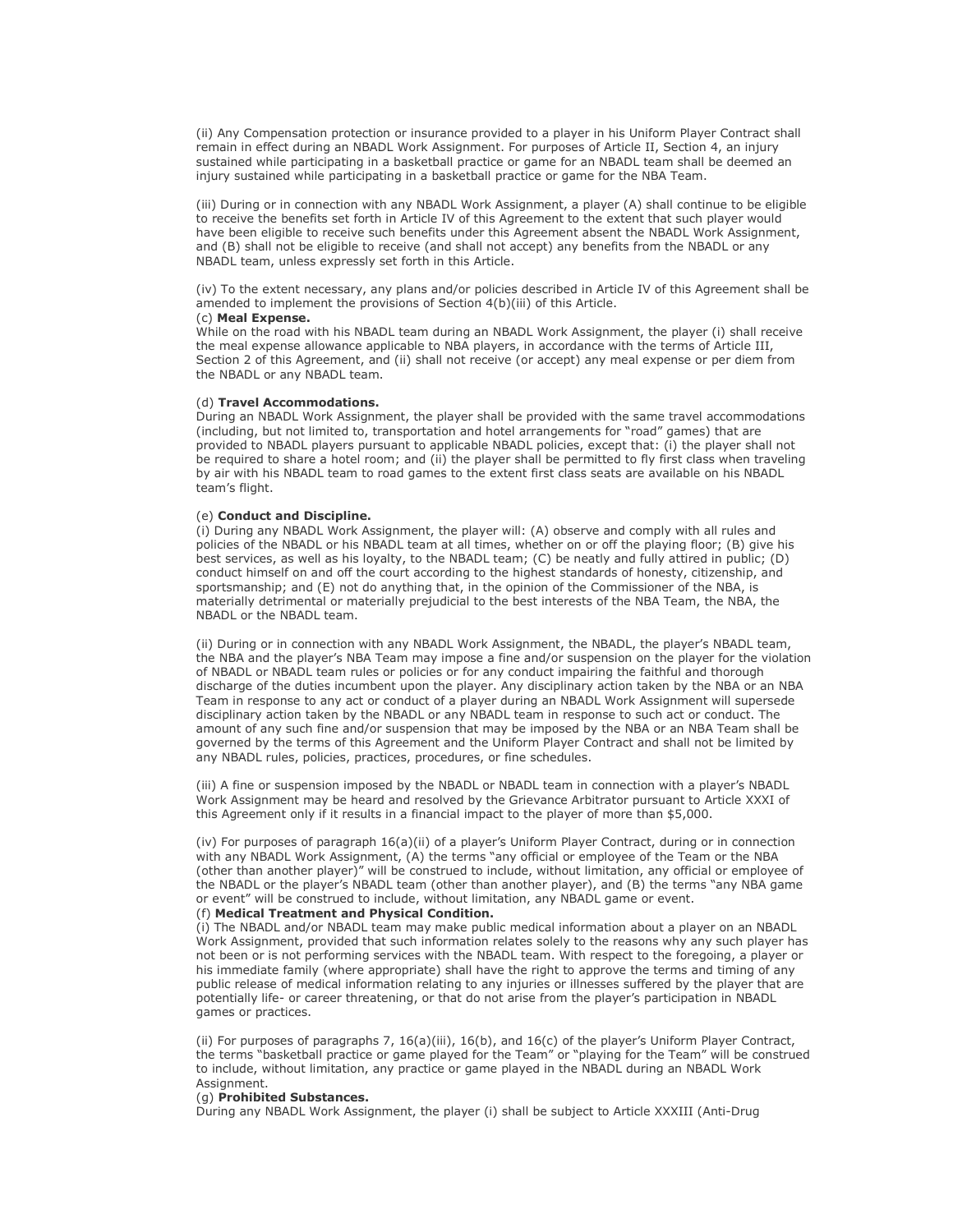Program) of this Agreement and paragraph 8 of the Uniform Player Contract, and (ii) shall not be subject to any anti-drug program maintained by the NBADL.

# (h) Player Attributes and Performances.

Notwithstanding anything to the contrary in this Agreement, the Uniform Player Contract, or the Group License Agreement, with respect to any player who serves or has served on an NBADL Work Assignment:

(i) the NBA and its related entities (including, without limitation, NBA Teams), and the NBADL and its related entities (including, without limitation, NBADL teams), shall have the right to use, and to license others to use, such player's Player Attributes (as defined in the Group License Agreement) in connection with:

(A) any advertising, marketing, or collateral materials or marketing programs conducted by the NBADL or any NBADL team that is intended to promote (1) any game in which an NBADL team participates or any NBADL game telecast or broadcast (including NBADL pre-season, exhibition, regular season, or playoff games), (2) the NBADL, its teams or its players, or (3) the sport of basketball; and

(B) the manufacturing, distribution, sale, advertising (in any media whatsoever), marketing, or promotion of any product or service, subject to the applicable terms of the Group License Agreement. (ii) the NBA and its related entities (including, without limitation, NBA Teams), and the NBADL and its related entities (including, without limitation, NBADL teams), shall have the right to use, and to license others to use, any performance of such player in connection with any form of broadcast or telecast, including over-the-air television, cable television, pay television, direct broadcast satellite television, and any form of cassette, cartridge, disk system, or other means of distribution known or unknown. (i) Promotional Activities.

In connection with a player's NBADL Work Assignment, the rights accorded to the NBA and his NBA Team under paragraph 13(a) of the Uniform Player Contract shall extend, without t limitation, to the NBADL and his NBADL team, and any promotional appearances such player is required to make while on his NBADL Work Assignment shall count against the appearances the player is obligated to provide to the NBA and his NBA Team under Article II, Section 8; provided, however, that such player will be required to provide two (2) additional promotional appearances while on assignment each Season to the NBADL or his NBADL team.

#### Section 5. Miscellaneous.

(a) With respect to the duties and obligations of players under paragraph 5 of the Uniform Player Contract (relating to Article 35 of the NBA Constitution) during or in connection with any NBADL Work Assignment:

(i) the terms "game" or "games" in Article 35(b) and (c) of the Constitution will be construed to include, without limitation, any game played by an NBADL team;

(ii) the term "basketball" or "game of basketball" in Article 35(c) and (d) of the Constitution will be construed to include, without limitation, the NBADL or any of its teams;

(iii) the prohibition concerning wagering in Article 35(f) of the Constitution will extend, without limitation, to any game played by an NBADL team; and

(iv) the Commissioner's authority to act pursuant to paragraph 5(e) of the Uniform Player Contract will extend, without limitation, to any game played by an NBADL team. (b) A player shall not directly or indirectly own or hold any interest in the NBADL or any NBADL team unless authorized by the NBA.

(c) At the conclusion of each Season covered by this Agreement, the NBA and the Players Association shall meet to discuss issues concerning the operation of this Article. ARTICLE XLIII: OTHER

#### Section 1. Headings and Organization.

The headings and organization of this Agreement are solely for the convenience of the parties, and shall not be deemed part of, or considered in construing or interpreting, this Agreement.

#### Section 2. Time Periods.

Unless specifically stated otherwise, the specification of any time period in this Agreement shall include any nonbusiness days within such period, except that any deadline falling on a Saturday, Sunday, or Federal Holiday shall be deemed to fall on the following business day.

#### Section 3. Exhibits.

All of the Exhibits hereto are an integral part of this Agreement and of the agreement of the parties thereto

NATIONAL BASKETBALL ASSOCIATION

By: /s/ DAVID J. STERN\_\_\_\_\_\_